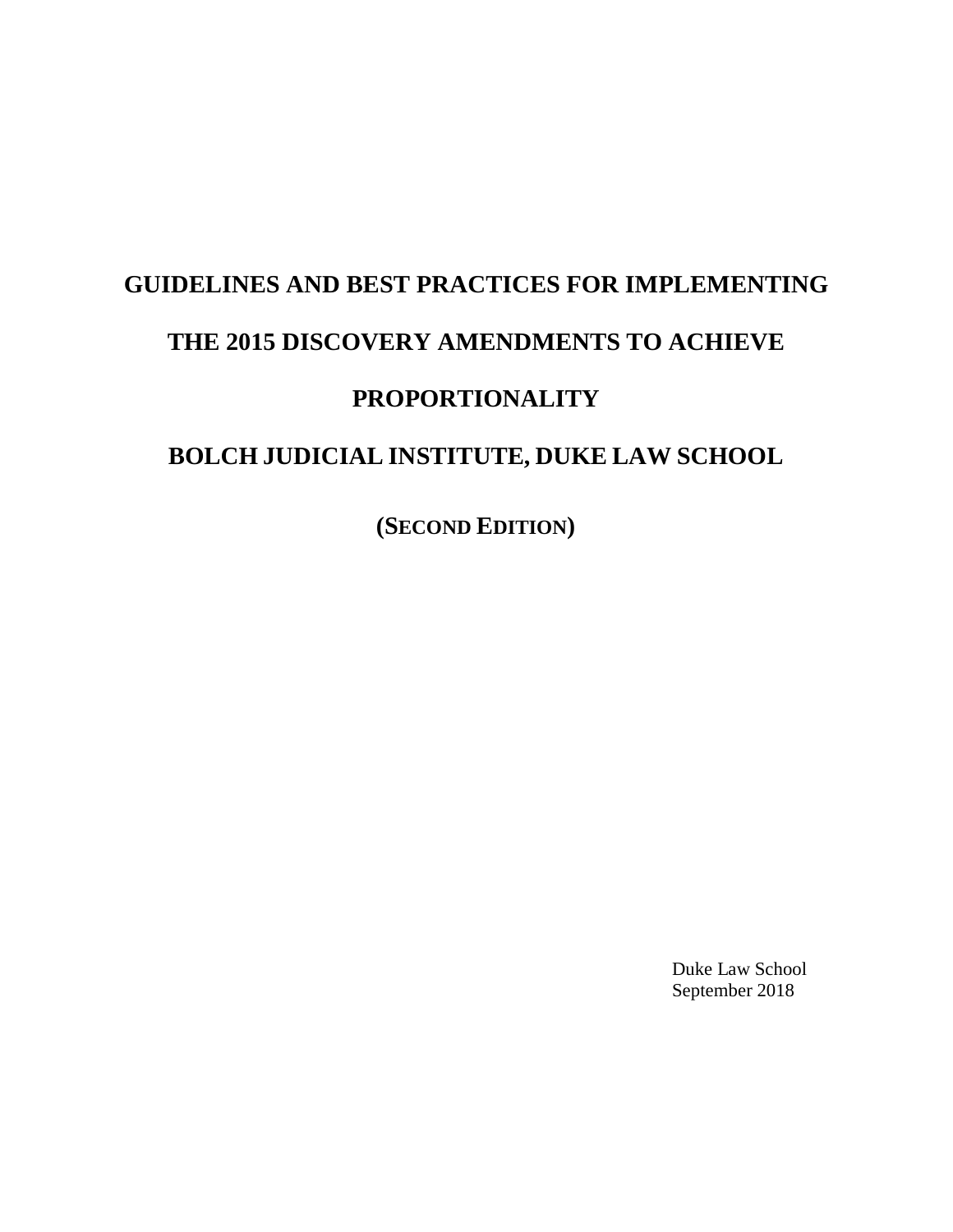# **FOREWORD†[1](#page-1-0)**

In November 2014, the Duke Law Judicial Studies Center, which became the Bolch Judicial Institute in 2018, held a conference on the discovery proportionality amendments with more than 70 practitioners and 15 federal judges. Drafting teams were subsequently formed, consisting of 32 practitioners, who worked for nine months on an initial draft set of GUIDELINES AND PRACTICES prepared by Judge Lee Rosenthal and Prof. Steven Gensler. The team's work product, the GUIDELINES AND PRACTICES FOR IMPLEMENTING THE 2015 DISCOVERY AMENDMENTS TO ACHIEVE PROPORTIONALITY, was published in 99 *Judicature*, no. 3, Winter 2015, along with several related articles. Most of the GUIDELINES AND PRACTICES' recommendations represented general consensus views, but a handful were not universally endorsed. To address these and future unforeseeable concerns, the Institute planned to regularly revise and update the GUIDELINES AND PRACTICES in light of case-law developments and actual practice.

The Institute's efforts took its first steps with an invitation to the ABA Section of Litigation to co-host programs on the discovery amendments in 13 cities, beginning in November 2015, to learn from judges and practitioners how the amendments were operating. The Litigation Section agreed to select, in consultation with the Institute, four local judges and four Sectionleading practitioners to serve on two panels at each location, moderated by Judge Rosenthal and Prof. Gensler. The programs quickly became known as the "discovery proportionality roadshows" and expanded to 17 cities. In total, nearly 70 judges and 70 practitioners appeared on panels speaking to more than 2,500 lawyers.

The roadshows presented an unprecedented opportunity to learn first-hand from the bench and bar how the amendments were working across the country. At the same time, the months of experience with the amendments, and the information and insights gathered from working with and talking to lawyers and judges in 17 cities across the country, have provided a basis for refinements, clarifications, and additions that are helpful, timely, and need not be delayed until a later comprehensive review a few years from now. Much of what was learned is consistent with the recommendations in the GUIDELINES AND PRACTICES. The changes in the GUIDELINES AND PRACTICES account for these experiences and new case law, refining and updating the document.

Many of the refinements are to the organization, not the content. Some GUIDELINES or PRACTICES are moved to better reflect their relationship to the overall proportionality concept and to some of the practices parties and judges are using or considering in implementing the concept. Several changes account for case law. The bulk of the other changes, particularly in the PRACTICES, are examples of discovery techniques recommended by judges and practitioners at the roadshows who use and promote them.

l

<span id="page-1-0"></span>**<sup>†</sup>**Copyright ©2018, All Rights Reserved. This document does not necessarily reflect the views of Duke Law School or its faculty, or any other organization including the Judicial Conference of the United States or any other government unit.

<sup>1</sup> Annotations prepared by Leah Brenner Duke Law School Class of 2018, under oversight of Thomas B. Metzloff, Professor of Law, Duke Law School.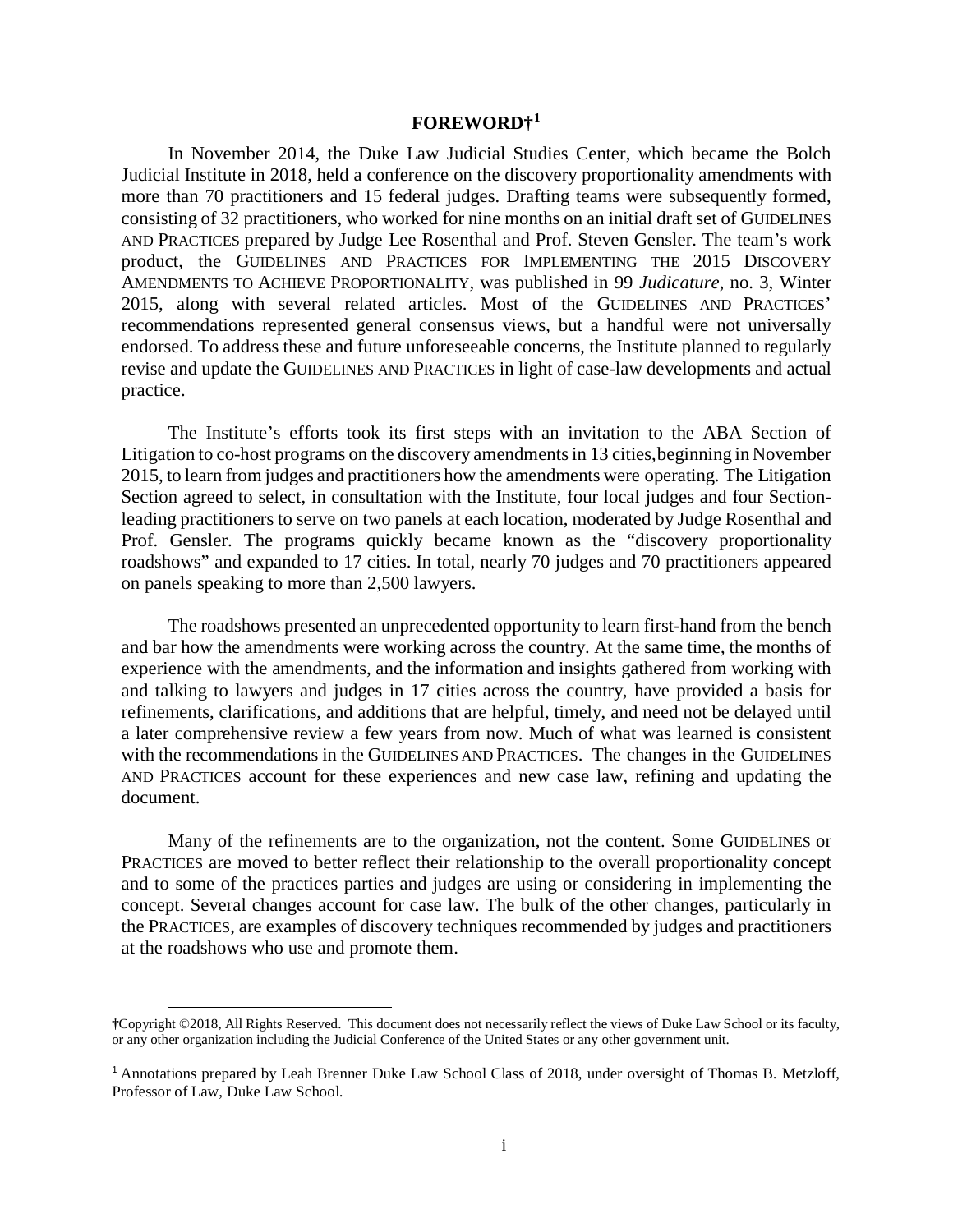The GUIDELINES AND PRACTICES*,* as revised by the project's reporters, Hon. Lee Rosenthal and Prof. Steven Gensler, were circulated to members of the original drafting teams, lawyers and judges attending the 2014 conference and others, and posted for three weeks on the Institute's web site for comment. The reporters revised the draft in light of comments received, and the final version was reviewed by a select Institute editorial board consisting of Hon. Paul Grimm, Paul Grewal (former magistrate judge and Facebook deputy counsel), and Dena Sharp (Girard & Gibbs).

Although the Rule amendments have been in place for months, more case law, more experience, and more information are needed before deciding whether to substantially change the GUIDELINES AND PRACTICES to make them more useful. More significant changes will require more time and work to analyze the developing case law and the diverse experiences of lawyers and judges applying the amended Rules in a variety of cases. That diversity has been critical to the 2015 Rule amendments from the outset.

In addition, the Institute has commissioned several studies evaluating the amendments and held three regional bench-bar conferences beginning in May 2017 surveying major bar organizations and judges, reviewing discovery-cost invoices submitted by outside counsel, and studying cost data from ESI vendors. These studies, which will be considered at a major bench bar conference in Washington, DC, on June 21-22, 2019, will inform future revisions of the GUIDELINES AND PRACTICES*.*

The second edition of the GUIDELINES AND BEST PRACTICES is posted on the Bolch Judicial Institute at [https://judicialstudies.duke.edu/conferences/publications/.](https://judicialstudies.duke.edu/conferences/publications/)

> John K. Rabiej, Deputy Director Bolch Judicial Institute, Duke Law School

 Malini Moorthy, Chair, Advisory Council, Distinguished Lawyers' Conferences Dena Sharp, Vice-Chair, Advisory Council, Distinguished Lawyers' Conferences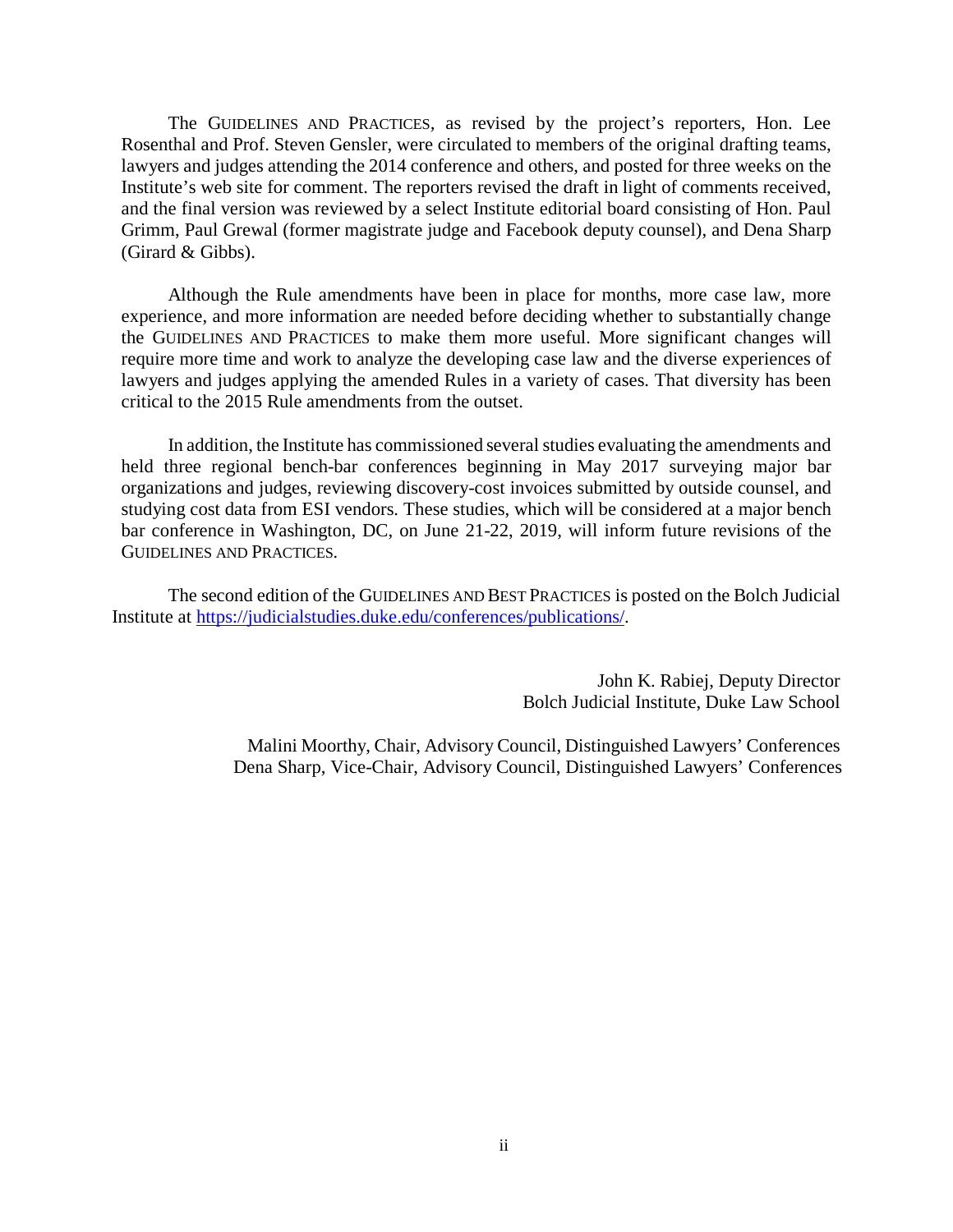# **TABLE OF CONTENTS**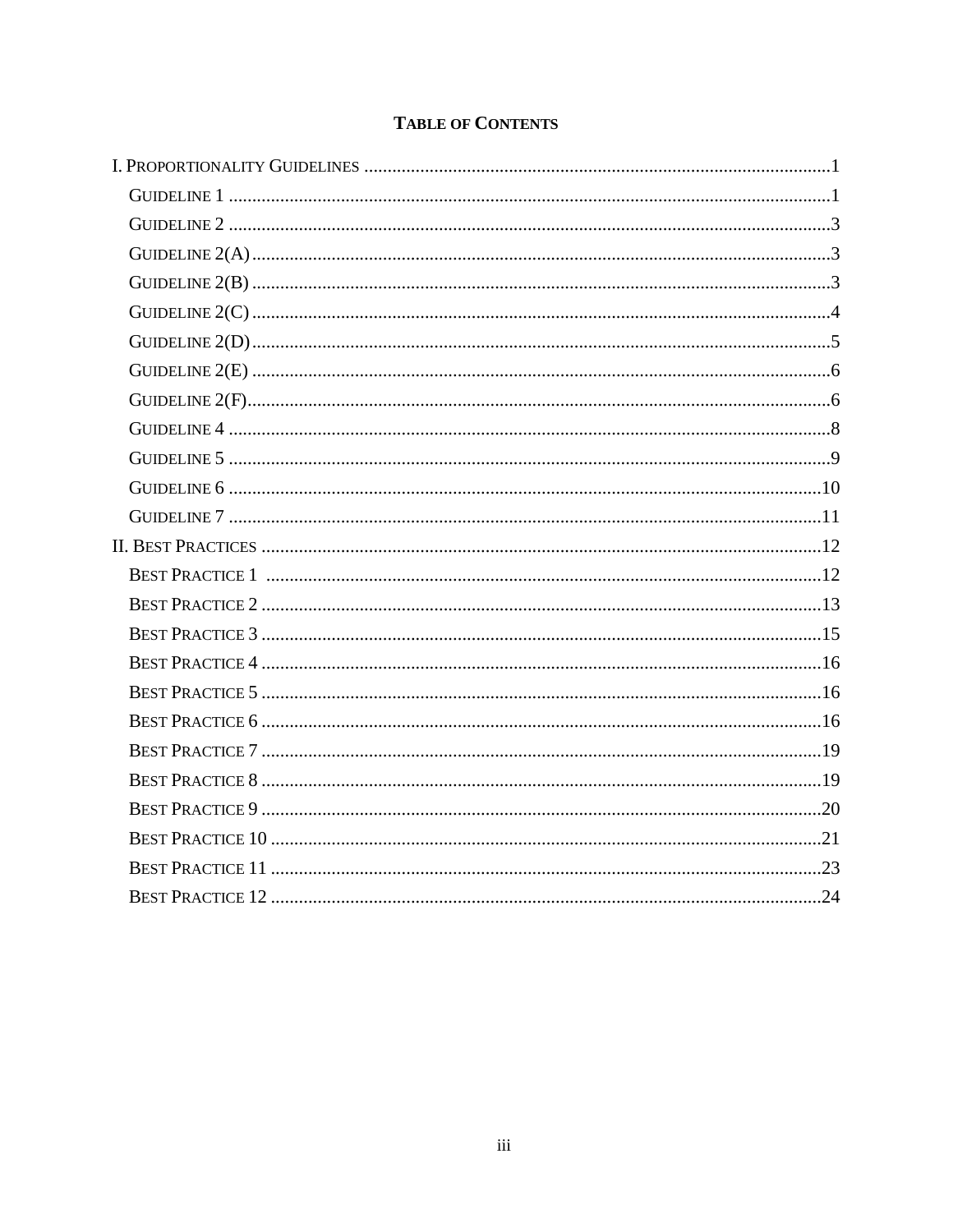## **I. PROPORTIONALITY GUIDELINES**

The GUIDELINES for applying the 2015 "proportionality" amendments to the Federal Rules of Civil Procedure discuss what the amendments mean, what they did and did not change, and ways to understand their impact and meaning. The GUIDELINES add some flesh to the bones of the Rule text and Committee Notes and explore how the proportionality amendments intersect with other Rule provisions.[2](#page-4-0)

**GUIDELINE 1:** Rule 26(b)(1) defines the scope of discovery as "any nonprivileged matter that is relevant to any party's claim or defense and proportional to the needs of the case."<sup>[1](#page-27-0)</sup> Proposed discovery must be both relevant<sup>[2](#page-27-1)</sup> and proportional to be within the scope that Rule  $26(b)(1)$  permits.<sup>[3](#page-27-2)</sup> Information that is within the scope of discovery is discoverable even if it would not be admissible in evidence. The Rule  $26(b)(1)$  amendments do not alter the parties<sup>[3](#page-4-1)</sup> discovery obligations or create new burdens.<sup>[4](#page-27-2)</sup>

Discovery that seeks relevant and nonprivileged information is within the permitted scope of discovery<sup>[5](#page-27-3)</sup> only if it is proportional to the needs of the case.<sup>[6](#page-28-0)</sup>

The 2015 amendments continue to express the longstanding principle that information does not itself have to be admissible in evidence in order to be discoverable. This is because the gathering of that information can itself be very valuable in obtaining admissible evidence. For example, it remains a staple of deposition practice to ask witnesses to testify to what they have heard other persons say, without regard to whether the statements would be inadmissible as hearsay, because the questioner can use that information to identify and examine the person whose alleged statement was repeated.

The phrase "reasonably calculated to lead to the discovery of admissible evidence" is deleted because it was often misapplied, despite earlier revisions to clarify its meaning.<sup>[7](#page-28-1)</sup> Some lawyers and judges misunderstood the phrase to expand the scope of discovery to include irrelevant information if it was "reasonably calculated to lead to the discovery of" relevant information. That was and is wrong; discovery was and is limited to relevant information, revised in 2015 to add proportionality to what defines the scope of permissible discovery. The new phrasing deletes the "reasonably calculated" phrase and replaces it with a statement clearly rejecting admissibility as a limit on discoverability but just as clearly limiting the scope of discovery to relevant and proportional information.

Lawyers and judges must be careful when quoting older cases defining or describing the scope of discovery because some of the passages from those cases may have been construing rule text that has been superseded. For example, the Supreme Court stated in 1978 that the scope of discovery "has been construed broadly to encompass any matter that bears on, or that reasonably could lead to other matter that could bear on, any issue that is or may be in the case." *Oppenheimer* 

l

<span id="page-4-0"></span> $2$  The GUIDELINES AND PRACTICES are, of course, not part of the rules and have no binding effect. They are a resource for judges, lawyers, and litigants who must understand the amendments and their impact to use and comply with the rules governing discovery.

<span id="page-4-1"></span><sup>&</sup>lt;sup>3</sup> The GUIDELINES AND PRACTICES use the word "parties" to cover lawyers and represented litigants, although many of the practices apply usefully to cases involving unrepresented litigants a well.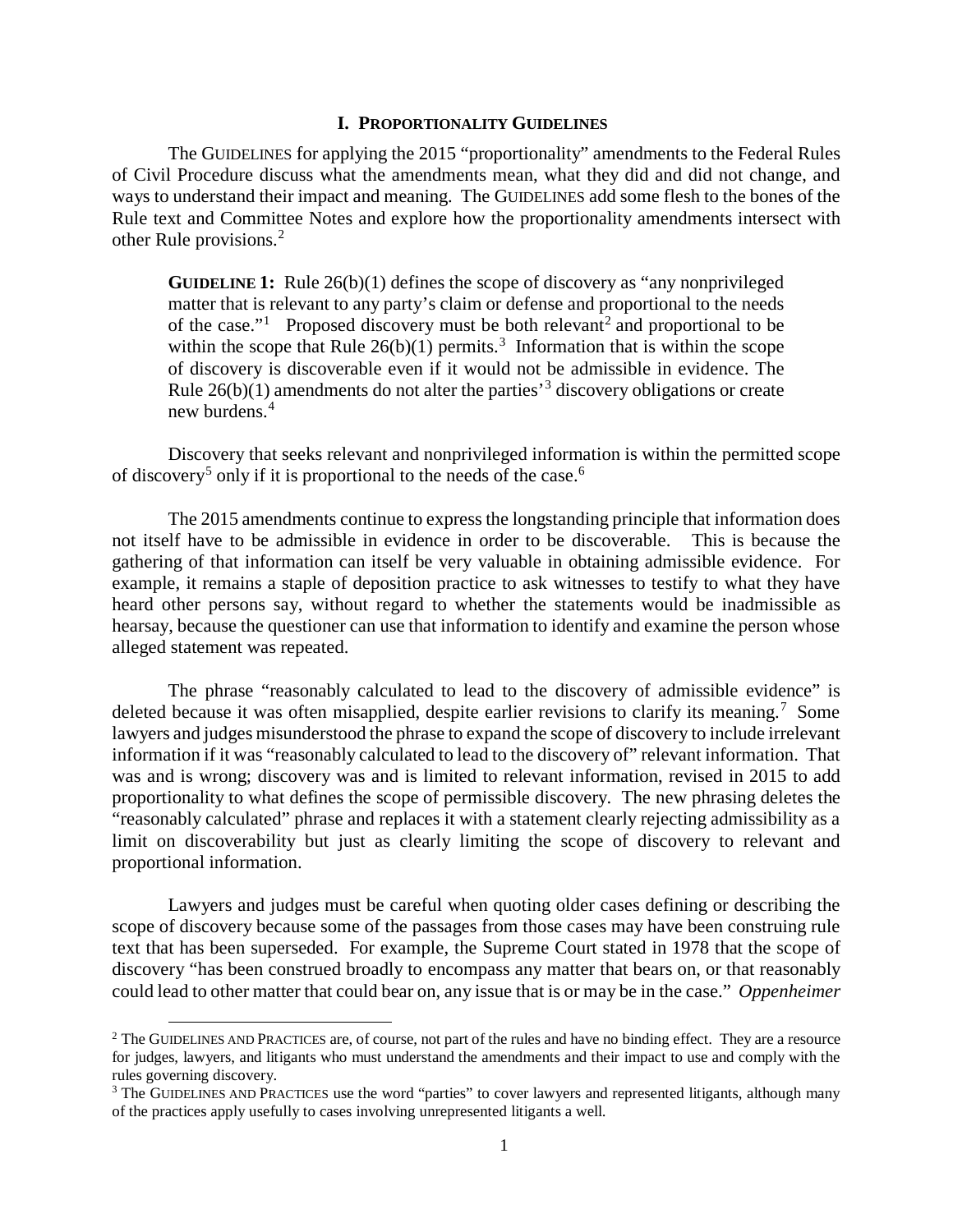*Fund, Inc. v. Sanders*, 437 U.S. 340, 351 (1978). At the time of that case, however, the text of Rule 26(b)(1) linked the scope of discovery to "the subject matter involved," and the Court specifically stated that it was interpreting that "key phrase." Since then, the 2000 amendments altered the scope to permit subject-matter discovery only upon a showing of good cause and the 2015 amendments eliminated subject-matter discovery completely. *Oppenheimer* was decided before the concept of proportionality was added to Rule 26, first in the 1983 amendments adding limits to permissible discovery and explicitly in the 2015 amendments limiting the scope of permissible discovery to both relevant and proportional information.

The statement in *Oppenheimer* that describes the breadth of the relevance inquiry remains intact. In the discovery context, relevance is "construed broadly to encompass any matter that bears on" the matter in question. *Oppenheimer*, 437 U.S. at 351. The difference today is that the relevance inquiry is linked only to claims and defenses—not subject matter—and is joined by proportionality in defining scope.

The rule text no longer specifically states that discovery into the sources of information discovery into the existence, description, or nature of documents, or the identity of witnesses—is part of the scope of discovery. The Committee Note explains that the language was deleted solely out of a belief that "[d]iscovery of such matters is so deeply entrenched in practice that it is no longer necessary to clutter the long text of Rule 26 with these examples." Information about the existence and location of sources of information is relevant because it "bears on" the claims and defenses, and is therefore within the scope of discovery so long as it is proportional to the needs of the case.

# **OFFICIAL COMMITTEE NOTE, RULE 26 (DEC. 1, 2015)**

"Information is discoverable under revised Rule  $26(b)(1)$  if it is relevant to any party's claim or defense and is proportional to the needs of the case. The considerations that bear on proportionality are moved from present Rule  $26(b)(2)(C)(iii)$ , slightly rearranged and with one addition."

"The former provision for discovery of relevant but inadmissible information that appears 'reasonably calculated to lead to the discovery of admissible evidence' is also deleted. The phrase has been used by some, incorrectly, to define the scope of discovery. As the Committee Note to the 2000 amendments observed, use of the 'reasonably calculated' phrase to define the scope of discovery 'might swallow any other limitation on the scope of discovery.' The 2000 amendments sought to prevent such misuse by adding the word 'Relevant' at the beginning of the sentence, making clear that 'relevant' means within the scope of discovery as defined in this subdivision . . . .' The 'reasonably calculated" phrase has continued to create problems, however, and is removed by these amendments. It is replaced by the direct statement that 'Information within this scope of discovery need not be admissible in evidence to be discoverable.' Discovery of nonprivileged information not admissible in evidence remains available so long as it is otherwise within the scope of discovery."

**\*\*\*\*\*\*\*\*\*\*\*\*\*\*\*\*\*\*\*\*\*\*\*\*\*\*\*\*\*\*\*\*\*\*\*\*\*\***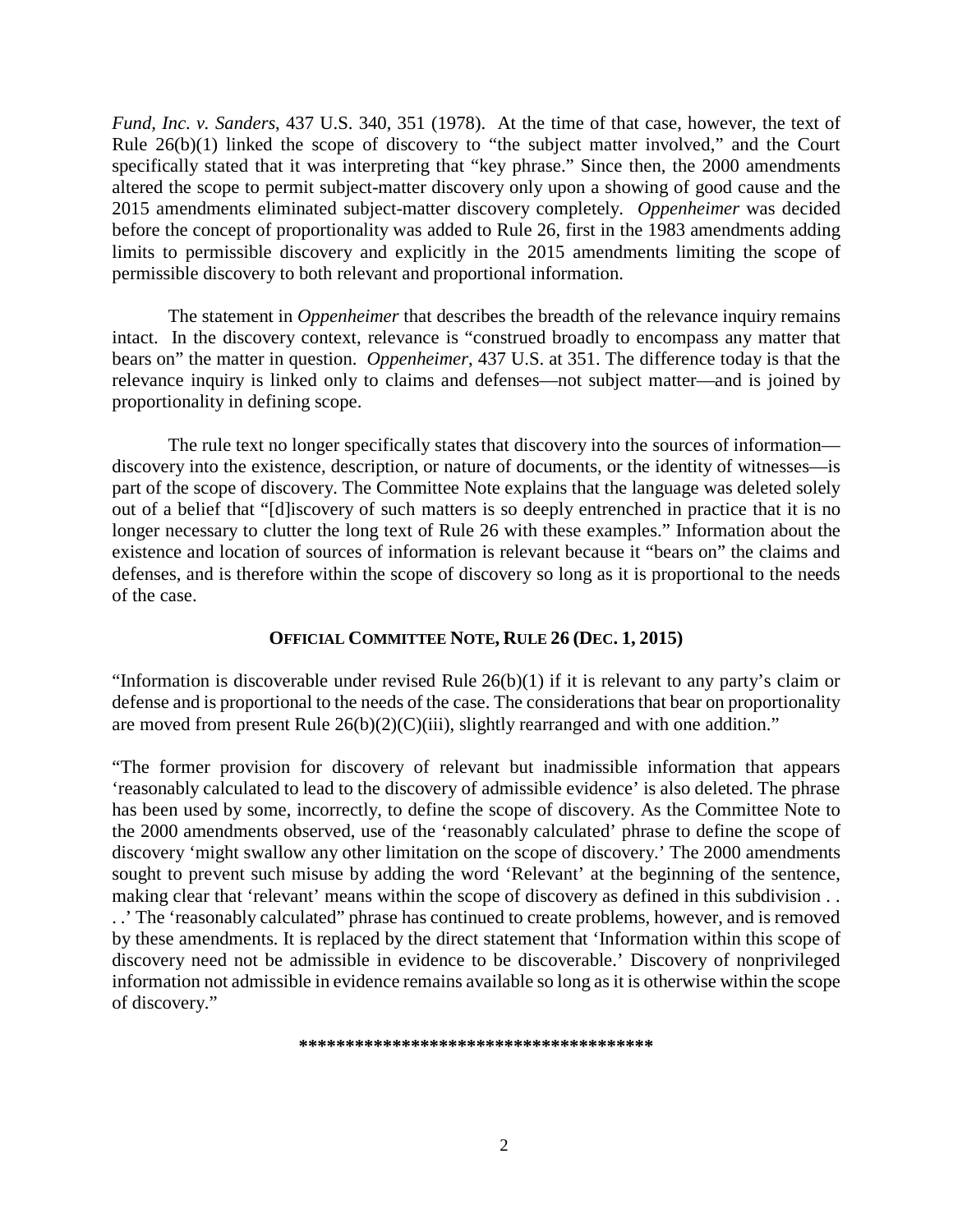**GUIDELINE 2:** Rule 26(b)(1) identifies six factors for the parties and the judge to consider in determining whether proposed discovery is "proportional to the needs of the case."[8](#page-29-0) As discussed further in GUIDELINE 3, the degree to which any factor applies and the way it applies depend on the facts and circumstances of each case.

# **OFFICIAL COMMITTEE NOTE, RULE 26 (DEC. 1, 2015)**

"The present amendment restores the proportionality factors to their original place in defining the scope of discovery. This change reinforces the Rule  $26(g)$  obligation of the parties to consider these factors in making discovery requests, responses, or objections."

#### **\*\*\*\*\*\*\*\*\*\*\*\*\*\*\*\*\*\*\*\*\*\*\*\*\*\*\*\*\*\*\*\*\*\*\*\*\*\***

**GUIDELINE 2(A):** "*Importance of Issues at Stake*"—This factor focuses on measuring the importance of the issues at stake in the particular case.<sup>[9](#page-30-0)</sup> This factor recognizes that many cases raise issues that are important for reasons beyond any money the parties may stand to gain or lose in a particular case.<sup>[10](#page-30-1)</sup>

An action seeking to enforce constitutional, statutory, or common-law rights, including a case filed under a statute using attorney fee-shifting provisions to encourage enforcement, can serve public and private interests that have an importance beyond any damages sought or other monetary amounts the case may involve.<sup>[11](#page-30-2)</sup>

# **OFFICIAL COMMITTEE NOTE, RULE 26 (DEC. 1, 2015)**

"The 1983 Committee Note recognized "the significance of the substantive issues, as measured in philosophic, social, or institutional terms. Thus the rule recognizes that many cases in public policy spheres, such as employment practices, free speech, and other matters, may have importance far beyond the monetary amount involved." Many other substantive areas also may involve litigation that seeks relatively small amounts of money, or no money at all, but that seeks to vindicate vitally important personal or public values."

#### **\*\*\*\*\*\*\*\*\*\*\*\*\*\*\*\*\*\*\*\*\*\*\*\*\*\*\*\*\*\*\*\*\*\*\*\*\*\***

**GUIDELINE 2(B):** "*Amount in Controversy*"—This factor examines what the parties stand to gain or lose financially in a particular case as part of deciding what discovery burdens and expenses are reasonable for that case.<sup>[12](#page-31-0)</sup> The amount in controversy is usually the amount the plaintiff claims or could claim in good faith.

If a specific amount in controversy is alleged in the pleadings and challenged, or no specific amount is alleged and the pleading is limited to asserting that the amount exceeds the jurisdictional minimum, the issue is how much the plaintiff could recover based on the claims asserted and allegations made.When an injunction or declaratory judgment is sought, the amount in controversy includes the pecuniary value of that relief. The amount in controversy calculation can change as the case progresses, the claims and defenses evolve, and the parties and judge learn more about the damages or the value of the equitable relief.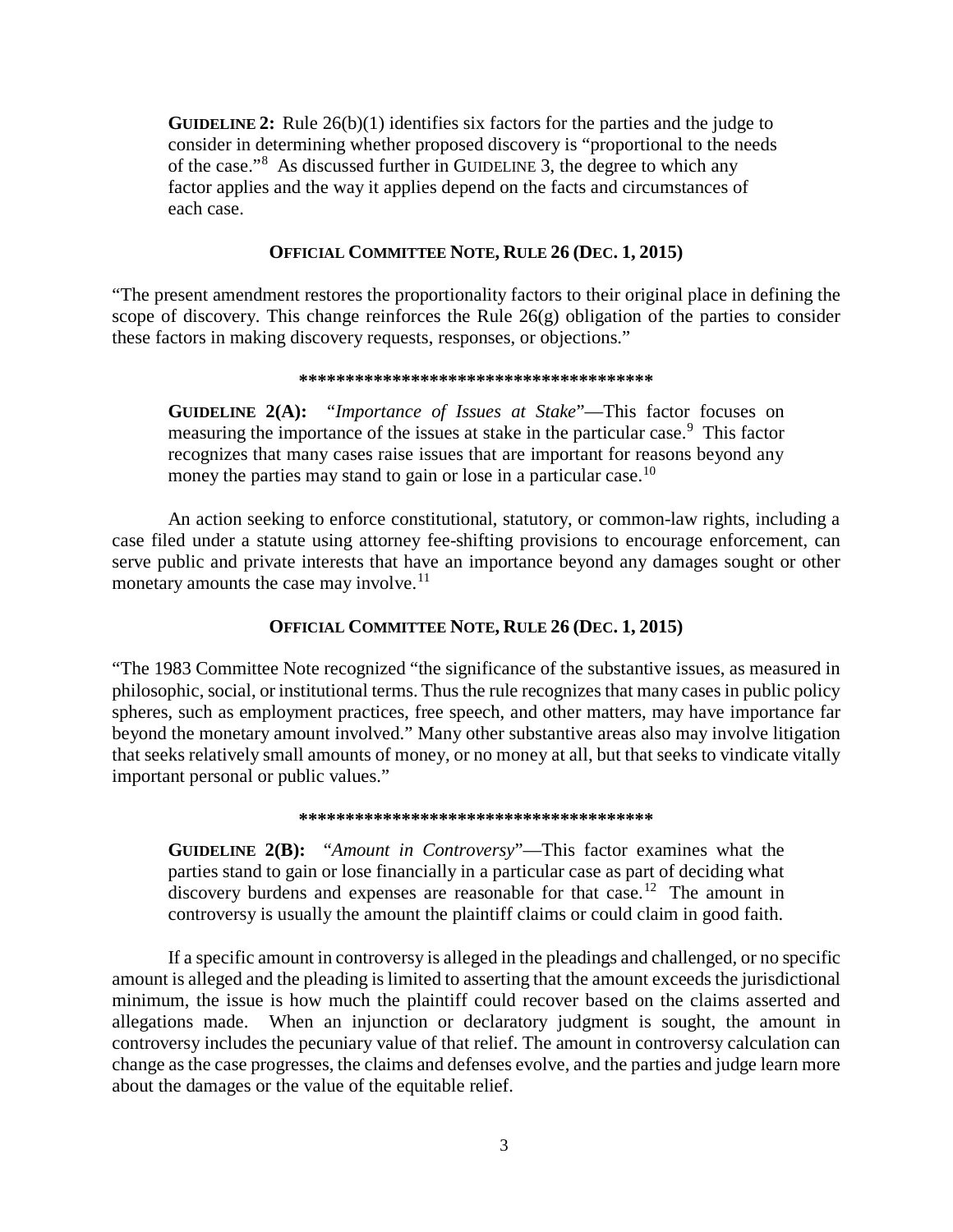# **OFFICIAL COMMITTEE NOTE, RULE 26 (DEC. 1, 2015)**

"It also is important to repeat the caution that the monetary stakes are only one factor, to be balanced against other factors."

#### **\*\*\*\*\*\*\*\*\*\*\*\*\*\*\*\*\*\*\*\*\*\*\*\*\*\*\*\*\*\*\*\*\*\*\*\*\*\***

**GUIDELINE 2(C):** "*Relative Access to Information*"---This factor addresses the extent to which each party has access to relevant information in the case.<sup>[13](#page-31-1)</sup> The issues to be examined include the extent to which a party needs formal discovery because relevant information is not otherwise available to that party.

In a case involving "information asymmetry" or inequality, in which one party has or controls significantly more of the relevant information than other parties, the parties with less information or access to it depend on discovery to obtain relevant information. Parties who have more information or who control the access to it are often asked to produce significantly more information than they seek or are able to obtain from a party with less.

The fact that a party has little discoverable information to provide others does not create a cap on the amount of discovery it can obtain. A party's ability to take discovery is not limited by the amount of relevant information it possesses or controls, by the amount of information other parties seek from it, or by the amount of information it must provide in return. Discovery costs and burdens may be heavier for the party that has or can easily get the bulk of the essential proof in a case.[14](#page-32-0)

When a case involves information asymmetry or inequality, proportionality requires permitting all parties access to necessary information, but without the unfairness that can result if the asymmetries are leveraged by any party for tactical advantage. Unfairness can occur when a party with significantly less information imposes unreasonable demands on the party who has voluminous information. Unfairness can also occur when a party with significantly more information takes unreasonably restrictive or dilatory positions in response to the other party's requests.

# **OFFICIAL COMMITTEE NOTE, RULE 26 (DEC. 1, 2015)**

"The direction to consider the parties' relative access to relevant information adds new text to provide explicit focus on considerations already implicit in present Rule 26(b)(2)(C)(iii). Some cases involve what often is called "information asymmetry." One party — often an individual plaintiff — may have very little discoverable information. The other party may have vast amounts of information, including information that can be readily retrieved and information that is more difficult to retrieve. In practice these circumstances often mean that the burden of responding to discovery lies heavier on the party who has more information, and properly so."

\*\*\*\*\*\*\*\*\*\*\*\*\*\*\*\*\*\*\*\*\*\*\*\*\*\*\*\*\*\*\*\*\*\*\*\*\*\*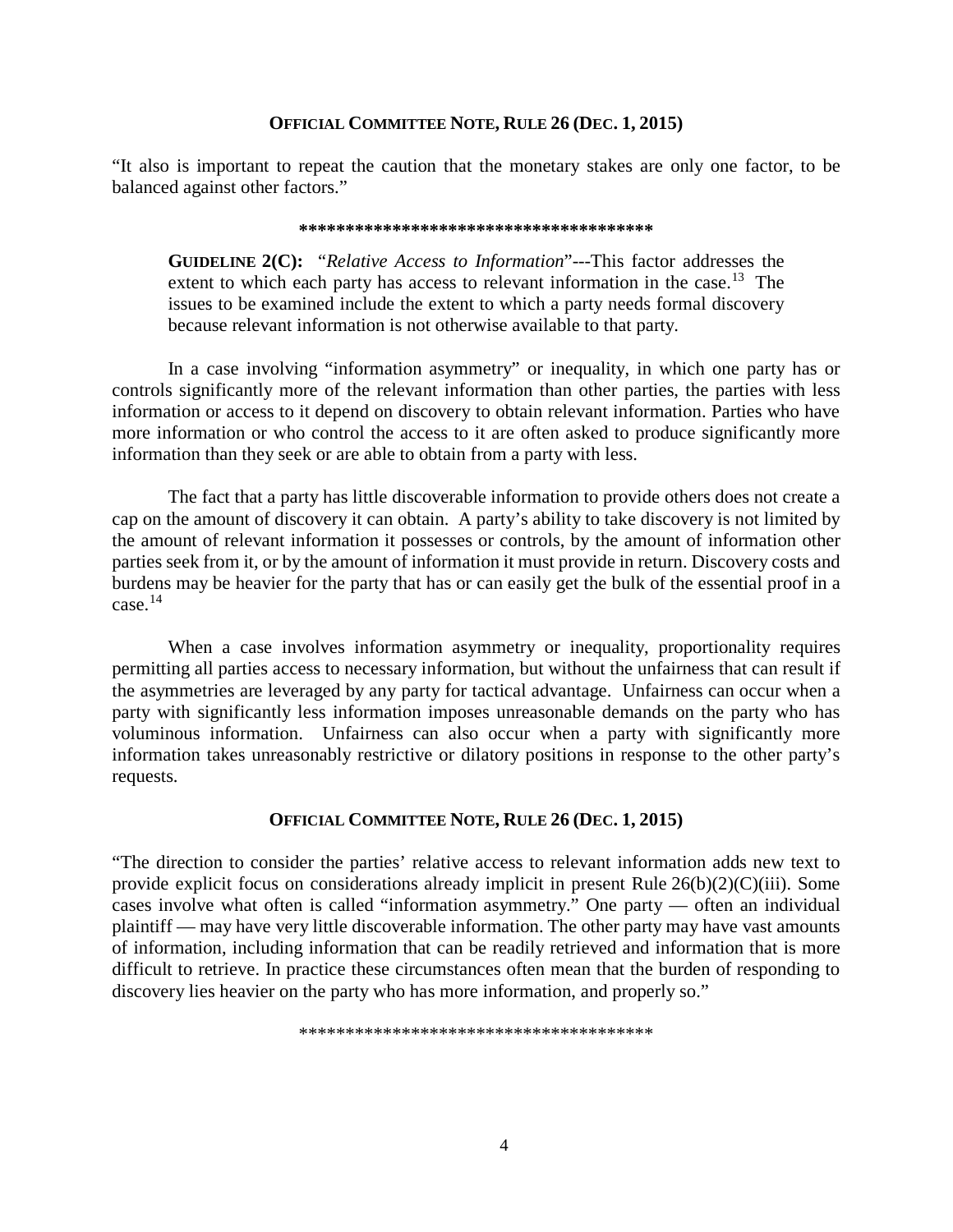**GUIDELINE 2(D):** "*Parties' Resources*"—This factor examines what resources are available to the parties for gathering, reviewing, and producing information and for requesting, receiving, and reviewing information in discovery. "Resources" means more than a party's financial resources. It includes the technological, administrative, and human resources needed to perform the discovery tasks.[15](#page-32-1)

In general, more can be expected of parties with greater resources and less of parties with scant resources, but the impact of the parties' reasonably available resources on the extent or timing of discovery must be specifically determined for each case.

As with all of the factors, this factor is only one consideration. Even if one party has significantly greater resources, this factor does not require that party to provide all or most of the discovery proposed simply because the party is able to do so. Nor does this factor mean that parties with limited resources can refuse to provide relevant information simply because doing so would be difficult for financial or other reasons.<sup>[16](#page-32-2)</sup> A party's ability to take discovery is not limited by the resources it has available to provide discovery in return.

The basic point is what resources a party reasonably has available for discovery, when it is needed. Evaluating the resources a party can reasonably be expected to expend on discovery may require considering that party's competing demands for those resources.

# **OFFICIAL COMMITTEE NOTE, RULE 26 (DEC. 1, 2015)**

"So too, consideration of the parties' resources does not foreclose discovery requests addressed to an impecunious party, nor justify unlimited discovery requests addressed to a wealthy party. The 1983 Committee Note cautioned that "[t]he court must apply the standards in an even-handed manner that will prevent use of discovery to wage a war of attrition or as a device to coerce a party, whether financially weak or affluent."

#### **\*\*\*\*\*\*\*\*\*\*\*\*\*\*\*\*\*\*\*\*\*\*\*\*\*\*\*\*\*\*\*\*\*\*\*\*\*\***

**GUIDELINE 2(E):** "*Importance of Discovery"* —This factor examines the importance of the discovery to resolving the issues in the case.<sup>[17](#page-33-0)</sup>

One aspect of this factor is to identify what issues or topics are the subject of the proposed discovery and how important those issues and topics are to resolving the overall case.<sup>[18](#page-34-0)</sup> Discovery relating to a central issue is more important than discovery relating to a peripheral issue. <sup>[19](#page-34-1)</sup>

Another aspect is the role of the proposed discovery in resolving the issue to which the discovery is directed. Discovery that is essential to resolving that issue is more important than discovery that is cumulative or only tangentially related to that issue.<sup>[20](#page-34-2)</sup>

Understanding the importance of proposed discovery may involve assessing what the requesting party is realistically able to predict about what added information the proposed discovery will yield and how beneficial it will be.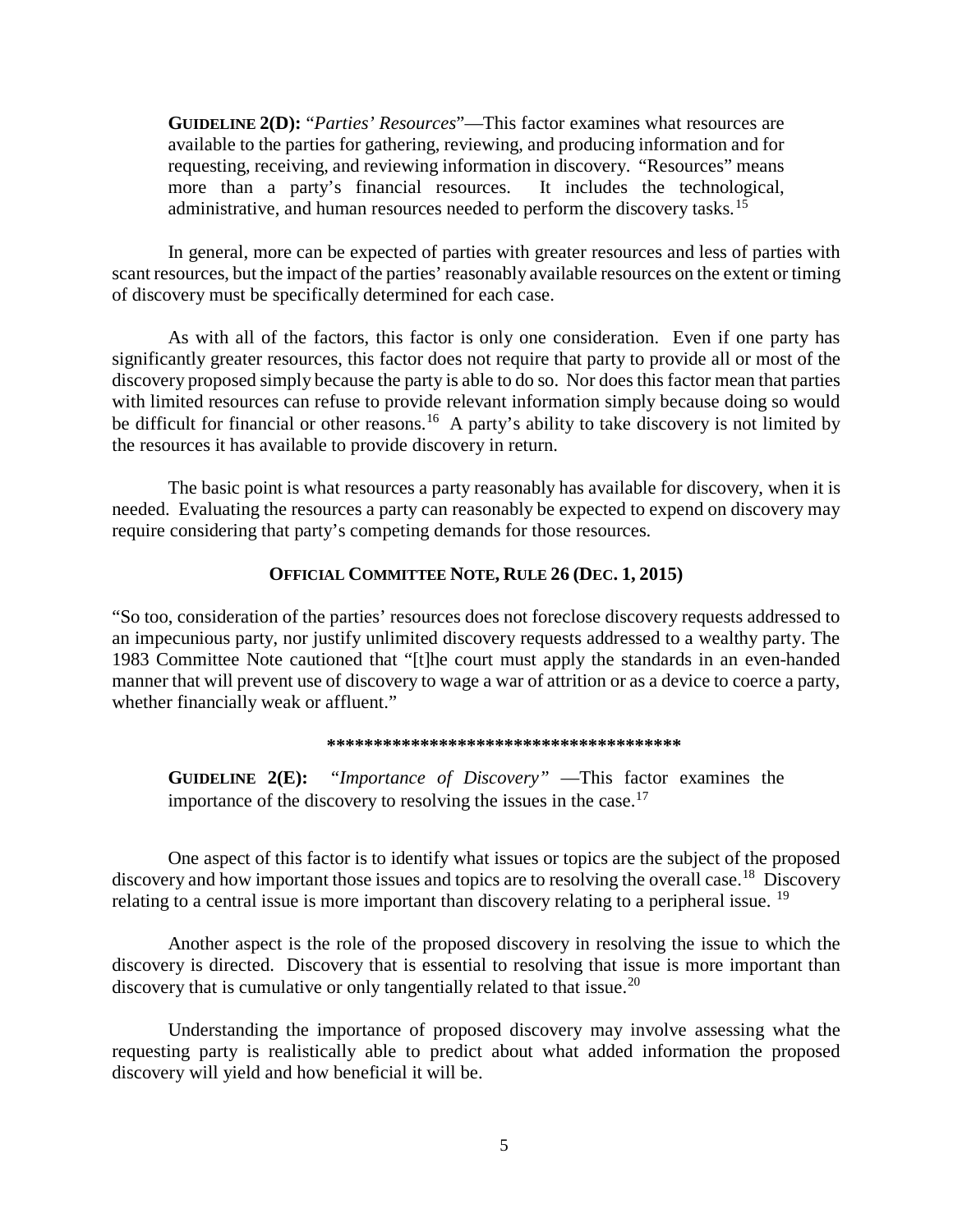**GUIDELINE 2(F):** "*Whether the Burden or Expense Outweighs Its Likely Benefit"*—This factor identifies and weighs the burden or expense of the discovery in relation to its likely benefit.<sup>[21](#page-35-0)</sup> There is no fixed burden-to-benefit ratio that defines what is or is not proportional.

The "importance of discovery factor" discussed in *GUIDELINE* 2(E) addresses the likely benefits of proposed discovery based on its importance to resolving issues and the importance of those issues to resolving the case.

In general, proposed discovery that is likely to return important information on issues that must be resolved will justify expending more resources than proposed discovery seeking information that is unlikely to exist, that may be hard to find or retrieve, or that is on issues that may be of secondary importance to the case, that may be deferred until other threshold or more significant issues are resolved, or that may not need to be resolved at all.

If the information sought is important to resolving an issue, discovery to obtain that information can be expected to yield a greater benefit and justifies a heavier burden, especially if the issue is important to resolving the case or materially advances resolution. If the information sought is of marginal or speculative usefulness in resolving the issue, the burden is harder to justify, especially if the issue is not central to resolving the case or is unlikely to materially advance case resolution.[22](#page-36-0)

This factor focuses on the benefits of the information to be obtained and the burdens or expenses of obtaining that information. It is to be considered along with the other factors, which separately address and take into account the importance of the issues at stake and any resulting benefit to society associated with litigation of those issues.<sup>[23](#page-36-1)</sup>

GUIDELINE 6 separately addresses which party bears the burden of providing specific information about the burdens, expense, or benefits of proposed discovery when proportionality disputes arise.

Rule 26(b)(2)(B) addresses a specific type of burden argument—that discovery should not proceed with respect to a particular source of electronically stored information because accessing information from that source is unduly burdensome or costly. Examples might include information stored using outdated or "legacy" technology or information stored for disaster recovery rather than archival purposes that would not be searchable or even usable without significant effort. Rule  $26(b)(2)(B)$  has specific provisions for discovery from such sources. Those provisions do not apply to discovery from accessible sources, even if that discovery imposes significant burden or  $cost.<sup>24</sup>$  $cost.<sup>24</sup>$  $cost.<sup>24</sup>$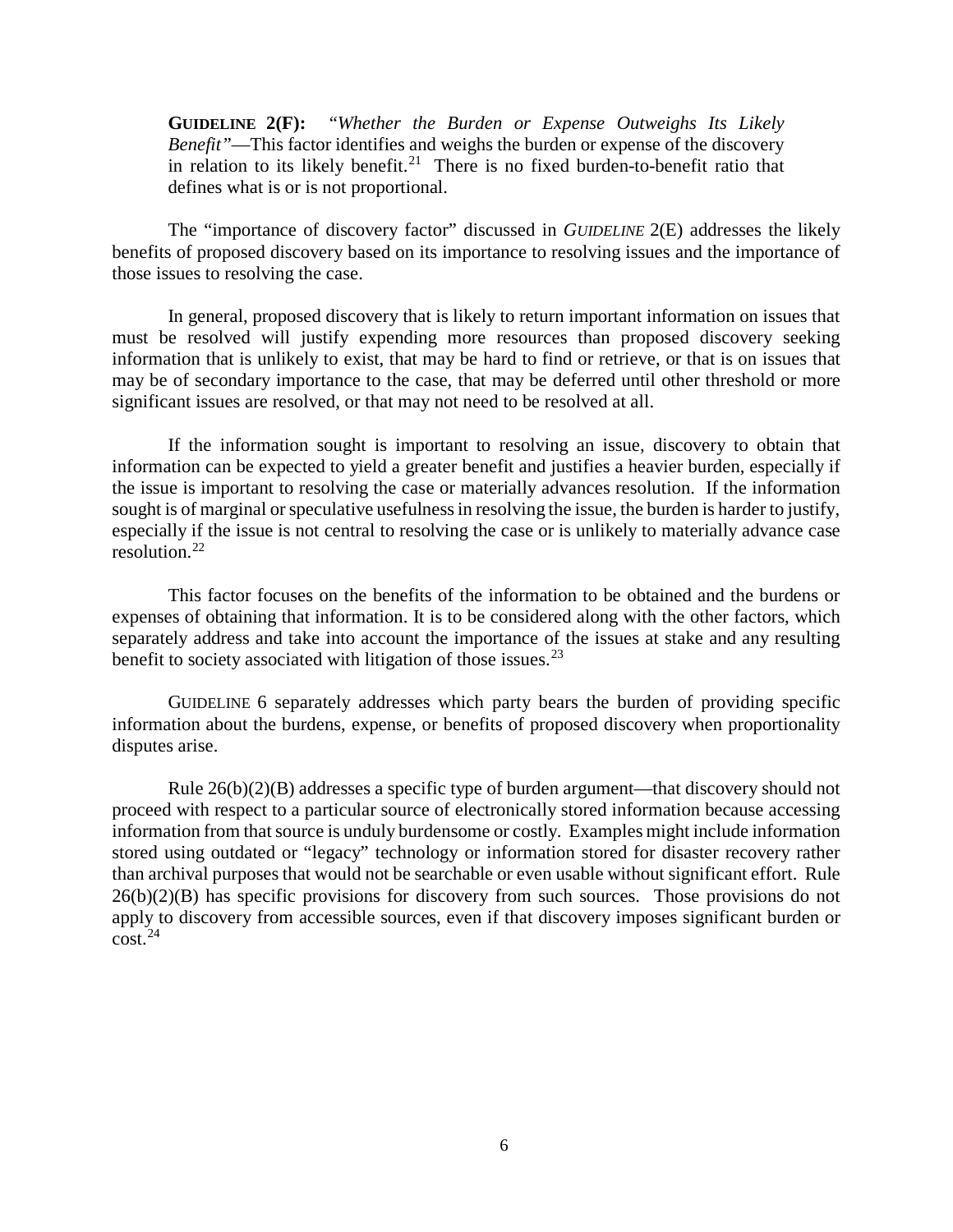# **OFFICIAL COMMITTEE NOTE, RULE 26 (DEC. 1, 2015)**

"The parties may begin discovery without a full appreciation of the factors that bear on proportionality. A party requesting discovery, for example, may have little information about the burden or expense of responding. A party requested to provide discovery may have little information about the importance of the discovery in resolving the issues as understood by the requesting party. Many of these uncertainties should be addressed and reduced in the parties' Rule 26(f) conference and in scheduling and pretrial conferences with the court. But if the parties continue to disagree, the discovery dispute could be brought before the court and the parties' responsibilities would remain as they have been since 1983. A party claiming undue burden or expense ordinarily has far better information — perhaps the only information — with respect to that part of the determination. A party claiming that a request is important to resolve the issues should be able to explain the ways in which the underlying information bears on the issues as that party understands them.<sup>[25](#page-37-0)</sup> The court's responsibility, using all the information provided by the parties, is to consider these and all the other factors in reaching a case-specific determination of the appropriate scope of discovery."

\*\*\*\*\*\*\*\*\*\*\*\*\*\*\*\*\*\*\*\*\*\*\*\*\*\*\*\*\*\*\*\*\*\*\*\*\*\*

**GUIDELINE 3:** Applying the six proportionality factors depends on the informed judgment of the parties and the judge analyzing the facts and circumstances of each case. The weight or importance of any factor varies depending on the facts and circumstances of each case.

The significance of any factor depends on the case. The parties and the judge must consider each factor to determine the degree to which and the way the factor applies in that case.**[26](#page-37-1)** The factors that apply and their weight or importance can vary at different times in the same case, changing as the case proceeds.

No proportionality factor has a prescribed or preset weight or significance. No one factor is intrinsically more important or entitled to greater weight than any other.<sup>[27](#page-37-2)</sup>

The order in which the proportionality factors appear in Rule  $26(b)(1)$  does not signify preset importance or weight in a particular case. The 2015 amendments reordered some of the factors to defeat any argument that the amount in controversy was the most important factor because it was listed first.

**GUIDELINE 4:** The 2015 rule amendments do not require a party seeking discovery to show in advance that the proposed discovery is proportional.

The 2015 amendments do not alter the parties' existing discovery obligations. The obligations unchanged by the amendments include obligations under:

Rule  $26(g)$ , requiring parties to consider discovery burdens and benefits before requesting discovery or responding or objecting to discovery requests and to certify that their discovery requests, responses, and objections meet the rule requirements;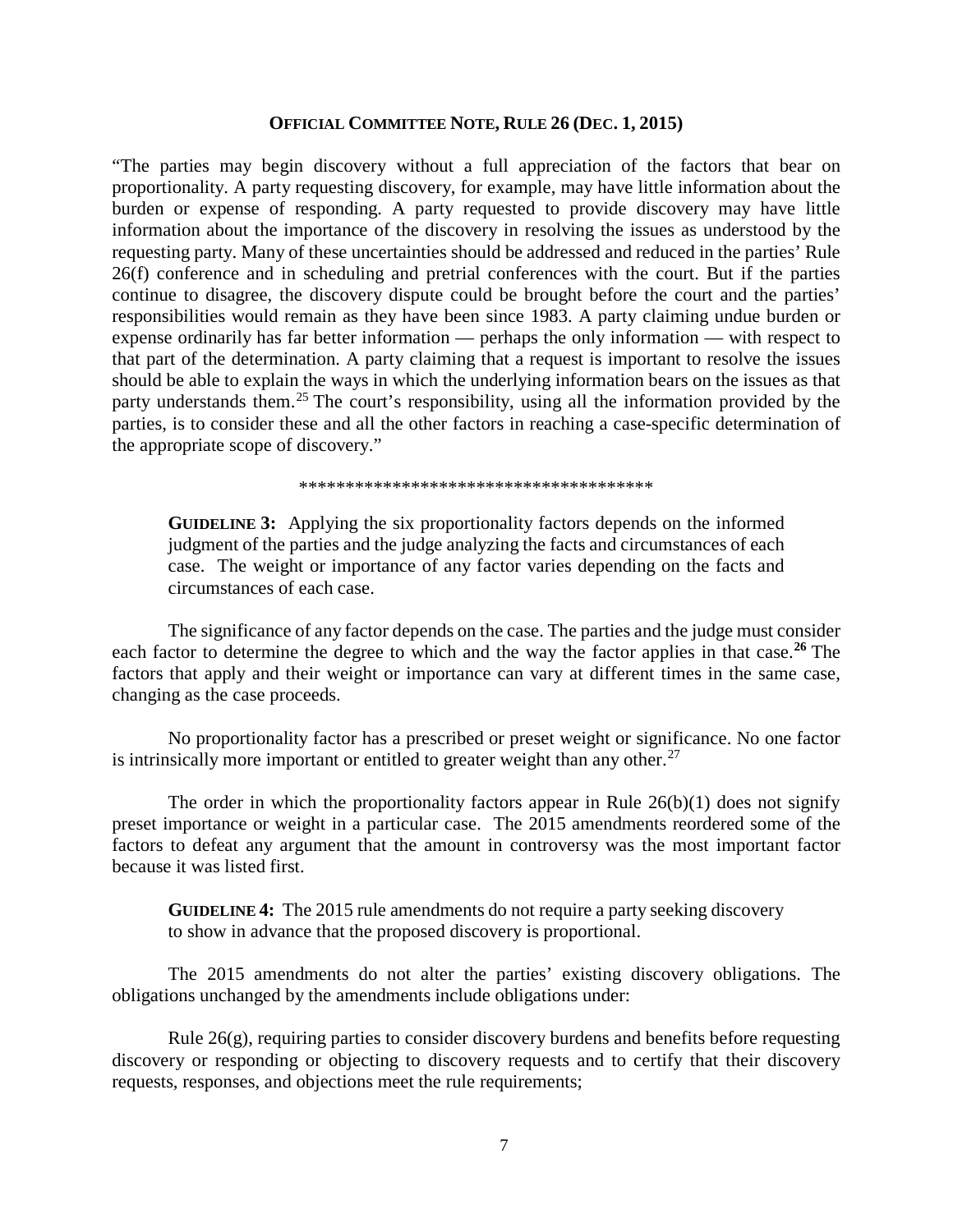Rule 34, requiring parties to conduct a reasonable inquiry in responding to a discovery request; and

Rule 26(c), Rule 26(f), Rule 26(g), and Rule 37(a), among others, requiring parties to communicate with each other about discovery planning, issues, and disputes. The need for communication is particularly acute when questions concerning burden and benefit arise because one side often has information that the other side may not know or appreciate.

The 2015 amendments do not require the requesting party to make an advance showing of proportionality. [28](#page-37-3) Unless specific questions about proportionality are raised by a party or the judge, there is no need for the requesting party to make a showing of or about proportionality. The amendments do not authorize a party to object to discovery solely on the ground that the requesting party has not made an advance showing of proportionality. As discussed in GUIDELINE 5, the amendments do not authorize boilerplate, generalized objections to discovery on the ground that it is not proportional.

The amendments do not alter the existing principles or framework for determining which party must bear the costs of responding to discovery requests.

# **OFFICIAL COMMITTEE NOTE, RULE 26 (DEC. 1, 2015)**

"Restoring the proportionality calculation to Rule 26(b)(1) does not change the existing responsibilities of the court and the parties to consider proportionality, and the change does not place on the party seeking discovery the burden of addressing all proportionality considerations."

"Nor is the change intended to permit the opposing party to refuse discovery simply by making a boilerplate objection that it is not proportional. The parties and the court have a collective responsibility to consider the proportionality of all discovery and consider it in resolving discovery disputes."

## **\*\*\*\*\*\*\*\*\*\*\*\*\*\*\*\*\*\*\*\*\*\*\*\*\*\*\*\*\*\*\*\*\*\*\*\*\*\***

**GUIDELINE 5:** The 2015 rule amendments do not authorize boilerplate, blanket, or conclusory objections or refusals to provide discovery on the ground that it is not proportional.

The addition of proportionality to the Rule  $26(b)(1)$  definition of the scope of discovery does not authorize a party to assert boilerplate, blanket, or conclusory objections to discovery or refusals to provide discovery.<sup>[29](#page-38-0)</sup> To the contrary, Rule 34 is amended to require parties to state with specificity the grounds for objections or for refusals to produce documents or electronically stored information. Boilerplate objections or refusals to respond to discovery requests risk violating Rule 26(g). Objections that state with specificity why the proposed discovery is not proportional to the needs of the case are permissible.[30](#page-38-1)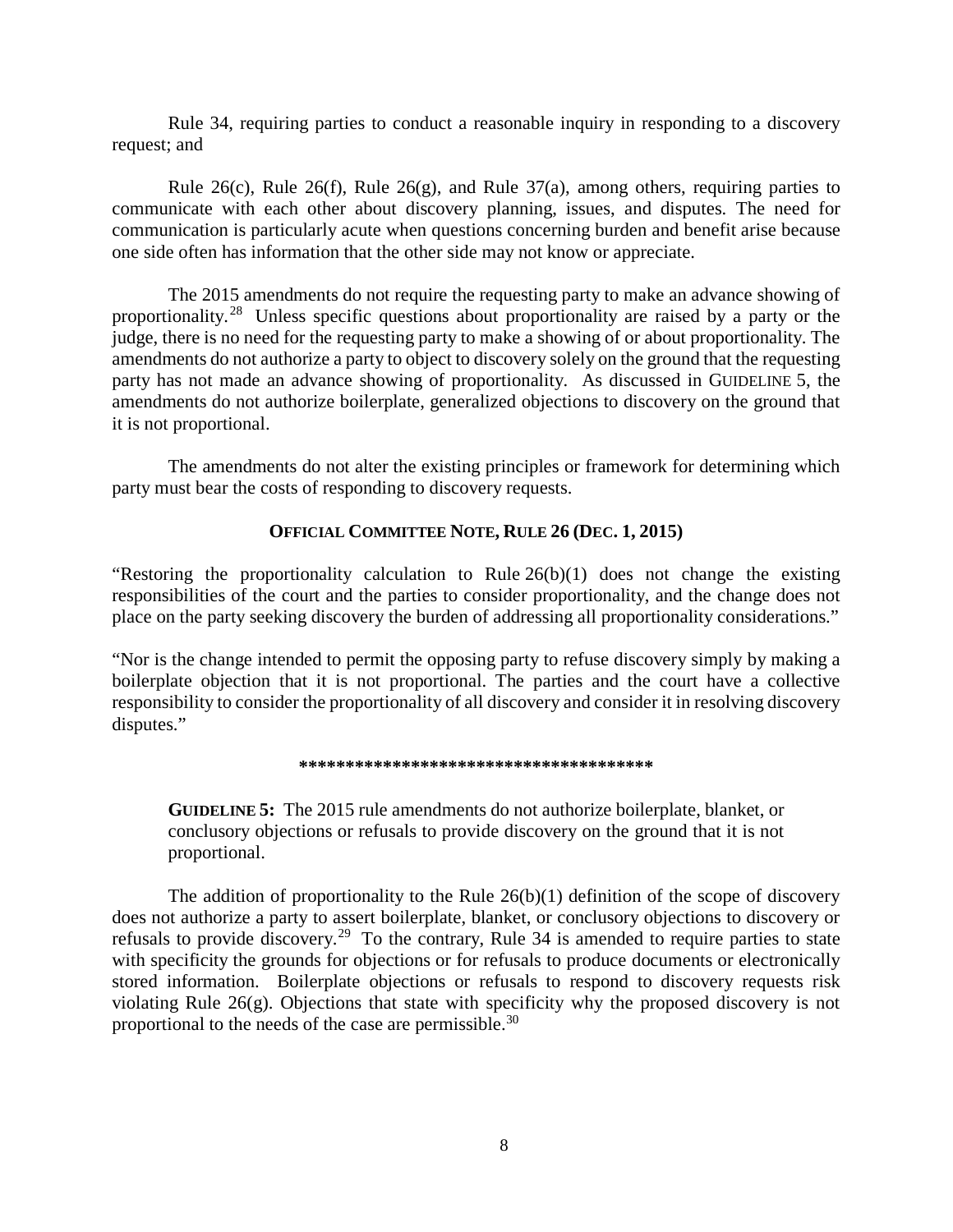# **OFFICIAL COMMITTEE NOTE, RULE 34 (DEC. 1, 2015)**

"Rule  $34(b)(2)(B)$  is amended to require that objections to Rule 34 requests be stated with specificity. This provision adopts the language of Rule 33(b)(4), eliminating any doubt that less specific objections might be suitable under Rule 34. The specificity of the objection ties to the new provision in Rule 34(b)(2)(C) directing that an objection must state whether any responsive materials are being withheld on the basis of that objection. An objection may state that a request is overbroad, but if the objection recognizes that some part of the request is appropriate the objection should state the scope that is not overbroad.[31](#page-38-2) Examples would be a statement that the responding party will limit the search to documents or electronically stored information created within a given period of time prior to the events in suit, or to specified sources. When there is such an objection, the statement of what has been withheld can properly identify as matters "withheld" anything beyond the scope of the search specified in the objection."

#### **\*\*\*\*\*\*\*\*\*\*\*\*\*\*\*\*\*\*\*\*\*\*\*\*\*\*\*\*\*\*\*\*\*\*\*\*\*\***

**GUIDELINE 6:** When proportionality disputes arise, the party in the best position to provide information about the burdens, expense, or benefits of the proposed discovery ordinarily will bear the responsibility for doing so. Which party that is depends on the circumstances.  $32 \text{ In general, the party from whom proposed}$  $32 \text{ In general, the party from whom proposed}$ discovery is sought ordinarily is in a better position to specify and support the burdens and expense of responding, while the party seeking proposed discovery ordinarily is in a better position to specify the likely benefits by explaining why it is seeking and needs the discovery.<sup>[33](#page-39-1)</sup>

If a party objects that it would take too many hours, consume unreasonable amounts of other resources, or impose other burdens<sup>[34](#page-40-0)</sup> to respond to the proposed discovery,  $35$  the party should specify what it is about the search, retrieval, review, or production process that requires the work or time or that imposes other burdens.<sup>36</sup>

If a party objects to the expense of responding to proposed discovery, the party should be prepared to support the objection with an informed estimate of what the expenses would be and how they were determined, specifying what it is about the source, search, retrieval, review, or production process that requires the expenses estimated.[37](#page-41-0)

If a party requests discovery and it is objected to as overly burdensome or expensive, the requesting party should be prepared to specify why it requested the information and why it expects the proposed discovery to yield that information.<sup>38</sup> Assessing whether the requesting party has adequately specified the likely benefits of the proposed discovery may involve assessing the information the requesting party already has, whether through its own knowledge, through publicly available sources, or through discovery already taken.<sup>[39](#page-42-1)</sup>

A party with inferior access to discoverable information relevant to the claims or defenses may also have inferior access to the information needed to evaluate the benefit, cost, and burden of the discovery sought. [40](#page-43-0) Assessing the benefits of proposed discovery may also involve assessing how well the requesting party is able to predict what added information the proposed discovery will yield and how beneficial it will be.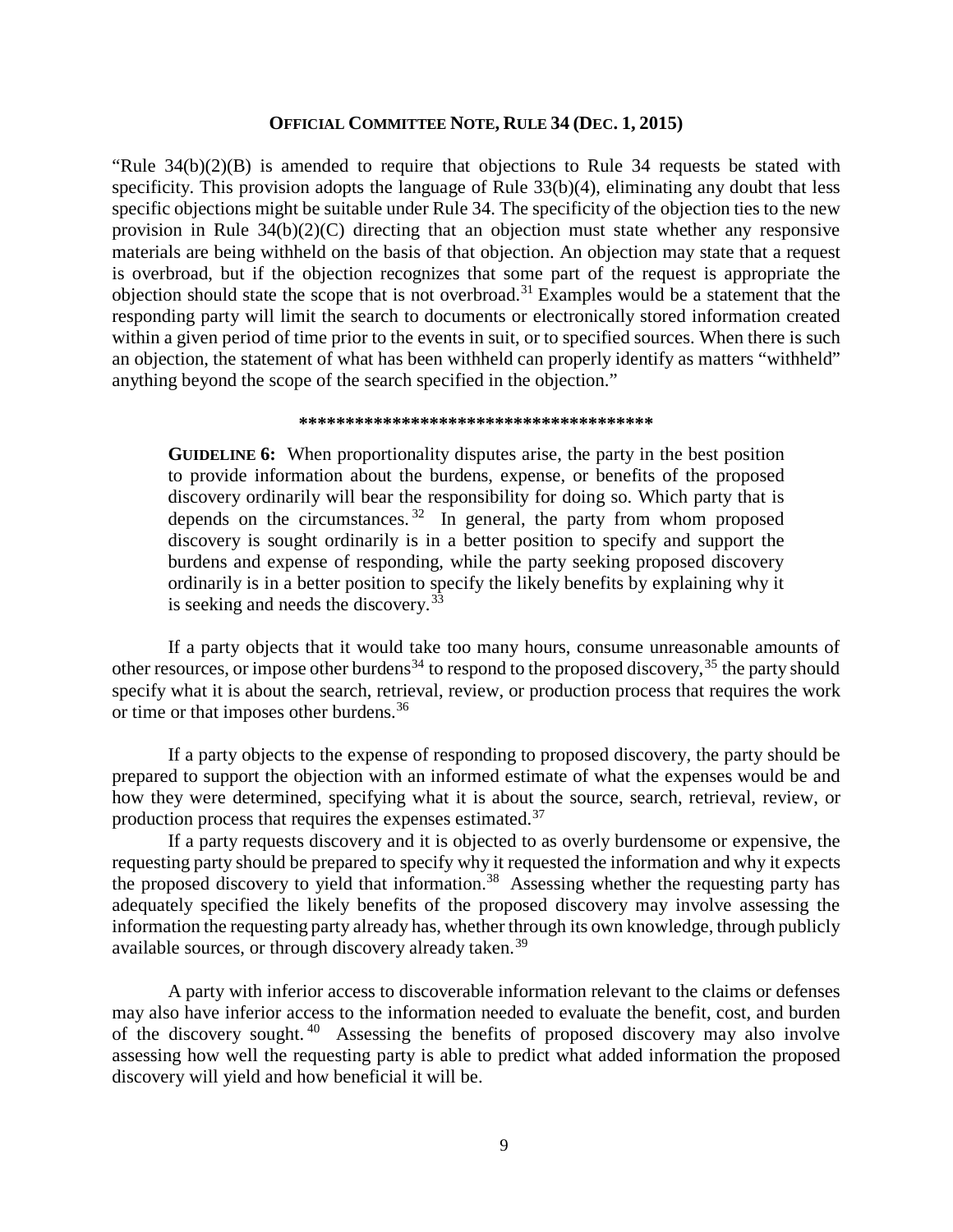Party cooperation is particularly important in understanding the burdens or benefits of proposed discovery and in resolving disputes.[41](#page-43-1) The parties should be prepared to discuss with the judge whether and how they communicated with each other about those burdens or benefits. The parties should also be prepared to suggest ways to modify the requests or the responses, when appropriate, to reduce the burdens and expense or to increase the likelihood that the proposed discovery will be beneficial to the case. $42$ 

# **OFFICIAL COMMITTEE NOTE, RULE 1 (DEC. 1, 2015)**

"Rule 1 is amended to emphasize that just as the court should construe and administer these rules to secure the just, speedy, and inexpensive determination of every action, so the parties share the responsibility to employ the rules in the same way. Most lawyers and parties cooperate to achieve these ends. But discussions of ways to improve the administration of civil justice regularly include pleas to discourage over-use, misuse, and abuse of procedural tools that increase cost and result in delay. Effective advocacy is consistent with — and indeed depends upon — cooperative and proportional use of procedure.

This amendment does not create a new or independent source of sanctions. Neither does it abridge the scope of any other of these rules."

#### **\*\*\*\*\*\*\*\*\*\*\*\*\*\*\*\*\*\*\*\*\*\*\*\*\*\*\*\*\*\*\*\*\*\*\*\*\*\***

**GUIDELINE 7:** If a party asserts that proposed discovery is not proportional because it will impose an undue burden, and the opposing party responds that the proposed discovery will provide important benefits, the judge should assess the competing claims under an objective reasonableness standard.<sup>[43](#page-43-3)</sup>

In deciding whether a discovery request is proportional to the needs of the case, only reasonable (or the reasonable parts of) expenses or burdens should be considered.

Changes in technology can affect the context for applying the objective reasonableness standard.It is appropriate to consider claims of undue burden or expense in light of the benefits and costs of the technology that is reasonably available to the parties.<sup>[44](#page-43-4)</sup>

It is generally not appropriate for the judge to order a party to purchase or use a specific technology, or use a specific method, to respond to or to conduct discovery. In assessing discovery expenses and burdens and the time needed for discovery, however, it may be appropriate for the judge to consider whether a party has been unreasonable in choosing the technology or method it is using. $45$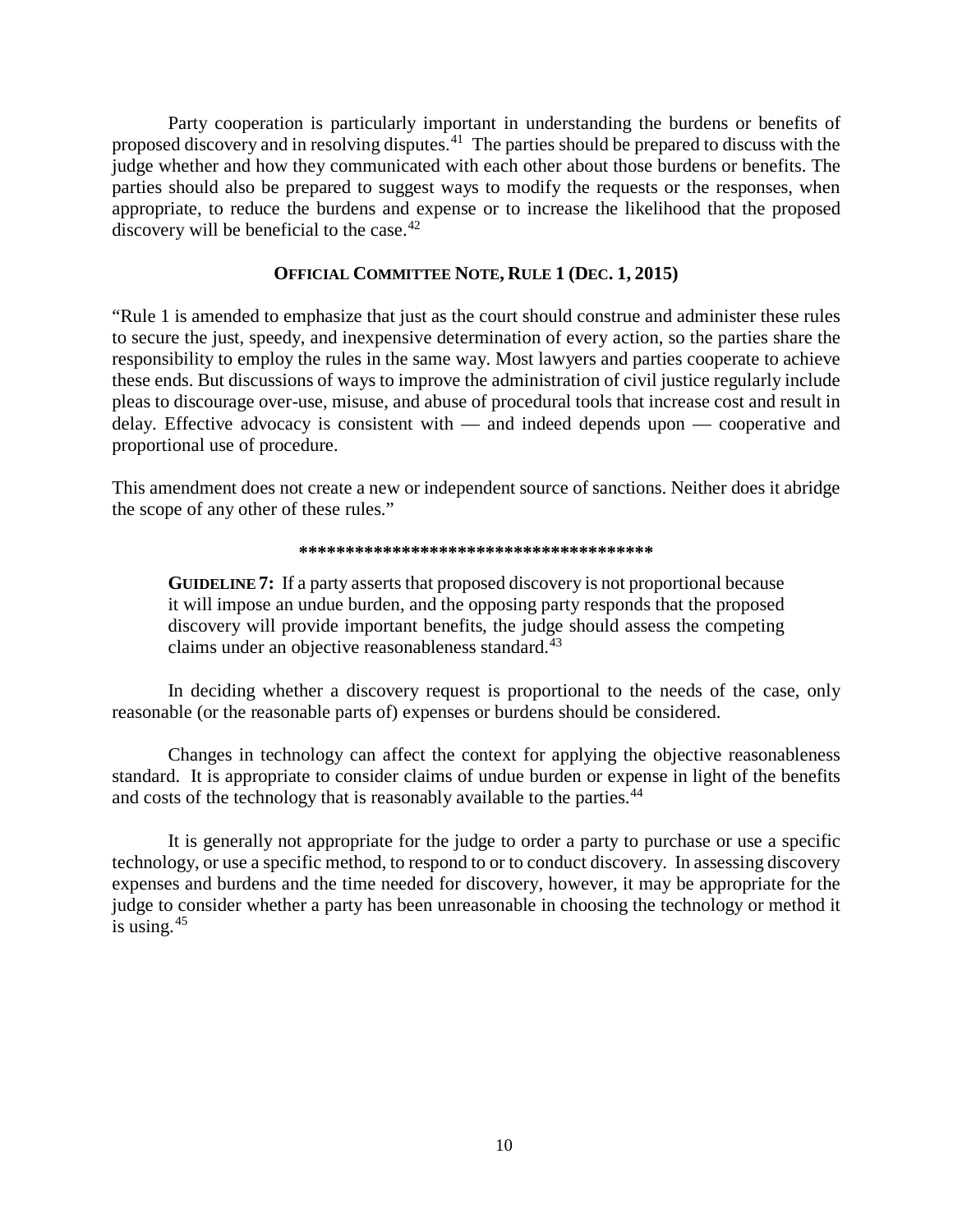# **II. BEST PRACTICES**

The following practices suggest useful ways to achieve proportional discovery in specific cases. There is no one-size-fits-all approach. While practices that would advance proportional discovery in one case might hinder it in others, the suggestions may be helpful in many cases and worth considering in most. The suggestions are framed in terms of parties' as well as judges' casemanagement practices and are intended to provide help in carrying out the shared responsibility for discovery proportional to the needs of the case.

BEST PRACTICE 1:The parties should engage in early, ongoing, and meaningful discovery planning. [46](#page-44-0) The parties should begin to work internally and with opposing parties on relevance and proportionality in discovery requests and responses from the outset, which can be well before a case is filed or served and before the Rule 26(f) meet-and-confer, the Rule 26(f) report, and the Rule 16 conference with the judge. The judge should make it clear from the outset that the parties are expected to plan for and work toward proportional discovery.<sup>[47](#page-44-1)</sup>

The parties and judge share responsibility for ensuring that discovery is proportional to the needs of the case.<sup>[48](#page-44-2)</sup>

The parties are usually in the best position to know which subjects and sources will most clearly and easily yield the most promising discovery benefits. In many cases, the parties use their knowledge of the case to set discovery plans that achieve proportionality.<sup>49</sup> When that does not occur, or when discovery disputes nonetheless arise, judges play a critical role by taking appropriate steps to ensure that discovery is proportional to the needs of the case.  $50$ 

Parties and judges have a variety of practices to work toward proportionality. They include: (1) practices for the parties to identify and work together beginning early in the case to create and implement a discovery and case-management order that works toward proportional discovery; (2) orders that judges issue early in the case communicating the judge's expectations about how the parties will conduct discovery; (3) ways for parties to identify discovery disputes promptly, attempt to resolve them, and if unsuccessful to bring them to the judge for timely, efficient, and fair resolution; (4) orders that judges issue early in the case setting procedures for the parties to promptly bring discovery disputes and related matters that they cannot resolve to the judge; (5) procedures for the parties to engage the judge promptly and efficiently when discovery and related pretrial disputes make it necessary; and (6) orders that judges issue communicating the willingness to be available when necessary.<sup>51</sup>

The practices that follow provide examples of specific approaches that judges and parties across the country have used to work toward proportionality in discovery, including timely and efficiently resolving discovery disputes. $52$ 

While the judge has the ultimate responsibility for determining the boundaries of proportional discovery, the process of achieving proportional discovery is most effective and efficient, and the likelihood of achieving it is greatest, when the parties and the judge work together.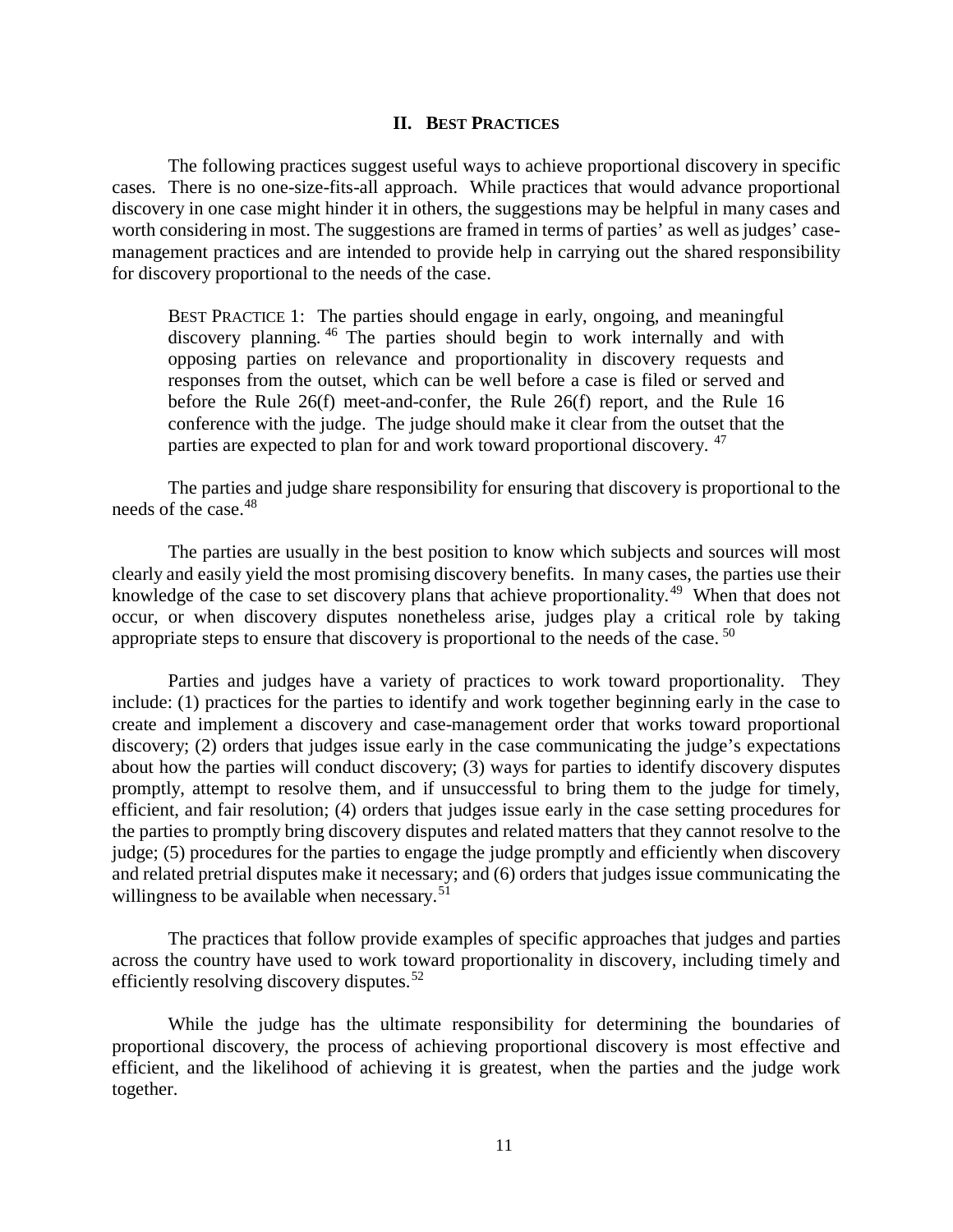# **OFFICIAL COMMITTEE NOTE, RULE 26 (DEC. 1, 2015)**

"Restoring proportionality as an express component of the scope of discovery warrants repetition of parts of the 1983 and 1993 Committee Notes that must not be lost from sight. The 1983 Committee Note explained that "[t]he rule contemplates greater judicial involvement in the discovery process and thus acknowledges the reality that it cannot always operate on a selfregulating basis." The 1993 Committee Note further observed that "[t]he information explosion of recent decades has greatly increased both the potential cost of wide-ranging discovery and the potential for discovery to be used as an instrument for delay or oppression." What seemed an explosion in 1993 has been exacerbated by the advent of e-discovery. The present amendment again reflects the need for continuing and close judicial involvement in the cases that do not yield readily to the ideal of effective party management. It is expected that discovery will be effectively managed by the parties in many cases. But there will be important occasions for judicial management, both when the parties are legitimately unable to resolve important differences and when the parties fall short of effective, cooperative management on their own."

"Rule  $26(b)(2)(C)(iii)$  is amended to reflect the transfer of the considerations that bear on proportionality to Rule 26(b)(1). The court still must limit the frequency or extent of proposed discovery, on motion or on its own, if it is outside the scope permitted by Rule  $26(b)(1)$ ."

\*\*\*\*\*\*\*\*\*\*\*\*\*\*\*\*\*\*\*\*\*\*\*\*\*\*\*\*\*\*\*\*\*\*\*\*\*\*

BEST PRACTICE 2:As soon as possible and both before and in the Rule 26(f) meet-and-confer,<sup>[53](#page-46-0)</sup> the parties should talk in person or at least by telephone to discuss what the case is about and what information will be needed and to plan for proportional discovery. [54](#page-46-1) The parties' discussions should result in a proposed discovery/case-management plan with enough detail and specificity to demonstrate to the judge that the parties are working toward proportional discovery. The judge should consider issuing an order early in the case that clearly communicates what the judge expects the parties to discuss, to address in their Rule 26(f) report, and to be prepared to discuss at a Rule 16 conference with the judge.

Early discussions between the parties, in person or by telephone, provide the best opportunity to meaningfully discuss what the discovery will be, where it should begin, and how it might relate to the overall case plan. Email or written exchanges alone are much less effective at facilitating detailed discovery planning or establishing a framework for identifying and resolving discovery and other pretrial disputes.

The parties' discussions, including in the Rule 26(f) meet-and-confer, and report should cover more than dates for pleading amendments, expert designations, discovery deadlines, motions, and trial, and should go beyond the Rule 26(f) required topics of preservation, protection against privilege waiver, and form of production. The discussions should result in a proposed discovery/case management plan detailed and specific enough to demonstrate to the judge that the parties are working toward proportional discovery.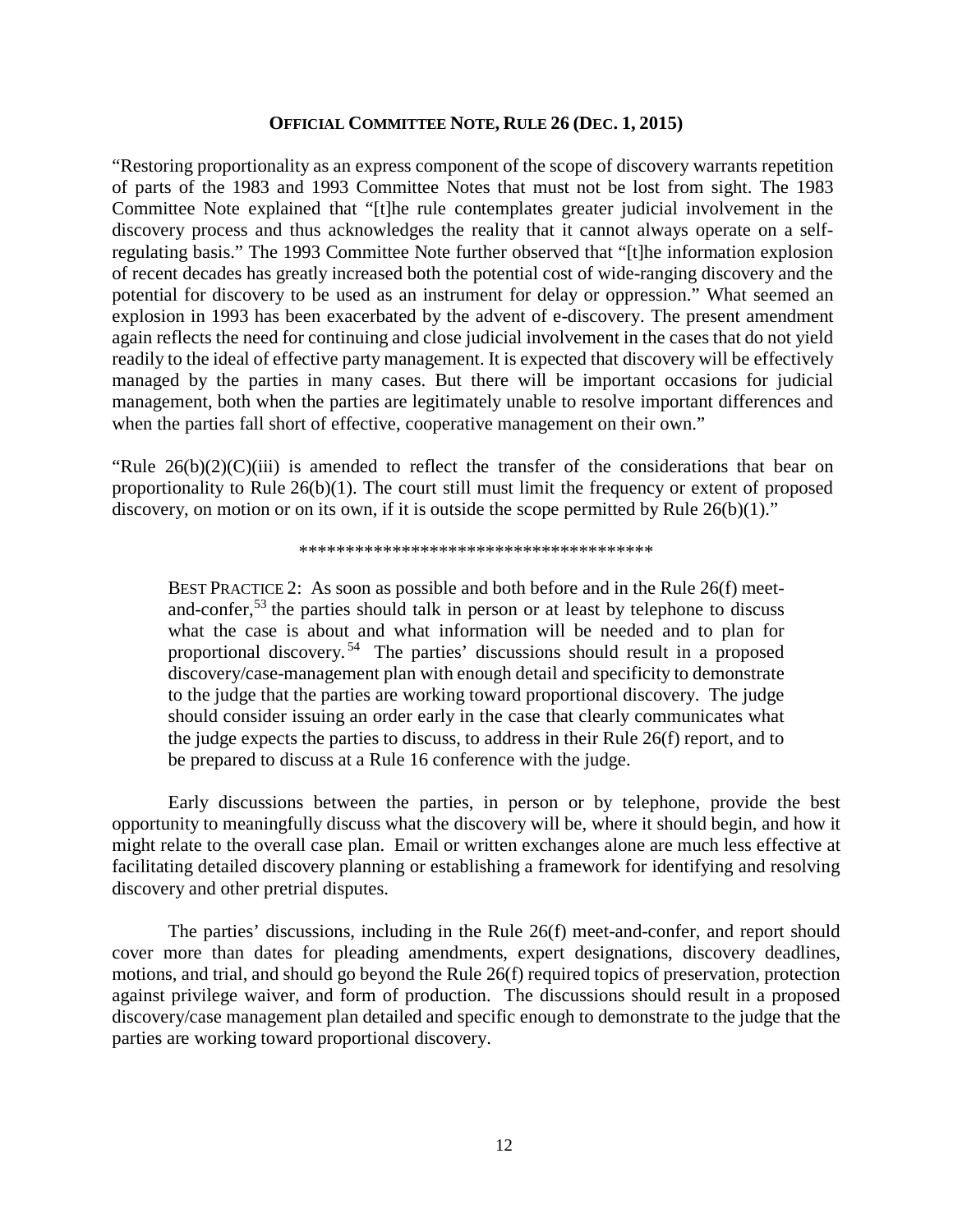The judge should make clear—by order or other manner the judge chooses—that the parties are expected to have a meaningful discussion and exchange of information during the Rule 26(f) meet-and-confer and what the parties are expected to cover. The judge should also make clear that the Rule 26(f) report will be reviewed and addressed at the Rule 16 conference. Judges following this practice often issue a form order that is routinely sent shortly after the case is filed, along with the order sent to set the dates to file the Rule 26(f) report or to hold the Rule 16 conference.

In a case in which the judge has a basis to expect that discovery will be voluminous or complex, or in which there is likely to be significant disagreement about discovery, the judge might consider scheduling a conference call with the parties before they hold their Rule 26(f) meet-andconfer and draft their joint discovery/case-management plan.

Some districts address these practices in their local guidelines or rules.

# **OFFICIAL COMMITTEE NOTE, RULE 16 (DEC. 1, 2015)**

"At the same time, a new provision recognizes that the court may find good cause to extend the time to issue the scheduling order. In some cases it may be that the parties cannot prepare adequately for a meaningful Rule 26(f) conference and then a scheduling conference in the time allowed. Litigation involving complex issues, multiple parties, and large organizations, public or private, may be more likely to need extra time to establish meaningful collaboration between counsel and the people who can supply the information needed to participate in a useful way. Because the time for the Rule 26(f) conference is geared to the time for the scheduling conference or order, an order extending the time for the scheduling conference will also extend the time for the Rule 26(f) conference. But in most cases it will be desirable to hold at least a first scheduling conference in the time set by the rule."

**\*\*\*\*\*\*\*\*\*\*\*\*\*\*\*\*\*\*\*\*\*\*\*\*\*\*\*\*\*\*\*\*\*\*\*\*\*\***

BEST PRACTICE 3:On the judge's own initiative or on the parties' request, the judge should consider holding "live" Rule 16(b) case-management and other conferences, in person if practical or by a conference call, videoconference, or other means of having a real-time conversation if distance or other obstacles make in-person attendance too costly or difficult.

A "live" interactive conference, in person if possible or if not by telephone, videoconference, or other means for having a real-time, interactive conversation, even among multiple parties, provides the judge and the parties the best opportunity to meaningfully discuss what the discovery will be, where it should focus and why, and how the planned discovery relates to the overall case plan. The parties and the judge should take advantage of technology to facilitate live interactive case-management and other conferences and hearings when in-person attendance is impractical.

A live interactive conference allows the judge to ask follow-up questions and probe the responses to obtain better information about the benefits and burdens likely to result from the proposed subjects and sources of discovery. A live interactive conference also provides the judge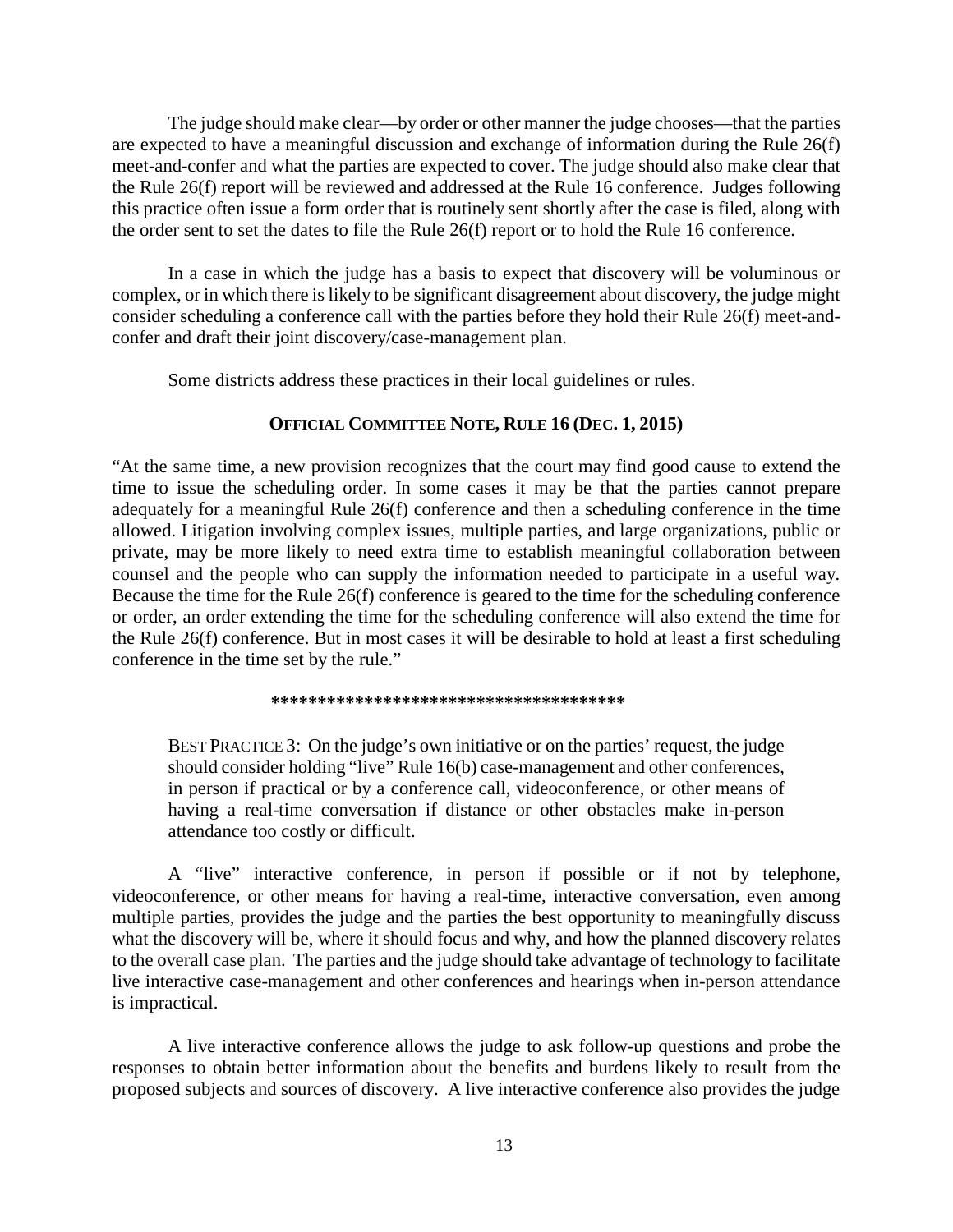an opportunity to explore related matters, such as whether an expected summary judgment motion might influence the timing, sequence, or scope of planned discovery.

A live interactive case-management conference allows the judge to identify early the relatively few cases that require more extensive case management. The conference provides the court the most effective way to monitor all cases with little judge or law clerk time required to determine whether the parties are planning proportional discovery, and to limit more extensive case management to the cases that need it.

In some cases, more than one live case-management conference might be appropriate. In a case in which discovery is likely to be voluminous or complex, or in which there is likely to be significant disagreement about discovery, the judge and parties should consider whether to schedule periodic live conferences or hearings, which can be canceled if not needed.

In cases involving complex or extensive electronic discovery, the parties and judge might consider whether to have IT personnel, records management personnel, or electronic discovery consultants attend the case-management conference.

Some districts address this practice in their local guidelines or rules.

# **OFFICIAL COMMITTEE NOTE, RULE 16 (DEC. 1, 2015)**

"The provision for consulting at a scheduling conference by "telephone, mail, or other means" is deleted. A scheduling conference is more effective if the court and parties engage in direct simultaneous communication. The conference may be held in person, by telephone, or by more sophisticated electronic means."

\*\*\*\*\*\*\*\*\*\*\*\*\*\*\*\*\*\*\*\*\*\*\*\*\*\*\*\*\*\*\*\*\*\*\*\*\*\*

BEST PRACTICE 4:The judge should ensure that the parties have considered what facts can be stipulated to or are undisputed and can be removed from discovery.[55](#page-46-2)

Discovery about matters that are not in dispute and to which the parties can stipulate is often inherently disproportionate because it yields no benefit. The judge should ensure—through an order, in a Rule 16 conference, or in another manner—that the parties are not conducting discovery into matters subject to stipulation. The judge should also work with the parties to identify matters that are not in dispute and need not be the subject of discovery, even if no formal stipulation issues.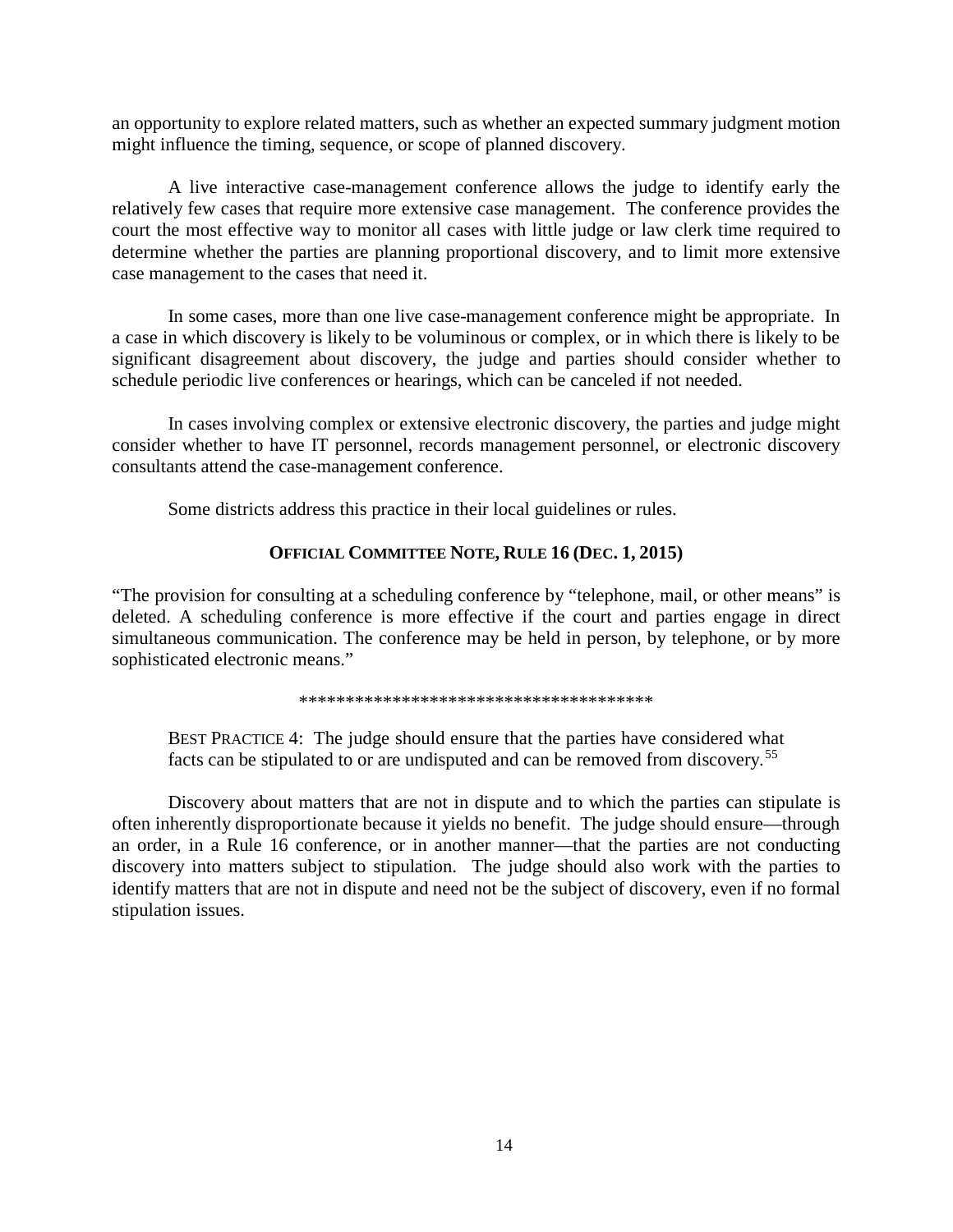BEST PRACTICE 5:In many cases, the parties will start discovery by seeking information relevant to the most important issues in a case, available from the most easily accessible sources. <sup>[56](#page-46-3)</sup> In a case in which the parties have not done so, or in which discovery is likely to be voluminous or complex, or in which there is likely to be significant disagreement about relevance or proportionality, the parties and the judge should consider and discuss starting discovery with the subjects and sources that are most clearly proportional to the needs of the case.<sup>57</sup> The parties and the judge can use the results of that discovery to guide decisions about further discovery.

The information available at the start of the case is often enough to allow the parties to discuss with clients and each other the subjects and sources of information that are highly relevant to important issues in the case and can be obtained without undue burden or expense.<sup>[58](#page-47-0)</sup> Discovery into those subjects and from those sources is usually proportional to the needs of the case because it is likely to yield valuable information with relatively less cost and effort. In many cases, the parties begin discovery on these subjects and sources without judicial involvement and without explicitly labeling it as "proportional" or "focused." The process is simply the familiar one of making smart choices about the most productive steps to get the information the parties need most and first.

If the parties have not thought through discovery, or the discovery is likely to be voluminous or complex, or there is likely to be significant disagreement about relevance or proportionality, the judge should encourage the parties to consider starting discovery with the information central to the most important subjects, available from the most easily accessible sources of that information.<sup>[59](#page-47-1)</sup> The parties and the judge can use this information to guide decisions about further discovery.<sup>[60](#page-47-2)</sup> For example, the parties can use the information to decide whether to make additional discovery requests or how to frame them. The judge can use the information to help understand and resolve proportionality or other questions that may arise during further discovery. This approach does not foreclose additional discovery or predetermine that it will be required.

The objective of this approach is to identify good places for discovery to begin, deferring until later more difficult questions about where discovery should end. If more discovery is sought, no heightened showing is required. The parties and the judge will have more information to assess proportionality, but the factors and their application do not change simply because some discovery has occurred.

In some cases, the parties may want to start discovery by obtaining enough information to decide whether to file a dispositive motion, to try the case, or to work toward prompt settlement.<sup>[61](#page-48-0)</sup> It may make sense for the parties and the judge to start discovery by seeking information directed to a particular issue, claim, or defense. For example, a case may raise threshold questions such as jurisdiction, venue, or limitations that are best decided early because the answers impact whether and what further discovery is needed. In some cases, this may be clear after initial disclosures are exchanged. In other cases, the parties may want to start by seeking information bearing on damages to make decisions about settlement value or how aggressively to pursue claims or defenses. In still other cases, discovery of information about a causation issue may be decisive.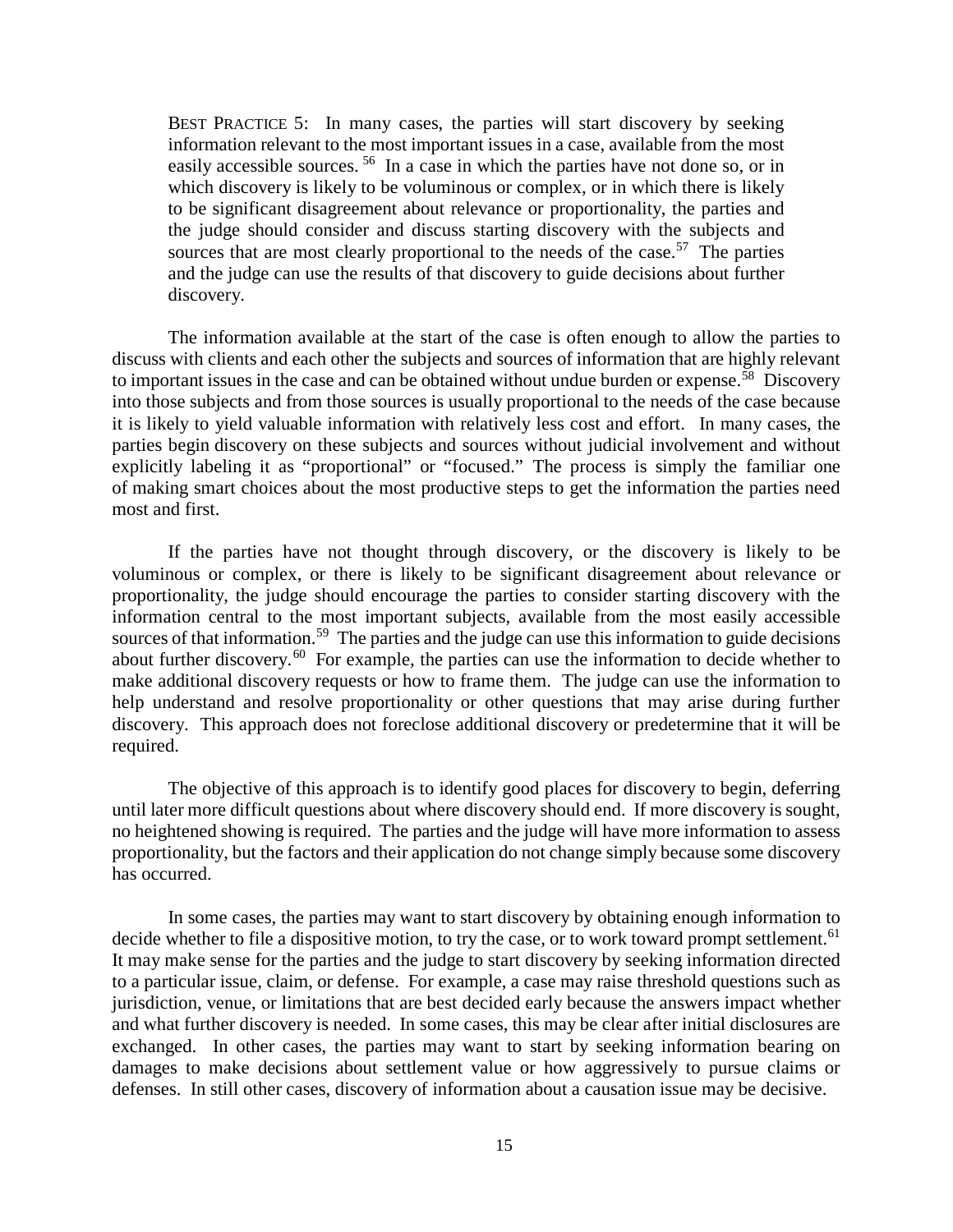In some cases, it may be necessary for the parties to exchange more information to identify where to start discovery. In other cases, with relatively few disputed issues and limited discoverable information available from relatively few sources, setting discovery priorities may not be necessary or useful at all.

A judge who holds a live Rule 16 conference can address with the parties the potential benefits of starting with focused or targeted discovery and his or her expectations about how the parties will conduct it. The judge can address concerns that one or more parties will misunderstand the process or engage in inappropriate tactics. The judge might consider discussing with the parties what objections typically would or would not be appropriate. If the parties have reached agreement on starting discovery to get the most important information from the most accessible sources, there should be few occasions for objections on relevance or proportionality grounds.

Judges should consider using other tools designed to facilitate and accelerate the exchange of information on issues central to the case. For example, judges should consider using the Initial Discovery Protocols for Employment Cases Alleging Adverse Action in cases where they apply. Developed jointly by experienced plaintiff and defense attorneys, these protocols are pattern discovery requests that identify documents and information that are presumptively not objectionable and that must be produced at the start of the lawsuit. The self-described purpose of these protocols is to "encourage parties and their counsel to exchange the most relevant information and documents early in the case, to assist in framing the issues to be resolved and to plan for more efficient and targeted discovery." The protocols are another way to work toward proportional discovery and have been used effectively in courts around the country. It is expected that work will be undertaken to develop similar subject-specific discovery protocols for other practice areas. [62](#page-48-1)

BEST PRACTICE 6: In a case in which discovery will start with particular subjects or sources of information, the judge should consider including guidance in the Rule 16(b) case-management order.

While starting discovery by seeking less information than the maximum conceivably allowed can advance the goal of proportionality, it can also cause concern to some litigants. Some may worry that it will be used as a tool to restrict discovery, fearing that they will be required to make a special case for proportionality before any additional discovery will be allowed. Others may worry that it will be used as a tool to protract discovery if additional rounds of discovery are viewed to be allowed as a given regardless of how robust the initial efforts were or what information they yielded. Still others may worry that expressing an interest in starting with lessthan-maximum discovery will be mischaracterized or misunderstood as a desire for a rigidly phased or staged discovery process. Absent any guidance from the judge, these and other concerns may lead parties to forego or resist setting priorities for discovery even when it would make sense to do so.

The judge should consider taking steps to avoid misunderstanding and provide clarity. The judge might consider including a statement in the Rule 16(b) case-management order acknowledging that the parties are starting with discovery into certain issues or from certain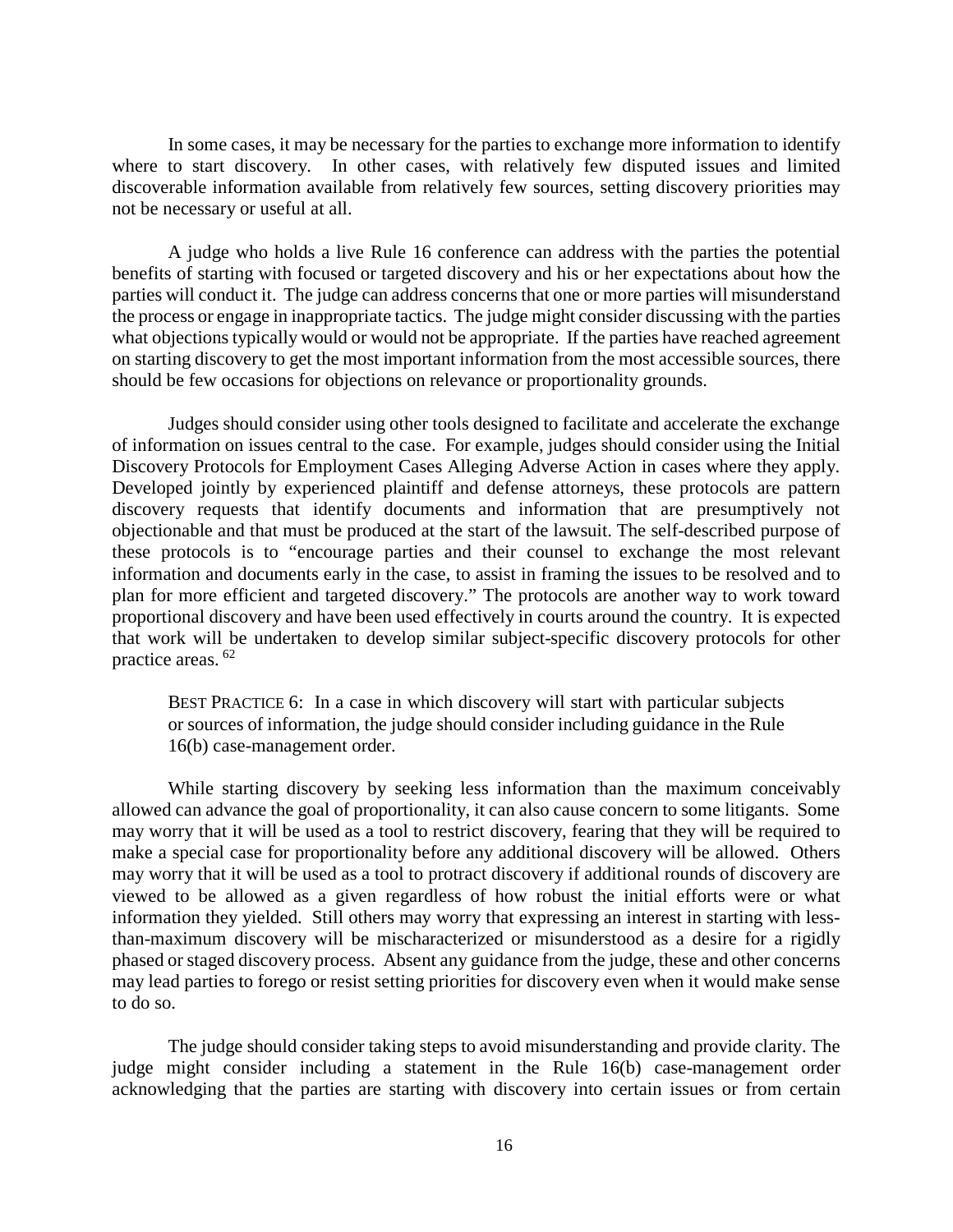sources and will use the results to guide decisions about further discovery.<sup>[63](#page-48-2)</sup> The order can convey the judge's willingness to consider additional discovery and to be available when the parties disagree over whether that is proportional to the needs of the case.

The parties might consider asking the judge to divide the discovery period, using an interim deadline for completing early discovery and a later deadline for completing further discovery that is warranted. The parties might also consider asking the judge to schedule a discovery status conference or ask for a report after the early discovery is complete. The point is not to impose rigid "bifurcated" or "staged" discovery, but to work toward and implement a case-specific plan that is tailored to the needs of the case and flexible enough to evolve with the case.

If discovery starts with particular subjects or sources, the parties and the judge should consider whether this may require some individuals to be deposed more than once, or require the responding party to search a source more than once.<sup>64</sup> The parties and the judge should address and consider ways to avoid repeat work, including by allowing the witness to be deposed on all matters in the case or by allowing a broad search from that source. <sup>[65](#page-49-1)</sup>

If the parties reach agreement on starting discovery with particular subjects or sources, a party stipulation or a court order might also specify ways to streamline that discovery, including arranging for the informal exchange of information.

BEST PRACTICE 7:If there are discovery disputes the parties cannot resolve, the parties should promptly bring them to the judge. The judge should make it clear from the outset that he or she will be available to promptly address the disputes.<sup>[66](#page-49-2)</sup>

Procedures for the parties to promptly engage the judge in resolving discovery disputes that the parties are unable to resolve on their own are important to avoiding the costs and delays that frustrate efficient and cost-effective case management and defeat proportionality. Prompt resolution of discovery disputes prevents them from growing in intensity and complexity and allows discovery, motions, and pretrial preparations to continue rather than entirely stop while the dispute is pending. The judge should consider including in an order issued early in the case a procedure that makes clear the judge's availability to work with the parties in timely resolving discovery disputes.

Some districts address this practice in their local guidelines or rules.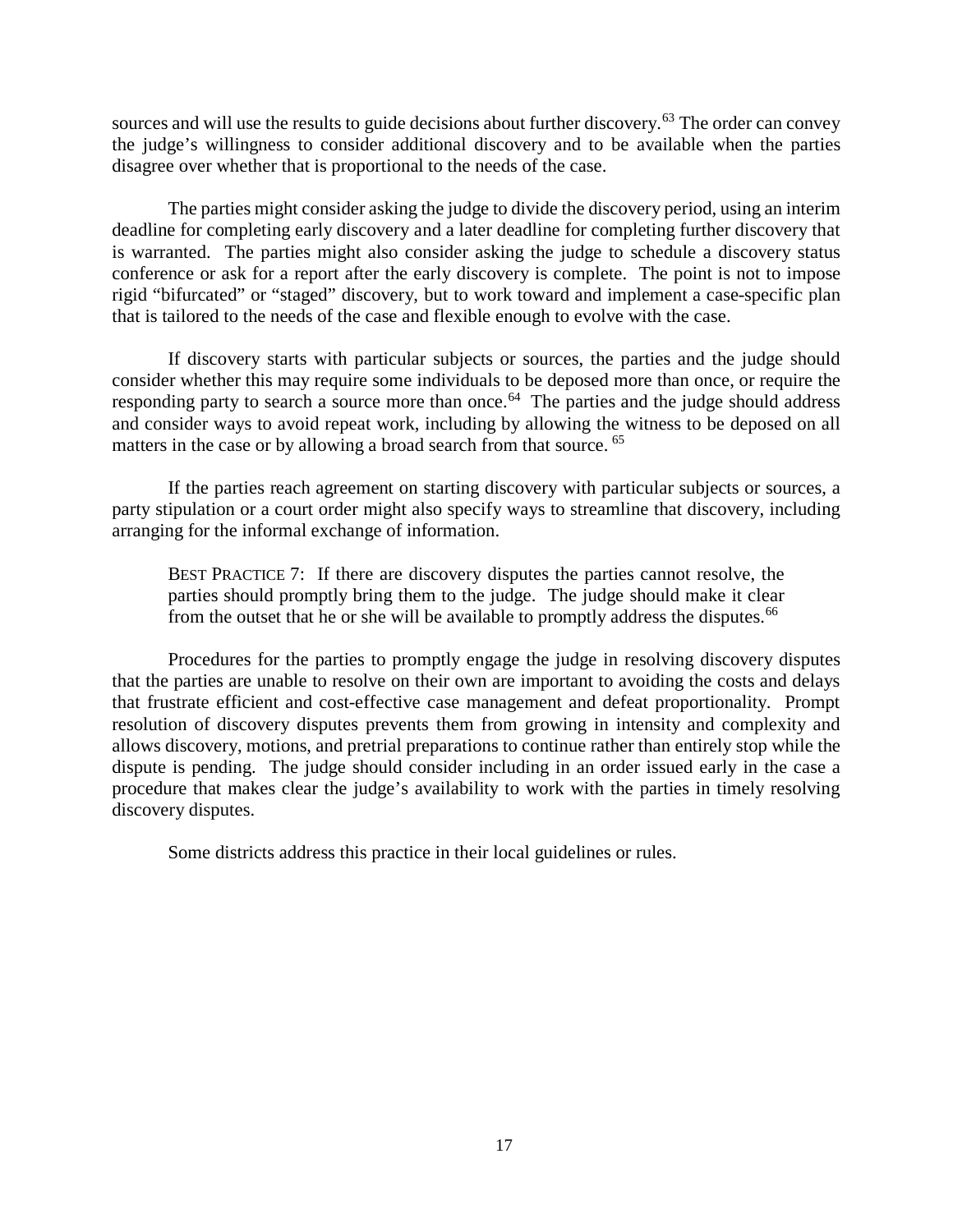BEST PRACTICE 8:On the judge's own initiative or on the parties' request, the judge should consider requiring the parties to request an in-person or telephone conference with the court after conferring with opposing parties and before filing a motion seeking to compel or to protect against discovery.<sup>[67](#page-50-0)</sup> Some judges require the parties to request a conference on the basis of limited motions or short briefs.<sup>[68](#page-50-1)</sup> These and similar practices avoid the often unnecessary costs and delays of fully briefed discovery motions.

A live pre-motion or limited-motion conference between the parties and the court is often an effective way to promptly, efficiently, and fairly resolve a discovery dispute at considerably less judge- and law-clerk time than reading fully briefed motions, responses, and replies with attachments and issuing a written opinion. $69$  The parties and the judge save time, work, and resources.

The live pre-motion or limited-motion conference can often be held shortly after the parties inform the judge's case manager or judicial assistant that a discovery dispute has arisen. The conference lets the parties tell the judge what the party seeking the discovery needs and what the party resisting the discovery is able to produce without undue burden, cost, or expense.

The live, interactive conference exchange allows the parties and the judge to productively focus on practical solutions to practical problems rather than on disagreements over jurisprudence. The conference exchange often resolves the discovery dispute, either by leading to an agreed resolution or by providing the judge with the information needed to rule fairly and accurately. Discovery can continue, allowing the case to stay on track instead of stopping while the judge reads extensive motions and briefs and writes a written opinion. The parties are saved the cost and delay of filing full motions and briefs, and the judge and her clerks are saved the work and time needed to read those motions and briefs and issue a written opinion.

If the pre-motion or limited-motion conference indicates that some briefing or additional information on specific issues would be helpful, the judge can focus further work on the specific issues that require it.

The judge might consider requiring the party requesting a pre-motion or limited-motion conference on a discovery dispute to send a short communication—often limited to two pages describing (not arguing) the issues that need to be addressed and allowing a similarly limited response.

The judge might consider the best way to memorialize the results of the conference. Approaches can vary. Some judges have a court reporter present for the conference and hold it in the courtroom. Others hold the conference in chambers, sometimes with a court reporter and other times with a law clerk taking notes for a brief minute entry in the court's docket sheet. Other judges may ask one of the parties to draft and circulate a proposed order. Some cases may be better served by the courtroom formality and others by the more relaxed exchange in chambers.

The judge can include a pre-motion or limited-motion conference requirement and procedure in the case-management order issued under Rule 16(b). The procedure can include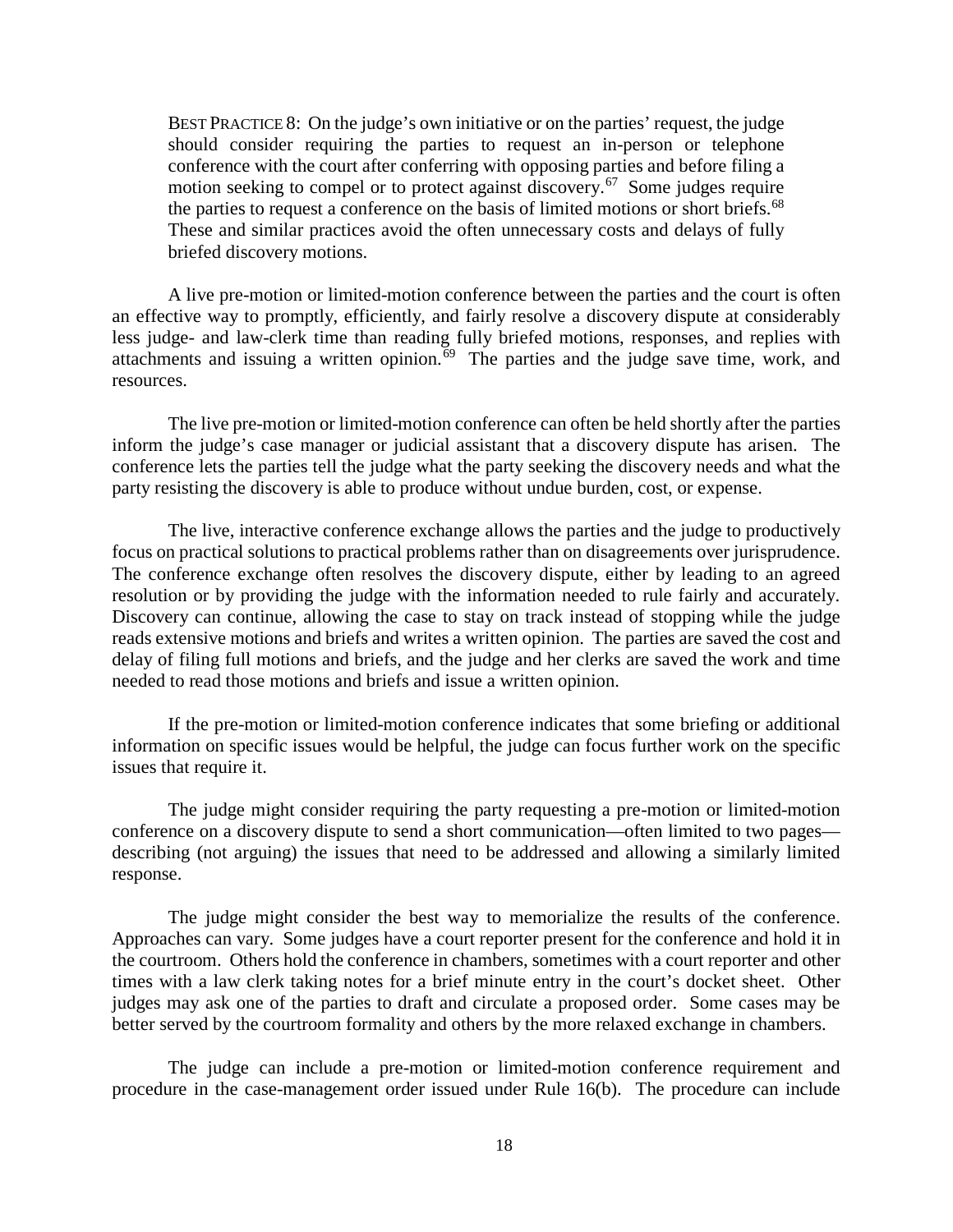provisions for using telephone or video conferences if one or more of the parties cannot attend in person.

Some districts address this practice in their local guidelines or rules.<sup>[70](#page-51-1)</sup>

# **OFFICIAL COMMITTEE NOTE, RULE 16 (DEC. 1, 2015)**

"Finally, the order may direct that before filing a motion for an order relating to discovery the movant must request a conference with the court. Many judges who hold such conferences find them an efficient way to resolve most discovery disputes without the delay and burdens attending a formal motion, but the decision whether to require such conferences is left to the discretion of the judge in each case."

## **\*\*\*\*\*\*\*\*\*\*\*\*\*\*\*\*\*\*\*\*\*\*\*\*\*\*\*\*\*\*\*\*\*\*\*\*\*\***

BEST PRACTICE 9:When proposed discovery would not or might not be proportional if allowed in its entirety, the judge should consider whether it would be appropriate to grant the request in part and defer deciding the remaining issues.

Allowing proposed discovery in part can further an iterative process. The discovery allowed may be all that is needed, or it may clarify what further discovery is appropriate.<sup>[71](#page-51-2)</sup> Deferring a decision on whether to allow the rest of the proposed discovery gives the judge and parties more information to decide whether all or part of it is proportional.

Sampling can be used to determine whether the likely benefits of the proposed discovery, or the burdens and costs of producing it, warrant granting all or part of the remaining request at a later time.<sup>[72](#page-51-3)</sup>

If a modified request would be proportional, the judge ordinarily should permit the proportional part of the discovery. However, the judge is under no obligation to do so and may rule on the discovery request as made.

BEST PRACTICE 10: The parties and judge should consider other discovery rules and tools that may be helpful in achieving fair, efficient, and cost-effective discovery. In particular, the parties should consider delivering discovery requests before their Rule 26(f) meet-and-confer.

Other discovery rule changes and tools, not part of the proportionality amendments, should be considered as part of the judge's and parties' overall plan for fair, workable, efficient, and costeffective discovery and case resolution.<sup> $\frac{73}{2}$  $\frac{73}{2}$  $\frac{73}{2}$ </sup>

Rule 26(d) is amended to allow a requesting party to *deliver* document requests to another party before the Rule 26(f) conference. The requests are not considered *served* until the meeting, and the 30-day period to respond does not start until that date. The early opportunity to review the proposed requests allows the responding party to investigate and identify areas of concern or dispute. The parties can discuss and try to resolve those areas at the Rule 26(f) conference on an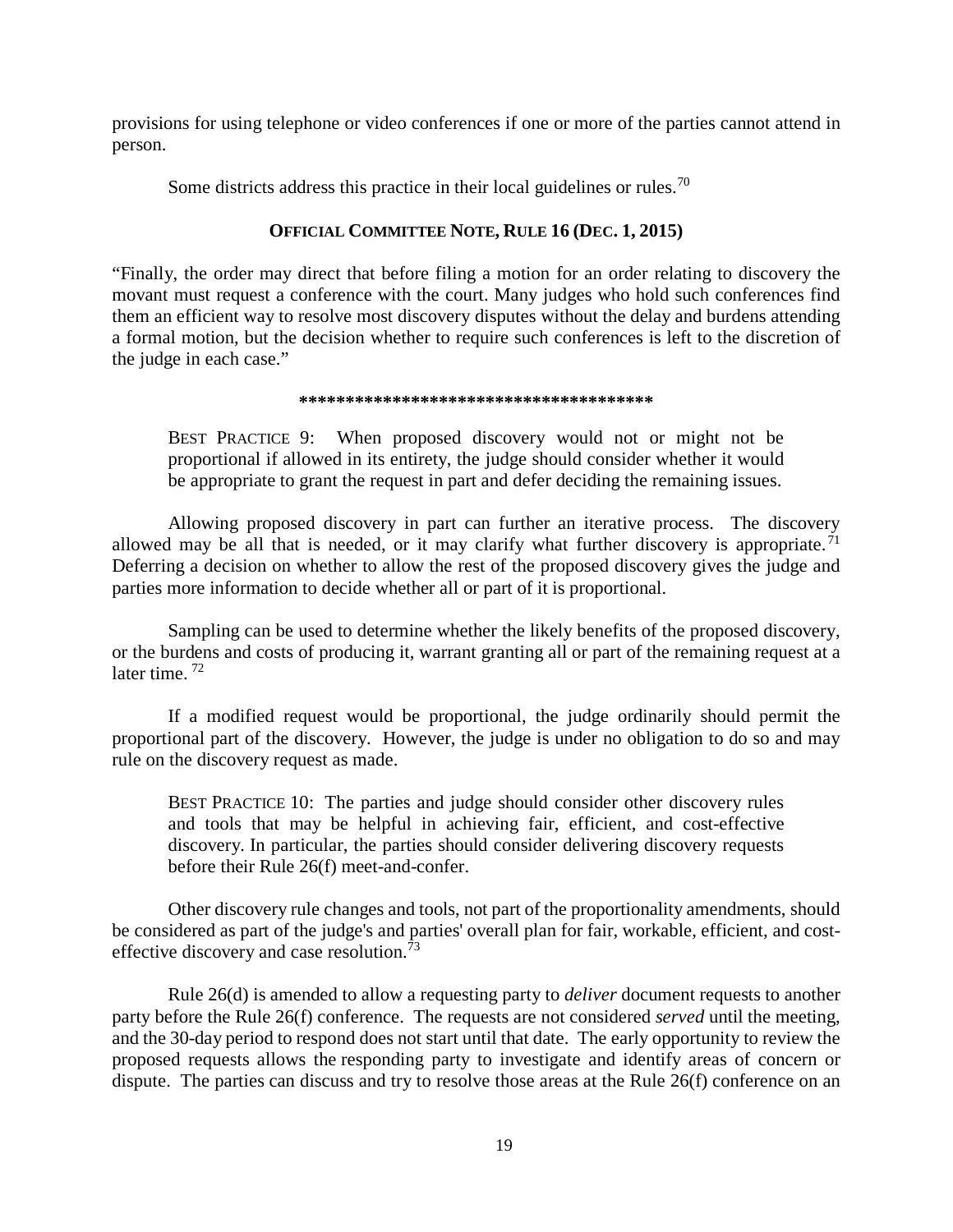informed basis. If disputes remain, the parties should use the Rule  $26(f)$  report and the Rule  $16(b)$ conference to bring them to the court for early resolution.

As an alternative to the formal mechanism that now exists under Rule 34, some lawyers may prefer to share draft, unsigned document requests, interrogatories, and requests for admission. Both the formal and informal practices prompt an informed, early conversation about the parties' respective discovery needs and abilities.

Rule 26(c) makes explicit judges' authority to shift some or all of the reasonable costs of discovery on a good cause showing if a party from whom discovery is sought moves for a protective order.<sup>[74](#page-52-0)</sup> A judge may, as an alternative to denying all of the requested discovery, order that some or all of the discovery may proceed on the condition that the requesting party bear some or all of the reasonable costs to respond. The longstanding presumption in federalcourt discovery practice is that the responding party bears the costs of complying with discovery requests.<sup>[75](#page-52-1)</sup> That presumption continues to apply. The 2015 amendments to Rule 26(c) make that authority explicit but do not change the good cause requirement or the circumstances that can support finding good cause. **[76](#page-53-0)**

Rule 37(e) is amended to clarify when and how a judge may respond to a party's inability to produce electronically stored information because it was lost and the party failed to take reasonable steps to preserve it. It provides a nationally uniform standard for when a judge may impose an adverse inference instruction or other serious sanctions. It responds to the concern that some persons and entities were over-preserving out of fear their actions would later be judged under the most demanding circuit standards. Working toward proportionality in preservation is an important part of achieving proportionality in discovery overall. Other rule amendments emphasize the need for careful attention to preservation issues. Rule 26(f) has been amended to add preservation of electronically stored information to the list of issues to be addressed in the parties' discovery plan. Rule 16(b) is amended to add preservation of electronically stored in formation to the list of issues the case-management order may address.

Rule 16(b) and Rule 26(f) have been amended to encourage the use of orders under Rule 502(d) of the Federal Rules of Evidence providing that producing information in the litigation does not waive attorney-client privilege or work-product protection, either in that litigation or in subsequent litigation. Nonwaiver orders under Federal Rule of Evidence 502(d) can promote proportionality by reducing the time, expense, and burden of privilege review and waiver disputes.

Questions impacting and approaches to discovery are usually best explored in a live conference between the judge and the parties, preferably before formal discovery-related motions (such as under Rule  $26(c)$  or Rule  $37(a)$ ) and accompanying briefs are filed. A live Rule 16 or premotion conference enables the judge and the parties to examine how the various discovery tools can best be used to create and implement an effective discovery and case-management plan.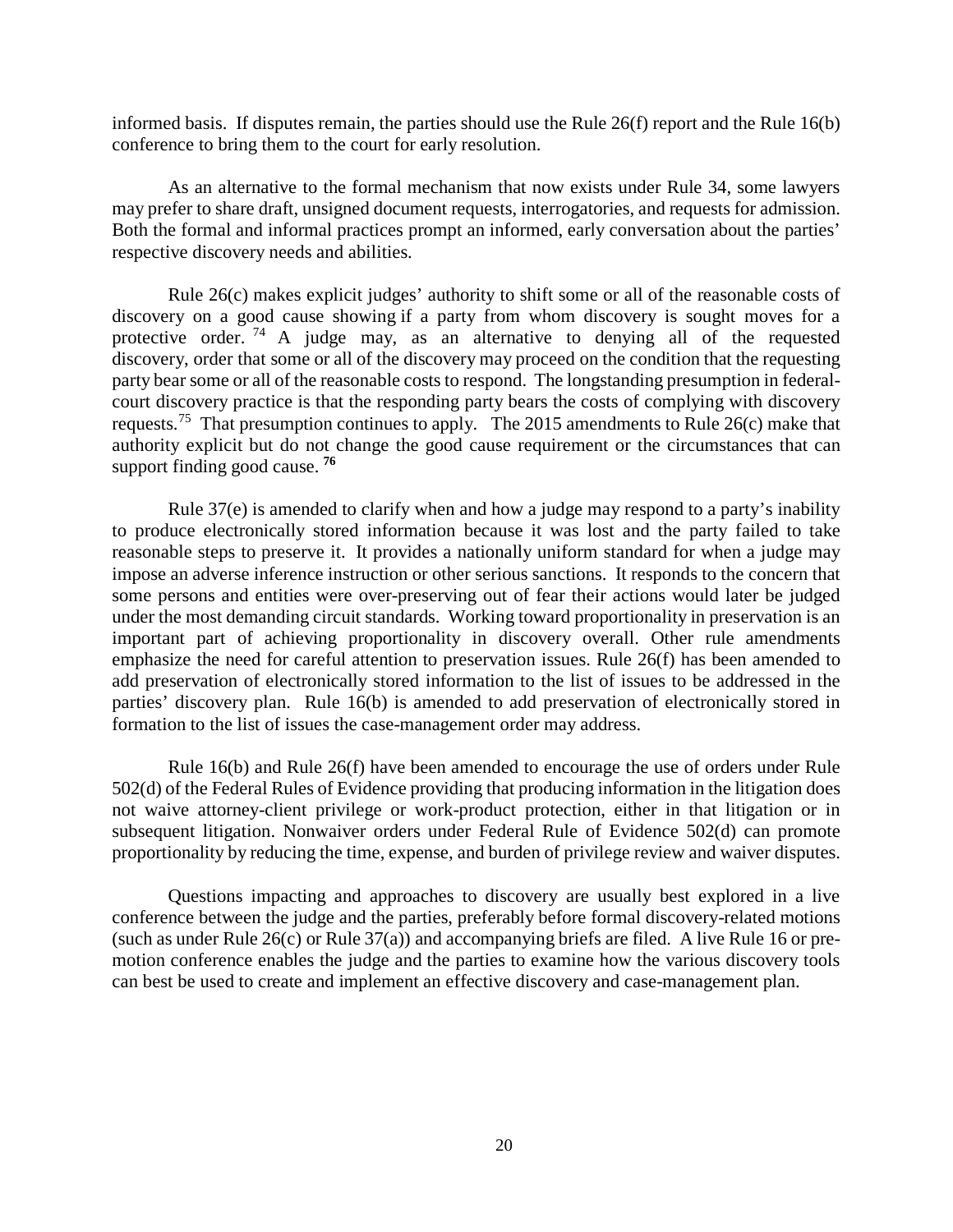# **OFFICIAL COMMITTEE NOTE, RULE 16 (DEC. 1, 2015)**

"The [Rule 16 scheduling] order also may include agreements incorporated in a court order under Evidence Rule 502 controlling the effects of disclosure of information covered by attorney-client privilege or work-product protection, a topic also added to the provisions of a discovery plan under Rule  $26(f)(3)(D)$ ."

#### **\*\*\*\*\*\*\*\*\*\*\*\*\*\*\*\*\*\*\*\*\*\*\*\*\*\*\*\*\*\*\*\*\*\*\*\*\*\***

# **OFFICIAL COMMITTEE NOTE, RULE 26 (DEC. 1, 2015)**

"Rule  $26(c)(1)(B)$  is amended to include an express recognition of protective orders that allocate expenses for disclosure or discovery. Authority to enter such orders is included in the present rule, and courts already exercise this authority. Explicit recognition will forestall the temptation some parties may feel to contest this authority. Recognizing the authority does not imply that costshifting should become a common practice. Courts and parties should continue to assume that a responding party ordinarily bears the costs of responding."

"Rule  $26(d)(2)$  is added to allow a party to deliver Rule 34 requests to another party more than 21 days after that party has been served even though the parties have not yet had a required Rule 26(f) conference. Delivery may be made by any party to the party that has been served, and by that party to any plaintiff and any other party that has been served. Delivery does not count as service; the requests are considered to be served at the first Rule 26(f) conference. Under Rule 34(b)(2)(A) the time to respond runs from service. This relaxation of the discovery moratorium is designed to facilitate focused discussion during the Rule 26(f) conference. Discussion at the conference may produce changes in the requests. The opportunity for advance scrutiny of requests delivered before the Rule 26(f) conference should not affect a decision whether to allow additional time to respond."

**\* \* \* \***

"The burden or expense of proposed discovery should be determined in a realistic way. This includes the burden or expense of producing electronically stored information. Computer-based methods of searching such information continue to develop, particularly for cases involving large volumes of electronically stored information. Courts and parties should be willing to consider the opportunities for reducing the burden or expense of discovery as reliable means of searching electronically stored information become available."

**\*\*\*\*\*\*\*\*\*\*\*\*\*\*\*\*\*\*\*\*\*\*\*\*\*\*\*\*\*\*\*\*\*\*\*\*\*\***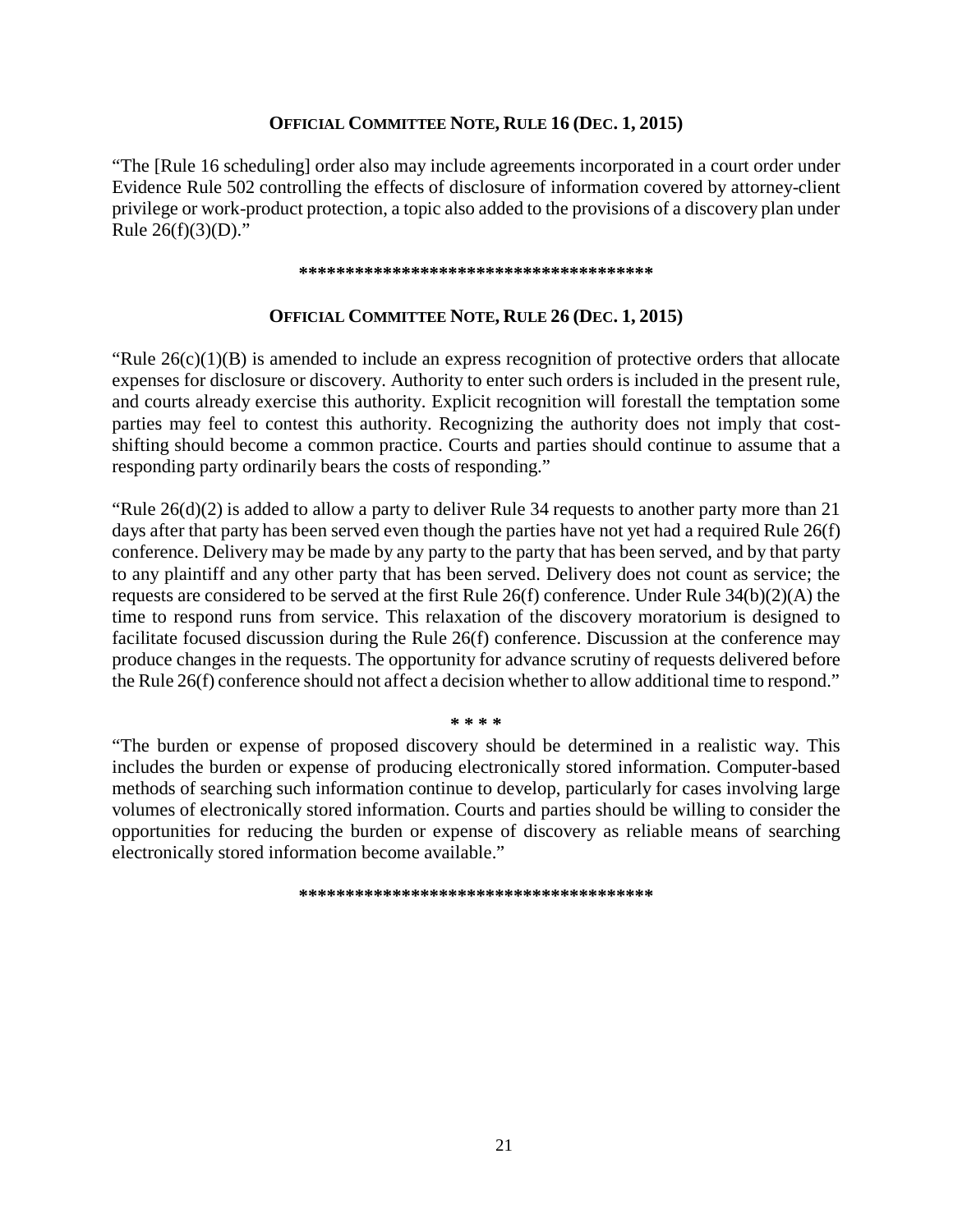# **OFFICIAL COMMITTEE NOTE, RULE 34 (DEC. 1, 2015)**

"Rule 34(b)(2)(A) is amended to fit with new Rule 26(d)(2). The time to respond to a Rule 34 request delivered before the parties' Rule 26(f) conference is 30 days after the first Rule 26(f) conference."

"Rule  $34(b)(2)(C)$  is amended to provide that an objection to a Rule 34 request must state whether anything is being withheld on the basis of the objection. This amendment should end the confusion that frequently arises when a producing party states several objections and still produces information, leaving the requesting party uncertain whether any relevant and responsive information has been withheld on the basis of the objections. The producing party does not need to provide a detailed description or log of all documents withheld, but does need to alert other parties to the fact that documents have been withheld and thereby facilitate an informed discussion of the objection. An objection that states the limits that have controlled the search for responsive and relevant materials qualifies as a statement that the materials have been "withheld."

#### **\*\*\*\*\*\*\*\*\*\*\*\*\*\*\*\*\*\*\*\*\*\*\*\*\*\*\*\*\*\*\*\*\*\*\*\*\*\***

BEST PRACTICE 11:The parties must frame discovery requests and responses after considering the burdens and benefits. Rule 34 emphasizes this obligation by prohibiting general, boilerplate objections to production requests and requiring the responses to state objections with specificity, to state whether documents are being withheld on the basis of objections, and to state when discovery will be completed.<sup>77</sup> When necessary, the parties should ask the judge to enforce these discovery obligations, and judges should make themselves available to do so promptly and efficiently.

A judge's prompt enforcement of the Rule 34 prohibition on conclusory and boilerplate objections, including to a lack of proportionality, can be a critical part of managing and achieving discovery that is both proportional and fair. Enforcing requirements for specific and clear objections can be as important to proportionality as limiting discovery requests to enforce the Rule 26(b)(1) definition of scope. Similarly, enforcing the requirements to state when documents will be produced and whether documents are being withheld on the basis of objections can help ensure proportionality by avoiding uncertainties that often led to more objections and disputes.

The Rule 34 requirements are consistent with the Rule  $26(g)$  requirements to consider discovery burdens and benefits before requesting or objecting to discovery and to certify that the requests, responses, and objections meet the rule requirements.

The parties should identify ways to engage the judge when necessary to efficiently enforce the Rule 34 requirements for responding to production requests.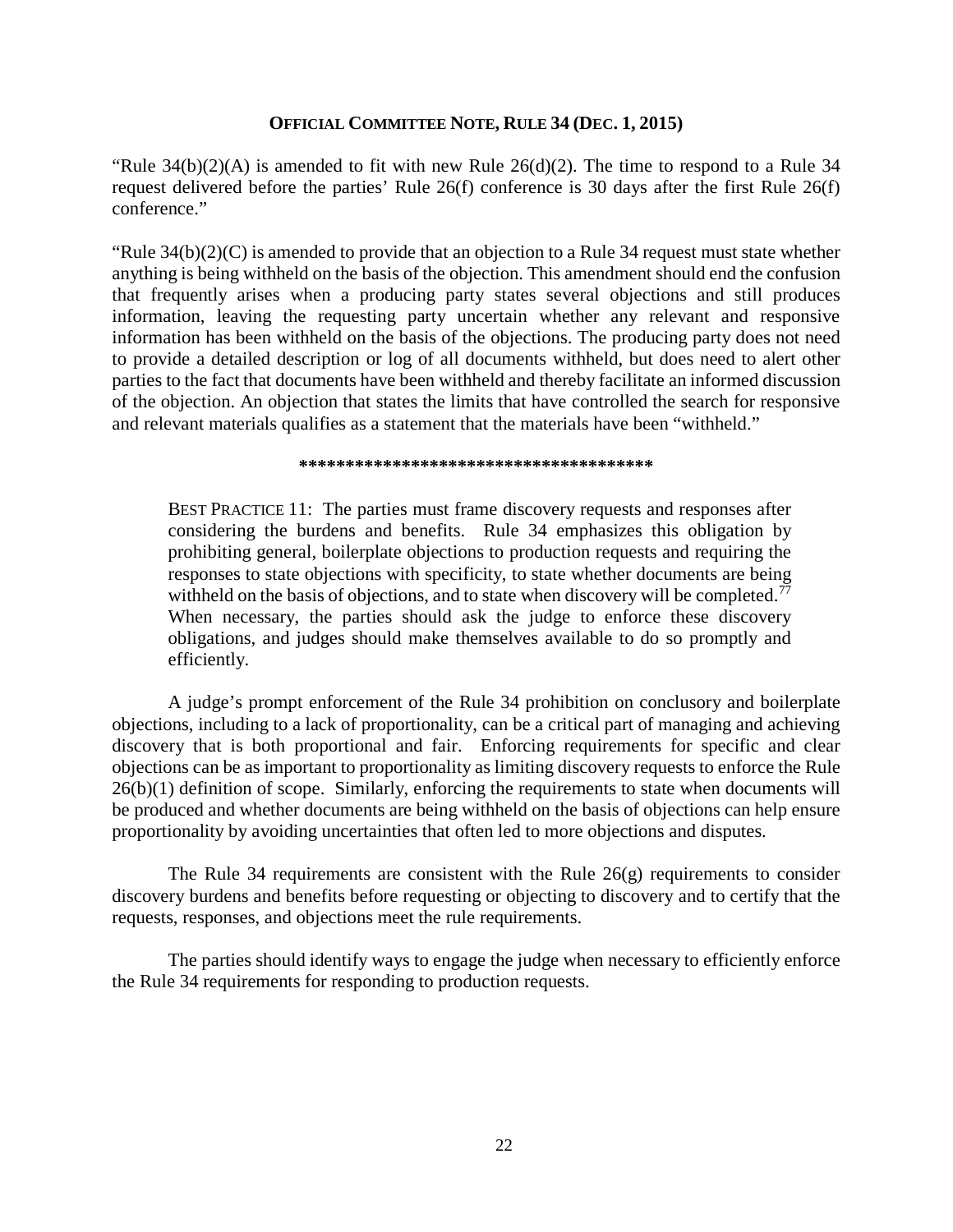BEST PRACTICE 12:The parties and the judge should consider using technology to help achieve proportional discovery.

Technology can help proportionality by decreasing the burden or expense, or by increasing the likely benefit, of the proposed discovery.

When the discovery involves voluminous amounts of electronically stored information, the parties and judge should consider using technologies designed to categorize or prioritize documents for human review.[78](#page-53-2)

Because technology evolves quickly, the parties and the judge should not limit themselves in advance to any particular technology or approach to using it. Instead, the parties and the judge should consider what specific technology and approach works best for the particular case and discovery.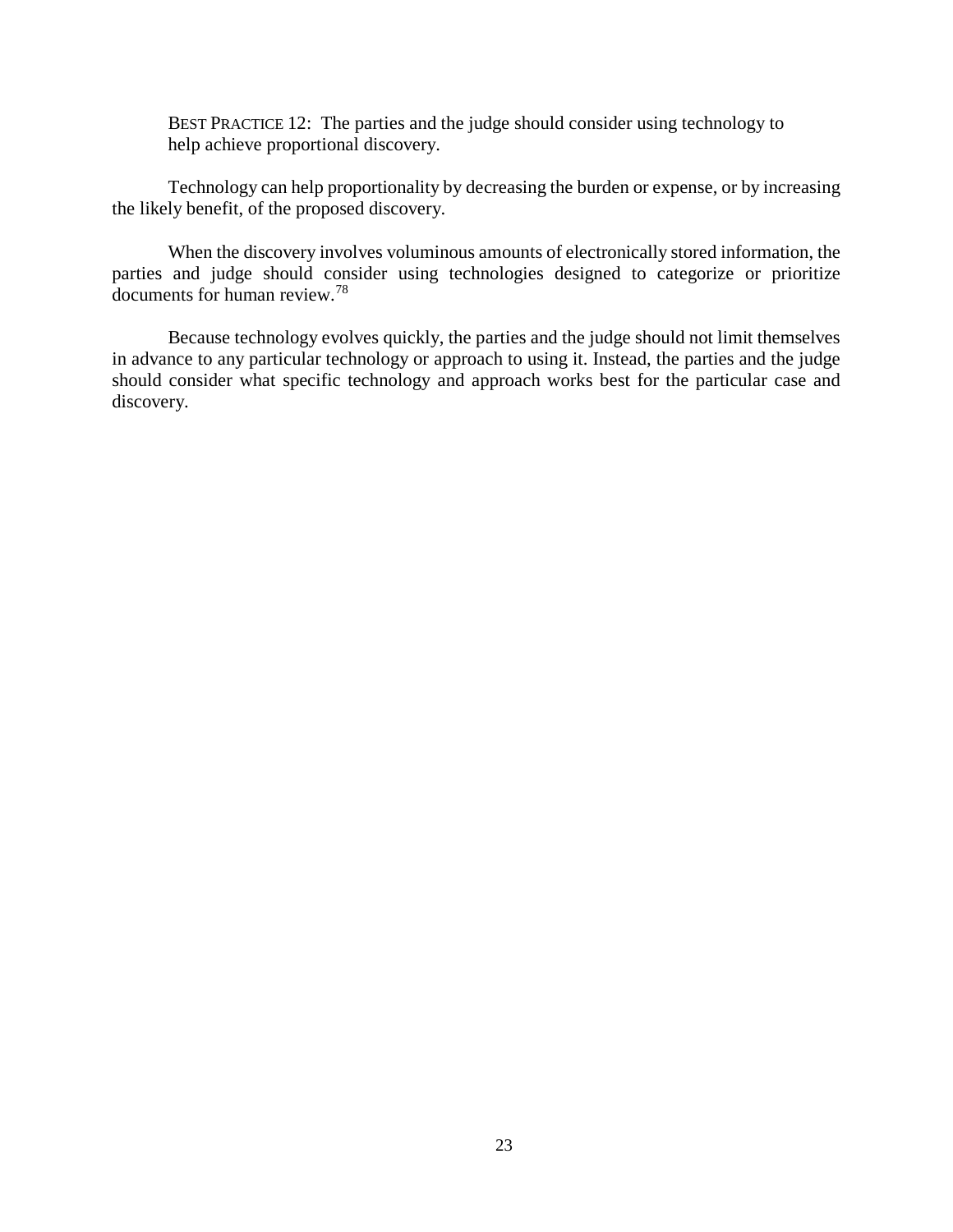## **<sup>1</sup> Scope of Discovery.**

- <span id="page-27-1"></span><span id="page-27-0"></span>• 1st Cir. *Cont'l W. Ins. Co. v. Opechee Constr. Corp.*, 2016 WL 865232, at \*3 (D.N.H. Mar. 2, 2016) (employer is not required to interview former employees for discoverable information because, e.g., it would be disproportional).
- 2d Cir. *Laydon v. Mizuho Bank, Ltd*., 2016 WL 1718387, at \*11 (S.D. N.Y. Apr. 29, 2016) (U.S. Federal Rules of Civil Procedure, instead of Hague Convention procedures, governed discovery of documents protected under European Data Protection laws after court applied comity analysis); *see also Creighton v. City of N.Y*., 2016 WL 1178648, at \*1 (S.D.N.Y. Mar. 17, 2016) (in cases involving "state statutes[, which] establish confidentiality under amended Rule 26(b)(1) is not as broad as subject matter); *see also Neogenix Oncology, Inc. v. Gordon*, 2017 WL 1207558, at \*10 (E.D.N.Y. Mar. 31, 2017) ("Substantiation [that discovery request is relevant and proportional is most] important where . . . [party] seeks a broad universe of discovery as well as a deposition testimony from a non-party to lawsuit.").
- $\bullet$  4th Cir.  $f$

- 5th Cir. *In re: Trevino*, 2017 WL 123756, at \*8 (S.D. Tex. Jan. 12, 2017) ("scope of discovery, while still broad, was condensed in the 2015 amendment's inclusion of a proportionality requirement"); *Celanese Corp. v. Clariant Corp.*, 2016 WL 1074573, at\*6–7 (N.D. Tex. Mar. 18, 2016) (proportionality applies to issuance of nonparty witness subpoena).
- <span id="page-27-2"></span>• 6th Cir. *State Farm Mut. Auto. Ins. Co. v. Warren Chiropractic & Rehab Clinic, P.C*., 2016 WL 3450834, at \*2 (E.D. Mich. May 11, 2016) ("Although Rule 26(b) applies equally to discovery of nonparties, the fact of nonparty status may be considered by the court in weighing the burdens imposed in the circumstances.") (quoting *Katz v. Batavia Marine & Sporting Supplies, Inc*., 984 F.2d 422, 424 (Fed. Cir. 1993)); *see also Martin v. Posey*, 2017 WL 412876, at \*3 (S.D. Ohio Jan. 31, 2017) ("[D]espite other changes to Rule 26, it is still the case that information need not be admissible in evidence in order to be discoverable."); *Simon v. Northwestern Univ.*, 2017 WL 467677, at \*2 (N.D. Ill. Feb. 3, 2017) ("The 2015 amendments confirmed the concept of 'proportionality' by adding it to the language of Rule 26(b)(1)."); *Commerce and Indus. Ins. Co. v. Century Surety Co.*, 2017 WL 946984, at \*2 (S.D. Ohio Mar. 10, 2017) (in dispute over insurer's duty to defend defendant-employer after accident between defendant's employee and employee of another contractor, interrogatory requests concerning scope employee's work duties and status of work performed by defendant was not disproportional because it concerned "the issue at the heart of th[e] case"); *United States v. Quicken Loans Inc.*, 2017 WL 2306444, at \*2 (E.D. Mich. May 26, 2017) ("It is not uncommon for relevant information to be discoverable, even if such information falls outside the timeframe of actionable activity set out in a complaint.").
- 8th Cir. *Schultz v. Sentinel Ins. Co.*, 2016 WL 3149686, at \*3 (D.S.D. June 3, 2016) ("the scope of discovery under Rule 26(b) is extremely broad.").
- 9th Cir. *MicroTechnologies, LLC v. Autonomy, Inc*., 2016 WL 1273266, at \*1 (N.D. Cal. Mar. 14, 2016) (deposition pursuant to letter rogatory was subject to proportionality).
- <span id="page-27-3"></span>• 10th Cir. *Rickaby v. Hartford Life & Accident Ins. Co*., 2016 WL 1597589, at \*2 (D. Colo. Apr. 21, 2016) (in ERISA cases, courts must consider goals of ERISA and necessity of discovery, which "militate against broad discovery").
- 11th Cir. *In re: Subpoena Upon NeJames Law, P.A.*, 2016 WL 1599831, at \*5 (M.D. Fla. Apr. 21, 2016) ("In every civil case, questions concerning the scope of discovery start with Fed. R. Civ. P. 26(b)."); *see also Graham & Co. v. Liberty Mut. Fire Ins. Co.*, 2016 WL 1319697, at \*2 (N.D. Ala. Apr. 5, 2016) ("Courts must accord discovery a broad and liberal scope in order to provide parties with information essential to the proper litigation of all relevant facts, to eliminate surprise, and to promote settlement."); *Steel Erectors, Inc. v. AIM Steel Int'l, Inc*., 312 F.R.D. 673, 676 n.4 (S.D. Ga. Jan 4, 2016) ("It remains true today . . . the court is inclined to err in favor of discovery rather than against it.").
	- *Cf.*
- 1st Cir. *Ferring Pharms. Inc. v. Braintree Labs., Inc.*, 168 F. Supp. 355, 363 (D. Mass. 2016) (judge's failure to "expressly reference proportionality in her ruling does not render her ruling contrary to law.").
- 3d Cir. *Solid Waster Servs., Inc. v. United States*, 2016 WL 687182, at \*1 n.1 (E.D. Pa. Feb. 19, 2016) (court's failure to explicitly apply proportionality analysis in IRS enforcement action was not in error when court instead applied *Powell* factors from *United States v. Powell*, 379 U.S. 48, 57–58 (1964)).
	- 5th Cir. *In re: Application of RSM Prod. Corp.*, 2016 WL 3477244, at \*6 (S.D. Tex. June 27, 2016) (finding discovery of information in foreign country in accordance with § 1782 to be overly burdensome and disproportionate).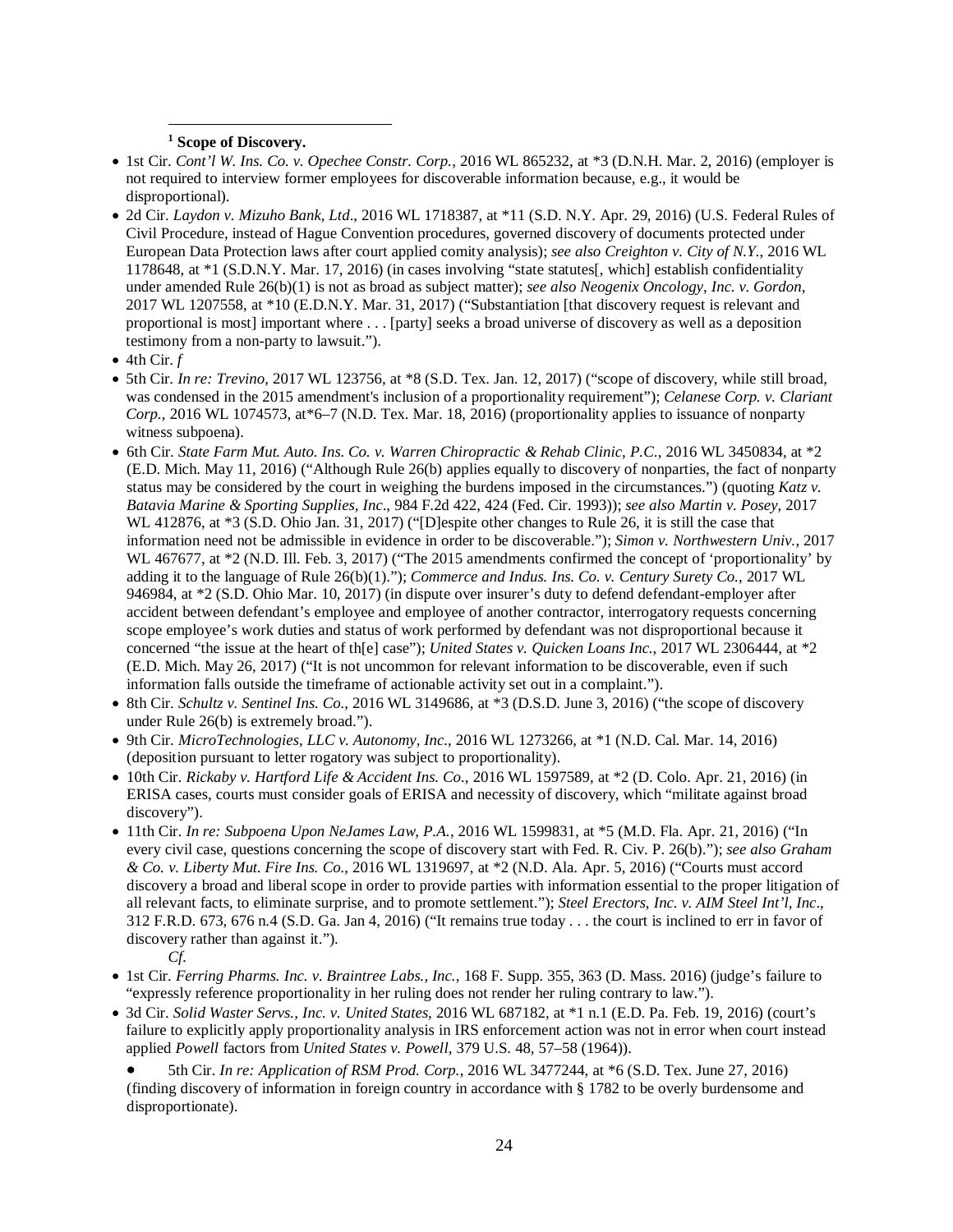### <sup>2</sup> **Discovery must be relevant.**

- 1st Cir. *Primarque Prod. v. Williams West & Witt's Prod. Co.*, 2016 WL 6090715, at \*3 (D. Mass. Oct. 18, 2016) (finding discovery request for defendant's nationwide sales information as a basis for comparison irrelevant because the dispute concerned only sales in New England).
- 2d Cir. *Marom v. City of N.Y.*, 2016 WL 7048053, at  $*2$  (S.D.N.Y. Nov. 30, 2016) (court granted discovery request because requested documents were "highly relevant to plaintiffs' theory of the case," as they might show required protocol was not followed).
- 4th Cir. *Prusin v. Canton's Pearls, LLC*, 2016 WL 7408840, at \*4 (D. Md. Dec. 22, 2016) (though they contained sensitive information, defendant's tax returns were relevant, as they might show whether defendant's minimum wage obligations were offset).
- <span id="page-28-0"></span>• 5th Cir. *In re: Xarelto (Rivaroxaban) Prods.*, 313 F.R.D. 32, 38 (E.D. La. 2016) (to obtain discovery of employee's personnel files in advance of depositions, party must demonstrate relevancy on witness-by-witness basis); *see also ING Bank N.V. v. M/V Portland, IMO No. 9497854*, 2016 WL 3365426, at \*8 n.12 (M.D. La. June 16, 2016) ("Relevance itself, a discrete and separate yet oft merged requirement, remains a relatively low threshold."); *Williams v. U.S. Envtl. Servs., LLC*, 2016 WL 617447, at \*7 (M.D. La. Feb. 16, 2016) (in employment discrimination case, other complaints of discrimination against employer are relevant if limited to: (a) same form of discrimination; (b) same department or agency at which plaintiff worked; and (c) reasonable time before and after discrimination occurred, usually three to five years); *Murillo Modular Grp, Ltd. v. Sullivan*, 2016 WL 6139096, at  $*5$  (N.D. Tex. Oct. 20, 2016) (discovery of "information relevant to a party's or witness's credibility is relevant"; *Howard v. Seadrill Americas, Inc.*, 2016 WL 7012275, at \*4 (E.D. La. Dec. 1, 2016) (denying discovery request for phone records because, while they would give information about the exact time a relevant phone call was placed, timing of call was "likely not important to resolving dispute"); *Leal v. Wal-Mart Stores*, 2017 WL 68528, at \*3 (E.D. La. Jan. 6, 2017) (court denied discovery request for all database and pay data for all employees, regardless of their position, that worked in the same stores as plaintiff over a 14-year period as overly broad and irrelevant); *United States v. Wyeth*, 2017 WL 191258, at \*2–3 (E.D. La. Jan. 13, 2017) (in attorneys' fees dispute between pharmaceutical company and law firm, court denied discovery of one lawyer's medical school grades and attendance because it was irrelevant); *Waste Mgmt. of La., LLC v. River Birch, Inc.*, 2017 WL 1429108, at \*2 (E.D. La. Apr. 21, 2017) (denying depositions of certain individuals because no evidence suggested that their depositions would be relevant); *Waste Mgmt. of La., LLC v. River Birch, Inc.*, 2017 WL 2271982, at \*4 (E.D. La. May 24, 2017) (court denied discovery that, while broadly connected to issues before court, was not relevant to specific claims alleged in complaint).
- <span id="page-28-1"></span>• 6th Cir. *State Farm Mut. Auto. Ins. Co. v. Universal Health Grp., Inc.*, 2016 WL 6822014, at \*2 (E.D. Mich. Nov. 18, 2016) (terms of settlement agreement that are relevant and proportional to needs of case are discoverable); *Queen v. City of Bowling Green*, 2017 WL 4355689, at \*5-8 (W.D. Ky. Sept. 29, 2017) (court limited discovery of party's employment records and tax returns to period following his destructive discharge; previous records were irrelevant)..
- 7th Cir. *Southport Bank v. Miles*, 2016 WL 7366885, at \*3 (N.D. Ill. Dec. 19, 2016) (Plaintiff's argument that it needs loan policies to veil pierce "seem[s] to be much more relevant to an independent, and as yet unfiled, claim . . . than to the more narrow purpose for which these post-judgment proceedings are designed."); *see also Crabtree v. Angie's List, Inc.*, 2017 WL 413242, at \*5 (S.D. Ind. Jan. 31, 2017) (Court held that defendant's "broad request" for plaintiff's emails, texts, and social media posts "would clearly encompass personal communications" and had "absolutely no relevance to lawsuit."); *Simon v. Northwestern Univ.*, 2017 WL 467677, at \*5 (N.D. Ill. Feb. 3, 2017) (Court limited discovery of after-the-fact-evidence because, "[w]hile 'other acts' that occur after an event may be relevant to showing 'knowledge' or 'intent' at the time of the event [for purposes of Evidence Rule 404(b)], there is a steadily diminishing value of relevance . . . the further out in time the 'other acts' occur.").
- 8th Cir. *Leseman, LLC v. Stratasys, Inc*., 2016 WL 1117411, at \*5 (D. Minn. Mar. 22, 2016) (in patent infringement lawsuit, magistrate judge correctly denied plaintiffs' motion to compel business records for product that was experimental and limited in use).
- 9th Cir. *Deutsche Bank Nat'l Tr. Co. v. SFR Invs. Pool 1, LLC*, 2016 WL 3200104, at \*1–2 (D. Nev. June 6, 2016) (finding discovery request for, e.g., two years of defendant's litigation history irrelevant); *see also Am. Auto. Ins. Co. v. Haw. Nut & Bolt, Inc.*, 2017 WL 80248, at \*5, 7 (D. Haw. Jan. 9, 2017) (personnel files of employees and third-party contractors who handled plaintiff's insurance claim were relevant and therefore permissible, provided that certain information was redacted to protect the individuals' privacy); *Silva v. Allpak Container, LLC*, 2017 WL 1179437, at \*4 (W.D. Wash. Mar. 30, 2017) (in employment dispute, defendant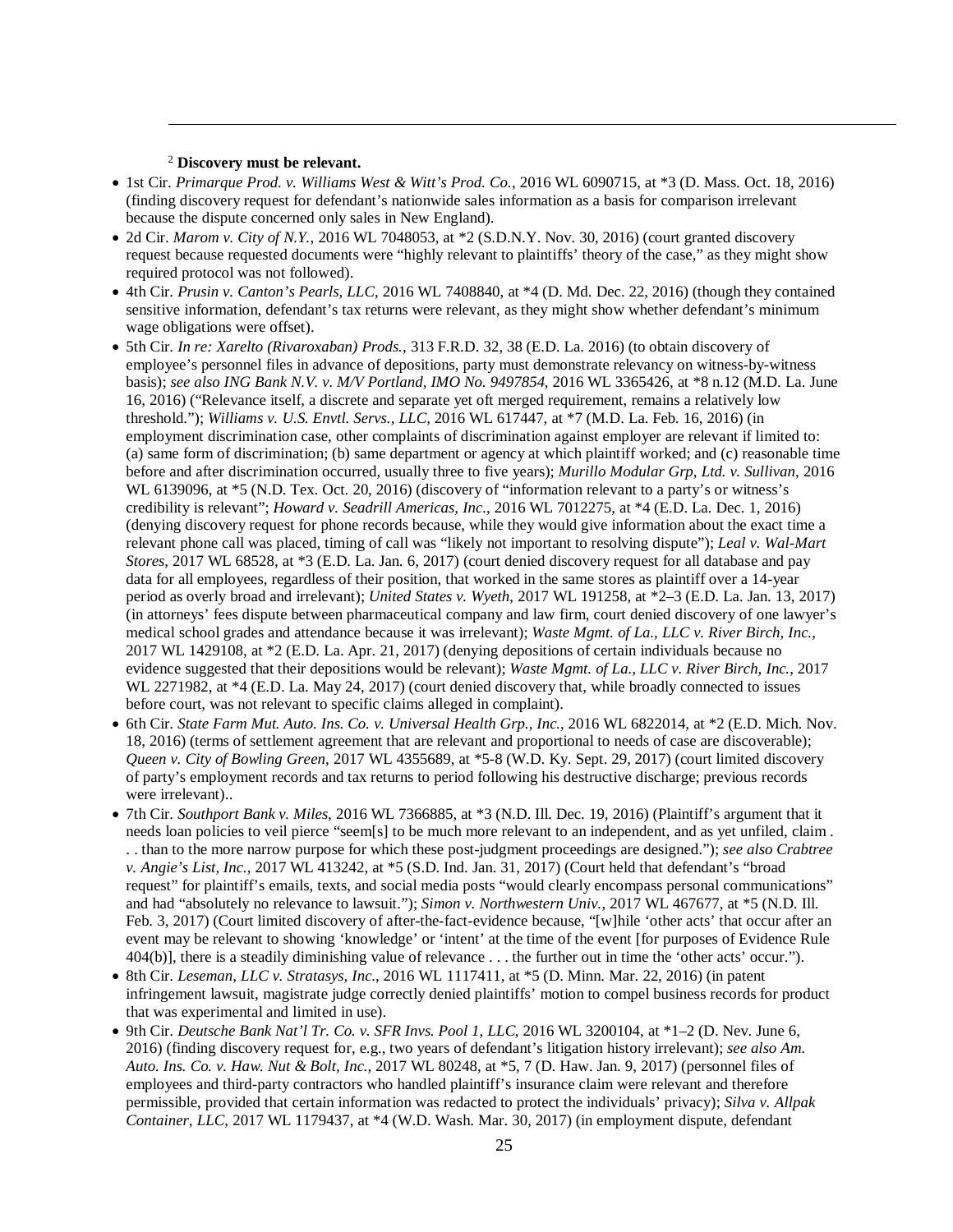asserted that it fired plaintiff solely because of company-wide layoffs, and therefore plaintiff's attendance and veracity in filing worker's compensation forms were not relevant); *Ayala v. Cty. Of Riverside*, 2017 WL 1734021, at \*3 (C.D. Cal. Apr. 28, 2017) (court permitted discovery of personnel files of five defendants within last five years, as they might be relevant to "proving a pattern of failing to investigate and discipline officers for improper use of force," but denied discovery of personnel files for all employees); *Caballero v. Bodega Latina Corp.*, 2017 WL 3174931, at \*1 (D. Nev. July 25, 2017) ("The 2015 amendments did not change this [relevancy] language from the previous version."); *Heyman v. State of Nev.*, 2017 WL 5559912, at \*4–5 (D. Nev. Nov. 17, 2017) (court held that evidence of defendant's sexual history was not relevant or proportional to needs of the case; defendant's controlled substance or alcohol use was relevant because they affect a person's memory of certain events, but plaintiff needed to limit requests to times at issue).

- 10th Cir. *Gilmore v. L.D. Drilling, Inc.*, 2017 WL 2439552, at \*4 (D. Kan. June 6, 2017) (in suit regarding late delivery of machinery for oil well, court denied discovery of cost to build other wells, as it would "shed no light on whether [p]laintiff's reason for a late delivery was legitimate," and also denied broad discovery of all defendant's email, which "clearly would encompass wholly irrelevant information"); *Gordon v. T.G.R. Logistics, Inc.*, 2017 WL 1947537, at \*3 (D. Wyo. May 10, 2017) (court granted-in-part discovery request regarding party's social media account; "it must be the substance of the communication that determines relevance").
- 11th Cir. *O'Boyle v. Sweetapple*, 2016 WL 492655, at \*5 (S.D. Fl. Feb. 8, 2016) ("Permitting this subpoena to proceed would cause the parties to run down a rabbit hole chasing irrelevant information on collateral matters, resulting in the needless and wasteful expenditure of time and money by the parties."); *Emery v. Allied Pilots Ass'n*, 2017 WL 3412234, at \*2 (S.D. Fla. Aug. 8, 2017) (in action against insurance company for breach of fair representation in settlement, un-redacted settlement agreement and settlement terms were relevant to whether defendant breached its duty and damages).

#### <sup>3</sup> **Proportional discovery continues to be required.**

- <span id="page-29-0"></span>• 2d Cir. *Vaigasi v. Solow Mgmt. Corp*., 2016 WL 616386, at \*13 (S.D.N.Y. Feb. 16, 2016) (amendments to Rule 26(b)(1) restored importance of proportionality factors in defining scope of discovery); *see also Robertson v. People Magazine*, 2015 WL 9077111, at \*2 (S.D.N.Y. Dec. 16, 2015) (amendments to Rule 26(b)(1) restored importance of proportionality factors in defining scope of discovery); *Abbott v. Wyo. Cty. Sheriff's Office*, 2017 WL 2115381, at \*2 (W.D.N.Y. May 16, 2017) ("The 2015 amendments to the Federal Rules of Civil Procedure emphasized the need to focus on proportionality."); *Grief v. Nassau Cty*, 2017 WL 3588936, at \*2 (E.D.N.Y. Aug. 18, 2017) ("Those proportionality factors have now been restored to the place of their intended importance by their incorporation into the very definition of permissible discovery."); *Levin v. Johnson & Johnson*, 2017 WL 5592684, at \*2 (E.D.N.Y. Nov. 20, 2017) (the "proportionality factors have now been restored to the place of their intended importance by their incorporation into the very definition of permissible discovery"); *Lozada v. Cty. of Nassau*, 2017 WL 6514675, at \*4 (E.D.N.Y. Dec. 20, 2017) ("While the proportionality factors have now been incorporated into [Rule 26(b)(1)], those factors were already a part of federal discovery standards.").
- 3d Cir. *Trask v. Olin Corp*., 2016 WL 1255302, at \*2 n.5 (W.D. Pa. Mar. 31, 2016) (amendments to Rule 26 did not alter importance of considering proportionality and under both new and old versions of Rule 26; "the Court is to consider all of the facts and circumstances of the pending action."); *see also Dixon v. Williams*, 2016 WL 631356, at \*2 (M.D. Pa. Feb 17, 2016) (amendments did not change responsibilities of court and parties in considering proportionality).
- 4th Cir. *Eramo v. Rolling Stone, LLC*, 314 F.R.D. 205, 209 (W.D. Va. Jan. 25, 2016) (amendments to Rule 26(b)(1) did not change existing responsibilities of court and parties in considering proportionality).
- 5th Cir. *Cottonham v. Allen*, 2016 WL 4035331, at \*1 n.2 (M.D. La. July 25, 2016) (result of discovery dispute under amendments to Rule  $26(b)(1)$  would be the same as under previous Rule  $26(b)(2)(C)(iii)$  proportionality provision); *see also ING Bank N.V. v. M/V Portland, IMO No. 9497854*, 2016 WL 3365426, at \*8 n.12 (M.D. La. June 16, 2016) ("While the Rules were amended effective December 1, 2015, the relevance standard for discovery has not changed. Instead, the proportionality factors once set in Rule 26(b)(2)(C) have now been moved into Rule  $26(b)(1)$  so as to reemphasize the fact that evidence's discoverability is subject to the proportionality test first adopted in 1983."); *InforMD, LLC v. DocRX, Inc.*, 2016 WL 2343854, at \*2 n.13 (M.D. La. May 3, 2016) (amendments to Rule 26(b)(1) restored importance of proportionality calculation); *see also Braud v. Geo Heat Exchangers, L.L.C.*, 2016 WL 1274558, at \*4 (M.D. La. Mar. 31, 2016) (amendments to Rule 26(b)(1) restored importance of proportionality consideration); *Odeh v. City of Baton Rouge*, 314 F.R.D. 386, 389 (M.D. La. 2016) (amendments to Rule 26(b)(1) restored proportionality consideration but did not change existing responsibilities of court and parties to consider proportionality); *Williams v. U.S. Envtl. Servs., LLC*, 2016 WL 617447, at \*1 n.2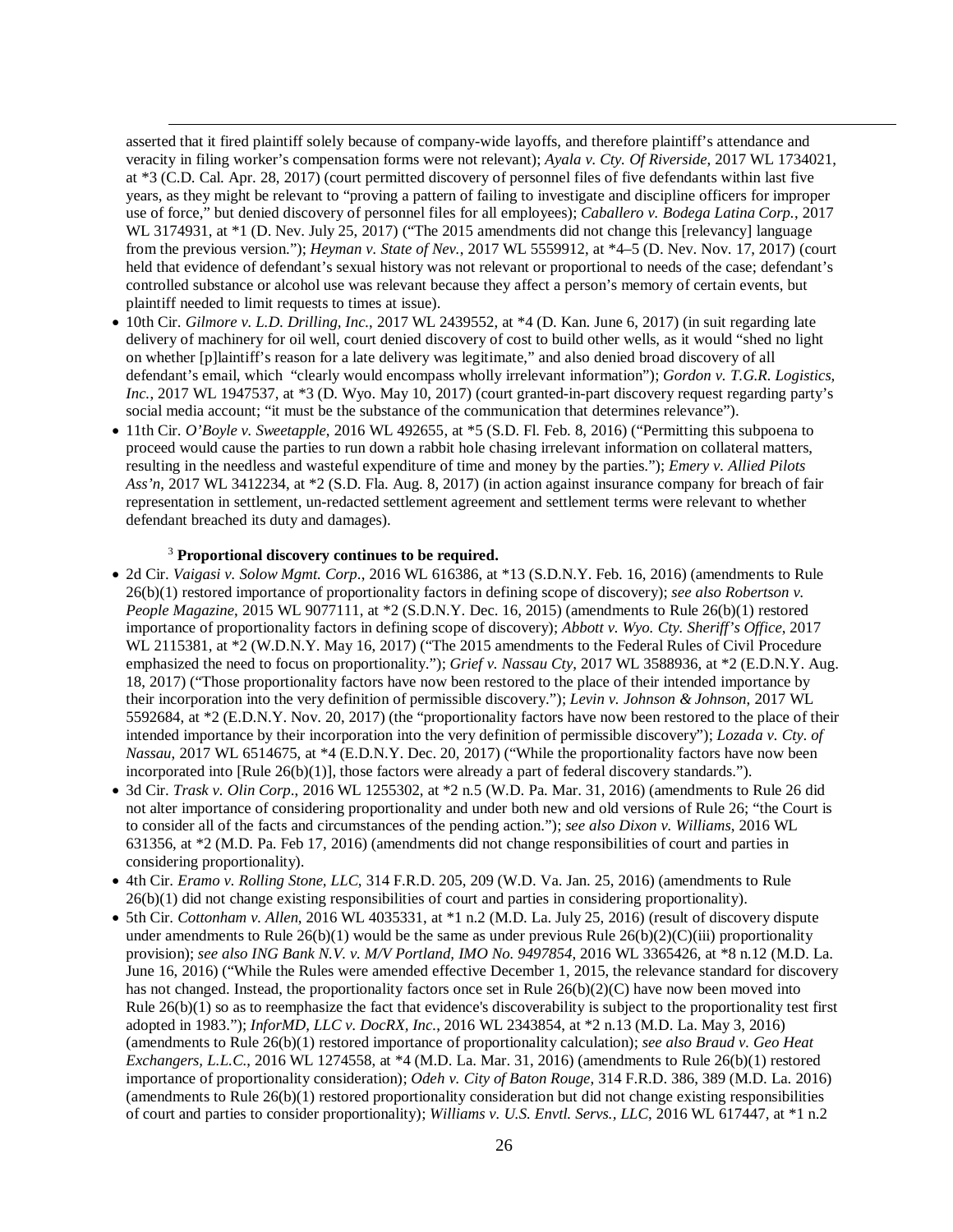(M.D. La. Feb. 16, 2016) (amendments did not change existing responsibilities of court and parties in considering proportionality); *Hume v. Consol. Grain & Barge, Inc.*, 2016 WL 7385699, at \*3 (E.D. La. Dec. 21, 2016) (In denying discovery of a third party's information, court noted that the "impact of inclusion of the proportionality concept within Rule 26(b)(1)'s threshold scope of discovery indicate[s] 'that non-parties have greater protections from discovery and that burdens on non-parties will impact the proportionality analysis.'") (quoting E. Laporte and J. Redgrave, *A Practical Guide to Achieving Proportionality Under New Federal Rule of Civil Procedure 26*, 9 FED. CTS. L. REV. 19, 57 (2015)).

- <span id="page-30-0"></span>• 6th Cir. *In re: ClassicStar Mare Lease Litig.*, 2017 WL 27455, at \*3, 4–5 (E.D. Ky. Jan. 3, 2017) (in a postjudgment discovery dispute, discovery of third-party's records, such as emails, permissible to potentially determine an affiliation between defendant and third-party because "discovery . . . must be calculated to assist in judgment collection"); *King v. Chipotle Serv., LLC*, 2017 WL 3193655, at \*2 (S.D. W.Va. July 27, 2017) ("[R]equiring Chipotle to collect and review information regarding wrongful discharge lawsuits filed in other states . . . without an established connection, would constitute a burden disproportionate to the anticipated benefits of discovery.").; *Kitchen v. Heyns*, 2017 WL 4349283, at \*2 (E.D. Mich. Oct. 2, 2017) (request for all communications to or from defendant regarding transfer or any prisoner "has unlimited breadth" and is not proportional; defendant complied with discovery request by producing documents relating only to plaintiff's transfer).
- 7th Cir. *Garner v. St. Clair Cty*., 2016 WL 146691, at \*1 n.1 (S.D. Ill. Jan. 13, 2016) (amendments to Rule 26(b)(1) did not change factors considered in assessing proportionality); *see also Noble Roman's, Inc. v. Hattenhauer Distrib. Co*., 314 F.R.D. 304, 311 (S.D. Ind., 2016) ("relevancy" alone is insufficient); *Hespe v. City of Chi.*, 2016 WL 7240754, at \*3 (N.D. Ill. Dec. 15, 2016) (court not required to consider plaintiff's undue burden or cost compared with defendant's "good cause" for requesting discovery; discovery may be limited based on other proportionality and timeliness considerations); *Simon v. Northwestern Univ.*, 2017 WL 467677, at \*2 (N.D. Ill. Feb. 3, 2017) ("The 2015 amendments confirmed the concept of 'proportionality' by adding it to the language of Rule 26(b)(1).").
- <span id="page-30-1"></span>• 8th Cir. *Harper v. Unum Grp.*, 2016 WL 4508238, at \*3 (W.D. Ark. Aug. 29, 2016) (court rejected as disproportional request for records from all employees making disability decisions but allowed separate request limited to five reviewing individuals); *Schultz v. Sentinel Ins. Co.*, 2016 WL 3149686, at \*7 (D.S.D. June 3, 2016) (court declined to retreat from earlier position in *Gowan*, noting that "rule [26], and the case law developed under the rule, have not been drastically altered."); *see also Gowan v. Mid -Century Insur. Co.*, 2016 WL 126746, at \*5 (D.S.D. Jan. 11, 2016) (proportionality requirements are "hardly new").
- 9th Cir. *Wit v. United Behavioral Health*, 2016 WL 258604, at \*10 (N.D. Cal. Jan. 21, 2016) (amendments "restore[d] and reinforce[d] the focus on proportionality in discovery" but did not change existing responsibilities of court and parties in considering proportionality); *see also Ciuffitelli v. Deloitte & Touche LLP*, 2016 WL 6963039, at \*5 (D. Or. Nov. 28, 2016) ("For Rule 26(b)(1)'s proportionality mandate to be meaningful, it must apply from the onset of the case."); *Centeno v. City of Fresno*, 2016 WL 749634, at \*7 (E.D. Cal. Dec. 29, 2016) (Court granted in part and denied in part a discovery request for prior complaints of misconduct by police officers, holding that such claims are only "discoverable when sufficiently similar to the claims brought in the instant suit."); *Strickland Real Estate Holdings, LLC v. Texaco, Inc.*, 2016 WL 7243711, at \*2 (W.D. Wash. Dec. 15, 2016) (Court granted discovery request because "the requested discovery goes to the heart of the dispute" and defendant "is the type of litigant that can respond to such a request."); *Sci. Games Corp. v. AGS LLC*, 2017 WL 3013251, at fn. 3 (D. Nev. July 13, 2017) ("Because the scope of permissible discovery under Rule 45 parallels the scope of discovery permitted by Rule 26, these proportionality considerations apply to third-party discovery disputes."); *Does I-XIX v. Boy Scouts of Am.*, 2017 WL 3841902, at \*1 (D. Idaho Sept. 1, 2017) ("the 2015 amendment was merely intended to codify principles that have long been implicit in this analysis").
- <span id="page-30-2"></span>• 10th Cir. *In re: Vicki Milholland*, 2017 WL 895752, at fn. 28 (10th Cir. Bankruptcy Appellate Panel, Mar. 7, 2017) ("For more than thirty years, the Federal Rules of Civil Procedure have stressed the need for courts to actively manage discovery to prevent parties from using it to 'wage a war of attrition or as a device to coerce a party, whether financially weak or affluent,' and have emphasized the concept of proportionality."; *XTO Energy, Inc. v. ATD, LLC*, 2016 WL 1730171, at \*12–19 (D.N.M. Apr. 1, 2016) (describing extensive background of Rule 26 amendments, leading up to 2015 amendments); *see also Rowan v. Sunflower Elec. Power Corp.*, 2016 WL 2772210, at \*3 (D. Kan. May 13, 2016) ("The consideration of proportionality is not new, as it has been part of the federal rules since 1983."); *Arenas v. Unified Sch. Dist. No. 223*, 2016 WL 6071802, at \*4 (D. Kan. Oct. 17, 2016) ("Although proportionality has long been a factor in ruling on discovery motions, the recent amendment to Rule 26 requires courts to be vigilant to concerns of proportionality."); *Pertile v. Gen. Motors, LLC*, 2016 WL 1059450, at \*2 (D. Colo. Mar. 17, 2016) (amendments did not change duty of court to consider proportionality);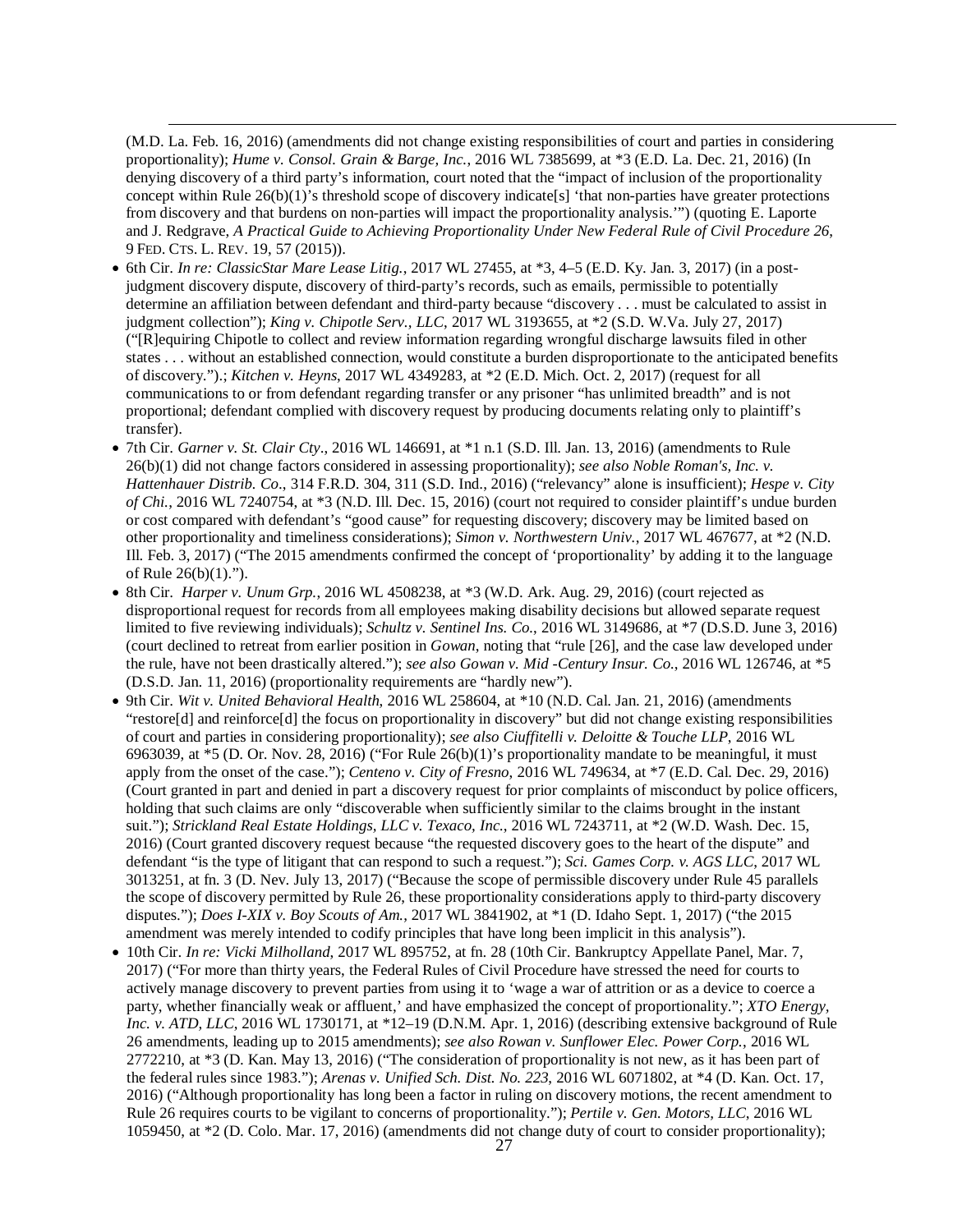*Ark. River Power Auth. v. The Babcock & Wilson Co*., 2016 WL 192269, at \*4 (D. Colo. Jan. 15, 2016) (amendments did not change responsibilities of court and parties in considering proportionality); *Diesel Power Source v. Crazy Carl's Turbos*, 2017 WL 57791, at \*2 (D. Utah Jan. 5, 2017) ("recent amendments place greater emphasis on this important principle"). *Singh v. Shonrock*, 2017 WL 698472, at \*2 (D. Kan. Feb. 22, 2017) (in employment discrimination case, plaintiff-employee's request to depose employees of co-defendant to determine whether other employees were "disciplined, counseled, and/or nonrenewed" for same failure to follow common policy rubric allegedly giving rise to plaintiff's termination was not disproportional in light of similar, prior document production and deposition testimony, because witnesses in that prior production and testimony could not "recall such information"); *City of Orem v. Evanston Ins. Co.*, 2017 WL 2841219, at \*2 (D. Utah July 3, 2017) (in personal injury lawsuit, discovery request for all of underwriter's policy writing materials was overly broad and not proportional; court limited discovery to documents used to write defendant city's policy).

- <span id="page-31-0"></span>• 11th Cir. *Herrera-Velasquez v. Plantation Sweets, Inc.*, 2016 WL 183058, at \*4 n.6 (S.D. Ga. Jan. 14, 2016) (amendments to Rule 26(b)(1) elevated proportionality factors in different order); *Strickland v. Tristar Prods., Inc.*, 2017 WL 2874621, at fn. 3 (S.D. Ga. July 5, 2017) ("The recent changes . . . do not change the *definition* of relevance. Instead, they reemphasize . . . requirements already present in the Rules, like proportionality.").
- D.C. Cir. *United States ex rel. Shamesh v. CA, Inc*., 314 F.R.D. 1, 8 (D.D.C. 2016) (amendments did not change court's responsibility to consider proportionality but instead moved proportionality factors to make "proportionality considerations unavoidable."). *Cf.*
- 9th Cir. *Adamov v. Pricewaterhouse Coopers*, LLP, 2017 WL 6558133, at \*2 (E.D. Cal. Dec. 22, 2017) ("[I]n 2015, a proportionality requirement was added to Rule 26. Under the amended Rule 26, relevance alone will not justify discovery; discovery must also be proportional to the needs of the case.").

#### <sup>4</sup> **Rule does not change parties' existing discovery burdens.**

- 1st Cir. *Cont'l W. Insur. Co. v. Opechee Constr. Corp*., 2016 WL 865232, at \*1 (D.N.H. Mar. 2, 2016) ("[P]arty seeking an order compelling discovery responses over the opponent's objection bears the initial burden of showing that the discovery requested is relevant. . . . Once a showing of relevance has been made, the objecting party bears the burden of showing that discovery request is improper.") (citations omitted).
- <span id="page-31-1"></span>• 2d Cir. *A.M. v. Am. Sch. for the Deaf*, 2016 WL 1117363, at \*2 (D. Conn. Mar. 22, 2016) ("The burden of demonstrating relevance remains on the party seeking discovery, and the newly-revised rule 'does not place on the party seeking discovery the burden of addressing all proportionality considerations.' . . . Conversely, the 'party resisting discovery has the burden of showing undue burden or expense.'") (citation omitted) (quoting *State Farm Mut. Auto. Ins. Co. v. Fayda*, 2015 WL 7871037, at \*2 (S.D.N.Y. Dec. 3, 2015)); *see also Torcasio v. New Canaan Bd. of Educ*., 2016 WL 299009, at \*2 (D. Conn. Jan. 25, 2016) (party resisting discovery has burden of showing why discovery should be denied); *Lightsquared, Inc. v. Deere & Co*., 2015 WL 8675377, at \*5 (S.D.N.Y. Dec. 10, 2015) (party that seeks to compel discovery from additional custodians "bears the burden of establishing the relevance of the documents it seeks from those custodians"); *Robertson v. People Magazine*, 2015 WL 9077111, at \*2 (S.D.N.Y. Dec. 16, 2015) ("2015 amendment does not create a new standard").
- 3d Cir. *Haines v. Cherian*, 2016 WL 831946, at \* 3 (M.D. Pa. Feb. 29, 2016) (party resisting discovery has burden to show why discovery should be denied).
- 5th Cir. *Mir v. L-3 Commuc'ns Integrated Sys., L.P.*, 2016 WL 3959009, at \*4 (N.D. Tex. July 22, 2016) ("[A]mendments to Rule 26 do not alter the burdens imposed on the party resisting discovery."); *see also Hightower v. Grp. 1 Auto., Inc.*, 2016 WL 3430569, at \*3 (E.D. La. June 22, 2016) ("[T]he 2015 amendments to the Rule did not change the law. Permissible discovery extends only to that which is nonprivileged, relevant to claims and defenses in the case *and* within the Rule's proportionality limits.") (emphasis in original); *Richmond v. SW Closeouts, Inc.*, 2016 WL 3090672, at \*4 (N.D. Tex. June 2, 2016) ("[T]he amendments to Rule 26(b) do not alter the basic allocation of the burden on the party resisting discovery to  $-$  in order to successfully resist a motion to compel – specifically object and show that the requested discovery does not fall within Rule 26(b)(1)'s scope of relevance (as now amended) or that a discovery request would impose an undue burden or expense or is otherwise objectionable."); *Gondola v. USMD PPM, LLC*, 2016 WL 3031852, at \*3 (N.D. Tex. May 27, 2016) (amendments to Rule 26(b) did not alter existing discovery burdens); *McKinney/Pearl Rest. Partners, L.P. v. Metro. Life Ins. Co.*, 2016 WL 3033544, at \*4 (N.D. Tex. May 26, 2016) ("The amendments to Rule 26 do not alter the burdens" set out in Rules 26 and 45); *Orchestratehr, Inc. v. Trombetta*, 2016 WL 1555784, at \*24 (N.D. Tex. Apr. 18, 2016) ("But the amendments to Rule  $26(b)$  and Rule  $26(c)(1)$  do not alter the basic allocation of the burden on the party resisting discovery to . . . specifically object and show that the requested discovery does not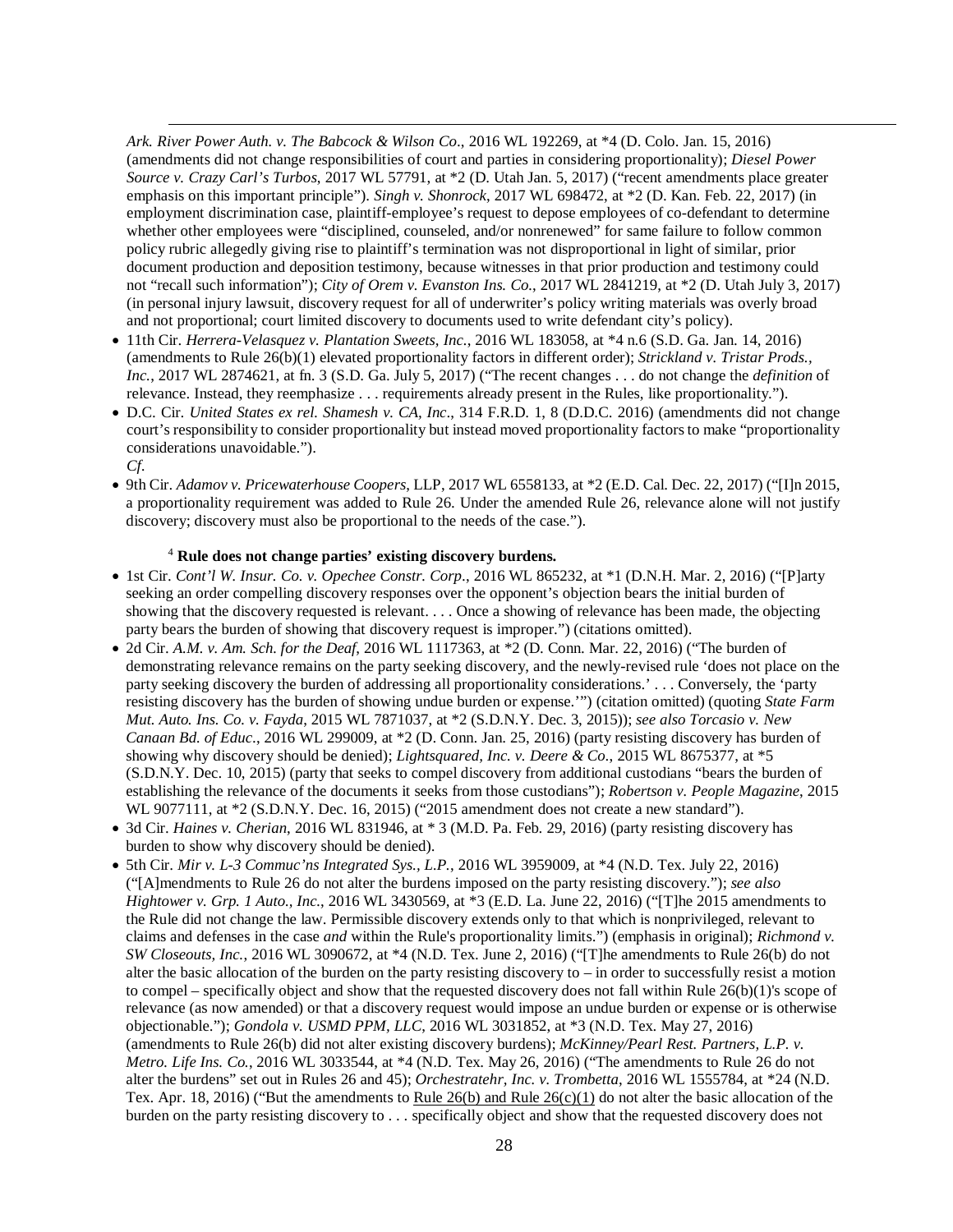<span id="page-32-0"></span>fall within Rule 26(b)(1)'s scope of relevance (as now amended) or that a discovery request would impose an undue burden or expense or is otherwise objectionable."); *Harrison v. Wells Fargo Bank, N.A.*, 2016 WL 1392332, at \*4 (N.D. Tex. Apr. 8, 2016) ("[A]mendments to Rule 26 do not alter the burdens imposed on the party resisting discovery"); *Celanese Corp. v. Clariant Corp.*, 2016 WL 1074573, at \*3 (N.D. Tex. Mar. 18, 2016) (amendments did not change burdens on party resisting discovery); *Robinson v. Dallas Cty. Cmty. Coll. Dist.*, 2016 WL 1273900, at \*2 (N.D. Tex. Feb.18, 2016) ("amendments to Rule 26 do not alter the burdens imposed on the party resisting discovery"); *McKinney/Pearl Rest. Partners, L.P*. *v. Metro. Life Ins.*, 2016 WL 98603, at \*3 (N.D. Tex. Jan. 8, 2016) (amendments did not alter burdens placed on party resisting discovery; party resisting discovery must show that "requested discovery was overbroad, burdensome, or oppressive by submitting affidavits or offering evidence revealing the nature of the burden."); *Nguyen v. Versacom, LLC*, 2015 WL 8316436, at \*5 (N.D. Tex. Dec. 9, 2015) (amendments did not change burden placed on party resisting discovery to show that discovery request is not relevant, proportional, or "otherwise objectionable"); *Carr v. State Farm Mut. Auto. Ins*., 312 F.R.D. 459 (N.D. Tex. 2015) (party resisting discovery must show why discovery request is not relevant or "otherwise objectionable, as, for example, overly broad, burdensome, or oppressive."); *Keycorp v. Holland*, 2016 WL 6277813, at \*5 (N.D. Tex. Oct. 26, 2016) ("A party seeking to resist discovery . . . still bears the burden of making a specific objection and showing that discovery" is not proportional); *Murillo Modular Grp, Ltd. v. Sullivan*, 2016 WL 6139096, at \*9 (N.D. Tex. Oct. 20, 2016) ("The amendments . . . do not alter the basic allocation of the burden."); *CGC Royalty Inv. I, LLC v. Bluewater Moorings, LLC*, 2017 WL 106795, at \*4 (N.D. Tex. 2017) ("But a party seeking to resist discovery . . . still bears the burden of making a specific objection and showing that the discovery fails the proportionality calculation."). *Samsung Elec. Am. Inc. v. Chung*, 2017 WL 896897, at \*11 (N.D. Tex. Mar. 7, 2017) ("[A]mendments to Rule 26(b) do not alter the basic allocation of the burden on the party resisting discovery to . . . specifically object."); *Carter v. H2R Rest. Holdings, LLC*, 2017 WL 2439439, at  $*4$  (N.D. Tex. June 6, 2017) ("amendment  $\lceil \cdot \rceil$  to Rule 26(b) ... do [es] not alter the basic allocation of the burden on the party resisting discovery").

- 6th Cir. *William Powell Co. v. Nat. Indemnity Co.*, 2017 WL 1326504, at \*5 (S.D. Ohio Apr. 11, 2017) ("Commentary from the rulemaking process bolsters the position that the amended rule did not shift the burden of proving proportionality to the party seeking discovery.") (citation omitted).
- 7th Cir. *In re: Cook Med., Inc.*, 2016 WL 2854169, at \*1 (S.D. Ind. May 12, 2016) (party moving for protective order has burden to show that discovery request is burdensome); *see also Design Basics LLC v. Best Built Inc.*, 2016 WL 1060253, at \*3 (E.D. Wis. Mar. 15, 2016) ("[A]mendment of Rule 26(b) to make the proportionality requirement explicit does not relieve the responding party of the burden to explain how a discovery request is burdensome."); *Nerium Skincare, Inc. v. Olson*, 2017 WL 277634, at \*3 (N.D. Tex. Jan. 20, 2017) ("[T]he amendments to Rule 26 do not alter the burdens imposed on the party resisting discovery. . . . [A] party seeking to resist discovery . . . still bears the burden of making a specific objection and showing that the discovery fails the proportionality calculation.").
- 8th Cir. *Cor Clearing, LLC v. Calissio Res. Grp., Inc.*, 2016 WL 2997463, at \*2 (D. Neb. May 23, 2016) (quoting pre-amendment case law for the proposition that a "party seeking discovery must satisfy some threshold showing of relevancy before discovery is required." But, "[o]nce that threshold has been met, the resisting party 'must show specifically how . . . each . . . [request for production] is not relevant or how the discovery is overly broad, burdensome, or oppressive.") (citations omitted); *see also Zurich Am. Ins. Co. v. Andrew*, 2016 WL 2350115, at \*2 (D. Neb. May 4, 2016) ("Mere speculation that information might be useful will not suffice; litigants seeking to compel discovery must describe with a reasonable degree of specificity the information they hope to obtain and its importance to their case."); *Sprint Commc'ns. Co. L.P. v. Crow Creek Sioux Tribal Court*, 316 F.R.D. 254, 276 (D.S.D. Feb. 26, 2016) (requesting party must show that "requested information falls within the scope of discovery under Rule  $26(b)(1)$ ... Once the requesting party has satisfied its threshold showing, the burden then shifts to the party resisting discovery to show specific facts demonstrating that the discovery is irrelevant or disproportional.").
- <span id="page-32-2"></span><span id="page-32-1"></span>• 9th Cir. *Stoba v. Saveology.com, LLC*, 2016 WL 3356796, at \*2 (S.D. Cal. June 3, 2016) ("Once the party seeking discovery establishes that the request meets this broadly-construed relevancy requirement, 'the party opposing discovery has the burden of showing that the discovery should be prohibited, and the burden of clarifying, explaining or supporting its objections'"); *see also Dao v. Liberty Life Assur. Co.*, 2016 WL 796095, at \*3 (N.D. Cal. Feb. 23, 2016) ("[W]hile the language of the Rule has changed, the amended rule does not actually place a greater burden on the parties with respect to their discovery obligations, including the obligation to consider proportionality, than did the previous version of the Rule."); *Clymore v. Fed. R.R. Admin.*, 2015 WL 7760086, at \*2 (E.D. Cal. Dec. 2, 2015) (party requesting discovery has burden of showing that it has satisfied the requirements of Rule 26); *RKF Retail Holdings, LLC v. Tropicana Las Vegas, Inc.*, 2017 WL 2908869, at \*7 (D.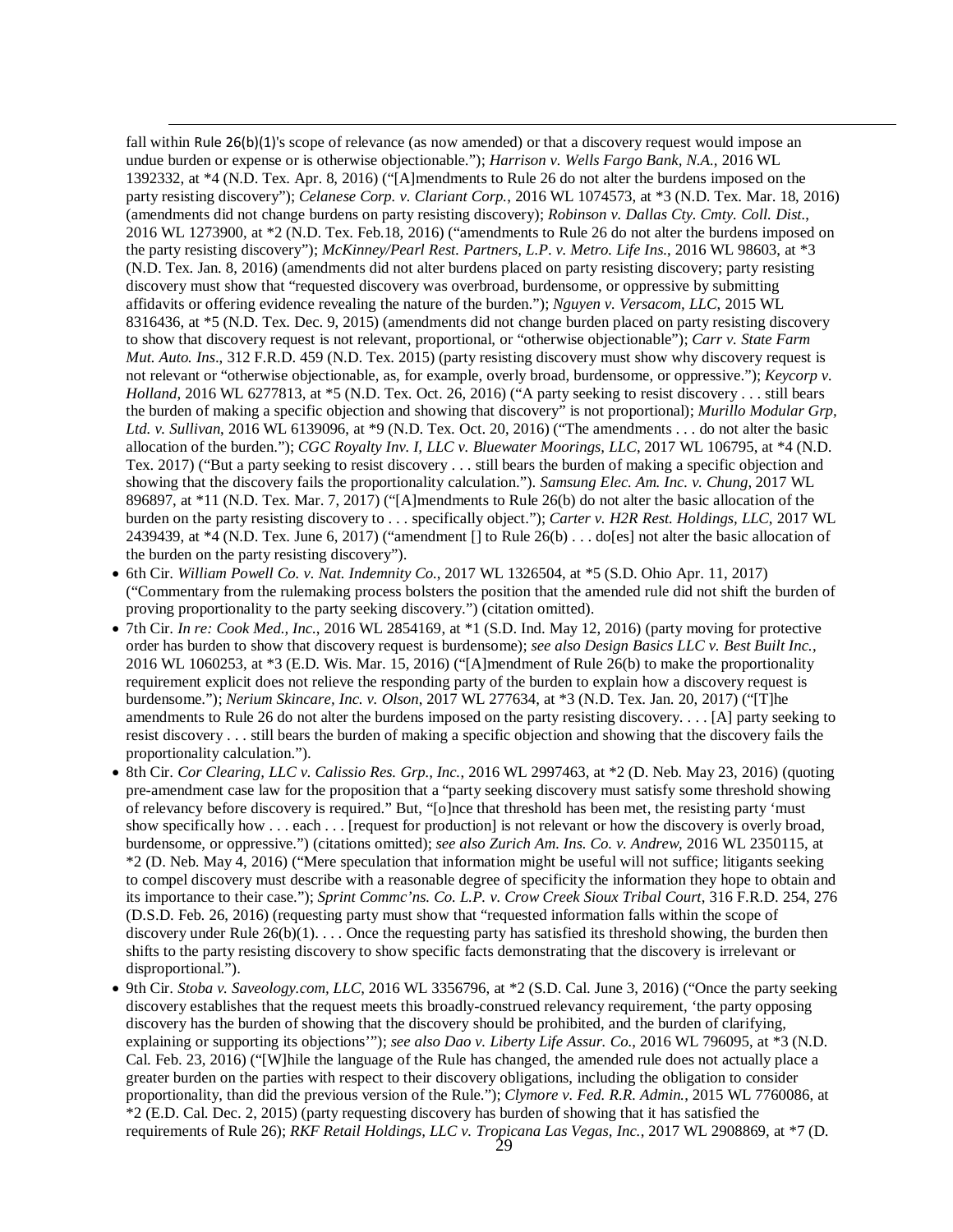Nev. July 6, 2017) ("Generally, the party opposing discovery has the burden of showing that it is irrelevant, overly broad, or unduly burdensome. When a request is overly broad on its face or when relevancy is not readily apparent, however, the party seeking discovery has the burden to show the relevancy of the request."); *Fernandez v. Cox*, 2017 WL 4873066, at \*3 (D. Nev. Oct. 26, 2017) (plaintiff appealed order denying discovery on proportionality grounds and claimed that party seeking discovery does not bear burden of proving proportionality; decision was upheld because Advisory Committee Notes say that restoring proportionality calculation does not change court's responsibility to consider proportionality).

- <span id="page-33-0"></span>• 10th Cir. *Bd. of Comm'rs of Shawnee Cty. v. Daimler Trucks N. Am., LLC*, 2015 WL 8664202, at \*2 (D. Kan. Dec. 11, 2016) ("where the relevance of a particular request is not readily apparent, the proponent of a discovery request must, in the first instance, show the relevance of the requested information to the claims or defenses in the case. Where relevance is apparent, or the proponent of the evidence has shown it is relevant, the burden then shifts to the objecting party to establish a lack of relevance by demonstrating that the requested discovery either does not come within the scope of relevance as defined by Rule 26(b)(1) or is of such marginal relevance that the potential harm occasioned by discovery would outweigh the ordinary presumption in favor of broad discovery."); *see also Frick v. Henry Indus., Inc.*, 2016 WL 6966971, at \*3 (D. Kan. Nov. 29, 2016) (opposing party failed to meet burden of demonstrating that discovery was disproportionate); *Duffy v. Lawrence Memorial Hosp.*, 2016 WL 7386413, at \*2 (D. Kan. Dec. 21, 2016) (The amendments "do not place on the party seeking discovery the burden of addressing all proportionality considerations[, but instead,] the parties' responsibilities remain the same as under the pre-amendment Rule."); *Gilmore v. L.D. Drilling, Inc.*, 2017 WL 2439552, at \*2 (D. Kan. June 6, 2017) ("parties' responsibilities remain the same as under the pre-amendment Rule"); *Yater v. Powderhorn Ski Co., LLC*, 2018 WL 776361, at \*4 (D. Colo. Feb. 8, 2018) ("[W]hen discovery appears to be relevant on its face, the responding party bears the burden of establishing that the requested discovery does not come within the scope of relevant evidence, or is of such marginal relevance that the potential benefit of discovery is outweighed by the harm.").
- 11th Cir. *Edmonson v. Velvet Lifestyles, LLC*, 2016 WL 7048363, at \*7 (S.D. Fla. Dec. 5, 2016) ("Plaintiffs here must make a 'threshold showing' and confront reality that '[m]ere speculation that information might be useful will not suffice."") (quoting *Sprint Commc'ns Co., L.P. v. Crow Creek Sioux Tribal Court*, 316 F.R.D. 254, 263 (D.S.D. Feb. 26, 2016)); *Clark v. Hercules, Inc.*, 2017 WL 3316311, at \*2 (M.D. Fla. Aug. 3, 2017) ("Restoring the proportionality calculation . . . does not change the existing responsibilities of the court and the parties to consider proportionality, and *the change does not place on the party seeking discovery the burden of addressing all proportionality calculations. Nor is the change intended to permit the opposing party to refuse discovery simply by making a boilerplate objection that it is not proportional.*").
	- D.C Cir. *United States ex rel. Shamesh v. CA., Inc*., 2016 WL 74394, at \*8 (D.D.C. Jan. 6, 2016) ("Once the relevancy of the materials being sought has been established, the objecting party then bears the burden of 'showing why discovery should not be permitted.'").

#### <sup>5</sup> **Federal rules contemplate liberal discovery.**

- 2d Cir. *Am. Fed'n of Musicians v. Sony Music Entm't, Inc.*, 2016 WL 2609307, at \*3 (S.D.N.Y. Apr. 29, 2016) ("2015 amendments did not alter the underlying concept of relevance, which 'is a matter of degree, and the standard is applied more liberally in discovery than it is at trial'") (quoting *Vaigasi v. Solow Mgmt. Corp*, 2015 WL 616386, at \* 11 (S.D.N.Y. Feb. 16, 2016)).
- 4th Cir. *Scott Hutchison Enters., Inc. v. Cranberry Pipeline Corp*., 2016 WL 5219633, at \*2 (S.D. W. Va. Sept. 20, 2016) ("[N]otwithstanding Rule 26(b)(1)'s recent amendment placing an emphasis on the proportionality of discovery, the discovery rules, including Rule 26, remain subject to 'broad and liberal construction.'") (quoting *Eramo v. Rolling Stone, LLC*, 314 F.R.D. 205, 209 (W.D. Va. Jan. 25, 2016)); *In re: American Med. Sys., Inc.*, 2016 WL 3077904 (S.D. W. Va. May 31, 2016) ("[N]otwithstanding Rule 26(b)(1)'s recent amendment placing an emphasis on the proportionality of discovery, the discovery rules, including Rule 26, are still 'to be accorded broad and liberal construction.'") (quoting *Eramo v. Rolling Stone, LLC*, 314 F.R.D. 205, 209 (W.D. Va. Jan. 25, 2016).
- 5th Cir. *ING Bank N.V. v. M/V Portland, IMO No. 9497854*, 2016 WL 3365426, at \*2 (M.D. La. June 16, 2016) ("[T]he scope of discovery under the Federal Rules of Civil Procedure is broad, bounded by a few construed limits.").
- 6th Cir. *He v. Rom*, 2016 WL 5682012, at \*10 (N.D. Ohio Oct. 3, 2016) ("2015 amendments do not alter the basic tenet that Rule 26 is to be liberally construed to permit broad discovery."); *State Farm Mut. Auto. Ins. Co. v. Pointe Physical Therapy*, 2017 WL 2616938, at \*2 (E.D. Mich. June 12, 2017) ("Rule 26 authorizes relatively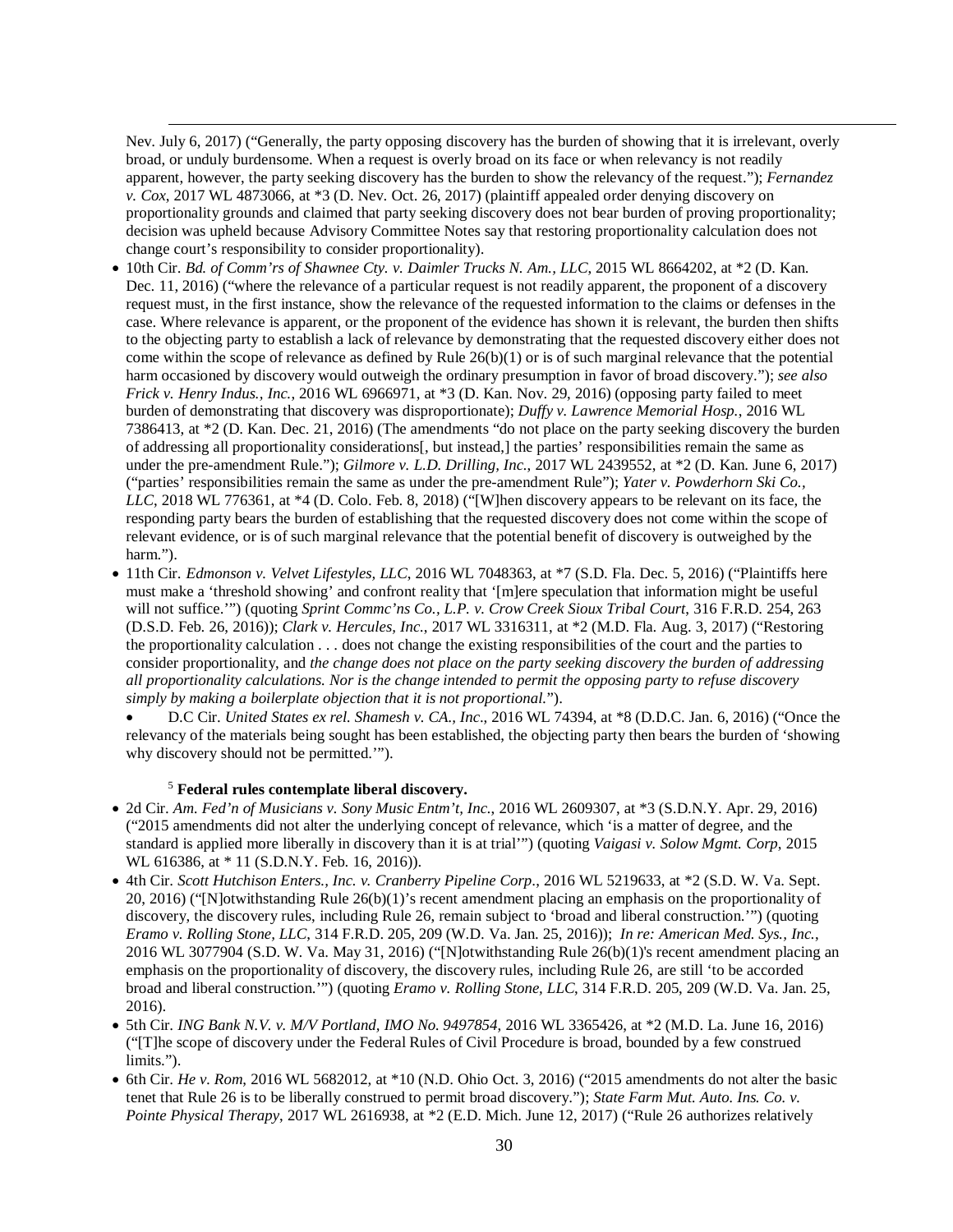expansive discovery"); *South Pointe Wholesale, Inc. v. Vilardi*, 2017 WL 3877860, at \*5 (W.D. Ky. Sept. 5, 2017) (court distinguished between impermissible discovery request fishing for new claims and permissible discovery request seeking additional facts in support of claim articulated in complaint).

- <span id="page-34-0"></span>• 8th Cir. *Zurich Am. Ins. Co. v. Andrew*, 2016 WL 2350115, at \*2 (D. Neb. May 4, 2016) ("[R]elevance is to be broadly construed for discovery purposes.").
- 10th Cir. *Med Flight Air Ambulance v. MGM Resorts Int'l*, 2017 WL 4142573, at \*1 (D.N.M. Sept. 18, 2017) (citing Rule 26(b)—"unless otherwise limited by a court order"— court held that proportionality provision did not apply; rather, discovery requests must be narrowly tailored to address inconvenient forum according to *Peay v. BellSouth Med. Assistance Plan*, 205 F.3d 1206, 1212 (10th Cir. 2000)).

#### <sup>6</sup> **Proportionality related to relevance.**

- 2d Cir. *Am. Fed'n of Musicians v. Sony Music Entm't, Inc.*, 2016 WL 2609307, at \*5 (S.D.N.Y. Apr. 29, 2016) (producing party need not present evidence addressing burdens of broad discovery, if requested information is not relevant); *see also Vaigasi v. Solow Mgmt. Corp*., 2016 WL 616386, at \*14 (S.D.N.Y. Feb. 16, 2016) (discovery that is relevant is more likely to be proportionate).
- 3d Cir. *CDK Glob., LLC v. Tulley Auto. Grp., Inc.*, 2016 WL 1718100, at \*8 (D.N.J Apr. 29, 2016) (magistrate judge found "a nexus between the requested information" and defendant's counterclaims after weighing proportionality factors in denying plaintiff's motion to quash non-party subpoenas); *Harrington v. Bergen Cty.*, 2017 WL 4387373, at \*2 (D.N.J. Oct. 3, 2017) (Court upheld magistrate judge's denial of discovery request; it was not arbitrary, fanciful, or unreasonable for [the judge] to conclude that relevancy and proportionality requirements in Rule 26 precluded burdensome and speculative inquiry into single, unrelated case" from nine years prior); *Nanticoke Lenni-Lenape Tribal Nation v. Porrino*, 2017 WL 4155368, at \*3 (D.N.J. Sept. 19, 2017) (documents relating to plaintiff's tribal status, including drafts, were highly relevant to procedural due process and equal protection claims; relevance, along with no material burden or expense for production, rendered discovery proportional); *Spear v. Alliance Holdings, Inc. Emp. Stock Ownership Plan*, 2017 WL 5454459, at \*4 (E.D. Pa. Nov. 14, 2017) ("Even where the documents sought are plainly relevant, Rule 26 requires production to be proportional to the needs of the case.").
- 5th Cir. *Brand Serv., LLC v. Irex Corp.*, 2017 WL 67517, at \*2–3 (E.D. La. Jan. 6, 2017) (Court denied plaintiff's request for discovery of defendant's entire computer. But, because parties agreed that information on the computer was relevant, court ordered ESI keyword discovery "to control costs and to keep discovery proportional to the needs of this case."); *First Am. Bankcard, Inc. v. Smart Bus. Tech., Inc.*, 2017 WL 2267149, at \*3 (E.D. La. May 24, 2017) (court denied request for "broad-ranging forensic imaging of defendant's computer/server systems" because it was neither relevant nor proportional); *Dumas v. O'Reilly Auto. Stores, Inc.*, 2017 WL 2573956, at \*2 (M.D. La. June 13, 2017) ("Any information sought that is not relevant to a party's claim or defense is not discoverable, regardless of proportionality."); *Trident Mgmt. Grp., LLC v. GLF Constr. Corp.*, 2017 WL 3011144, at \*4 (E.D. La. July 14, 2017) (court denied discovery because requests sought "almost the entirety of the Defendant's dealings" and made "almost no attempt to limit to relevant aspects of the instant litigation").
- 6th Cir. *Waters v. Drake*, 2016 WL 4264350 (S.D. Ohio Aug. 12, 2016) (court found discovery request was not proportional because it was not relevant to plaintiff's claims); *see also Owens v. Liberty Life Assurance Co. of Boston*, 2016 WL 6156182, at \*3 (W.D. Ky. Oct. 21, 2016) (rejecting proportionality challenge because magistrate judge significantly narrowed requested scope of discovery to relevant information); *Escalera v. Bard Med.*, 2017 WL 4012966, at \*5 (W.D. Ky. Sept. 12, 2017) (court granted discovery request for employees' sales information where request was relevant to specific claim; therefore, "requests [were] proportional"); *Kitchen v. Corizon Health, Inc.*, 2018 WL 286425, at \*4 (W.D. Mich. Jan. 4, 2018) (discovery request denied where requesting party only discussed relevance, but where proportionality was not addressed or demonstrated).
- <span id="page-34-1"></span>• 7th Cir. *Elliott v. Superior Pool Prods*., LLC, 2016 WL 29243, at \*2 (C.D. Ill. Jan. 4, 2016) ("[A]pplication of the concept of proportionality often turns on how 'central' (or relevant) the proposed discovery may be to overcome any number of objections.") (quoting Elizabeth D. Laporte & Jonathon M. Redgrave, *A Practical Guide to Achieving Proportionality Under New Federal Rule of Civil Procedure 26*, 9 FED. CT. L. REV. 20, 53 (2015)); *U.S. ex rel. Schutte v. Supervalu, Inc.*, 2017 WL 1381651, at \*3 (C.D. Ill. Apr. 17, 2017) (In suit relating to pricematch program, court permitted discovery of price evidence for one year before program began, but denied discovery of information related to all other discount programs because it was not relevant and was therefore not proportional.).
- <span id="page-34-2"></span>• 8th Cir. *Smith v. Toyota Motor Corp.*, 2017 WL 1425993, at \*6 (E.D. Mo. Apr. 21, 2017) (court permitted discovery only of evidence related to products that were substantially similar to product at issue; even for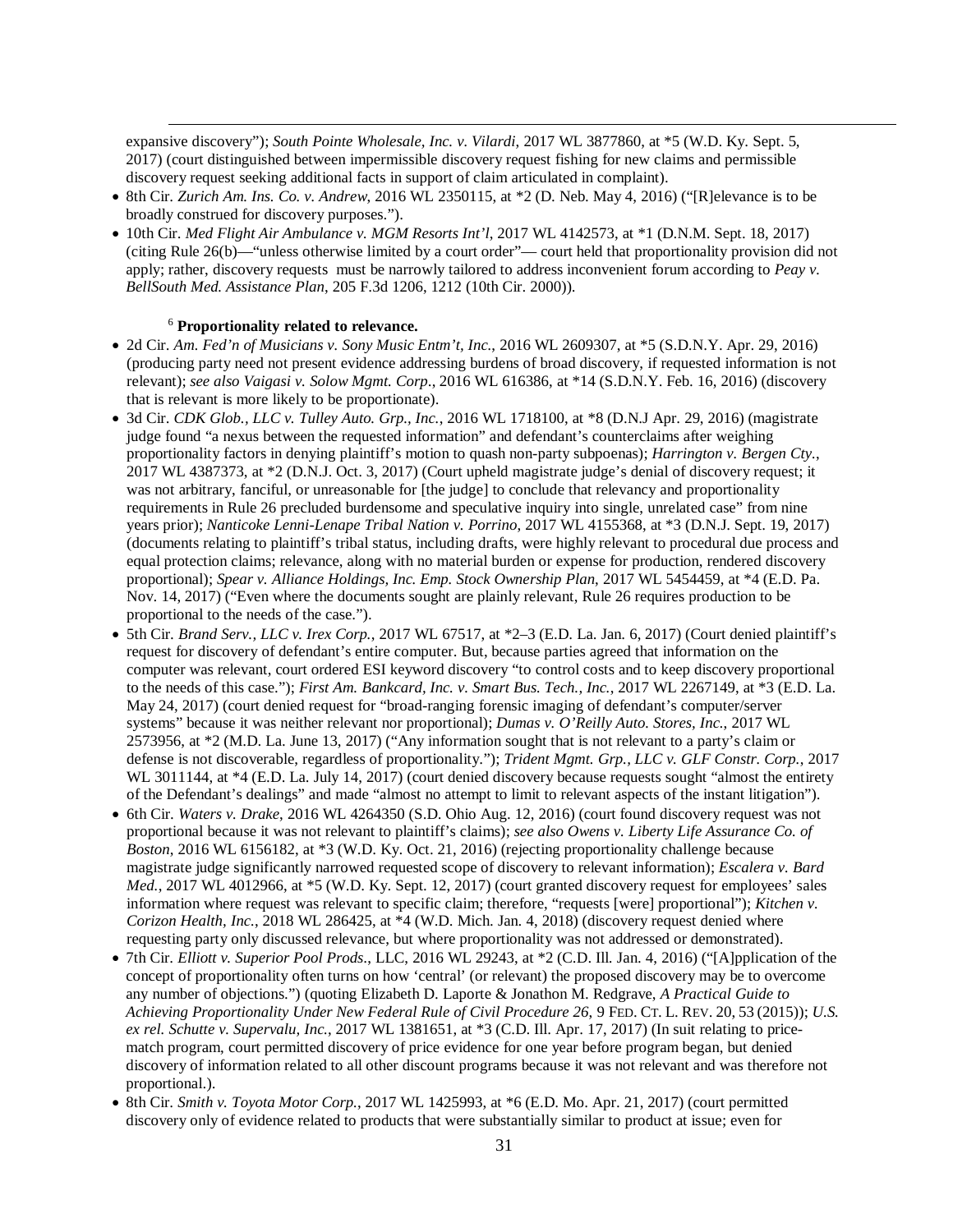evidence of substantially similar products, discovery request denied in part due to "the immense burden" of that discovery.

- 9th Cir. *Arias v. Ruan Transp. Corp*, 2017 WL 1427018, at \*3 (E.D. Cal. Apr. 21, 2017) ("relevancy alone is no longer sufficient to obtain discovery, the discovery requested must also be proportional to the needs of the case"); *Malibu Media, LLC v. Doe*, 2016 WL 7425923, at \* (N.D. Cal. Dec. 23, 2016) (plaintiff "fail[ed] to even address the importance" of proposed discovery; because plaintiff did not assert relevance, discovery was not proportional); *Blanton v. Torrey Pines Prop. Mgmt., Inc.*, 2017 WL 2291752, at \*4 (S.D. Cal. May 24, 2017) (documents sought by plaintiff were irrelevant and therefore disproportionate); *Hancock v. Aetna Life Ins. Co.*, 2017 WL 3085744, at \*6 (W.D. Wash. July 20, 2017) (when plaintiff claimed that defendants breached fiduciary duty by failing to adequately train employees, discovery of employees' duties, tasks, and training was relevant and therefore proportional; however, court limited discovery to employees who worked on plaintiff's claim).
- 10th Cir. *Nat'l R.R. Passenger Corp. v. Cimarron Crossing Feeders, LLC*, 2017 WL 4770702, at \*5 (D. Kan. Oct. 19, 2017) (court denied discovery that required testing of trains in conditions dissimilar from those in incident at issue, and where data—albeit less reliable and more limited data—was available elsewhere).
- 11th Cir. *Noveshen v. Bridgewater Assocs. LP*, 2016 WL 3902542, at \*2 (S.D. Fla. Feb. 22, 2016) (court found discovery request to be relevant, proportional, and not burdensome); *see also Flynn v. Square One Distrib., Inc.*, 2016 WL 2997673, at \*4 (M.D. Fla. May 25, 2016) (court noted that to be discoverable information on development of product warning label must be relevant and proportional); *Steel Erectors, Inc. v. AIM Steel Int'l, Inc*., 312 F.R.D. 673, 676–77 (S.D. Ga. Jan. 4, 2016) (court denied plaintiff's motion to compel irrelevant material to prevent needless litigation costs, which would defeat Rule 26(b)(1)'s goal of proportionality); *Edmonson v. Velvet Lifestyles, LLC*, 2016 WL 7048363, at \*6 (S.D. Fla. Dec. 5, 2016) ("Proportionality and relevance are 'conjoined' concepts; the greater the relevance . . . the less likely its discovery will be found to be disproportionate.") (quoting *Viagasi v. Solow Mgmt. Corp.*, 2016 WL 616386, at \*14 (S.D.N.Y. Feb. 16, 2016)). *Cf.*
- 2d Cir. *Black v. Buffalo Meat Serv.*, 2016 WL 6962444, at \*5 (W.D.N.Y. Nov. 29, 2016) (Although information was relevant, "relevant is [but] one aspect of what is now discoverable under the amended Rule 26; a key factor is the proportionality of obtaining relevant material.").
- 4th Cir. *Miller v. Garibaldi's, Inc.*, 2016 WL 7257035, at \*2 (S.D. Ga. Dec. 15, 2016) ("If the documents are irrelevant, the overbreadth objection is moot."); *Ashmore v. Williams*, 2017 WL 2437082, at \*4 (D.S.C. June 6, 2017) (because defendants had "only argued relevance and not sufficiently argued proportionality," court granted plaintiff's motion to compel).
- <sup>7</sup> **"Reasonably calculated to lead to admissible evidence" phrase deleted.**

- 2d Cir. *Edebali v. Bankers Standard Ins. Co.*, 2016 WL 4621077, at \*1 (E.D. N.Y. Sept. 6, 2016) ("[R]ationale behind the elimination of [the phrase "reasonably calculated to lead"] is the finding that it 'has been used by some, incorrectly, to define the scope of discovery.'") (quoting *Vaigasi v. Solow Mgmt. Corp.*, 2016 WL 616386, at \* 13 (S.D.N.Y. Feb. 16, 2016)); *Sibley v. Choice Hotels Int'l*, 2015 WL 9413101, at \*2 (E.D.N.Y. Dec. 22, 2015) ("[N]otably absent from the present Rule 26 is the all too familiar, but never correct, iteration of the permissible scope [of] discovery as including all matter that is 'reasonably calculated to lead to' the discovery of admissible evidence."); *Pothen v. Stony Brook Univ.*, 2017 WL 1025865, at \*3 (E.D.N.Y. Mar. 15, 2017) (same); *see also Bagley v. Yale Univ.*, 2015 WL 8750901, at \*8 (D. Conn. Dec. 14, 2015) (amendments to Rule 26 deleted "reasonably calculated to lead to admissible evidence' language); *see also Henry v. Morgan's Hotel Grp., Inc.*, 2016 WL 303114, at \*3 (S.D.N.Y. Jan. 25, 2016) ("Defendant has mistakenly invoked the 'reasonably calculated to lead to the discovery of admissible evidence' standard of the prior version of Rule 26(b)(1). That rule was amended last year and this language, long relied on by counsel to seek wide-ranging discovery, has now been eliminated."); *Grief v. Nassau Cty*, 2017 WL 3588936, at \*3 (E.D.N.Y. Aug. 18, 2017) ("[T]he new Rule disposes of this language, ending the incorrect, but widely quoted, misinterpretation of the scope of discovery.").
- <span id="page-35-0"></span>• 3d Cir. *Cole's Wexford Hotel, Inc. v. Highmark Inc*., 2016 WL 5025751, at \*10 (W.D. Pa. Sept. 20, 2016) ("Supreme Court in *Oppenheimer* did not construe just the term 'relevant;' rather, the Supreme Court construed the phrase 'relevant to the subject matter involved in the pending action,' which is a phrase that no longer appears in amended Rule 26(b)(1). The Court's definition of 'relevant to the subject matter involved in the pending action,' therefore, has no application to the text of amended Rule 26(b)(1), and it would be inappropriate to continue to cite to *Oppenheimer* for the purpose of construing the scope of discovery under amended Rule 26(b)(1)."); *In re: Symbol Tech. Inc. Sec. Litig.*, 2017 WL 1233842, at \*7, \*10–\*11 (E.D.N.Y. Mar. 31, 2017) (Court noted that although this phrase was deleted, Rule 26 "still permits a wide range of discovery based on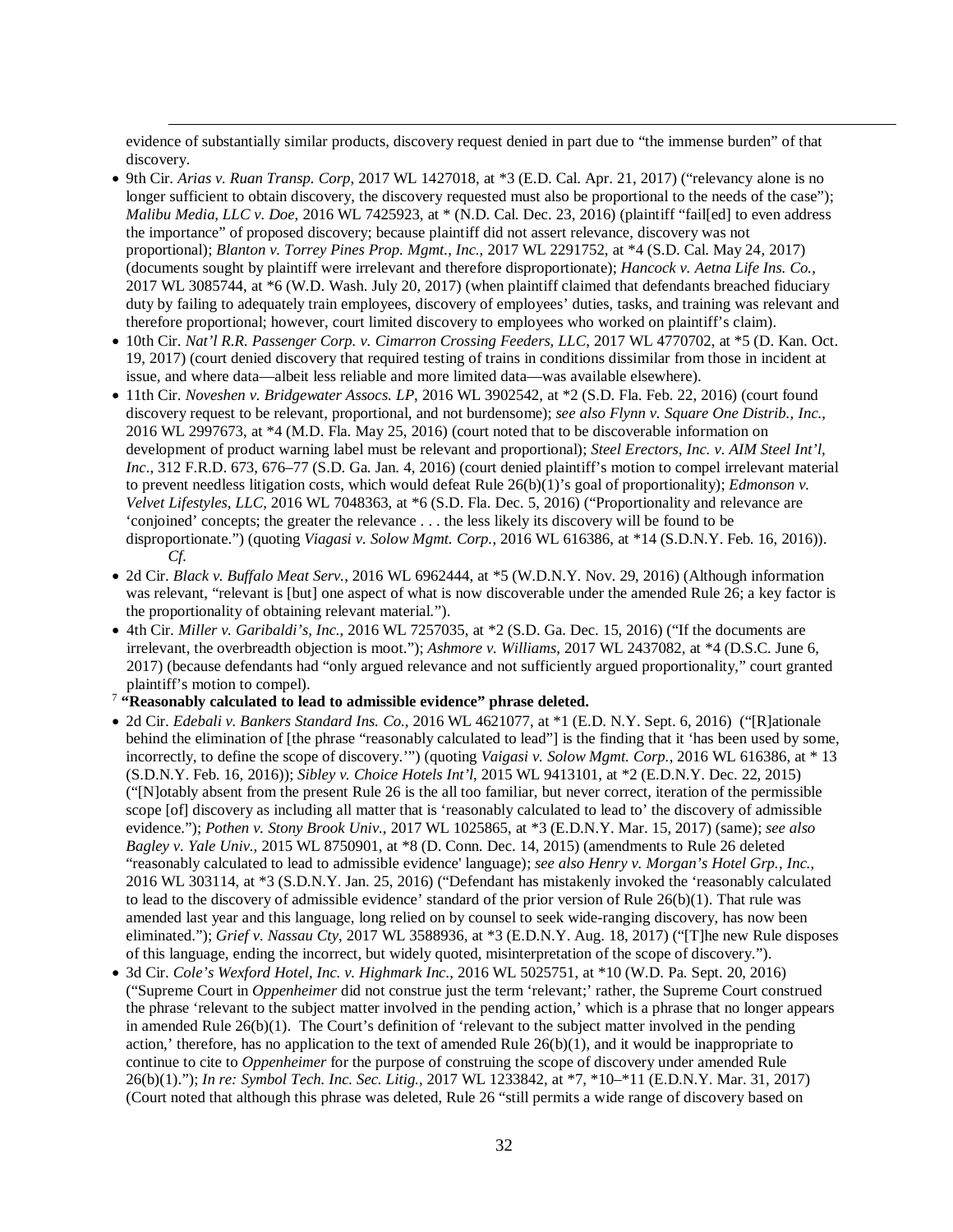relevance and proportionality," and granted discovery despite plaintiff's assertion that it would not lead to admissible evidence.).

- 4th Cir. *In re: American Medical Sys., Inc.*, 2016 WL 3077904, at \*4 (S.D. W. Va. May 31, 2016) ("Although the rule was recently amended to remove language permitting the discovery of '*any matter* relevant to the subject matter involved in the action' . . . and 'relevant information . . . reasonably calculated to lead to the discovery of admissible evidence,' the rule in its current form still contemplates the discovery of information relevant to the subject matter involved in the action, as well as relevant information that would be inadmissible at trial.") (emphasis in original).
- 5th Cir. *Mendoza v. Old Republic Ins. Co.*, 2017 WL 636069, at \*4–6 (E.D. La. Feb. 16, 2017) (Court allowed, as proportional and relevant, discovery of a handwritten settlement agreement with certain terms scratched out, because it found that agreement was relevant to plaintiffs' claim that defendants used settlement agreement "to manufacture a right to removal"); *Lafleur v. Leglue*, 2017 WL 2960541, at \*8 (M.D. La. July 11, 2017) ("the question as it pertains to the scope of discovery is relevance and proportionality, *not* admissibility"); *Alston v. Prarie Farms Dairy*; 2017 WL 4274858, at \*3 (N.D. Miss. Sept. 26, 2017) ("As do other jurisdictions, the Court adheres to the 'fishing expedition rule,' . . . wherein a request for discovery needs to be relevant in light of the case.").
- 6th Cir. *Quality Mfg. Sys., Inc. v. R/X Automation Sol., Inc.*, 2016 WL 1244697, at \*2 (M.D. Tenn. Mar. 30, 2016) (amendments to Rule 26 deleted "reasonably calculated" phrase); *see also Raub v. Moon Lake Prop. Owners Ass'n*, 2016 WL 6275392, at \*2 (E.D. Mich. Oct. 27, 2016) (the phrase was "deleted to address concerns that the exemption was swallowing the limitations placed on the scope of discovery").
- 7th Cir. *Arcelormittal Ind. Harbor LLC v. Amex Nooter, LLC*, 2016 WL 614144, at \*5, 7 (N.D. Ind. Feb. 16, 2016) (amendments to Rule 26 removed language that relevant information does not need to be admissible if it "is reasonably calculated to lead to the discovery of admissible evidence," but settlement documents, inadmissible as evidence under Fed. R. Evid. 408, remain discoverable).
- 9th Cir. *In re: Bard IVC Filters Prods. Liability Litig*., 2016 WL 4943393, at \*2 (D. Ariz. Sept. 16, 2016) ("Thus, just as a statute could effectively overrule cases applying a former legal standard, the 2015 amendment effectively abrogated cases applying a prior version of Rule 26(b)(1). The test going forward is whether evidence is 'relevant to any party's claim or defense,' not whether it is 'reasonably calculated to lead to admissible evidence.'"); *Centeno v. City of Fresno*, 2016 WL 749634, at \*4 (E.D. Cal. Dec. 29, 2016) (same); *Caballero v. Bodega Latina Corp.*, 2017 WL 3174931, at \*2 (D. Nev. July 25, 2017) (referring to "reasonably calculated to lead to admissible evidence" as discovery standard is improper); *Gilead Scis., Inc. v. Merck & Co*., 2016 WL 146574, at \*1 (N.D. Cal. Jan. 13, 2016) ("No longer is it good enough to hope that the information sought might lead to the discovery of admissible evidence. In fact, the old language to that effect is gone); *see also Dao v. Liberty Life Assurance Co. of Boston*, 2016 WL 796095, at \*2 (N.D. Cal. Feb. 23, 2016) (amendments to Rule 26 deleted language that permitted discovery of any information that "might lead to the discovery of admissible evidence."); *San Diego Unified Port Dist. v. Nat'l Union Fire Ins. Co. of Pittsburg, Pa.*, 2017 WL 3877732, at \*1 (S.D. Cal. Sept. 5, 2017) (court upbraids defendant's counsel who "appears unaware" of December 2015 rule change, misstating Rule twice and saying that "[w]ith more than 1100 lawyers in 41 offices in the United States, the firm should have received news of the amendments by now"); *Estate of Sandra Vela v. Cty. Of Monterey*, 2017 WL 6316737, at \*2 (N.D. Cal. Dec. 11, 2017) (On appeal, although trial judge's "comment regarding the potential impact of production on trial . . . was not an adequate basis for denying production . . . the comment does not appear to have been critical to his ruling," so ruling was upheld).
- 10th Cir. *XTO Energy, Inc. v. ATD, LLC*, 2016 WL 1730171, at \*12 (D.N.M. Apr. 1, 2016) ("A district court is not . . . 'required to permit plaintiff to engage in a 'fishing expedition' in the hope of supporting his claim.'"); *see also Rowan v. Sunflower Elec. Power Corp.*, 2016 WL 2772210, at \*3 (D. Kan. May 13, 2016) ("The amendment deleted 'reasonably calculated to lead to the discovery of admissible evidence' phrase, however, because it was often misused to define the scope of discovery and had the potential to 'swallow any other limitation.'"); *Duffy v. Lawrence Memorial Hosp.*, 2016 WL 7386413, at \*2 (D. Kan. Dec. 21, 2016) (same); *Gilmore v. L.D. Drilling, Inc.*, 2017 WL 2439552, at \*1 (D. Kan. June 6, 2017) (same); *Landry v. Swire Oilfield Serv., LLC*, 2018 WL 279749, at \*11 (D.N.M. Jan. 3, 2018) ("The rule change signals to the court that it has the authority to confine discovery to the claims and defenses asserted in the pleadings, and signals to the parties that they have no entitlement to discovery to develop new claims or defenses that are not already identified in the pleadings."). *Cf.*
- 1st Cir. *Green v. Cosby*, 2015 WL 9594287, at \*2 (C.D. Mass. Dec. 31, 2015) (amendments to Rule 26 deleted "reasonably calculated to lead to the discovery of admissible evidence" phrase. "As the Supreme Court has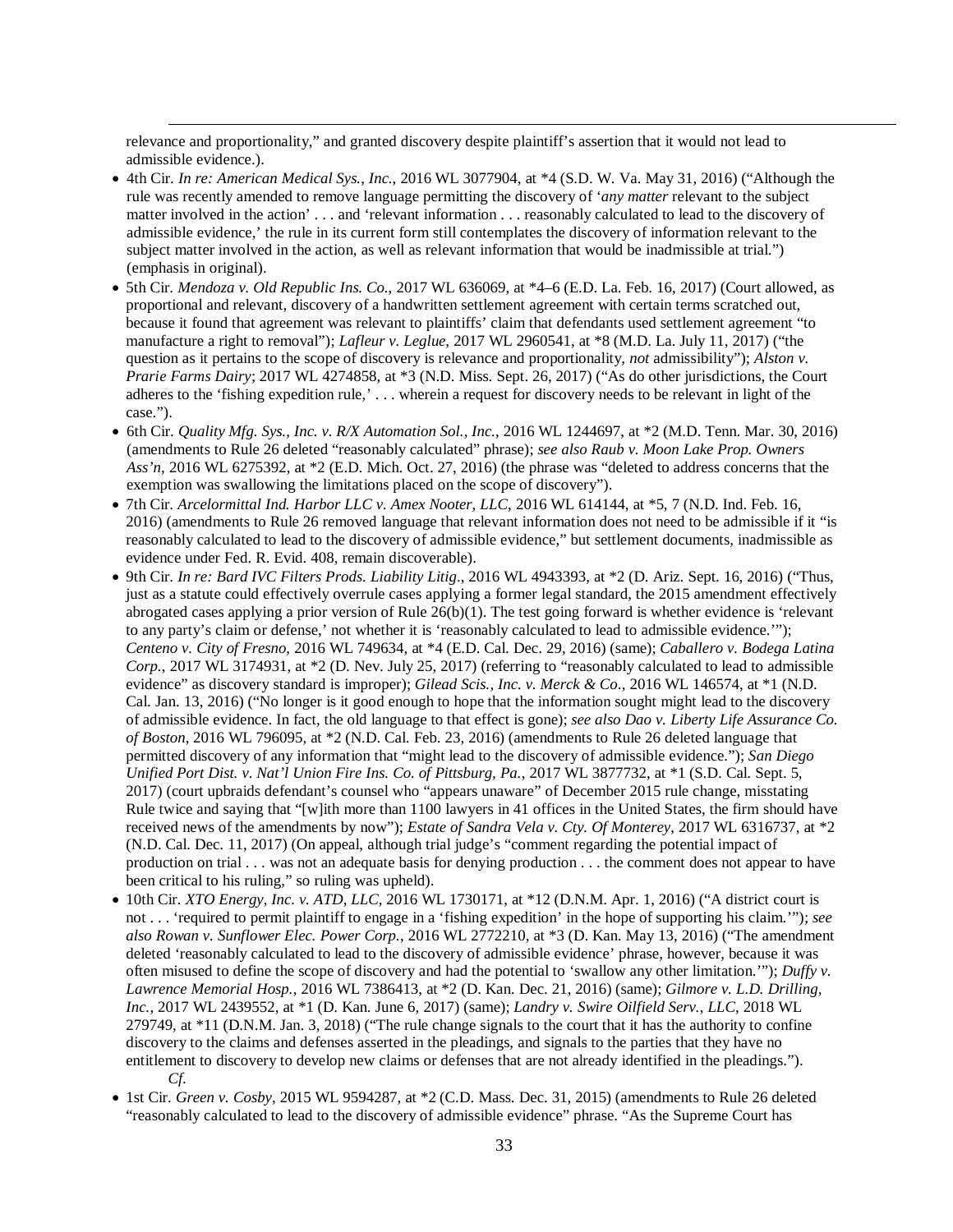instructed, because discovery itself is designed to help define and clarify the issues, the limits set forth in Rule 26 must be construed broadly to encompass any matter that bears on, or that reasonably could lead to other matters that could bear on, any issue that is or may be in the case.").

- 2d Cir. *Lightsquared, Inc. v. Deere & Co*., 2015 WL 8675377, at \*2 (S.D.N.Y. Dec. 10, 2015) ("[R]elevance is still to be 'construed broadly to encompass any matter that bears on, or that reasonably could lead to other matter that could bear on' any party's claim or defense.") (citing *Oppenheimer Fund, Inc. v. Sanders*, 437 U.S. 340, 351 (1978)).
- 3d Cir. *Haines v. Cherian*, 2016 WL 831946, at \*3 (M.D. Pa. Feb. 29, 2016) ("[D]iscovery need not be confined to items of admissible evidence but may encompass that which appears reasonable calculated to lead to the discovery of admissible evidence."); *see also Dixon v. Williams*, 2016 WL 631356, at \*2 (M.D. Pa. Feb 17, 2016) (discoverable information is item that is "relevant or may lead to the discovery of relevant information."); *Wertz v. GEA Heat Exchangers Inc*., 2015 WL 8959408, at \*1 (M.D. Pa. Dec. 16, 2015) (under Rule 26's liberal discovery policy, discoverable information is item that is "relevant or may lead to the discovery of relevant information.").
- 4th Cir. *Arrow Enter. Computing Sols., Inc. v. BlueAlly*, *LLC*, 2016 WL 4287929, at \*1 (E.D.N.C. Aug. 15, 2016) ("A discovery request is relevant if it is 'reasonably calculated to lead to discovery of admissible evidence.'"); *Townsend v. Nestle Healthcare Nutrition, Corp.*, 2016 WL 1629363, at \*3 (S.D. W. Va. Apr. 22, 2016) ("[R]ule  $26(b)(1)$  does not precisely define relevancy.  $\dots$  Although the rule was recently amended to remove language permitting the discovery of '*any matter* relevant to the subject matter involved in the action' . . . and 'relevant information . . . reasonably calculated to lead to the discovery of admissible evidence,' the rule in its current form still contemplates the discovery of information relevant to the subject matter involved in the action, as well as relevant information that would be inadmissible at trial."); *see also Fid. & Guar. Life Ins. Co. v. United Advisory Grp., Inc*., 2016 WL 632025, at \*4 (D. Md. Feb. 17, 2016) (discoverable information must be "reasonably calculated to lead to the discovery of admissible evidence,"); *Moses H. Cone Mem'l Hosp. Operating Corp. v. Conifer Physician Servs*.*, Inc.*, 2016 WL 430494, at \*6 (M.D.N.C. Feb. 3, 2016) (denial of request for tax returns because information would not "reasonably lead to relevant information" pertinent to parties' claims); *White v. Sam's E., Inc*., 2016 WL 205494, at \*1 (S.D. W. Va. Jan. 15, 2016) (discoverable information need not be admissible if it is "reasonably calculated to lead to the discovery of admissible evidence."); *Columbia Gas Transmission, LLC v. Balt. Cty., Md.*, 2016 WL 7167979, at \*2 (D. Md. Dec. 8, 2016) ("Information sought need only appear to be reasonably calculated to lead to the discovery of permissible evidence.") (internal quotation omitted).
- 5th Cir. *La. Crawfish Producers Ass'n- W. v. Mallard Basin, Inc*., 2015 WL 8074260, at \*2 (W.D. La. Dec. 4, 2015) (relevancy means "any matter that bears on, or that reasonably could lead to other matter that could bear on, any issue that is or may be in the case."); *Stancu v. Hyatt Corp.*, 2018 WL 888909, at \*5 (N.D. Tex. Feb. 14, 2018) (although some Rule 34(a) requests in non-class action lawsuit aimed at pattern-or-practice method of proof may satisfy Rule 26(b), court denied such requests because they were "neither narrowly crafted nor reasonably calculated to obtain evidence to prove claim").
- 6th Cir. *Bentley v. Highlands Hosp. Corp.*, 2016 WL 762686, at \*1 (E.D. Ky. Feb. 23, 2016) (court should allow plaintiffs access to information necessary for investigating their claims but should also prevent "fishing expeditions"); *see also Marsden v. Nationwide Biweekly Admin., Inc*., 2016 WL 471364, at \*1–2 (S.D. Ohio Feb. 8, 2016) (court must balance party's "right to discovery with the need to prevent 'fishing expeditions.'"); *Hadfield v. Newpage Corp*., 2016 WL 427924, at \*3 (W.D. Ky. Feb. 3, 2016) (relevance to be "construed broadly to encompass any matter that bears on, or that reasonably could lead to other matter that could bear on any party's claim or defense.").
- 7th Cir. *Murillo v. Kohl's Corp*., 2016 WL 4705550, at \*2 (E.D. Wisc. Sept. 8, 2016) ("For the purpose of discovery, relevancy is construed broadly to encompass 'any matter that bears on, or that reasonably could lead to other matter[s] that could bear on, any issue that is or may be in the case.'"); *Elliott v. Superior Pool Prods., LLC*, 2016 WL 29243, at \*2 (C.D. Ill. Jan. 4, 2016) (relevancy refers to requirement that discoverable information must be "reasonably calculated to lead to the discovery of relevant information.").
- 8th Cir. *Orduno v. Pietrzak*, 2016 WL 5853723, at \*3 (D. Minn. Oct. 5, 2016) (favorably quoting *Oppenheimer* passage); *Harper v. Unum Grp.*, 2016 WL 4508238, at \*1 (W.D. Ark. Aug. 29, 2016) ("Relevance under Rule 26 has been construed broadly to encompass any matter that bears on, or that reasonably could lead to other matter that could bear on any issue that is or may be in the case."); *Schultz v. Sentinel Ins. Co.*, 2016 WL 3149686, at \*3 (D.S.D. June 3, 2016) ("Relevancy is to be broadly construed for discovery issues and is not limited to the precise issues set out in the pleadings. Relevancy . . . encompass[es] 'any matter that could bear on, or that reasonably could lead to other matter that could bear on, any issue that is or may be in the case.'"); *see also Cor Clearing,*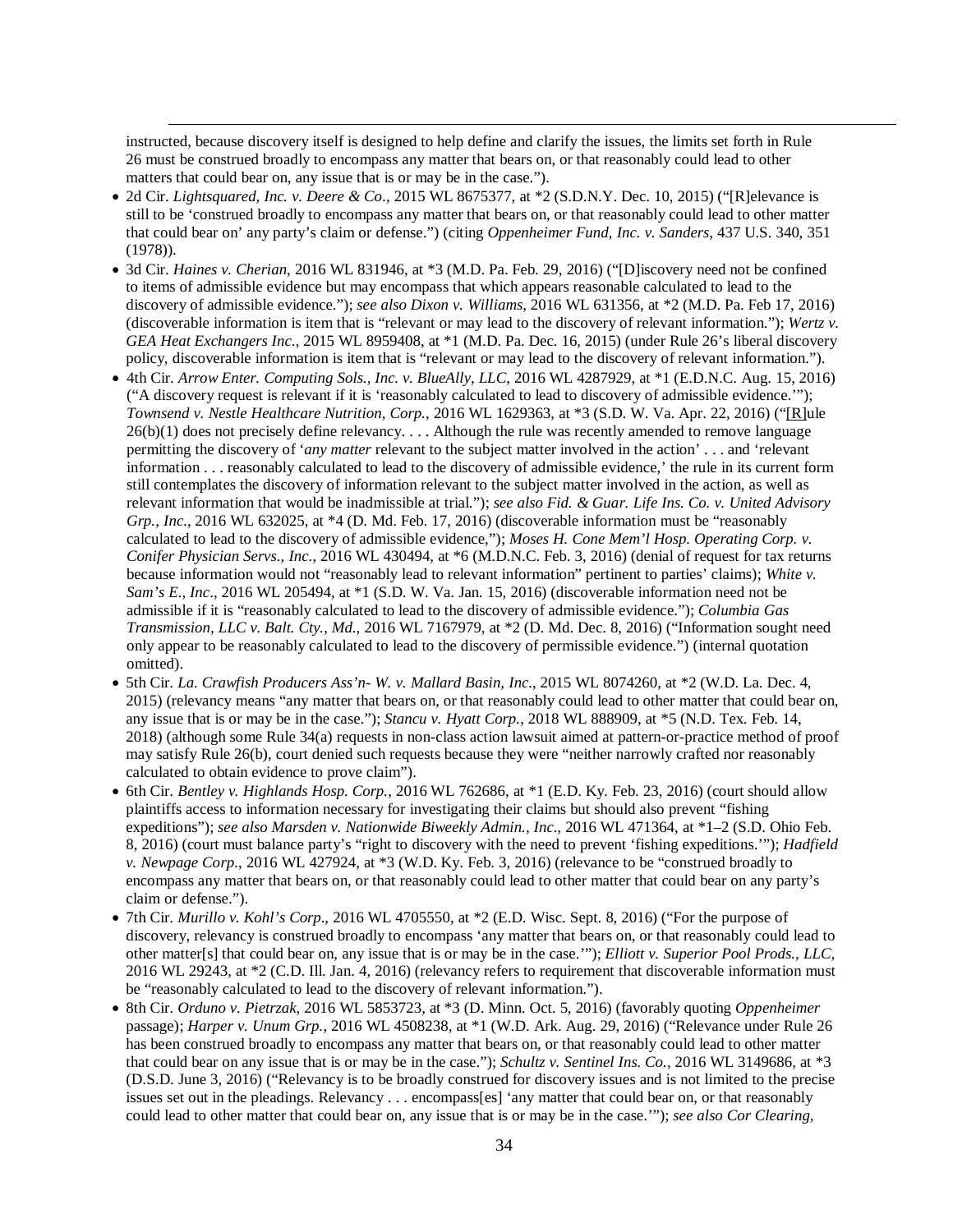*LLC v. Calissio Res. Grp., Inc.*, 2016 WL 2997463, at \*2 (D. Neb. May 23, 2016) ("The United States Supreme Court has held that discovery under Rule 26 should be 'construed broadly to encompass any matter that bears on, or that reasonably could lead to other matter that could bear on, any issue that is or may be in the case.'"); *Hodges v. Pfizer, Inc*., 2016 WL 1222229, at \*2 (D. Minn. Mar. 28, 2016) (discoverable information is "any matter that bears on, or that reasonably could lead to other matter that could bear on, any issue that is or may be in the case").

- 9th Cir. *Gonzales v. City of Bakersfield*,, 2016 WL 4474600, at \*2 (E.D. Cal. Aug. 25, 2016) ("Relevancy to a subject matter is interpreted 'broadly to encompass any matter that bears on, or that reasonably could lead to other matter that could bear on any issue that is or may be in the case.'"); *Gibson v. SDCC*, 2016 WL 845308, at \*4 (D. Nev. Mar. 2, 2016) (relevant information is "information reasonably calculated to lead to the discovery of admissible evidence."); *Lauris v. Novartis*, 2016 WL 7178602, at \*2 (E.D. Cal. Dec. 8, 2016) (same).
- 10th Cir. *Navajo Nation Human Rights Comm'n v. San Juan Cty.,* 2016 WL 3079740, at \*3 (D. Utah May 31, 2016) ("Relevance is 'construed broadly to encompass any matter that bears on, or that reasonably could lead to other matter that could bear on' any party's claim or defense."); *see also XTO Energy, Inc. v. ATD, LLC*, 2016 WL 1730171, at \*17 (D.N.M. Apr. 1, 2016) ("Relevance is still [post-2015 amendments] to be 'construed broadly to encompass any matter that bears on, or that reasonably could lead to other matter that could bear on' any party's claim or defense.") (quoting *State Farm Mut. Auto Ins. Co. v. Fayda*, 2015 WL 7871037, at \*2 (S.D.N.Y. Dec. 3, 2015)); *Arenas v. Unified Sch. Dist. No. 223*, 2016 WL 5122872, at \*2 (D. Kan. Sept. 21, 2016) ("Relevance is still to be "construed broadly to encompass any matter that bears on, or that reasonably could lead to other matter that could bear on' any party's claim or defense," despite acknowledging that amendments deleted the phrase.); *Roberts v. C.R. Eng., Inc.*, 2017 WL 5312116, at \*6 (D. Utah Nov. 13, 2017) ("The evidence sought also has an equally plausible purpose of being sought for trial.").
- D.C. Cir. *United States ex rel. Shamash v. CA, Inc*., 2016 WL 74394, at \*6–7 (D.D.C. Jan. 6, 2016) (amendments to Rule 26 deleted "reasonably calculated to lead to the discovery of admissible evidence" phrase because it was "often misconstrued to define the scope of discovery," but "relevance is still to be 'construed broadly to encompass any matter that bears on, or that reasonably could lead to other matter that could bear on' any party's claim or defense.") (quoting *Oppenheimer Fund, Inc. v. Sanders*, 437 U.S. 340, 351 (1978)).

### <sup>8</sup> **Proportionality depends on needs of case.**

- 2d Cir. *Sky Med. Supply Inc. v. SCS Support Claim Servs.*, 2017 WL 1133349, at \*11 (E.D.N.Y. Mar. 24, 2017) (because claims in insurance dispute were narrow in scope and pertained to three-year time period, requested discovery of sensitive financial information for ten-year period was not proportional because it was overly broad and would present undue burden that would outweigh potential benefits of production).
- 3d Cir. *Greater N.Y. Taxi Ass'n v. City of N.Y.*, 2017 WL 4012051, at \*5 (S.D.N.Y. Sept. 11, 2017) (court granted motion to compel production of documents from four custodians out of requested nine, (court initially ordered six of 31 requested custodians to produce documents) , because of seriousness of allegations, amount in controversy, size of enterprise, and potential evidentiary value of documents in custodians' possession).
- 6th Cir. *Buchanan v. Chi. Transit Auth.*, 2016 WL 7116591, at \*8 (N.D. Ill. Dec. 7, 2016) (court denied request for records supporting defendant's claim that leave-notice procedure was "usual and customary," in FMLA case, because plaintiff "vastly overstated the need" for employees' records substantiating compliance with notice requirements, burden to retrieve information was substantial, and there were other methods of discovery available to collect same information); *In re: ClassicStar Mare Lease Litig.*, 2017 WL 27455, at \*3, 4–5 (E.D. Ky. Jan. 3, 2017) ("The particular context—attempting to 'follow the money' in collecting a judgment through evaluating the interconnectivity of numerous related entities—indicates to the Court that the creditors here have highly restrained access to the information sought, suggesting subpoenaed production is appropriate.").
- 9th Cir. *Morrison v. Quest Diagnostics Inc*., 2016 WL 355120, at \*1–2 (D. Nev. Jan. 27, 2016) (under amended Rule  $26(b)(1)$ , "lawyers must size and shape their discovery requests to the requisites of a case."); *McCall v. State Farm Mut. Auto. Ins. Co.*, 2017 WL 3174914, at \*9 (D. Nev. July 26, 2017) ("The mere fact that an insurer contracts with a vendor . . . does not subject all aspects of the insurer/vendor relationship to discovery;" there must be connection to claims at issue). *Cf.*
- 2d Cir. *Shipstad v. One Way or Another Prods., LLC*, 2017 WL 2462657, at \*4 (S.D.N.Y. June 6, 2017) (in motion for sanctions, defendants cannot raise proportionality objections after court granted motion to compel).
- 5th Cir. *Wal-Mart Stores, Inc. v. Tex. Alcoholic Beverage Comm'n,* 2016 WL 5922315, at \*2 (W.D. Tex. Oct. 11, 2016) ("Sheer number of attorneys who have made appearances in the case (24 by the Court's count) is a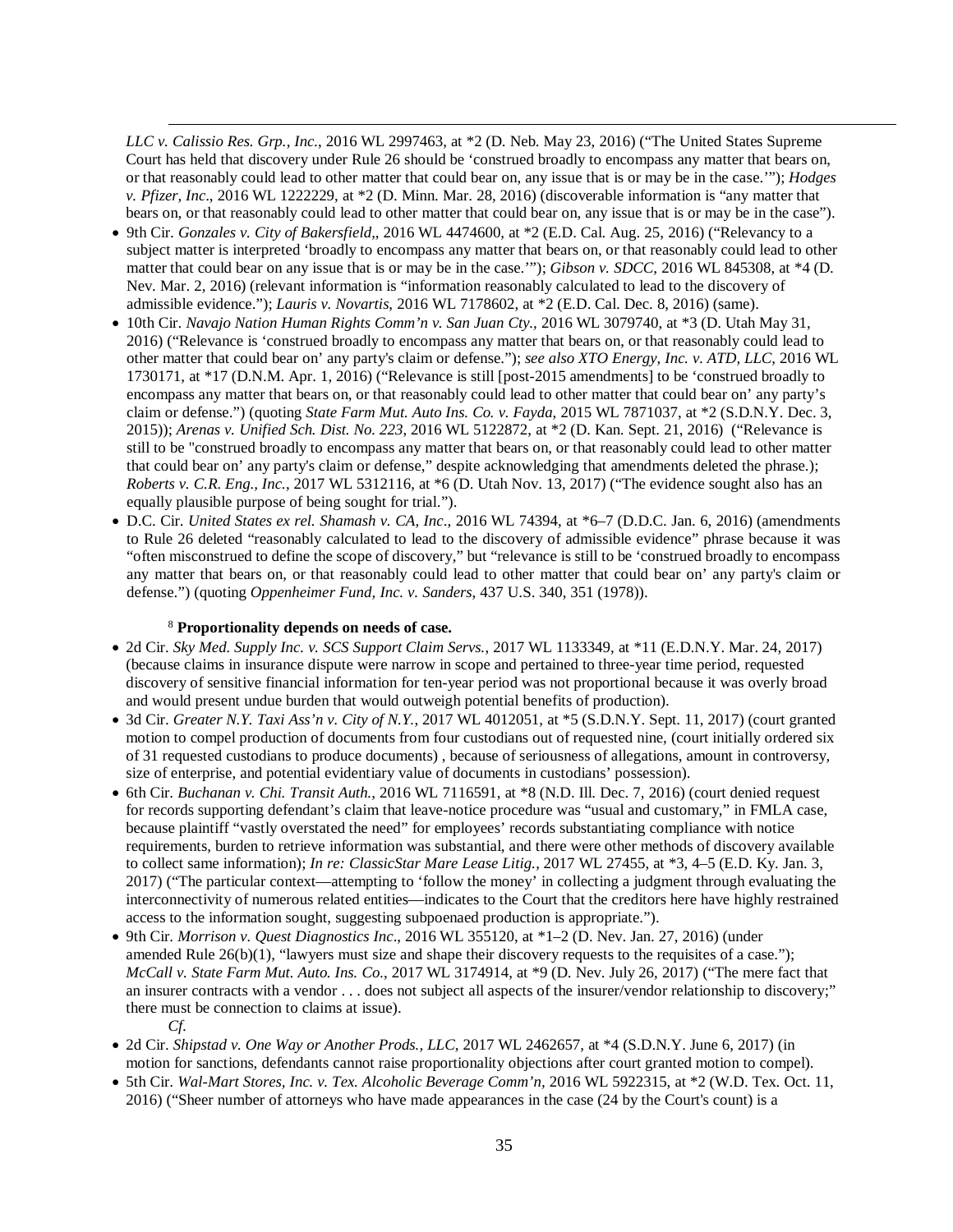persuasive demonstration of the importance of the issues at stake here, the value of the case, and that the parties have significant resources available to them. Proportionality is thus not at issue in this discovery dispute.")

• 11th Cir. *Nielsen Audio, Inc. v. Clem*, 2017 WL 4402518, at \*2 (M.D. Fla. Oct. 3, 2017) (because "the nexus of the parties' dispute is the Tampa market," the magistrate judge was correct to deny discovery of documents relating to plaintiff's business throughout the United States).

## <sup>9</sup> **Importance of issues at stake critical in proportionality analysis.**

 $\overline{a}$ 

- 3d Cir. *Fassett v. Sears Holdings Corp.*, 2017 WL 386646, at \*4 (M.D. Pa. Jan. 27, 2017) ("Although this is not a case involving, for instance, constitutional rights or matters of national significance, to these particular litigants, it [serious bodily injures] is a matter of grave import."); *but cf. Liberty Int'l Underwriters Can. v. Scottsdale Ins. Co.*, 2017 WL 721105, at \*4 (D.N.J. Feb. 23, 2017) ("even if facts are 'vital, highly probative, and directly relevant or go to the heart of an issue,' this does not justify a privilege waiver"); *Hooper v. Safety-Kleen Sys., Inc.*, 2017 WL 2720288, at \*1 (W.D. Pa. June 23, 2017) (issues at stake were of importance since plaintiff "sustained severe injuries" that "are more than significant and are long-lasting," and also "incurred hefty medical bills and other losses," justifying requested deposition of apex executive who had personal knowledge).
- 5th Cir. *OJ's Janitorial and Sweeping Serv., LLC v. Syncom Space Serv., LLC*, 2017 WL 3087905, at \*3 (E.D. La. July 20, 2017) (court denied discovery request after considering importance of discovery request because it was "unclear how important—if at all"— the requested discovery was or how relevant it was in relation to issues in litigation");
- 6th Cir*. In re: E/I. Du Pont de Nemours and Co. C-8 Pers. Inj. Litig*., 2016 WL 5884964, at \*7 (S.D. Ohio Oct. 7, 2016) ("importance of the issues at stake cannot be overstated" because requested information linking disease and exposure to C-8 chemical is relevant to claims of more than 3500 plaintiffs in MDL); *Cratty v. City of Wyandotte*, 2017 WL 5589583, at \*3 (E.D. Mich. Nov. 8, 2017) (in suit against city alleging malicious prosecution, abuse of process, conspiracy, and conversion, court held that issues at stake were of high importance in protecting constitutional rights of citizens).

## <sup>10</sup> **Proportionality addresses whether discovery would assist in vindicating personal or public values.**

- 1st Cir. *Doe v. Trs. of Boston Coll.*, 2015 WL 9048225, at \*1 (D. Mass. Dec. 16, 2015) (court should consider whether discovery would assist in resolving issues that vindicate personal or public values).
- 3d Cir. *Vay v. Huston*, 2016 WL 1408116, at \*6 (W.D. Pa. Apr. 11, 2016) (court considered public value of vindicating constitutional rights).
- 4th Cir. *Santiago v. S. Health Partners*, 2016 WL 4435229, at \*3 (M.D.N.C. Aug. 19, 2016) ("For proportionality purposes, however, the reduced monetary stakes represents 'only one factor, to be balanced against other factors.'").
- 5th Cir. *Cain v. City of New Orleans*, 2016 WL 7156071, at \*7 (E.D. La. Dec. 8, 2016) ("As to the specific proportionality factors, the issues at stake [due process rights to neutral judge abused when portion of courtimposed fines finance court functions] are important matters of civil rights and public interest.").
- D.C. Cir. *Oxbow Carbon & Minerals LLC v. Union Pacific R.R. Co.*, 2017 WL 4011136, at \*4 (D.D.C. Sept. 11, 2017) (court ordered discovery on basis of proportionality, where party resisting discovery stated that favorable ruling would benefit all of America's shippers and consumers because it would stop "abusive behavior" that prevents competition and "shortchanges the American consumer").

### <sup>11</sup> **Public policy considerations.**

- 1st Cir. *U.S. ex rel. Drennen v. Fresenius Med. Care Holdings, Inc.*, 2017 WL 1217118, at fn. 2 (D. Mass. Mar. 31, 2017) ("The need for proportionality is especially relevant here," where potential costs and delay caused by locating additional patient files and charts are so high).
- 2nd Cir. *Pothen v. Stony Brook Univ.*, 2017 WL 1025865, at \*3 (E.D.N.Y. Mar. 15, 2017) (denying discovery of non-party's personnel file due to privacy concerns and because information could be obtained elsewhere); *Carl v. Edwards*, 2017 WL 4271443, at \*9 (E.D.N.Y. Sept. 25, 2017) (granting discovery of business documents, but denying request for tax documents because plaintiff failed to meet the higher burden for production of tax documents: (1) relevance; (2) compelling need because information is not obtainable elsewhere).
- 4th Cir. *Chen v. Md. Dept. of Health and Mental Hygeine*, 2017 WL 1533988, at \*3 (D. Md. Apr. 27, 2017) (in case involving denial of unemployment benefits, court denied discovery of plaintiff's tax returns and limited discovery of plaintiff's financial records to records dated after plaintiff's termination, because both requests were disproportional in light of their minimal relevance and excessive intrusiveness into plaintiff's private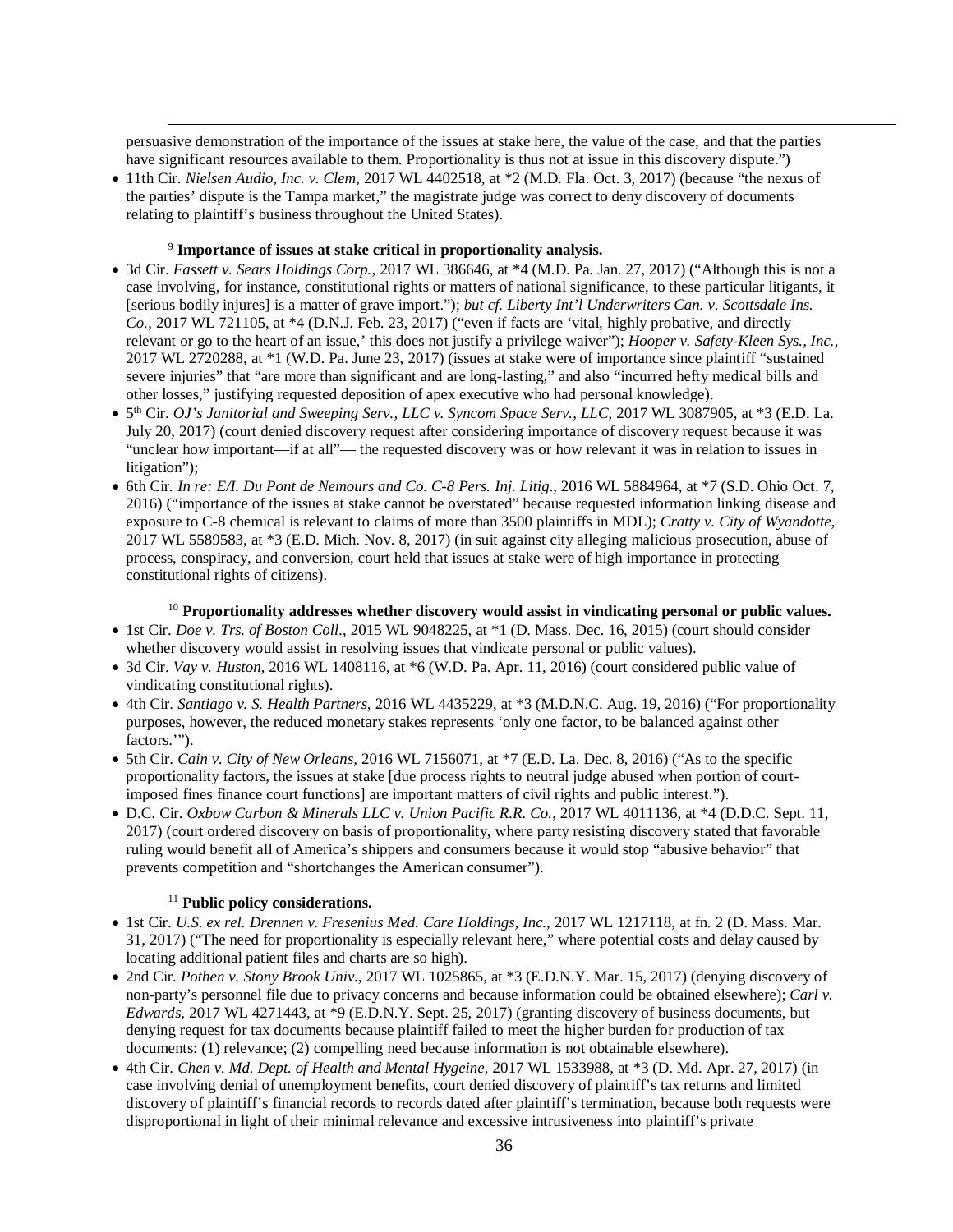information); *In re: Va. Dep't of Corrections v. Jordan*, 2017 WL 5075252, at \*19 (E.D. Va. Nov. 3, 2017) (discovery denied where "Virginia's ability to secure the drugs necessary to carry out legal injections would be jeopardized, if not totally frustrated, should the supplier of those drugs be disclosed").

- 5th Cir. *Butler v. Craft*, 2017 WL 1429896, at \*2, 3 (W.D. La. Apr. 19, 2017) ("[S]trong public policy disfavors disclosure of personnel records because disclosure would invade employees' privacy, and because firms might cease to frankly criticize and rate employee performance for fear of potential discovery…. Thus, courts must balance the legitimate discovery value of potential impeachment evidence with the legitimate interests of an employer —particularly a non-party employer—in safeguarding sensitive information about employees.").
- 6th Cir. *Barber v. Heslep*, 2017 WL 3097495, at \*3 (S.D. W.Va. July 20, 2017) ("[W]hen comparing the potential litigation benefits associated with a release of [plaintiff's teenage mental health] records against the need to protect their confidentiality, the importance of the records is substantially outweighed by the Plaintiffs['] right to keep those records confidential [under West Virginia law]."); *NetJets Aviation, Inc. v. NetJets Ass'n of Shared Aircraft Pilots*, 2017 WL 3484101, at \*4 (S.D. Ohio Aug. 15, 2017) ("[R]evealing the identities of the individuals posting on the message board may chill associational rights and deter membership due to fears of reprisal. However, producing the documents with all identifying information redacted removes the chilling effect."); *Annabel v. Frost*, 2017 WL 4349282, at \*1 (E.D. Mich. Sept. 30, 2017) ("request is both irrelevant and nondiscoverable because of institutional security concerns . . . [which] also runs counter to the proportionality standard").
- 7th Cir. *Perez v. Mueller*, 2016 WL 3360422, at \*1 (E.D. Wis. May 27, 2016) (in ERISA case by Secretary of Labor, court considered cost of litigation to public in determining proportionality of defendants' discovery requests); *see also id.* at \*3 (court viewed government's pursuit of litigation over several years at taxpayers' expense as indicative of important public-policy weight in assessing whether discovery request was proportional to needs of case); *Simon v. Northwestern Univ.*, 2017 WL 467677, at \*2 (N.D. Ill. Feb. 3, 2017) (court noted "the loss of liberty alone" resulting from fabricating false evidence in criminal trial was an "extremely significant" public policy consideration, but found "this case to be of utmost importance" because it questioned "the legitimacy of the criminal justice system").
- 8th Cir. *Hurd v. City of Lincoln*, 2017 WL 6542123, at \*2 (D. Neb. Dec. 21, 2017) (denying deposition of mayor where requesting party had already spent 40 hours deposing witnesses and 6,500 relevant emails were produced, none of which was to or from the mayor; court imposed higher burden for deposing government official and held that requesting party had failed to demonstrate that deposition was necessary in light of that burden).
- 9th Cir. *Anderson v. Pacific Crane Maint. Co.*, 2017 WL 3534576, at \*3 (W.D. Wash. Aug. 17, 2017) (court allowed discovery of privacy material retained by third party asserting that "Defendant can rely on the parties' stipulated protective order …, make redactions as allowable under the rules, or seek protection of the Court"; *Amsel v. Gerrard et al.*, 2017 WL 1383443, at \*2 (D. Nev. Apr. 12, 2017) (Tax documents may be discoverable, but "public policy against unnecessary public disclosure arises from the need, if the tax laws are to function properly, to encourage taxpayers to file complete and accurate returns"); *Does I-XIX v. Boy Scouts of Am.*, 2017 WL 3841902, at \*4-6 (D. Idaho Sept. 1, 2017) (court granted discovery of records of complaints and claims of sexual assault; even though they "contain sensitive material and implicate significant privacy concerns," a protective order and redactions "mitigate[s] these concerns"); *Acosta v. Wellfleet Comm'ns, LLC*, 2017 WL 5180425, at \*6–7 (D. Nev. Nov. 8, 2017) (court recognized that although individuals have no privacy right in their bank accounts, privacy may be considered in discovery requests; court ordered discovery of bank account information for businesses associated with defendant's address only for those businesses that plaintiff could demonstrate were connected to defendant).
- 10th Cir. *Equal Emp't Opportunity Comm'n v. Centura Health*, 2017 WL 3821781, at \*10 (D. Co. Sept. 1, 2017) ("The Court is not aware of [precedent] that addresses . . . whether non-charging employees' privacy interests in their medical information require the EEOC to make a heightened showing of need, or require additional protection  $\dots$ ").
- 11th Cir. *Gilmore v. L.D. Drilling, Inc.*, 2017 WL 3116576, at \*2 (D. Kan. July 21, 2017) (court denied discovery of plaintiff's bank records and credit card statements within four years that reflect purchases at locations that sold alcohol because defendant failed to address proportionality factors other than relevance, and request was overbroad, unduly burdensome, and embarrassment outweighed potential relevance). *Cf.*
- 4th Cir. *Chen v. Md. Dept. of Health and Mental Hygeine*, 2017 WL 1533988, at \*2 (D. Md. Apr. 27, 2017) (granting in part defendant's discovery request for plaintiff's financial records despite plaintiff's objection that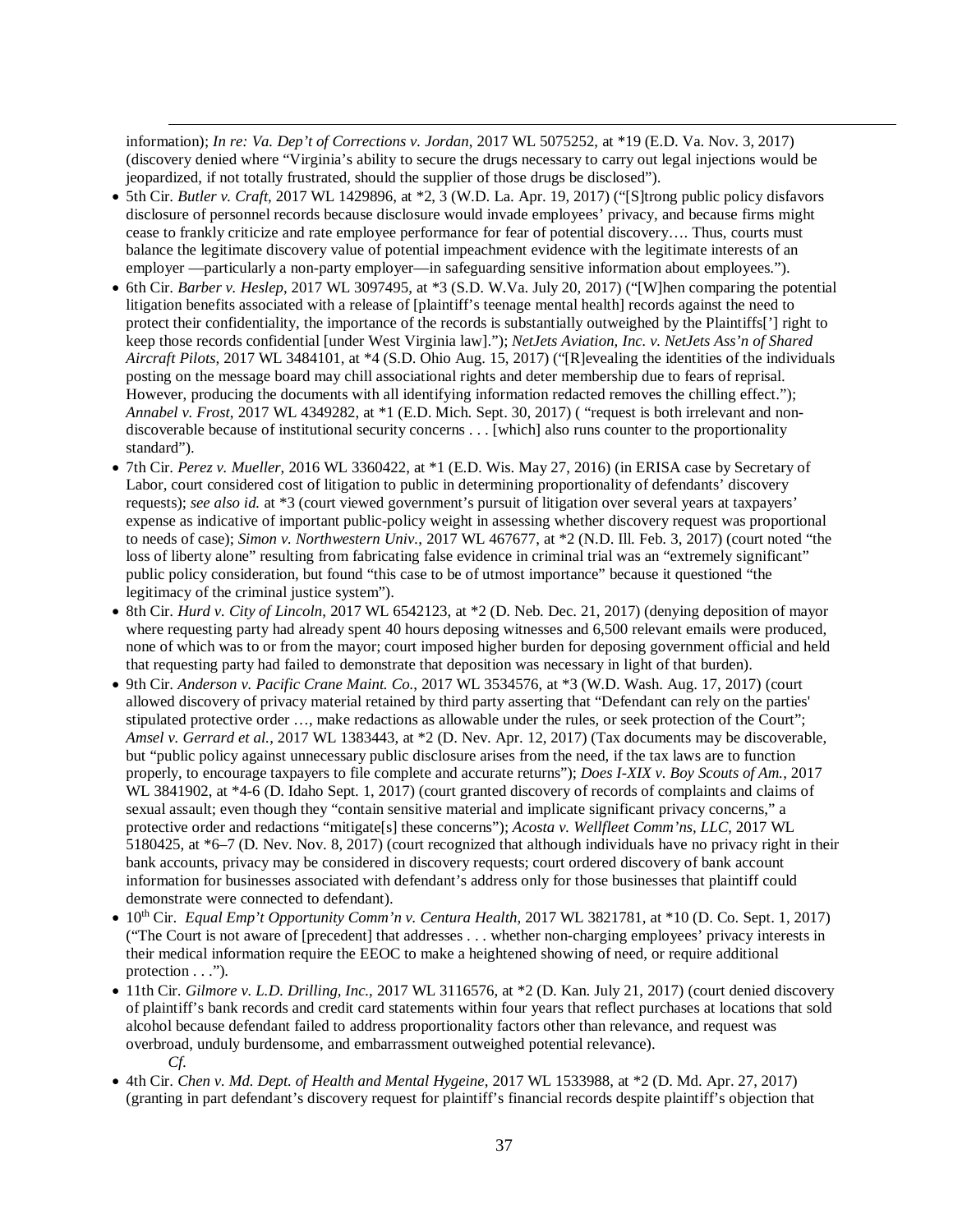records were private information, in part because plaintiff had already produced some financial information without objection).

• 10th Cir. *Parker v. Delmar Gardens of Lenexa, Inc.*, 2017 WL 1650757, at \*6 (D. Kan. May 2, 2017) ("It is wellestablished that confidentiality of information [employment personnel records] does not equate to a privilege against its production.").

# <sup>12</sup> **Weight of amount in controversy.**

 $\overline{a}$ 

- 2d Cir. *Greater N.Y. Taxi Ass'n v. City of N.Y.*, 2017 WL 4012051, at \*5 (S.D.N.Y. Sept. 11, 2017) (court deemed four additional custodians out of requested eight to be proportional, due to allegations, amount of money at stake—"tens of millions of dollars"— size of enterprise, and value of custodians' documents).
- 3d Cir. *First Niagara Risk Mgmt. v. Folino*, 2016 WL 4247654 (E.D. Pa. Aug. 11, 2016) (court found that amount-in-controversy factor weighed in favor of party resisting discovery because amount was unknown at time of request and resisting party maintained that "unknown damages cannot justify exorbitant discovery requests."); *Bell v. Reading Hosp*., 2016 WL 162991, at \*3 (E.D. Pa. Jan. 14, 2016) (amount-in-controversy factor weighs in favor of discovery when discovery costs would certainly not exceed amount in controversy).
- 4th Cir. *TBC, Inc. v. DEI Sales, Inc.*, 2017 WL 4151261, at \*7 (D. Md. Sept. 19, 2017) (court held that production time of five days and cost of \$5,000 was not unduly burdensome in comparison to amount in controversy; rather, it was "readily accessible and of critical importance to the claims").
- 5th Cir. *Fidelis Grp. Holdings, LLC v. Chalmers Auto., LLC*, 2016 WL 6157601, at \*3 (E.D. La. Oct. 24, 2016) ("Given that the amount in controversy is barely above [\$75,000] . . . the request[s] are disproportionate and beyond the scope discovery").
- 6th Cir. *Greif Int'l Holding BV v. Mauser USA, LLC*, 2017 WL 2177638, at \*4 (S.D. Ohio May 18, 2017) (court deferred bifurcating liability and damages issues in patent case partly because "[w]ith little idea about the amount in controversy, the Court will be hindered in making proportionality assessment").
- 9th Cir. *Gottesman v. Santana*, 2017 WL 5889765, at \*6 (S.D. Cal. Nov. 29, 2017) (Defendants argued that "preliminary numbers" showed that amount in controversy was minimal, but requested information was nevertheless relevant because "plaintiff seeks the information at issue, in part, to establish the amount in controversy.").

### <sup>13</sup> **Relative access to information.**

- 1st Cir. *Cont'l W. Ins. Co. v. Opechee Constr. Corp.*, 2016 WL 865232, at \*3 (D.N.H. Mar. 2, 2016) (information requested of former employees was "not proportional to needs of the case . . . given the parties' relative access to the requested information and their respective resources.").
- 3d Cir. *Vay v. Huston*, 2016 WL 1408116, at \*5 (W.D. Pa. Apr. 11, 2016) (defendant's greater access to information weighed in favor of finding extensive discovery to be proportional).
- 6th Cir. *Albritton v. CVS Caremark Corp.*, 2016 WL 3580790, at \*4 (W.D. Ky. June 28, 2016) (court held that information in the sole possession of defendant is a fact weighing in favor of proportionality; the "touchstone" of revised scope of discovery); *see also Kelley v. Apria Healthcare, Inc.*, 2016 WL 737919, at \*4 (E.D. Tenn. Feb. 2, 2016) (court considered defendant's lack of access to confidential final settlement agreement in ordering production subject to protective order).
- 7th Cir. *Maui Jim, Inc. v. Smartbuy Guru Enter.*, 2018 WL 894619, at \*3 (N.D. Ill. Feb. 14, 2018) (court granted discovery of supply chain information despite confidentiality objections, reasoning that, since parties were engaged in business, requesting party was already familiar with producing party's supply chain).
- 8th Cir. *Schultz v. Sentinel Ins. Co.*, 2016 WL 3149686, at \*6 (D.S.D. June 3, 2016) (court determined that defendant insurance company's greater access to proof weighed in favor of finding that plaintiff's discovery requests were proportional); *see also Labrier v. State Farm Fire & Cas. Co.*, 314 F.R.D. 637, 643 (W.D. Mo. May 9, 2016) (court considered defendant's "national presence, with sophisticated access to data" in ordering that it answer plaintiff's interrogatories); *Ortiviz v. Follin*, 2017 WL 3085515, at \*6 (D. Colo. July 20, 2017) (court approved subpoena of documents when no other method was available to obtain discoverable information).
- 10th Cir. *Digital Ally, Inc. v. Util. Assocs.*, 2016 WL 1535979, at \*4 (D. Kan. Apr. 15, 2016) (plaintiff argued that discovery was proportional because information was "easy to search or locate, either electronically or in paper files.").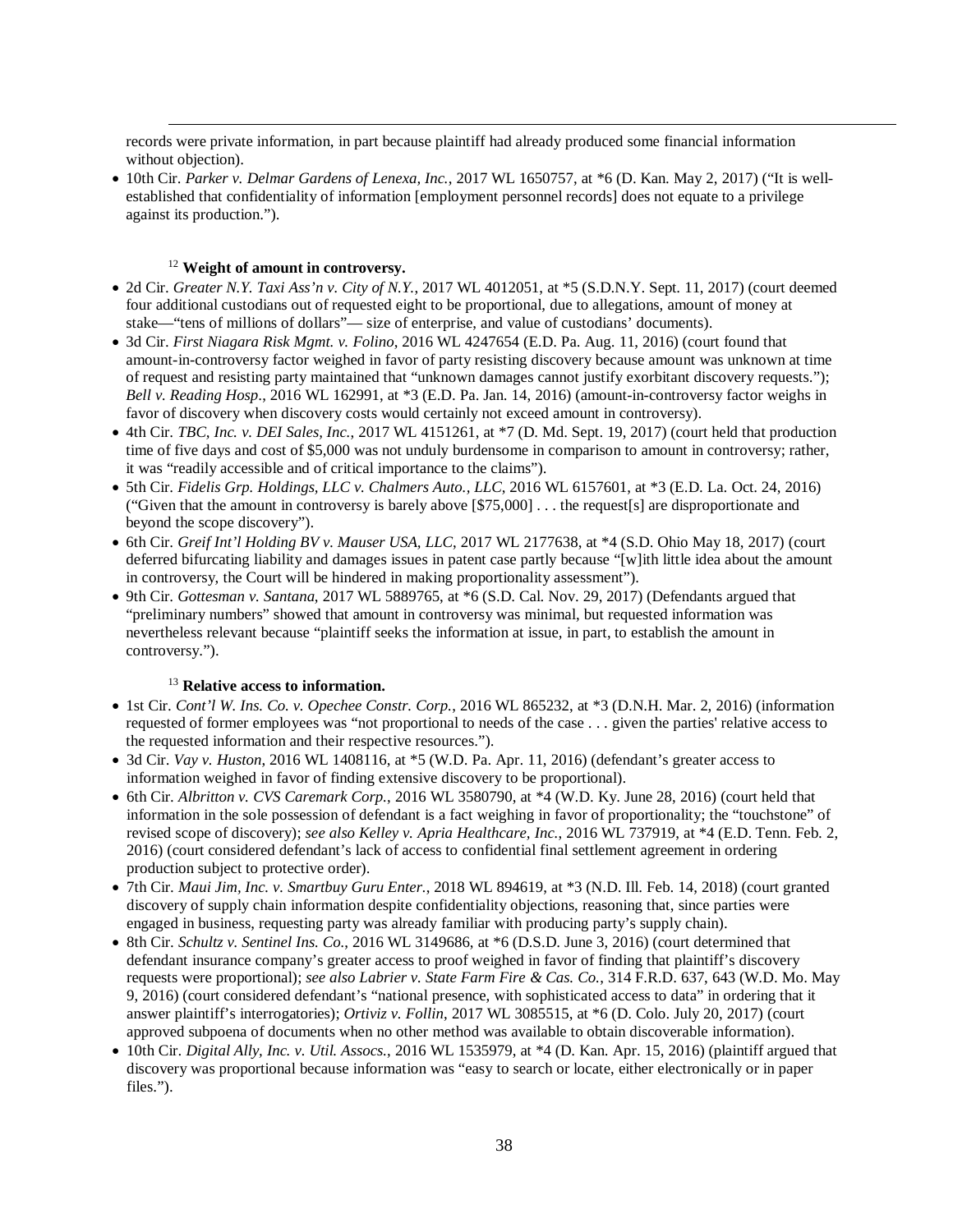• 11th Cir. *Williams v. Am. Int'l Grp., Inc.*, 2016 WL 3456927, at \*2 (M.D. Ala. June 21, 2016) (court found proportionality analysis weighed in favor of compelling plaintiff to authorize disclosure of private social security disability records because only plaintiff had access to them).

# <sup>14</sup> **Ease of Access to Information.**

 $\overline{a}$ 

- 2d Cir. *Patient A v. Vt. Agency of Human Servs.*, 2016 WL 880036, at \*3 (D. Vt. Mar. 1, 2016) (court found plaintiff's discovery request proportional because defendant healthcare service admitted to possessing some responsive data and was obligated under its contract with the state to "track and report information that [was] responsive to certain elements of the proposed deposition topic."); *see also Marom v. City of N.Y.*, 2016 WL 7048053, at \*2 (S.D.N.Y. Nov. 30, 2016) (discovery request for eight officers' memo book entries and 108 documents, which were on "readily accessible database," was not unduly burdensome); *Winfield v. City of N.Y.*, 2018 WL 840085, at \*7 (S.D.N.Y. Feb. 12, 2018) (where party objected that requested depositions were burdensome because they would require depositions of multiple witnesses over several days but each witness would only have certain information, parties agreed to "committee" deposition, where all witnesses would be deposed at once).
- 3d Cir. *Emp. Ins. Co. of Wasau v. Daybreak Express, Inc.*, 2017 WL 2443064, at \*4–5 (D.N.J. June 5, 2017) (court ordered discovery, despite purported burden and expense, because it was relevant and it would not be unduly burdensome, since some of the evidence was previously produced for audit).
- 5th Cir. *In re: Trevino*, 2017 WL 123756, at \*20, 23 (S.D. Tex. Jan. 12, 2017) (Court denied request that "appear[ed] to be an attempt . . . to shift researching public information from [p]laintiffs to . . . [d]efendants under the guise of the discovery process," noting that "[p]laintiffs have utterly failed to carry their burden of demonstrating that the requested discovery falls within Rule 26."); *Hernandez v. Baylor Univ.*, 2017 WL 1628992, at \*5 (W.D. Tex. May 1, 2017) (court denied deposition request because information sought could be obtained from other sources).
- 6th Cir. *Owens v. Liberty Life Assurance Co. of Boston*, 2016 WL 6156182, at \*3 (W.D. Ky. Oct. 21, 2016) (Although defendant "does not maintain the requested records nor does it have employees whose job duties are dedicated to performing the claim file analysis required," discovery was warranted because of information's relevance.).
- 8th Cir. *Prime Aid Pharm. Corp. v. Express Scripts, Inc.*, 2017 WL 67526, at \*4 (E.D. Mo. Jan. 6, 2017) (Court rejected defendant's proportionality objection because it "amounts to an assertion that it does not maintain its records in a searchable format," which is inadequate to establish undue burden.).
- $\bullet$  9<sup>th</sup> Cir. *Boy Scouts of Am.*, 2017 WL 3841902, at \*4 (D. Idaho Sept. 1, 20170 (although files documenting sexual abuse were posted on Los Angeles Times website, court required defendant to produce and authenticate files, because there was little additional burden and plaintiff asserted website was not complete).
- 11th Cir. *Pilver v. Hillsborough Cty.*, 2016 WL 4129282, at \*3 (M.D. Fla. Aug. 3, 2016) (court found discovery request to be disproportional because it sought information that "can be obtained from some other source that is more convenient, less burdensome, or less expensive," i.e., records in PACER). *Cf.*
- 4th Cir. *In re: NC Swine Farm Nuisance Litig.*, 2016 WL 3661266, at \*3 (E.D.N.C. July 1, 2016) (court held defendant did not have possession, custody, or control of information and never reached defendant's argument that plaintiffs' request for discovery for documents in control of non-party with parent-subsidiary relationship was not proportional because information could be better accessed through subpoenas to third party).
- 5th Cir. *Dotson v. Edmonson*, 2017 WL 4310676, at \*5 (E.D. La. Sept. 28, 2017) (Notion that "mere access is not possession, custody, or control" governs in discovery disputes where employees (e.g., government employees) can access documents but do not have the authority to disclose them).

# <sup>15</sup> **Burden on personnel resources.**

- 6th Cir. *Marsden v. Nationwide Biweekly Admin., Inc*., 2016 WL 471364, at \*1–2 (S.D. Ohio Feb. 8, 2016) (expenditure of significant personnel resources to comply with unsupported discovery request outweighed benefits of production).
- 10th Cir. *Panel Specialists, Inc. v. Tenawa Haven Processing, LLC*, 2017 WL 3503354, at \*3 (D. Kan. Aug. 16, 2017) (court denied discovery request in part because it would provide minimal probative value and responding party is "small, family owned corporation," with only one employee in the office who would be responsible for producing all requested material, for whom doing so would take "significant time").

# <sup>16</sup> **Parties' resources not determinative.**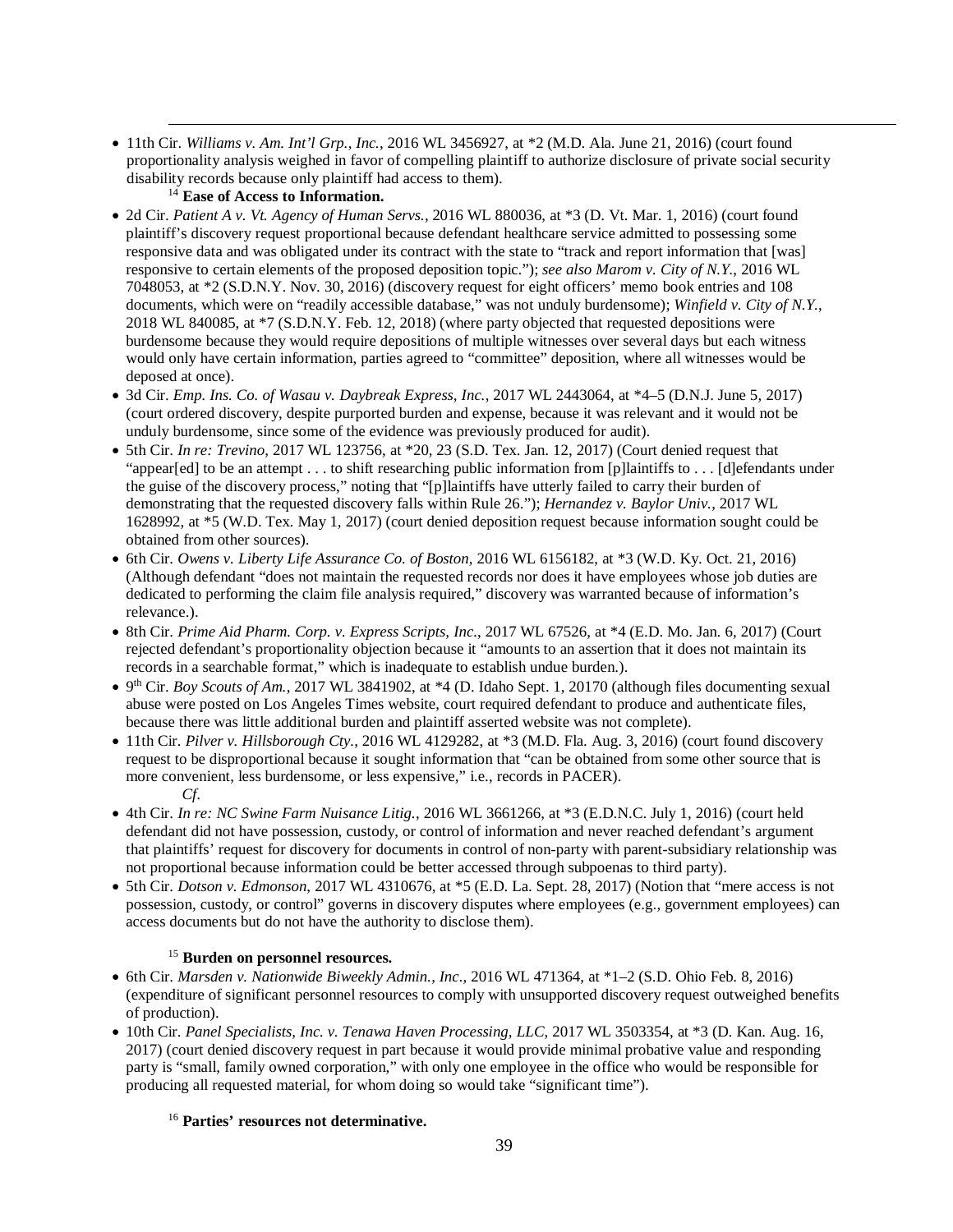- 9th Cir. *Salazar v. McDonald Corp*., 2016 WL 736213, at \*4 (N.D. Cal. Feb. 25, 2016) ("Consideration of the parties' resources does not foreclose discovery requests addressed to an impecunious party, nor justify unlimited discovery requests addressed to a wealthy party."); *see also Goes Int'l, AB v. Dodur Ltd.*, 2016 WL 427369 (N.D. Cal. Feb. 4, 2016) ("although it is a concern, the defendant's financial wherewithal is not decisive" in producing requested discovery).
- 11th Cir. *Llanten v. Am. Sec. Ins. Co.*, 2017 WL 951629, at \*4 (M.D. Fla. Mar. 10, 2017) ("The mere fact that compliance with an inspection order will cause great labor and expense or even considerable hardship . . . does not of itself require denial of the motion" to compel.)
	- *Cf*.

 $\overline{a}$ 

• 3d Cir*. Vay v. Huston*, 2016 WL 1408116, at \*5 (W.D. Pa. Apr. 11, 2016) (defendant's greater resources weighed in favor of finding extensive discovery to be proportional).

# <sup>17</sup> **Importance of discovery to resolving case.**

- 2d Cir. *Creighton v. City of N.Y*., 2016 WL 1178648, at \*1 (S.D.N.Y. Mar. 17, 2016) ("Even where relevance may be established, proportionality considerations concerns look to, *inter alia*, 'the importance of the discovery in resolving the issues' in the case.").
- 3d Cir. *In re: Suboxone (Buprenorphine Hydrochloride & Naloxone) Antitrust Litig.*, 2016 WL 3519618, at \*7 (E.D. Pa. June 27, 2016) (discovery was proportional where information went to "heart" of one theory of liability).
- 4th Cir. *Holcombe v. Helena Chem. Co.*, 2016 WL 2897942, at \*3 (D.S.C. May 18, 2016) (court permitted two additional interrogatory questions beyond maximum because, e.g., information sought was probative of plaintiff's liability theory).
- 5th Cir. *La. Crawfish Producers Ass'n- W. v. Mallard Basin, Inc*., 2015 WL 8074260, at \*4 (W.D. La. Dec. 4, 2015) (on-site inspection was appropriate in case concerning environmental-impact of permits issued by U.S. Army Corps of Engineers); *Collett v. Geico Cas. Co.*, 2017 WL 3336614, at \*4 (E.D. La. Aug. 3, 2017) ("In light of its minimal relevance, in conjunction with its inadmissibility at trial, the sought after information is not proportional to the needs of the case . . .").
- 6th Cir. *D.R. v. Mich. Dept. of Ed.*, 2017 WL 3642131, at \*3 (E.D. Mich. Aug. 24, 2017) (court granted discovery regarding "the only defendant shown to be utilizing and setting the policy" for the program at issue, since this could either advance the claim or demonstrate that other theories should be pursued, and could clarify settlement positions); *Schall v. Suzuki Motor of Am., Inc.*, 2017 WL 4050319, at \*6 (W.D. Ky. Sept. 13, 2017) (court granted request to obtain testimony from defendant's corporate representative because the burden and expense was outweighed by its importance to plaintiff's claim, and there was no less burdensome or expensive option).
- 8th Cir. *Labrier v. State Farm Fire & Cas. Co.*, 314 F.R.D. 637, 641 (W.D. Mo. May 9, 2016) (despite defendant's claims that answering interrogatories would involve large amounts of time and high costs, court found that discovery was not disproportional because it involved "critical information" to resolution of issues).
- 9th Cir. *Leadership Studies, Inc. v. Training and Dev., Inc.*, 2017 WL 2819847, at \*5 (S.D. Cal. June 28, 2017) ("A party claiming that a request is important to resolve the issues should be able to explain the ways in which the underlying information bears on the issues as that party understands them."); *Gramercy Grp. V. D.A. Builders, LLC*, 2017 WL 5230925, at \*4 (D. Haw. Nov. 9, 2017) (court permitted requested deposition when deposition was only way of accessing information, and information was "crucial to the preparation of the case").
- 10th Cir. *Boone v. Tfi Family Servs., Inc.*, 2016 WL 3124850, at \*2 (D. Kan. June 3, 2016) (denying request for protective order in case involving death of child in custody of family services where, e.g., defendant "failed to establish that its resources or burden of the potential expense outweigh[ed] the undeniably important nature of the issues at stake in th[e] case.").
- 11th Cir. *Herman v. Seaworld Parks & Entm't, Inc.*, 2016 WL 3746421, at \*3 (M.D. Fla. July 13, 2016) (denying defendant's motion to compel disclosure of undisputed, unrelated contracts, as irrelevant and, correspondingly, disproportional because they had "no 'importance' or 'likely benefit' in resolving" contract dispute). *Cf.*
- 7th Cir. *AVNET, Inc. v. MOTIO, Inc.*, 2016 WL 3365430, at \*3 (N.D. Ill. June 15, 2016) (denying plaintiffs' motion to strike expert reports in part and rejecting plaintiff's argument that expert reports that are duplicative and cumulative of earlier expert reports run counter to purpose of proportionality rule and "would inexorably lead to needless increase in cost of litigation.");
- 11th Cir. *Bingham v. Baycare Health Sys.*, 2016 WL 4467213, at \*4 (M.D. Fla. Aug. 24, 2016) ("[D]iscovery rules do not expressly limit the sources from whom discovery may be sought [when requested documents from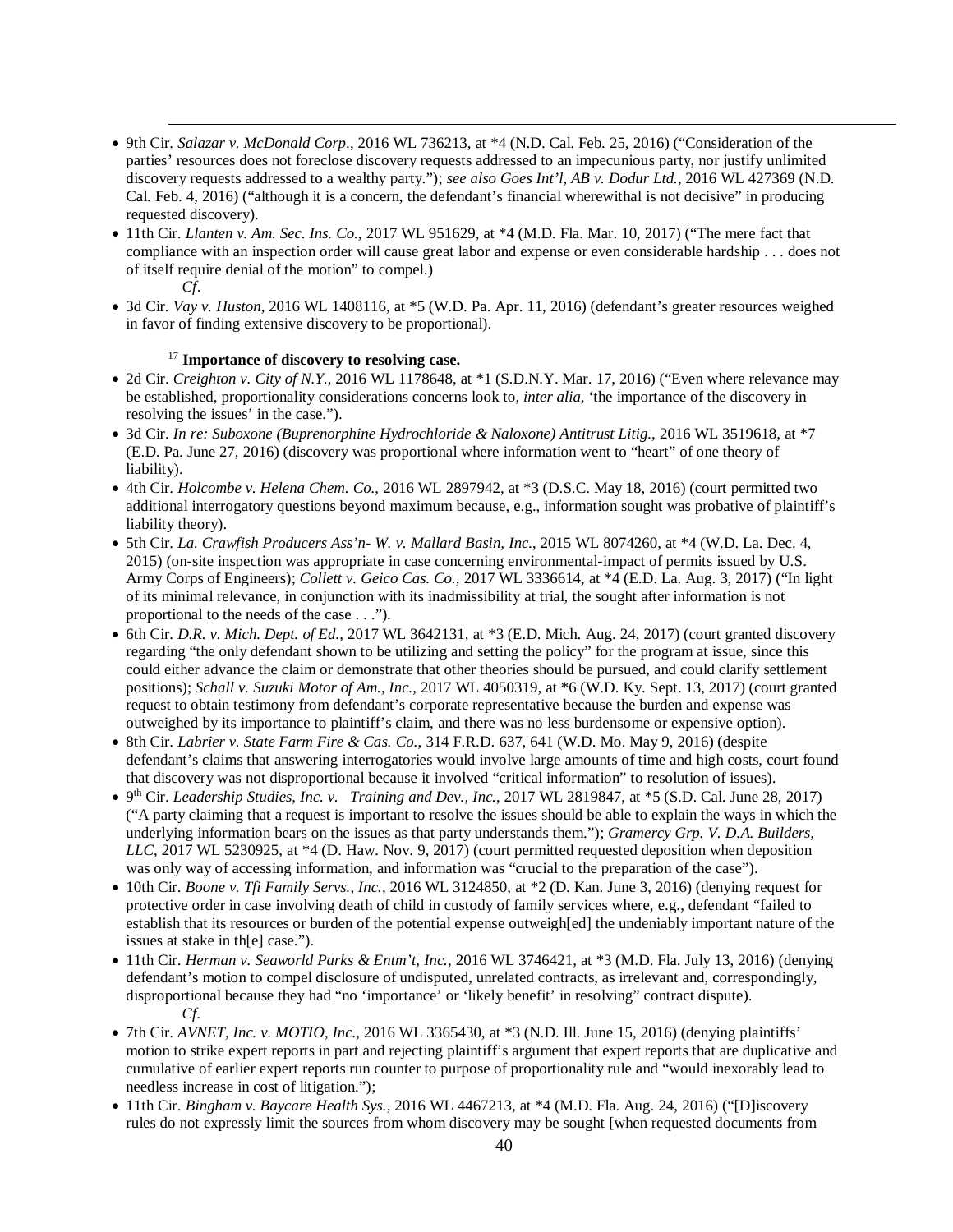another source have been produced], the rules provide that discovery must be proportional to the needs of the case…and must be limited if the discovery sought is unreasonably cumulative, duplicative, or can be obtained from some other source that is more convenient, less burdensome, or less expensive.").

# <sup>18</sup> **Discovery for purposes of class-action certification.**

 $\overline{a}$ 

- 3d Cir. *Bell v. Reading Hosp*., 2016 WL 162991, at \*2 (E.D. Pa. Jan. 14, 2016) (discovery was not disproportionate because information would assist in determining whether final certification of class was appropriate); *see also In re: Riddell Concussion Reduction Litig.*, 2016 WL 4119807, at \*4 (D.N.J July 7, 2016) (discovery request was proportional because, e.g., information was "relevant to important class certification requirements.").
- 6th Cir. *Sobol v. Imprimis Pharm.*, 2017 WL 5035837, at \*3 (E.D. Mich. Oct. 26, 2017) ("The existence of customer orders are highly important to resolving the issues at case . . . because concrete evidence of consent from a sizable sample of customers could defeat [plaintiff's] motion for class certification.").
- 7th Cir. *Miner v. Gov't Payment Serv., Inc.*, 2017 WL 3909508, at \*4 (N.D. Ill. Sept. 5, 2017) (The "proportionality standard further supports the notion that pre-certification discovery should not exceed what is necessary to permit the Court to make an informed decision on class certification.").
- 8th Cir. *Labrier v. State Farm Fire & Cas. Co.*, 314 F.R.D. 637, 641 (W.D. Mo. May 9, 2016) ("Eighth Circuit Court of Appeals has generally endorsed broad discovery prior to class certification."); *see also Klein v. TD Ameritrade Holding Corp.*, 2016 WL 7156476, at \*2 (D. Neb. Dec. 7, 2016) (court bifurcated merits and class certification discovery and held that discovery of all defendant's clients and all communications, with no time frame limitation, exceeded scope of class certification issue and was not proportional for purposes of class action certification).
- 9th Cir*. Harris v. Best Buy Stores*, 2017 WL 3948397, at \*4 (N.D. Cal. Sept. 8, 2017) (in class action, court denied discovery of contact information of all putative class members because "random sampling [was] more appropriate at this juncture"); *Martin v. Sysco Corp.*, 2017 WL 4517819, at \*4 (E.D. Cal. Oct. 10, 2017) ("Court has discretion in controlling the scope of pre-certification discovery to balance a plaintiff's need for discovery to substantiate his class allegations and concerns regarding overly burdensome discovery requests directed on a defendant" where plaintiff aims to support speculative claims); *Calleros v. Rural Metro of San Diego, Inc*., 2017 WL 4391708, at \*3-4 (S.D. Cal. Oct. 3, 2017) (court denied discovery of information for putative class members because plaintiffs offered no evidence of violations in the geographic areas from which they sought information).; *Ciuffitelli v. Deloitte & Touche LLP*, 2016 WL 6963039, at \*9 (D. Or. Nov. 28, 2016) ("Limited, focused merits discovery will be allowed while the motions to dismiss are pending" in putative class action.); *Carroll v. Wells Fargo & Co.*, 2016 WL 4696852, at \*3 (N.D. Cal. Sept. 8, 2016) ("Court [found] that the 25% sample [contact] information for putative class-action members] requested by Plaintiff [was] fair and proportional to the needs of the case."); *O'Connor v. Uber Techs*., *Inc.*, 2016 WL 107461, at \*4 (N.D. Cal. Jan. 11, 2016) (defendant's request for names and contact information of class members, and communications between class members and class counsel was disproportional because discovery lacked importance to resolution of issues); *Talavera v. Sun Maid Growers of Cal.*, 2017 WL 495635, at \*4 (E.D. Cal. Feb. 6, 2017) ("[D] iscovery of all putative class member pay, punch, and time information goes to the merits and is beyond the scope of discovery needed in preparing the class certification motion.").
- 11th Cir. *Hankinson v. R.T.G. Furniture Corp*., 2016 WL 1182768 (S.D. Fla. Mar. 28, 2016) (court determined that discovery of non-party online and out-of-state affiliates was not proportional at pre-class-action certification stage).

# <sup>19</sup> **Discovery related to central issue more important than discovery related to peripheral issue.**

- 9th Cir. *Van v. Language Line Servs.*, \_\_\_WL\_\_\_ (N.D. Cal. Mar. 2, 2016) (party was not required to answer requests for production that sought "low-probative-value information").
- 11th Cir. *Flynn v. Square One Distrib., Inc.*, 2016 WL 2997673, at \*4 (M.D. Fla. May 25, 2016) ("[R]equested information must also satisfy the proportionality requirement meaning it must be more than tangentially related to the issues that are actually at stake in the litigation.").

## <sup>20</sup> **Marginal utility discovery.**

• 2d Cir. *Woodward v. Afify*, 2017 WL 279555, at \*7–8 (W.D.N.Y. Jan. 23, 2017) (inmate "misbehavior reports written by defendant [officials] about other inmates while arguably relevant, do not appear to be highly probative of the allegations in this lawsuit" and outweigh burden); *Armstrong Pump, Inc. v. Hartman*, 2016 WL 7208753,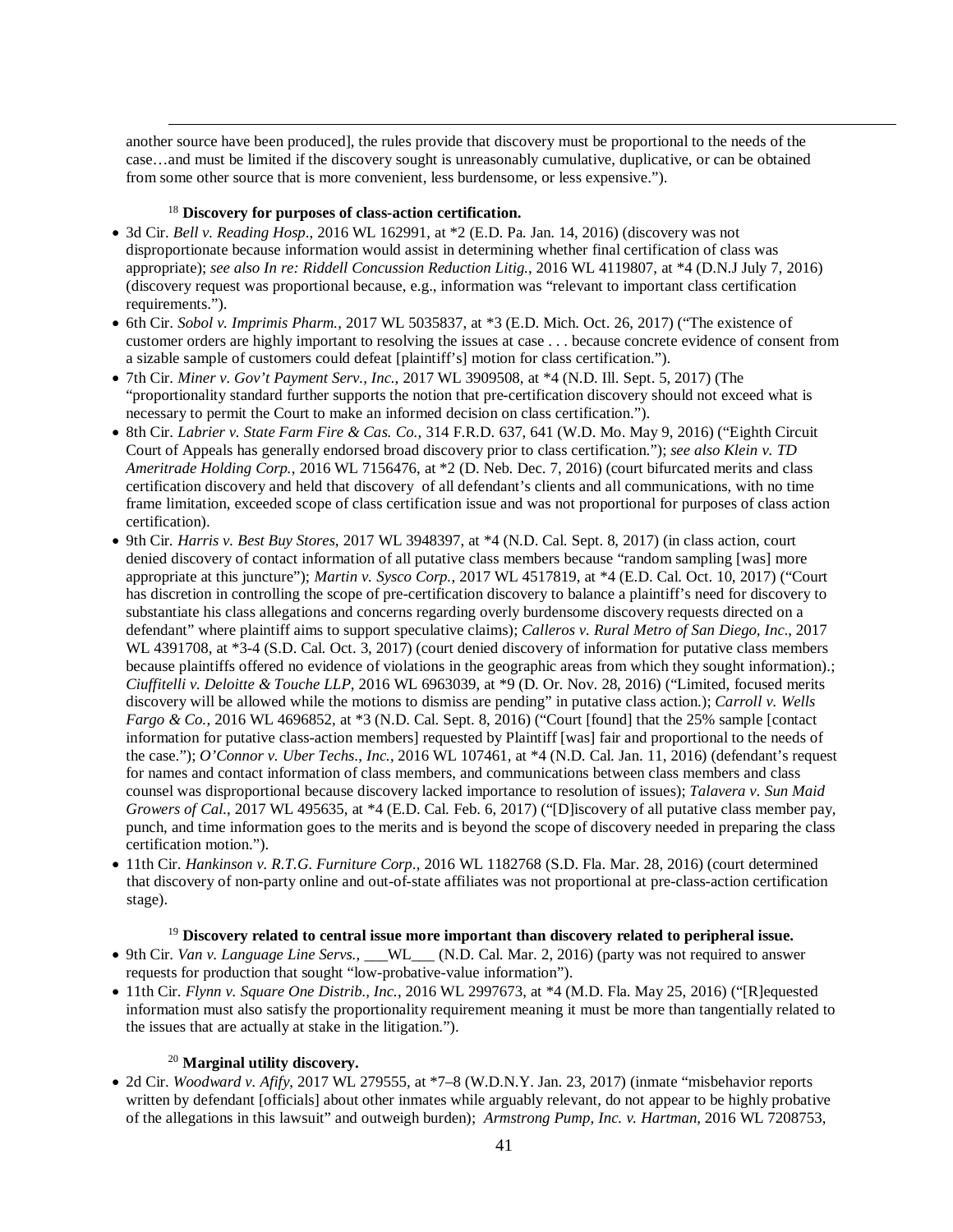at \*3 (W.D.N.Y. Dec. 13, 2016) (discovery reached "point of diminishing returns" after six years of discovery and production of approximately 1.5 million pages of documents); *Alaska Elec. Pension Fund v. Bank of Am. Corp.*, 2016 WL 6779901, at \*3 (S.D.N.Y. Nov. 16, 2016) (Request for "all" information, in addition to more than 1.5 million documents previously produced to various regulatory agencies in connection with investigations of manipulating benchmark interest rate, was too expansive to meet marginal utility requirement.); *see also Vaigasi v. Solow Mgmt. Corp.*, 2016 WL 616386, at \*14 (S.D.N.Y. Feb. 16, 2016) ("Proportionality focuses on the marginal utility of the discovery sought.").

 $\overline{a}$ 

- 4th Cir. *Johnson v. Ford Motor Co*., 2016 WL 4577419, at \*3 (S.D. W. Va. Sept. 1, 2016) (court limited discovery to disclosure only of source code implicated by plaintiffs' defect theory); *Dwoskin v. Bank of Am., N.A.*, 2016 WL 3955932, at \*2 (D. Md. July 22, 2016) (court denied plaintiffs' request for additional discovery because plaintiffs failed to show that discovery would contradict evidence already produced); *see also Eramo v. Rolling Stone, LLC*, 314 F.R.D. 205, (W.D. Va. Jan. 25, 2016) (party resisting discovery may show that requested information is not relevant or is "of such marginal relevance that the potential harm occasioned by discovery would outweigh the ordinary presumption of broad discovery").
- 5th Cir. *Garcia v. Prof'l Contract Serv., Inc.*, 2017 WL 187577, at \*2 (W.D. Tex. Jan. 17, 2017) (denying defendant's request for "fishing expedition" of past employee records from another former employer because defendant already had ten years of employment data, and records from company that plaintiff left voluntarily would likely be irrelevant).
- 9th Cir. *Abbott v. Wyo. Cty. Sheriff's Office*, 2017 WL 2115381, at \*2 (W.D.N.Y. May 16, 2017) (at some point "discovery yields only diminishing returns and increasing expenses" and marginal utility must be considered under proportionality requirement); *IDS Prop. & Cas. Ins. Co. v. Fellows*, 2017 WL 202128, at \*4–5 (W.D. Wash. Jan. 18, 2017) (Because defendant had already produced approximately 6,000 emails, court held discovery of all emails regarding single employee's reputation was "negligibly relevant, potentially privileged, and unduly burdensome," and thus disproportional.); *Lauris v. Novartis*, 2016 WL 7178602, at \*4 (E.D. Cal. Dec. 8, 2016) (ediscovery of apex executives was burdensome and unlikely to yield non-duplicative relevant information because of extensive discovery of key custodians); *In re: Bard IVC Filters Prod. Liab. Litig*., 2016 WL 4943393, at \*4 (D. Ariz. Sept. 16, 2016) (court found burden incurred in providing ESI from custodians in foreign countries for last 13 years outweighed benefit of "marginally relevant" evidence); *Dobro v. Allstate Ins. Co.*, 2016 WL 4595149, at \*8 (S.D. Cal. Sept. 2, 2016) ("[A]ssertion that some of the 10,082 files *may* contain relevant claims was insufficient to justify the extremely time- and labor-intensive search."); *Santoyo v. Howmedica Osteonics Corp*., 2016 WL 2595199, at \*3 (W.D. Wash. May 5, 2016) ("In light of the slight relevance at this point, the amount in controversy, and the vast amount of discovery sought," court granted protective order denying discovery request); *Stewart v. Jovanovich*, 2017 WL 4269780, at \*2 (D. Mont. Sept. 25, 2017) (where "sole issue" was whether defendant fired plaintiff for submitting grievances, court denied discovery of defendant's relationship with other staff as "improper fishing expedition")..
- 10th Cir. *Ark. River Power Auth. v. The Babcock & Wilson Co*., 2016 WL 192269, at \*4 (D. Colo. Jan. 15, 2016) ("Once the discovery sought appears relevant, the party resisting discovery has the burden to establish lack of relevance or that the information is of such marginal relevance that the potential harm occasioned by the discovery outweighs the benefit of production."); *Coleman v. Reed*, 2016 WL 4523915, at \*2 (W.D. Okla. Aug. 22, 2016) (despite no evidence that truck driver was using cell phone at time of traffic accident, court granted, but limited, discovery request of data records of cell phone tower records, which could "potentially calculate his driving speeds" and use of phone); *but cf.* 2d Cir. *Gonzalez v. Allied Concrete Indus., Inc*., 2016 WL 4444789, at \*4 (E.D.N.Y. Aug. 23, 2016) (court denied request to disclose ATM receipts and cell phone records as potential evidence showing plaintiffs' whereabouts in FLSA case claiming overtime compensation because request was too speculative).
- 11th Cir. *Steel Erectors, Inc. v. AIM Steel Int'l, Inc*., 312 F.R.D. 673, 677 (S.D. Ga. Jan. 4, 2016) (court denied discovery request, which was "based solely on plaintiff's speculation" that information was relevant in face of contrary evidence in discovery responses).

## <sup>21</sup> **Burden or expense outweighing benefits of discovery.**

- 1st Cir. *Wal-Mart P.R., Inc. v. Zaragoza-Gomez*, 152 F. Supp. 3d 67, 73 (D.P.R. 2016) (burden of producing discovery is not outweighed by benefits when party is able to "deliver a paper copy of the discovery to the court approximately two and one-half hours after [the court] ordered its production for *in camera* review").
- 2d Cir. *Homeward Residential, Inc. v. Sand Canyon Corp.*, 2017 WL 4676806, at \*7 (S.D.N.Y. Oct. 17, 2017) (court denied discovery of party's internal documents regarding state of the economy, even though they might be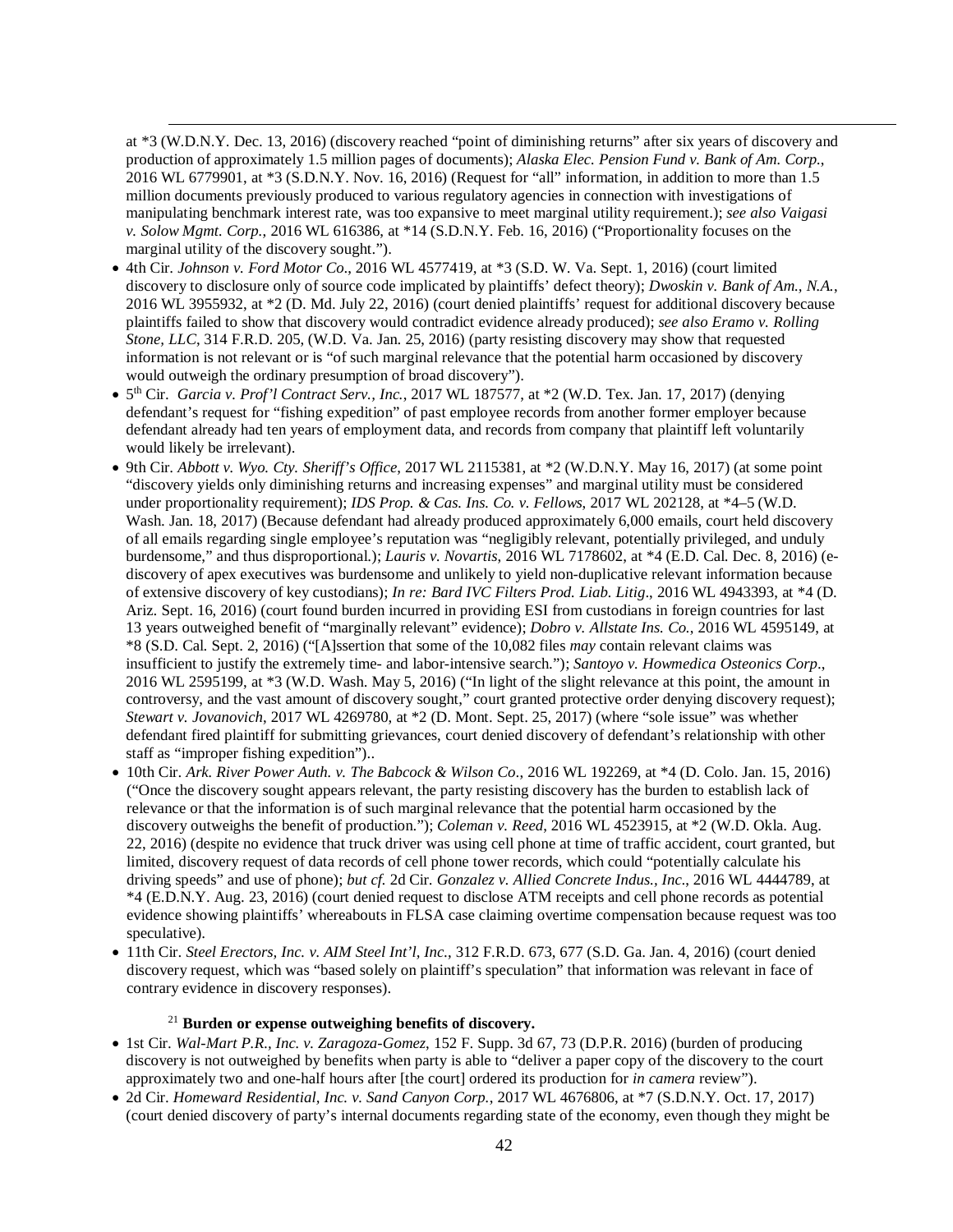relevant to willful blindness theory, because searching would produce thousands of documents and would require producing party to search for irrelevant articles that make references to real estate prices).

- 3d Cir. *Capetillo v. Primecare Med., Inc.*, 2016 WL 3551625, at \*3, n.2 (E.D. Pa. June 28, 2016) (finding discovery request for inmate medical care complaints over 5-10 year period unduly burdensome and limiting it to 18-months and by subject matter because it triggered onerous manual review of database); *see also Guerrido-Lopez v. City of Allentown*, 2016 WL 1182158, at \*1 (E.D. Pa. Mar. 28, 2016) (court denied plaintiff's motion for reconsideration because court had "impos[ed] reasonable limits on Plaintiff's boundless discovery requests that permit[ed] the discovery of evidence the Plaintiff needs to prove his case without unnecessarily expanding the burden and cost of production"). *Blackrock Allocation Target Shares v. Wells Fargo Bank, Nat'l Ass'n*, 2017 WL 953550, at \*4 (S.D.N.Y. Mar. 10, 2017) (denying, in breach-of-contract claim, plaintiffs' request to conduct second statistical sampling of loans to determine loan breach rates in order to prove liability and damages, because such sampling would take several months to conduct, would cost "hundreds of thousands, if not millions, of dollars," and probably would not prove liability and damages since such claims must be proven "on a loan-byloan and trust-by-trust basis" at summary judgment or trial); *Blackrock Allocation Target Shares v. Wells Fargo Bank, Nat'l Ass'n*, 2017 WL 3610511, at \*10-11 (S.D.N.Y. Aug. 18, 2017) (upholds magistrate judge's decision that cost of sampling outweighed benefit); *Royal Park Inv. v. HSBC Bank USA Nat'l Ass'n*, 2017 WL 945099, at \*4 (S.D.N.Y. Mar. 10, 2017) (same).
- 4th Cir. *White v. Sam's E., Inc*., 2016 WL 205494, at \*1 (S.D. W. Va. Jan. 15, 2016) (in case alleging violations of state law, plaintiff's discovery requests for nationwide discovery were overbroad).
- 5th Cir. *Duvall v. BOPCO, L.P.*, 2016 WL 1268343, at \*2 (E.D. La. April 1, 2016) (court denied plaintiff's request to inspect and test barge equipment because steps were "unduly burdensome, hazardous and disruptive of defendant's operations"); *Dumas v. O'Reilly Auto. Stores, Inc.*, 2017 WL 2573956, at \*4 (M.D. La. June 13, 2017) (court denied discovery in employment discrimination action of all gender discrimination, harassment, and retaliation concerns, complaints, or comments made to defendant during 6-year timeframe because it would be "gargantuan, enormously costly and plainly unreasonable and labor intensive" given defendants' more than 4,000 stores).
- 6th Cir. *Rockwell Med., Inc. v. Richmond Bros., Inc.*, 2017 WL 1361129, at \*2–\*3 (E.D. Mich. Apr. 14, 2017) (denying, as disproportional, discovery requests because burden and expense of proposed discovery "is immense and doubtlessly outweighs its likely benefit, even assuming that all other factors favor Plaintiff–and it is not obvious that they do"); *Arthur J. Gallagher & Co. v. Anthony*, 2016 WL 2997599, at \*1 (N.D. Ohio May 24, 2016) (court denied plaintiff's motion for expedited responses to subpoena duces tecum from third party because request was overly broad and plaintiff "had ample opportunity to conduct discovery with [third party]… and this late request for expedited production of text messages, cell phone records, and metadata would be unduly burdensome to produce"); *see also Marsden v. Nationwide Biweekly Admin., Inc*., 2016 WL 471364, at \*1–2 (S.D. Ohio Feb. 8, 2016) (expenditure of significant financial and personnel resources to comply with unsupported discovery request outweighed benefits of production); *Siriano v. Goodman Mfg. Co., L.P*., 2015 WL 8259548, at \*6 (S.D. Ohio Dec. 9, 2015) (court should limit scope of discovery only when compliance would "prove *unduly*  burdensome, not merely expensive or time-consuming"); *Murillo v. Dillard*, 2017 WL 471570, at \*3 (W.D. Ken. Feb. 3, 2017) (in dispute regarding whether 24 depositions of impoverished migrant workers would occur in Mexico or Kentucky, court held that defendants' "preference for conducting the depositions in forum is substantially outweighed by the difficulty and expense that [p]laintiffs would incur in order to appear for their depositions in Kentucky").
- 8th Cir. *Vallejo v. Amgen, Inc.*, 2016 WL 2986250, at \*4 (D. Neb. May 20, 2016) (court affirmed magistrate judge's finding that plaintiff's discovery request was disproportional based on "a variety of factors – including the volume of reports Plaintiff's requests would return, the amount of irrelevant information likely to be included, and the number of employees who would have to be questioned"); *Perez v. KDP Hosp., LLC*, 2016 WL 2746926, at \*3 (W.D. Mo. May 6, 2016) (in FSLA case, court denied defendants' request for immigration status of informers and claimants because "potential damage and prejudice" outweighed relevance of information).
- 9th Cir. *Gilead Scis., Inc. v. Merck & Co*., 2016 WL 146574, at \*2 (N.D. Cal. Jan. 13, 2016) (cost and delay outweighed benefits of discovery when requests were for information that was irrelevant to disputes in case); *see also ChriMar Systems v. Cisco Systems, Inc.*, 312 F.R.D. 560, 564 (N.D. Cal. Jan. 12, 2016) (amendments to Rule 26 balance proportionality needs of case considering burdens involved). *Sec'y of Labor, United States Dep't of Labor v. Kazu Constr., LLC*, 2017 WL 628455, at \*12 (D. Haw. Feb. 15, 2017) (in Fair Labor Standards Act case, denying issuance of a protective order because defendants' requests for financial, phone, and social media records was proportional to litigation, but in order "to assuage concerns of overbreadth and undue burden, and to promote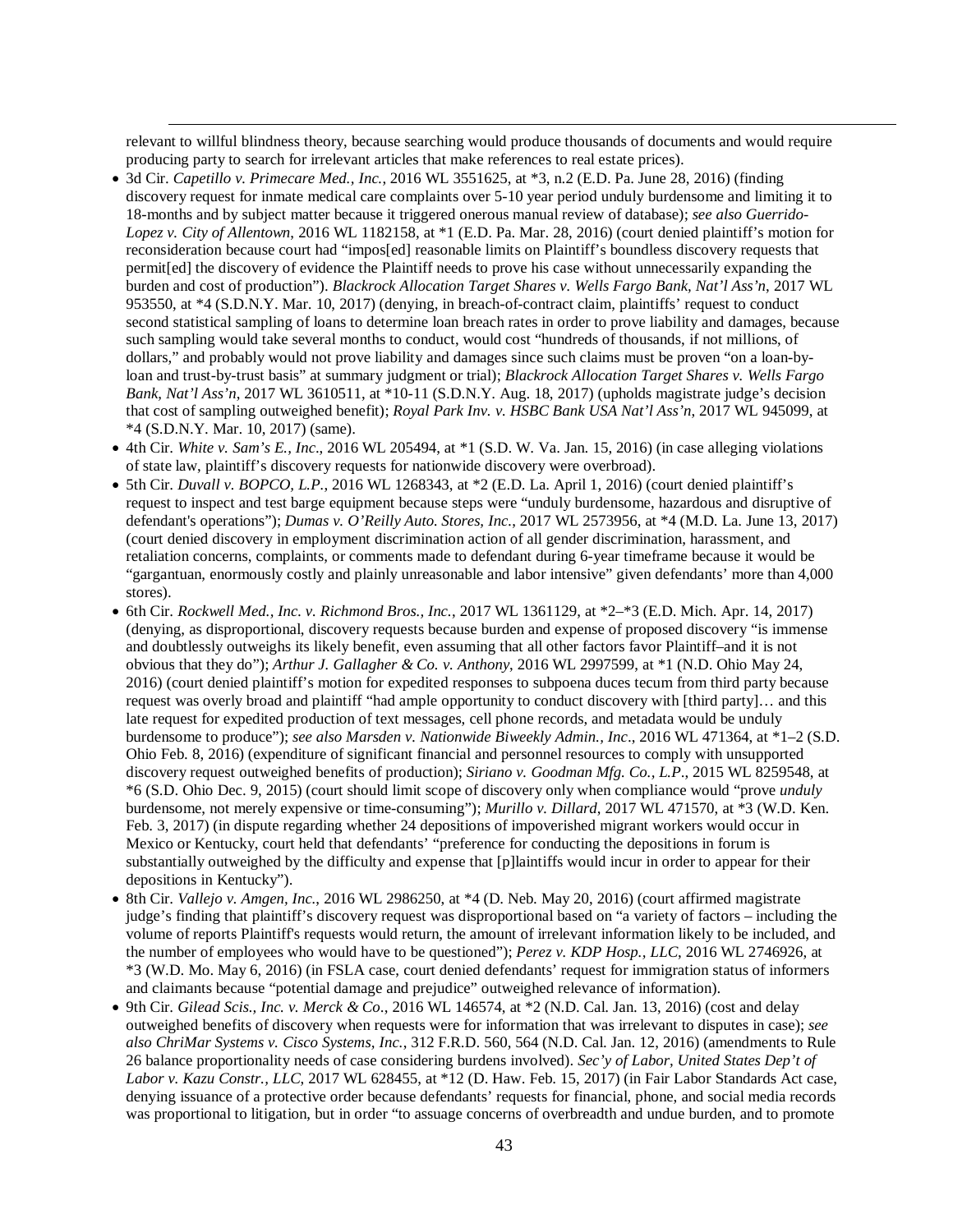proportionality," narrowing scope of those requests to documents falling within three-month period giving rise to claims and modifying requests to require only names of relevant financial institutions, cell-phone carrier names, and social media posts produced or received by subpoenaed plaintiffs); *Kellgren v. Petco Animal Supplies, Inc.*, 2017 WL 979045, at \*5 (S.D. Cal. Mar. 13, 2017) (denying plaintiff's request to depose former employees, which would require defendant to track down those individuals, when their email files were already discoverable).

 $\overline{a}$ 

- 10th Cir. *Echon v. Sackett*, 2016 WL 943485, at \*2 (D. Colo. Jan. 27, 2016) (defendants' discovery requests were overbroad because defendants did not provide court with information about people and entities from whom discovery was sought, requests were not limited to claims or defenses, and some requests were "outright offensive"); *Gilmore v. L.D. Drilling, Inc.*, 2017 WL 3116576, at \*2 (D. Kan. July 21, 2017) ("As for proportionality, clearly the embarrassment, harassment and annoyance of the request outweigh any potential relevance.")
- 11th Cir. *In re: Blue Cross Blue Shield Antitrust Litig.*, 2017 WL 2889679, at \*2 (N.D. Ala. July 6, 2017) ("[G]iven the likelihood that most of the responsive documents . . . will be subject to some privilege or workproduct protection, the burden and expense of searching for the remaining non-privileged responsive documents outweighs the potential benefit.").
- D.C. Cir. *Dell Inc. v. DeCosta*, 2017 WL 177618, at \*2 (D.D.C. Jan. 17, 2017) (court denied discovery of broad patent-related documents because it "would impose an undue and disproportionate burden on [d]efendants to prepare a privilege log" and most documents would be protected by attorney-client privilege). *Cf.*
- 9th Cir. *Wilson v. Wal-Mart Stores, Inc*., 2016 WL 526225, at \*3 (D. Nev. Feb. 9, 2016) (defendant's argument that videotaping worksite was burdensome was not persuasive); *Gottesman v. Santana*, 2017 WL 5889765, at \*6 (S.D. Cal. Nov. 29, 2017) (in a case with multiple defendants, combined burden and expense that all defendants will face is unpersuasive; it is "not surprising" that each defendant will spend considerable time and effort responding to discovery requests).

# <sup>22</sup> **If burden and cost modest, balance strikes in favor of requesting party.**

• 5<sup>th</sup> Cir.*Mr. Mudbug, Inc. v. Bloomin' Brands, Inc.*, 2017 WL 448575, at \*3 (E.D. La. Feb. 1, 2017) (court granted motion to compel facility-site inspections when "[p]laintiff did not object to the inspection" and request was found "reasonably specific, relevant and proportional").

# 23 **Proportionality considerations include effects on non-parties.**

- 1st Cir. *Johansen v. Liberty Mut. Grp., Inc.*, 2017 WL 6045419, at \*2 (D. Mass. Dec. 6, 2017) (third party ordered to produce information relating to its contractual agreement with defendant because it was relevant to defendant's potential vicarious liability).
- 5th Cir. *Hahn v. Hunt*, 2016 WL 1587405, at \*2 (E.D. La. Apr. 20, 2016) ("[N]on-parties have greater protections from discovery, and … burdens on non-parties . . . impact the proportionality analysis.") (citing E. Laporte & J. Redgrave, *A Practical Guide to Achieving Proportionality Under New Federal Rule of Civil Procedure* 26, 9 FED. CTS. L. REV. 57 (2015)).
- 9th Cir. *D.F. v. Sikorsky Aircraft Corp.*, 2016 WL 3360515, at \*7 (S.D. Cal. June 13, 2016) (court did not require third party to produce privilege log or otherwise "assemble a formal, detailed privilege claim" while questioning whether associated burden and expense outweighed benefits).
- 10th Cir. *Charles Schwab & Co. v. Highwater Wealth Mgmt., LLC*, 2017 WL 4278494, at \*3 (D. Colo. Sept. 27, 2017) (Although Rule 26 generally imposes a heavier burden when discovery sought relates to a non-party, the court did not impose a higher burden because the non-party's actions "are central to both the claims and counterclaims."); *Nat'l R.R. Passenger Corp. v. Cimarron Crossing Feeders, LLC*, 2017 WL 4770702, at \*5 (D. Kan. Oct. 19, 2017) (court denied discovery because, among other reasons, it would subject paying Amtrak customers to significant delays while trains were inspected).
- 11th Cir. *Williams v. Am. Int'l Grp., Inc.*, 2016 WL 3156066, at \*2 (M.D. Ala. June 3, 2016) (discovery of nonparties' HIPPA-protected health information was disproportional considering limited relevance of information); *In re: Blue Cross Blue Shield Antitrust Litig.*, 2017 WL 2889679, at \*3 (N.D. Ala. July 6, 2017) ("as rule 45 is a type of discovery device, discovery requests under it must also comply with the proportionality requirement of Rule  $26(b)(1)$ ").

### <sup>24</sup> **Information not reasonably accessible.**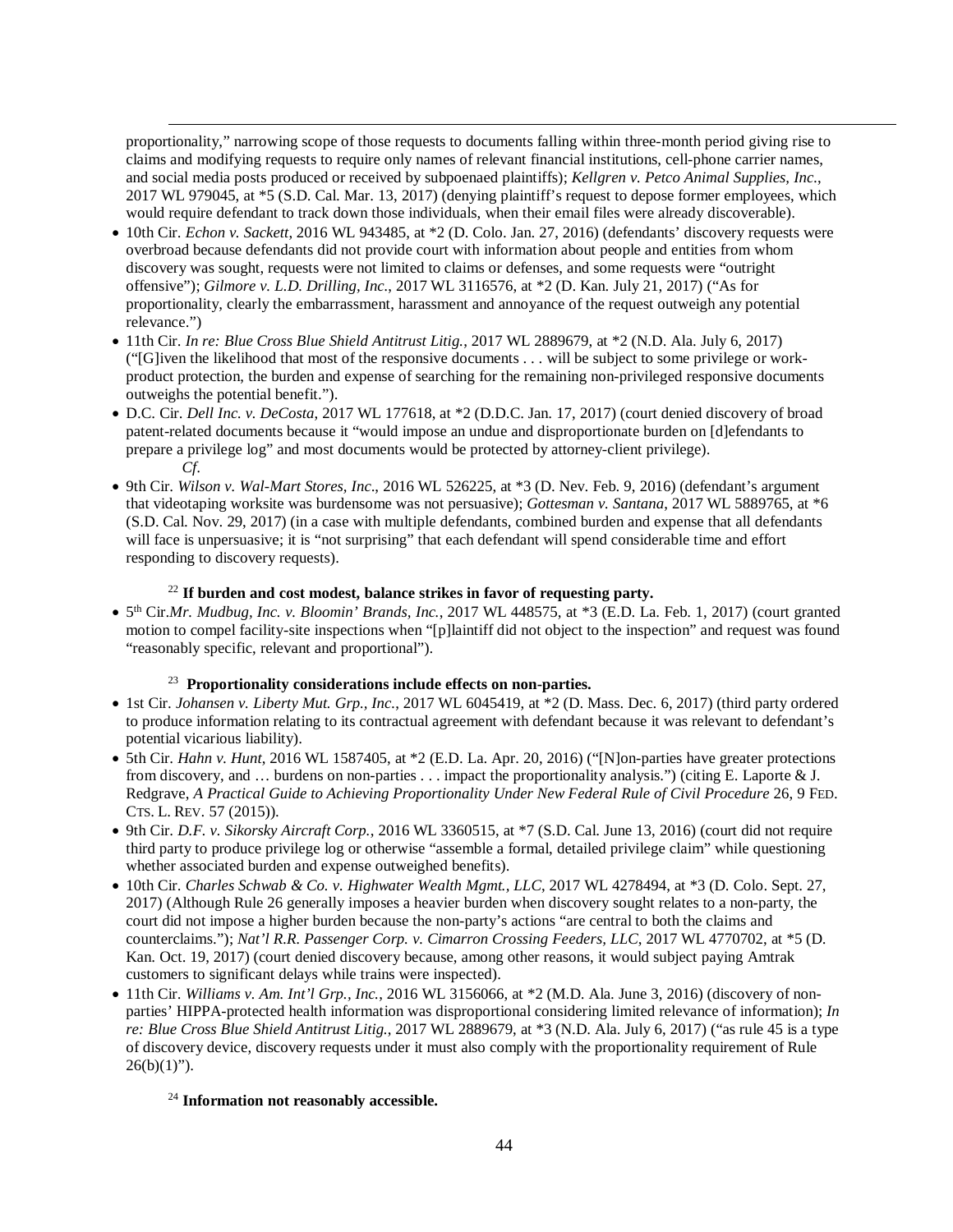• 8th Cir*. Duhigg v. Goodwill Industries*, 2016 WL 4991480, at \*3 (D. Neb. Sept. 16, 2016) (court erroneously conflates determination of accessible information under Rule  $26(b)(2)(B)$  with burden analysis under Rule  $26(b)(1)$ ).

## <sup>25</sup> **Burden on party seeking more than presumptive number of depositions.**

- 4th Cir. *Miller v. Garibaldi's, Inc.*, 2016 WL 7257035, at \*6 (S.D. Ga. Dec. 15, 2016) (court denied additional depositions because defendant had not established that the depositions of each individual plaintiff were necessary).
- 5th Cir. *Allen-Pieroni v. Sw. Correctional*, 2016 WL 4439997, at \*7 (N.D. Tex. Aug. 23, 2016) (request for six depositions beyond ten that were taken was "proportional to the needs of case" after court found the first ten depositions were necessary).
- 6th Cir. *Murillo v. Dillard*, 2017 WL 471570, at \*5 (W.D. Ken. Feb. 3, 2017) (While "plaintiffs ha[d] the burden of persuading the Court that taking the depositions of the remaining 21 [p]laintiffs [was] necessary," burden met where depositions would "provide evidence that is relevant to the claims and defenses . . . and proportional to the needs of this case" and were "not unreasonably cumulative or duplicative.").
- 11th Cir. *Williams v. Am. Int'l Grp., Inc.*, 2016 WL 2747020, at \*1 (M.D. Ala. May 2, 2016) ("party seeking to exceed the presumptive number of depositions must make a 'particularized showing of why the discovery is necessary"<sup>7</sup> and "address Rule 26(b)(1)'s proportionality analysis").
- Fed. Cl. *Cellcast Tech., LLC v. United States*, 2016 WL 5335798, at \*1 (Fed. Cl. Sept. 23, 2016) (parties allowed to request leave to exceed 20 oral depositions, which court found to be "proportional to the needs of the case," on showing of "particularized need").

# <sup>26</sup> **Court's failure to reference proportionality.**

 $\overline{a}$ 

- 1st Cir. *Ferring Pharms. Inc. v. Braintree Labs., Inc*., 168 F. Supp. 3d 355, 363 (D. Mass. 2016) (failure of judge to "expressly reference proportionality in her ruling does not render her ruling contrary to law").
- 2d Cir. *Patient A v. Vt. Agency of Human Servs.*, 2016 WL 880036, at \*3 (D. Vt. Mar. 1, 2016) ("Court is not obligated to make formal and explicit findings regarding each of the[se] factors.") (quoting *Meeker v. Life Care Ctrs. of Am., Inc.,* 2015 WL 7882695, at \*3 (D. Colo. Dec. 4, 2015)); *In re: Catalyst Managerial Serv.*, 2017 WL 716846, at \*2 (2nd Cir. Feb. 23, 2017) (in affirming district court's motion to compel production, court rejected intervener's argument that district court must explicitly conduct proportionality analysis when defendant's responses and responsive documents it submitted cast completeness of its disclosure into doubt and thus warranted additional discovery to allow plaintiffs to check accuracy of defendant's disclosures).
- 3d Cir. *CDK Glob., LLC v. Tulley Auto. Grp., Inc.*, 2016 WL 1718100, at \*8 (D.N.J Apr. 29, 2016) (district judge rejected plaintiff's motion that magistrate judge failed to consider proportionality factors in denying discovery request).
- 9th Cir. *Brightedge Tech., Inc. v. Searchmetrics GMBH.*, 2017 WL 5171227, at \*1–2 (N.D. Cal. Nov. 8, 2017) (although defendant argued that discovery request was not relevant or proportional, court ordered discovery on basis of international privacy law).

## <sup>27</sup> **No priority among proportionality factors.**

• 3d Cir. *Capetillo v. Primecare Med., Inc.*, 2016 WL 3551625, at \*2 (E.D. Pa. June 28, 2016) (("[N]o single factor is designed to outweigh the other factors in determining whether the discovery sought is proportional.") (quoting *Bell v. Reading Hosp*., 2016 WL 162991, at \*2 (E.D. Pa. Jan. 14, 2016)); *Williams v. BASF Catalysts, LLC*, 2017 WL 3317295, at \*4 (D.N.J. Aug. 3, 2017) (same).

### <sup>28</sup> **Requesting party does not have responsibility to make advance showing of proportionality**.

- 2d Cir. *State Farm Mut. Auto. Ins. v. Fayda*, 2015 WL 7871037, at \*2 (S.D.N.Y. Dec. 3, 2015) (Committee Note to 2015 amendment explains that rule "does not place on the party seeking discovery the burden of addressing all proportionality considerations").
- 5th Cir. *Samsung Elec. Am. Inc. v. Chung*, 2017 WL 896897, at \*13 (N.D. Tex. Mar. 7, 2017) ("Rule 26(g)(1) does not impose on a party filing a motion to compel the burden to show relevance and proportionality in the first instance."); *Hightower v. Grp. 1 Auto., Inc.*, 2016 WL 3430569, at \*3 (E.D. La. June 22, 2016) (considering plaintiff's argument, which cited *Duke Law Proportionality GUIDELINES AND PRACTICES*, GUIDELINE 2(F), stating that there is no requirement to make advance showing of proportionality). 9<sup>th</sup> Cir. *In re: Bard IVC Filters Prod. Liab. Litig*., 2016 WL 4943393, at \*2 (D. Ariz. Sept. 16, 2016) ("[A]mendment does not place the burden of proving proportionality on the party seeking discovery.").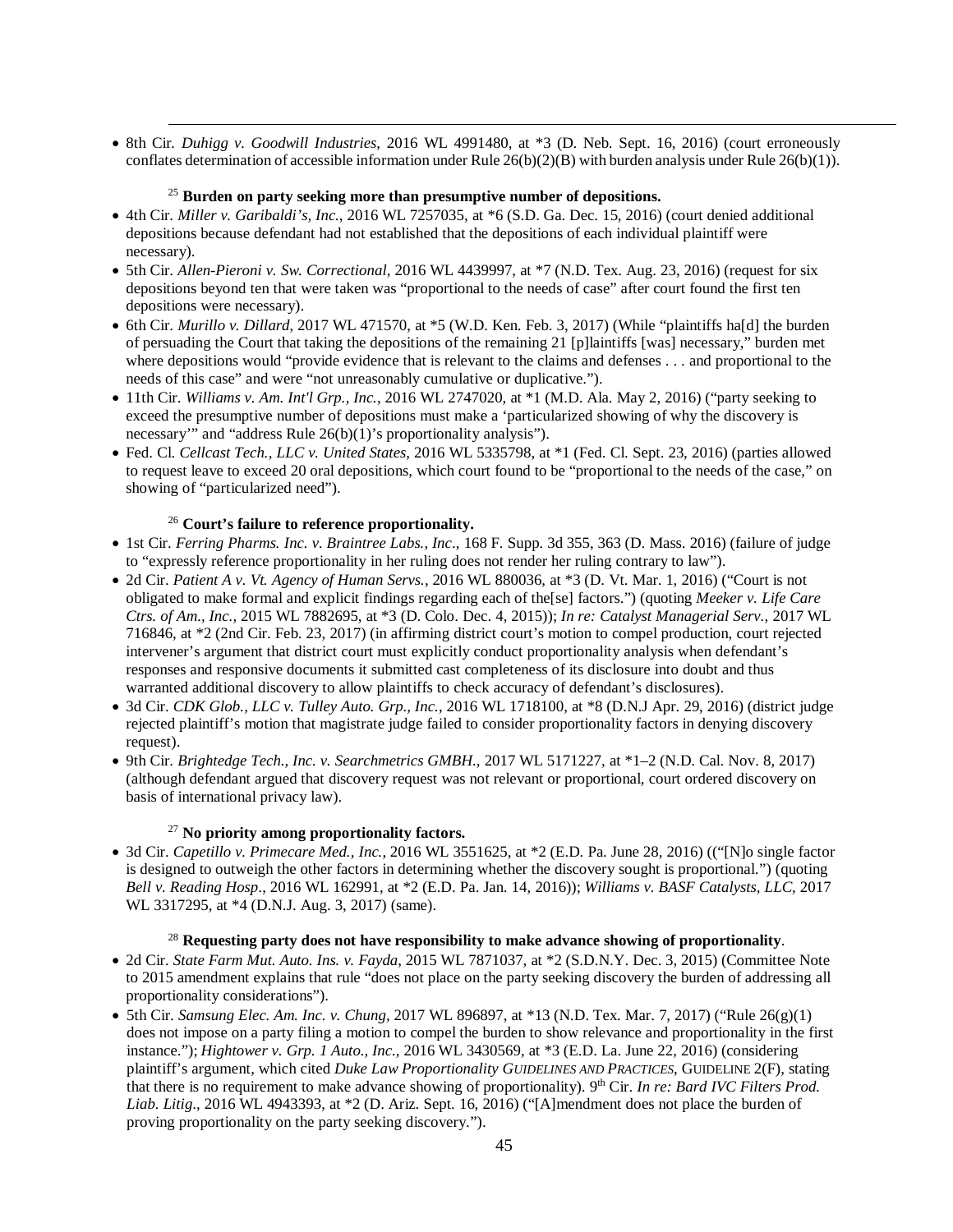• 10th Cir. *Hibu Inc. v. Peck*, 2016 WL 4702422, at \*2 (D. Kan. Sept. 8, 2016) ("Moving the proportionality provisions to Rule 26 does not place on the party seeking discovery the burden of addressing all proportionality considerations.").

## <sup>29</sup> **Boilerplate objections insufficient.**

- 2nd Cir. *Ramos v. Town of E. Hartford*, 2016 WL 7340282, at \*2 (D. Conn. Dec. 19, 2016) ("[t]he 2015 revision of the Federal Rules precludes the use of the type of boilerplate objections on which Defendants rely."); *Leibovitz v. The City of New York*, 2017 WL 462515, at \*2 (S.D.N.Y. Feb. 3, 2017) (Court overruled defendant's "general, boilerplate objections to each of plaintiff's requests for production" because "such objections violate Fed.R.Civ.P.  $34(b)(2)(B)$ .").
- 4th Cir. *Arrow Enter. Computing Sols., Inc. v. BlueAlly, LLC*, 2016 WL 4287929, at \*2 (E.D.N.C. Aug. 15, 2016) ("[N]othing more than boilerplate objections: they fail to specify why the requested documents are not relevant to a party's claim or defense and not proportional to the needs of the case."); *Ashmore v. Williams*, 2017 WL 2437082, at \*4 (D.S.C. June 6, 2017) ("Defendants' proportionality objections are mere boilerplate language and such 'boilerplate' language in a discovery objection cannot overcome the broad scope of discovery as contemplated by Rule 26."); *Mt. Hawley Ins. Co. v. Adell Plastics, Inc.*, 2017 WL 3621184, at \*3 (D. Md. Aug. 22, 2017) ("Like the boy who cried wolf, a party that reiterates the same nonspecific objections to every response obscures whatever legitimate objections might exist, and hinders the Court's ability to discern and resolve areas of true dispute on a timely basis.").
- 5th Cir. *Rosalez Funez v. E.M.S.P., LLC*, 2016 WL 5337981, at \*2-3 (E.D. La. Sept. 23, 2016) ("General objections … are meaningless and constitute a waste of time for opposing counsel and the court."); *see also Keycorp v. Holland*, 2016 WL 6277813, at \*5 (N.D. Tex. Oct. 26, 2016) (Boilerplate objections failed to "provide specific reasons for the overly broad, overly burdensome and vague objections"); *Team Contractors, LLC v. Waypoint NOLA, LLC,* 2017 WL 3216582, at  $*2$  (E.D. La. July 28, 2017) ("court will ignore the 'General Objections' asserted in [party's] responses, [because] in every respect these objections are text-book examples of what federal courts have routinely deemed to be improper [boilerplate] objections").
- 6th Cir. *Martin v. Posey*, 2017 WL 412876, at \*2 (S.D. Ohio Jan. 31, 2017) ("Fed. R. Civ. P. 26(b)(1)'s inclusion of the proportionality factors enforces the collective obligation to consider proportionality in discovery disputes; it does not, however, permit a party to refuse discovery simply by making a boilerplate objection that the information requested is not proportional."); *In re Haynes*, 2017 WL 3559509, at \*6-7 (E.D. Tenn. Aug. 11, 2017) (extensive discussion criticizing boilerplate objections); *Certain Underwriters at Lloyd's v. Morrow*, 2017 WL 4532240, at \*3 (W.D. Ky. Oct. 10, 2017) ("As neither movant has provided rebuttal . . . other than broad generalization, neither movant has made a compelling case that the information subpoenaed lacks relevance.")..
- 7th Cir. *Baires Blue Cross Blue Shield of Minn*. *v. State Farm Mut. Auto. Ins. Co.*, 2016 WL 4591905, at\*5 (E.D. Wis. Sept. 2, 2016) ("[B]oilerplate objections such as relevancy and 'not proportional'" are insufficient).
- 8th Cir. *Schultz v. Sentinel Ins., Ltd*, 2016 WL 3149686, at \*7 (D.S.D. June 3, 2016) ("[B]oilerplate 'general objections' fail to preserve any valid objection at all because they are not specific to a particular discovery request."); *see also Sprint Commc'ns. Co. L.P. v. Crow Creek Sioux Tribal Court*, 316 F.R.D. 254, 264 (D.S.D. Feb. 26, 2016) ("Amended Rule 34(b) now prohibits boilerplate objections."); *Wollesen v. W. Cent. Cooperative*, 2018 WL 785863, at \*8 (D. Iowa Feb. 8, 2018) (denying discovery because party used boilerplate objection, so court "simply lacks the information" to find that requested discovery was irrelevant).
- 9th Cir. *Gibson v. SDCC*, 2016 WL 845308, at \*6 (D. Nev. Mar. 2, 2016) (boilerplate objections insufficient to show discovery should not be allowed); *Choquette v. Warner*, 2017 WL 2671263, at \*3 (W.D. Wash. June 21, 2017) (court held that defendants' requests for admission were relevant, despite plaintiff's objections, and "warned" plaintiff that if "the Court again finds . . . boilerplate objections, and/or a lack of good faith in responding, the consequence will be the imposition of sanctions"); *Anderson v. Pacific Crane Maint. Co.*, 2017 WL 3534576, at  $*2$  (W.D. Wash. Aug. 17, 2017) (court granted discovery request where objections contained boilerplate language, noting "Defendant can and should do better").
- 10th Cir. *Duffy v. Lawrence Memorial Hosp.*, 2016 WL 7386413, at \*2–3 (D. Kan. Dec. 21, 2016) (Court rejected boilerplate objections because they provide no explanation for the objection and they "leave the reader confused as to whether the answers are complete and all requested documents are identified.").
- 11th Cir. *Polycarpe v. Seterus, Inc.*, 2017 WL 2257571, at \*3 (M.D. Fla. May 23, 2017) (court overruled objections that were clearly boilerplate due to their phrasing and because they used certain terms "with little or no elaboration"); *Clark v. Hercules, Inc.*, 2017 WL 3316311, at \*10 (M.D. Fla. Aug. 3, 2017) (court denied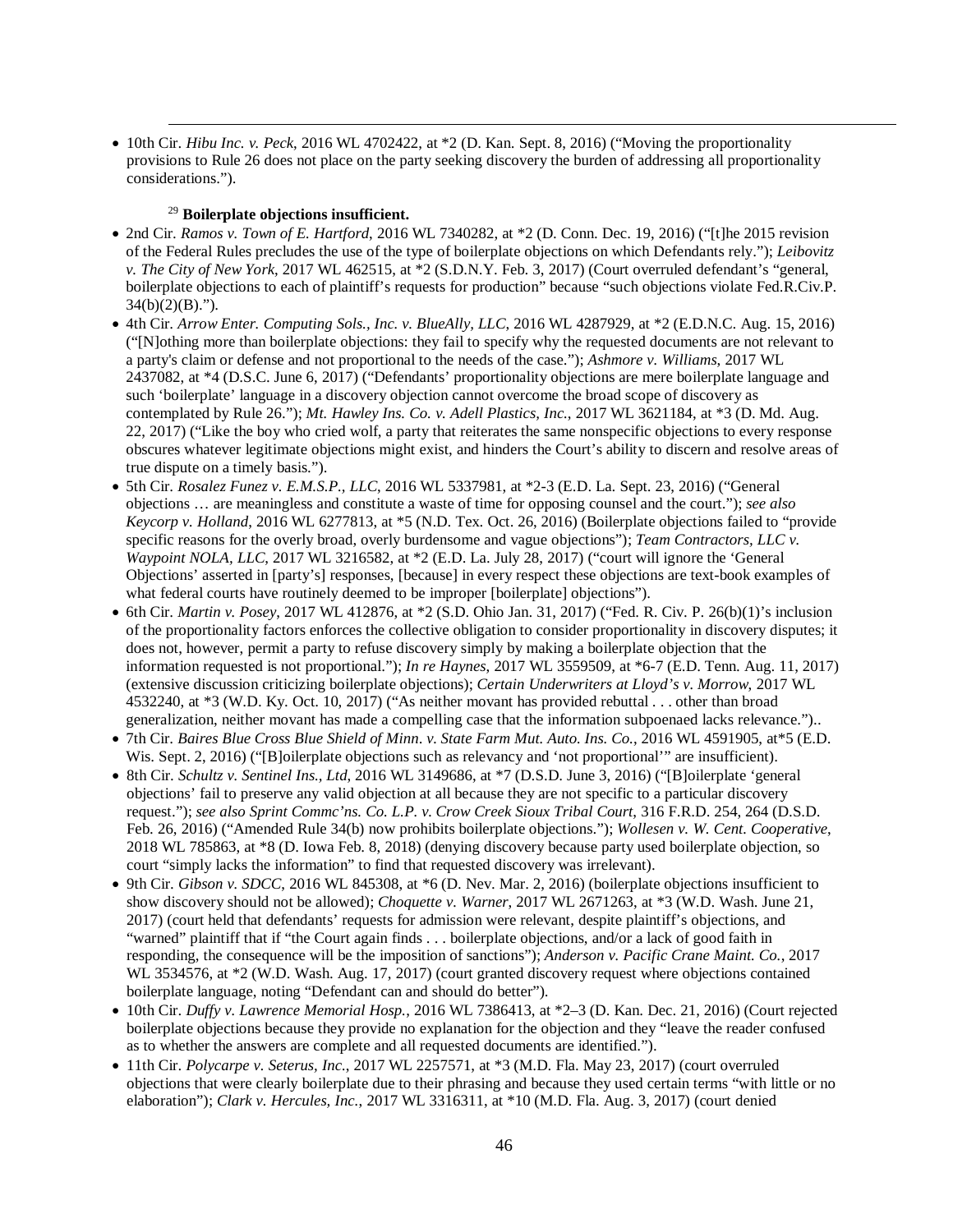boilerplate objections "plaintiff must answer an interrogatory, to the extent it is not objected to, *separately and fully* in writing under oath.").

*Cf*.

 $\overline{a}$ 

• 3d Cir. *Haines v. Cherian*, 2016 WL 831946, at \*7 (M.D. Pa. Feb. 29, 2016) (court sustained boilerplate objection that request was overly broad, unduly burdensome, and not reasonably calculated to lead to the discovery of admissible evidence).

# <sup>30</sup> **Objection to discovery request must be specific.**

- 2d Cir. *Fischer v. Forrest*, 2017 WL 773694 (S.D.N.Y. Feb. 27, 2017), \_\_\_ F.Supp.3d \_\_\_ 2017 ("It is time, once again, to issue a discovery wake-up call to the Bar in this District" to state grounds for objecting to discovery request with specificity under Rule 34).
- 4th Cir. *Raab v. Smith & Nephew, Inc.*, 2016 WL 2587188, at \*4 (S.D. W. Va. May 4, 2016) (defendant failed to provide specific objection to discovery requests).
- 5th Cir. *Allen-Pieroni v. Sw. Corr., LLC*, 2016 WL 1750325, at \*4 (N.D. Tex. May 2, 2016) ("[P]arty seeking to resist discovery on these grounds still bears the burden of making a specific objection and showing that the discovery fail[ed] the proportionality calculation mandated by Rule 26(b) by coming forward with specific information to address" the proportionality factors.); *Harper v. City of Dallas*, 2017 WL 3674830, at \*6 (N.D. Tex. Aug. 25, 2017) (same); *see also Orchestratehr, Inc. v. Trombetta*, 2016 WL 1555784, at \*24 (N.D. Tex. Apr. 18, 2016) (same); *Holmes v. N. Tex. Health Care Laundry Coop. Ass'n*, 2016 WL 1366269, at \*5 (N.D. Tex. Apr. 6, 2016) (party resisting discovery "bears the burden of making a specific objection and showing that the discovery fails the proportionality calculation mandated by Rule 26(b)"); *Robinson v. Dallas Cty. Cmty. Coll. Dist.*, 2016 WL 1273900, at \*3 (N.D. Tex. Feb.18, 2016) ("[P]arty resisting discovery must show specifically how each discovery request is not relevant or otherwise objectionable.").
- 6th Cir. *Commerce and Indus. Ins. Co. v. Century Surety Co.*, 2017 WL 946984, at \*2 (S.D. Ohio Mar. 10, 2017) (because specific objections are required, "[p]laintiff's general objection that discovery is unnecessary is without merit").
- 8th Cir. *Sprint Commc'ns. Co. L.P. v. Crow Creek Sioux Tribal Court*, 316 F.R.D. 254, 263 (D.S.D. Feb. 26, 2016) (objecting party must "state with specificity the grounds for objecting, including the reasons" and "whether any responsive materials are being withheld"); *Murphy v. Piper*, 2017 WL 5633096, at \*4 (D. Minn. Nov. 22, 2017) (in upholding magistrate judge's discovery order, court noted that if requested information is not reasonably available, producing party must "articulate why that is the case with respect to the particular information being requested").
- 10th Cir. *Zoobuh, Inc. v. Better Broadcasting, LLC*, 2017 WL 1476135, at \*4–\*5 (D. Utah Apr. 24, 2017) (even though defendant claimed that discovery would be costly, court held that defendant failed to demonstrate that it would incur an undue burden because it did not provide "some quantification . . . of the material in its possession that [was] responsive" and thus did not provide court with any concrete indicator of burden production); *N.U. v. Wal-Mart Stores*, *Inc.*, 2016 WL 3654759, at \*2 (D. Kan. July 8, 2016) (granting plaintiff's motion to compel in part because defendant relied on "conclusory assertions that the scope of the requests [was] too broad without adequately demonstrating that responding to the requests would pose an undue burden or that the scope of the requests encompasse[d] irrelevant information"); *see also Digital Ally, Inc. v. Util. Assocs., Inc.*, 2016 WL 1535979, at \*4 (D. Kan. Apr. 15, 2016) (court overruled defendant's objections to discovery requests because defendant failed to expound upon objections to discovery's proportionality and relevance); *Fish v. Kobach*, 2016 WL 893787, at  $*1$  (D. Kan. Mar. 8, 2016) ("Objections based on undue burden must be clearly supported by an affidavit or other evidentiary proof of the time or expense involved in responding to the discovery request.").

# <sup>31</sup> **Discovery request too broad.**

- 2d Cir. *Alaska Elec. Pension Fund v. Bank of Am. Corp.*, 2016 WL 6779901, at \*3 (S.D.N.Y. Nov. 16, 2016) (plaintiff's "general contention that every communication and work product related to the regulatory investigations is "likely" to contain additional relevant information" insufficient to support broad request).
- $\bullet$  4<sup>th</sup> Cir. *Prusin v. Canton's Pearls, LLC*, 2017 WL 1166326, at  $*2$  (D. Md. Mar. 28, 2017) (denying discovery request when plaintiff failed to identify specific Quickbooks accounting records he sought, because "the production of entire Quickbooks programs without further limitation is excessive in most cases in light of the amount of irrelevant information contained therein," including "detailed accounting records, cost and budget reports, balance sheets, profit-and-loss statements, sales data, and individual customer and vendor information").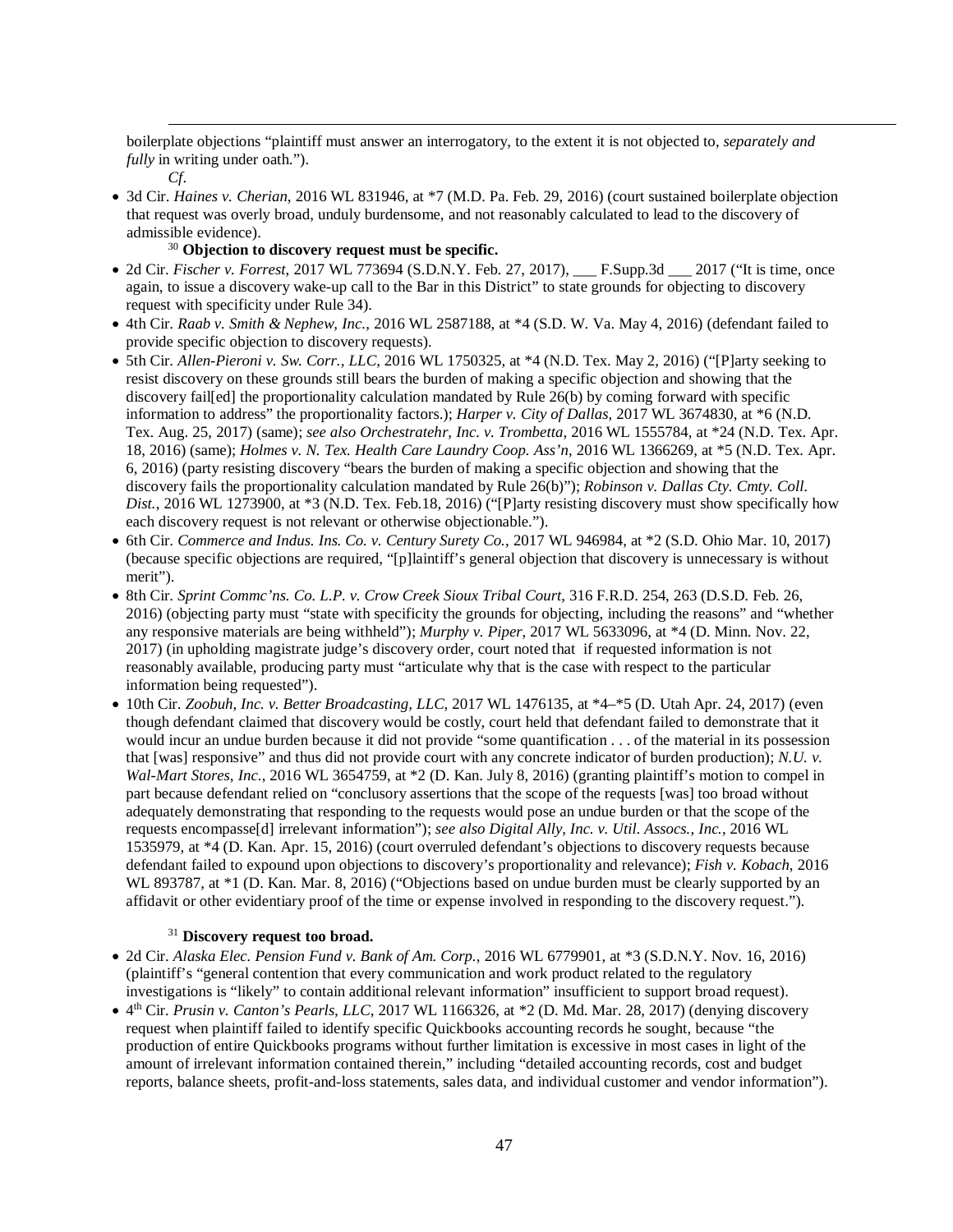8<sup>th</sup> Cir. *Lureen v. Holl*, 2017 WL 3834739, at \*7 (D.S.D. Aug. 31, 2017) (court denied plaintiff's motion to compel defendants to answer interrogatory because it was too broad and plaintiff failed to satisfy requirement of engaging in good faith effort to resolve discovery dispute in meaningful meet and confer).

• 9th Cir. *Thakkar v. Honeywell Int'l Inc. Short-Term Disability Plan*, 2016 WL 6832708, at \*4 (D. Ariz. Nov. 21, 2016) (broad discovery request for all communications in company, without specifying department or employee level, not proportional to needs of case); *Davis v. U.S. Dept. of Veterans Affairs*, 2017 WL 3608192, at \*8 (D. Colo. Aug. 22, 2017) (in granting summary judgment in FOIA case court also denied broad discovery request because plaintiff failed to make showing that discovery was essential for purposes of Rule 56(d) and was not proportional to needs of the case).

## <sup>32</sup> **Court may rely on counsel's representations.**

- 6th Cir. *Martin v. Posey*, 2017 WL 412876, at \*8 (S.D. Ohio Jan. 31, 2017) (FRCP do not provide for discovery in the form of compelling polygraph examinations of parties or other individuals); *Burfitt v. Bear*, 2016 WL 5848844, at \*3 (S.D. Ohio Oct. 10, 2016) (court accepted government-counsel's representation that discovery requested by prisoner was burdensome particularly because it posed security risk).
- 11th Cir. *Hunter v. Corr. Corp. of Am*., 2016 WL 943752, at \*2 (S.D. Ga. Feb. 5, 2016) (court generally may rely on counsel's representations about availability of responsive documents, absent suspicion that representation is false).
	- *Cf*.

 $\overline{a}$ 

- 2d Cir. *Sky Med. Supply Inc. v. SCS Support Claim Servs., Inc*., 2016 WL 4703656, at \*11 (E.D.N.Y Sept. 7, 2016) (based on counsel's representation that no documents existed, court required "affidavit setting forth (1) the specific details of the search undertaken for these materials; (2) what was discovered as a result of the search; and (3) to the extent the Nationwide Defendants maintain[ed] that no responsive materials were found, the defendants' particularized explanation as to why no materials were uncovered").
- 7th Cir. *Elliott v. Superior Pool Prods., LLC*, 2016 WL 29243, at \*6 (C.D. Ill. Jan. 4, 2016) (defense counsel's "factual contentions concerning the completeness of their document production to the Plaintiff ha[d] sufficient evidentiary support").

# <sup>33</sup> **Burden of persuasion.**

- 2d Cir. *Black v. Buffalo Meat Serv., Inc.*, 2016 WL 4363506, at \*6 (W.D.N.Y. Aug. 16, 2016) ("Prior to the 2015 amendments, defendants would have to show that the requests were unduly burdensome; now, the issue is whether the quantity of requests for relevant material is such that it is out of proportion to the scope of the case."); *State Farm Mut. Auto. Ins. Co. v. Fayda*, 2015 WL 7871037, at \*2 (S.D.N.Y. Dec. 3, 2015) (amendments did not alter burdens on parties; party seeking discovery must show that item is relevant, and party resisting discovery must show "undue burden or expense"); *Sky Med. Supply Inc. v. SCS Support Claim Servs*.*, Inc*., 2016 WL 4703656, at \*2 (E.D.N.Y Sept. 7, 2016) ("[P]arty seeking discovery must make a *prima facie* showing that the discovery sought is more than merely a fishing expedition."); *see also Certain Underwriters at Lloyd's v. Nat'l R.R. Passenger Corp.*, 2016 WL 7017356, at \*5 (E.D.N.Y. Nov. 30, 2016) (same); *Edebali v. Bankers Standard Ins. Co.*, 2017 WL 3037408, at \*2 (E.D.N.Y. July 17, 2017) (same).
- 3d Cir. *Wahab v. State of N.J. Dep't of Envtl. Prot.*, 2017 WL 4912617, at \*4–5 (D.N.J. Oct. 30, 2017) (court denied discovery where "lack of specificity suggests that Plaintiff is indeed on a fishing expedition," and where plaintiff did "little to address the obvious privacy issues").
- 4th Cir. *Santiago v. S. Health Partners*, 2016 WL 4435229, at \*2 (M.D.N.C. Aug. 19, 2016) (amended Rule 26 does not "require shifting the burden of persuasion" from the "parties resisting discovery[, who continue to] bear the burden of persuasion in a discovery dispute"); *Eramo v. Rolling Stone, LLC*, 314 F.R.D. 205, 209 (W.D. Va. Jan. 25, 2016) (party who moves to compel discovery has initial burden of showing that information is discoverable; party resisting discovery then has burden of proving that court should not grant motion to compel. Party resisting discovery may show that requested information is not relevant or is "of such marginal relevance that the potential harm occasioned by discovery would outweigh the ordinary presumption of broad discovery").
- 6th Cir. *Babcock Power, Inc. v. Kapsalis*, 2017 WL 2837019, at \*4 (W.D. Ky. June 30, 2017) ("plaintiffs have not shown that the likely benefit of the proposed discovery outweighs the burden and expense in this instance"); *State Farm Mut. Auto. Ins. Co. v. Pointe Physical Therapy*, 2017 WL 2616938, at \*2 (E.D. Mich. June 12, 2017) ("courts have, in evaluating the proportionality issue, suggested that both parties have some stake in addressing the various relevant factors"); *State Farm Mut. Auto. Ins. Co. v. Pointe Physical Therapy, LLC*, 2017 WL 5176403, at \* (E.D. Mich. Nov. 3, 2017) (court granted discovery request where party resisting discovery had not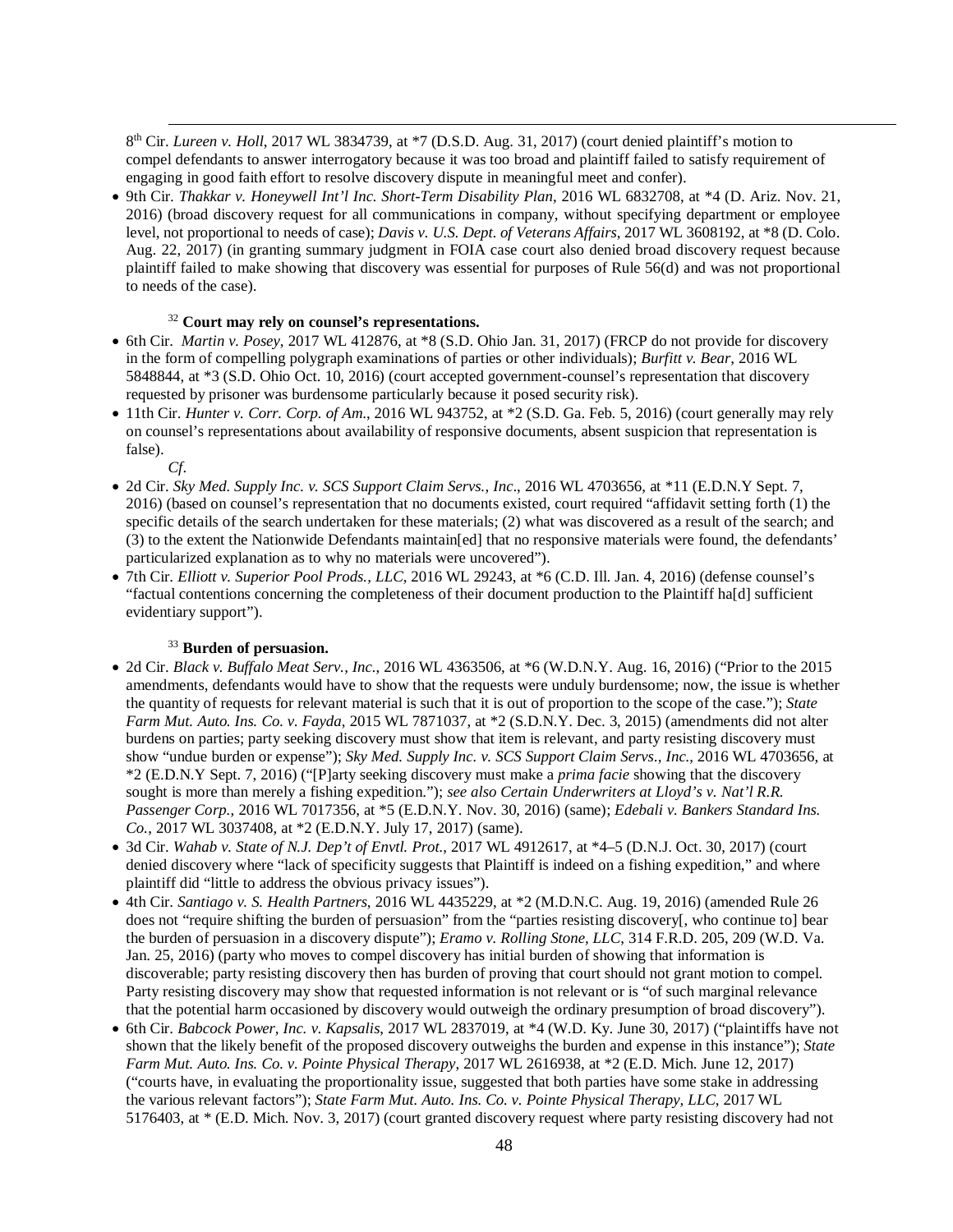met its burden of persuasion, and had not "even made any attempt to" explain why production would be unduly burdensome, but where requesting party had "engaged in an extensive and persuasive analysis of both relevance and the proportionality factors").

- 9th Cir. *Caballero v. Bodega Latina Corp.*, 2017 WL 3174931, at \*2 (D. Nev. July 25, 2017) ("party seeking discovery does not alone carry the burden to prove proportionality … [r]ather, the amendment imposes a collective burden on '[t]he parties and the court'"); *Brewer v. BNSF Ry. Co.*, 2018 WL 882812, at \*2 (D. Mont. Feb. 14, 2018) (citing the Sedona Conference's proportionality principles and upholding prior denial of "discovery on discovery" because requesting party had not shown a specific deficiency in the production).
- 10th Cir. *Ark. River Power Auth. v. The Babcock & Wilson Co*., 2016 WL 192269, at \*4 (D. Colo. Jan. 15, 2016) (party seeking discovery has burden of establishing that "information sought is relevant to a claim or defense in the case. Once the discovery sought appears relevant, the party resisting discovery has the burden to establish lack of relevance or that the information is of such marginal relevance that the potential harm occasioned by the discovery outweighs the benefit of production"); *see also Arenas v. Unified Sch. Dist. No. 223*, 2016 WL 5122872, at \*2 (D. Kan. Sept. 21, 2016) ("Moving the proportionality provisions to Rule 26 does not place on the party seeking discovery the burden of addressing all proportionality considerations."); *Hibu Inc. v. Peck*, 2017 WL 2472548, at \*3 (D. Kan. June 8, 2017) (Court denied defendant's requested discovery of all increases and decreases in revenue for every print directory and all digital products in every market nationwide from 2012 to present; "[i]t is Defendant's burden to demonstrate the relevance of all such information, and Defendant has not met that burden.").
- 11th Cir. *Bright v. Frix*, 2016 WL 1011441, at \*1 (M.D. Fla. Jan. 22, 2016) (party who moves to compel discovery has initial burden of proving that requested information is relevant).

# <sup>34</sup> **Discovery of social media information.**

• 10th Cir. *Gordon v. T.G.R. Logistics, Inc.*, 2017 WL 1947537, at \*3 (D. Wyo. May 10, 2017) (extensive discussion of discovery of social media information explaining court's ruling narrowing party's request for entire Facebook account history, stating that "[j]ust because the information can be retrieved quickly and inexpensively does not resolve the issue. Courts have long denied discovery of information which was easy to obtain but which was not discoverable.").

# <sup>35</sup> **Use of GPS data.**

 $\overline{a}$ 

• 5th Cir. *Kirk v. Invesco, Ltd*., 2016 WL 4394336, at \*5 (S.D. Tex. Aug. 18, 2016) (GPS records submitted to show whereabouts of employee for FLSA overtime compensation purposes were inconclusive and did not support inference that employee worked overtime).

• 6th Cir. *Raub v. Moon Lake Prop. Owners Ass'n*, 2016 WL 6275392, at \*3 (E.D. Mich. Oct. 27, 2016) (Property owner's discovery request of property owners' association's computer and phone records, including passwords, GPS locations, text messages, photos, and voicemails, for past ten years in a case alleging retaliation for filing ADA complaint was "breathtakingly broad, burdensome, and intrusive."); *cf. Allstate Ins. Co. v. Papanek*, 2018 WL 300170, at \*5 (S.D. Ohio, Jan. 5, 2018) (court did not accept review by individual employees of their cell phones and instead required lawyers to search the devices and review information).

• 7th Cir. *Crabtree v. Angie's List, Inc.*, 2017 WL 413242, at \*3 (S.D. Ind. Jan. 31, 2017) (Court denied request for forensic examination of plaintiffs' election devices to get GPS data when defendant already had plaintiffs' cell phone records and log-ins data, finding that such request was "not proportional to the needs of the case because any benefit the data might provide is outweighed by Plaintiffs' significant privacy and confidentiality interests.").

### <sup>36</sup> **Consideration of burdens other than expense typically incurred in discovery.**

- 2d Cir. *In re: XPO Logistics, Inc.*, 2017 WL 2226593, at \*9 (S.D.N.Y. May 22, 2017) (Court denied discovery of employees' compensation, since it would not be proportional and "providing . . . personnel information beyond that which is already publicly available would be highly intrusive.").
- 4th Cir. *Conn. Gen. Life Ins. Co. v. Advanced Surgery Ctr. of Bethesda, LLC*, 2016 WL 7115952, at \*3 (D. Md. Dec. 7, 2016) (court recognized potential burden of conferring with counsel from dozens of other cases who would need to concur with disclosure of certain deposition transcripts subject to confidentiality orders, but rejected the burdensome-claim, absent showing of "allege[d] specific facts that indicate the nature and extent of the burden"); *Fish v. Air & Liquid Sys. Corp.*, 2017 WL 697663, at \*18 (D. Md. Feb. 21, 2017) (citing irrelevance and burden, as well as expense, an overbroad date range, concerns about privacy regarding discovery of employee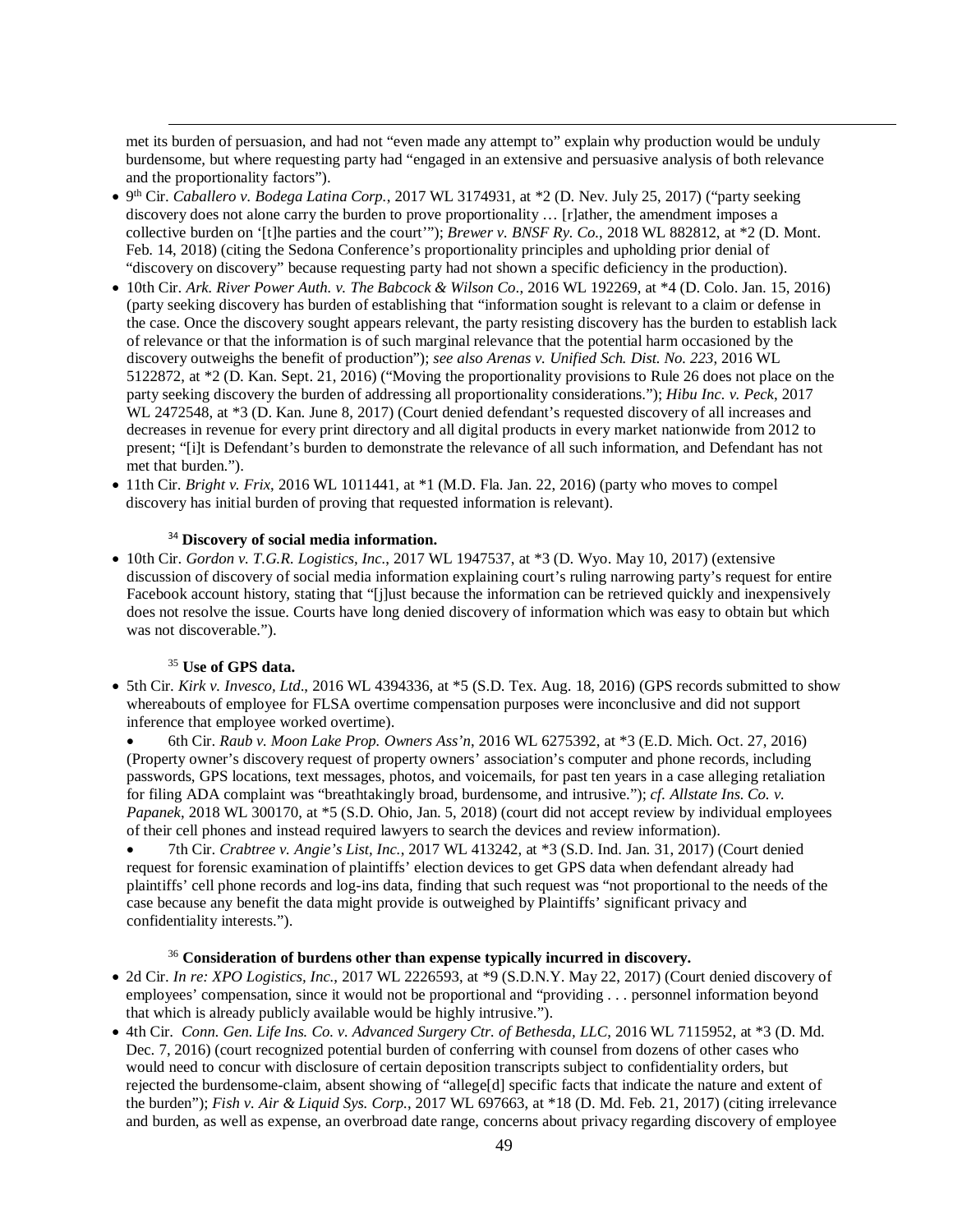information, and likely work product protection, court denied request for information on auto manufacturer's record retention policy, when plaintiff had not identified "any document or group of documents at issue."

- 5th Cir. *Biggio v. H20 Hair, Inc.*, 2016 WL 7116025, at \*3 (E.D. La. Dec. 7, 2016) (deposition questions concerning employment histories of nonparties, including allegedly detrimental personnel actions taken against them, may reveal information relevant to their retaliation and willful misconduct claims, but court must balance parties' interests in obtaining permissible discovery against privacy interests of individual nonparties); *see also* .*In re: Xarelto (Rivaroxaban) Prods.*, 313 F.R.D. 32, 38 (E.D. La. 2016) (request for employees' personnel files maintained by HR department, as opposed to employees' custodial files, raised privacy concerns and required "individualized showing of relevancy, proportionality, and particularity"); *see also McKinney/Pearl Rest. Partners, L.P. v. Metro. Life Ins. Co.*, 2016 WL 2609994, at \*11 (N.D. Tex. May 6, 2016) (court denied plaintiff's motion to squash subpoena for deposition finding that payment of attorney's fees in connection with deposition is "not an undue burden under the circumstances").
- 6th Cir. *Murillo v. Dillard*, 2017 WL 2417953, at \*2 (W.D. Ky. June 2, 2017) (court denied defendant's motion for protective order regarding depositions that plaintiff transient workers had requested to be made in Mexico, noting burden of plaintiffs to travel and attend deposition in U.S.).
- 9th Cir. *Dobro v. Allstate Ins. Co.*, 2016 WL 4595149, at \*8 (S.D. Cal. Sept. 2, 2016) ("Court [found] that the requested procedure [seeking written consent from affected individuals to disclose certain information] would inappropriately impact the privacy rights of numerous third-party insureds and [was] not proportional to the needs of this case."); *Gonzales v. City of Bakersfield*,, 2016 WL 4474600, at \*2 (E.D. Cal. Aug. 25, 2016) ("Court [found] that the privacy interests [disclosure of police personnel files were] outweighed by the need for disclosure."); *Amsel v. Gerrard et al.*, 2017 WL 1383443, at \*4 (D. Nev. Apr. 12, 2017) (Court denied defendants' request for plaintiffs' financial information to show hours plaintiffs worked, because "[d]efendants' credibility argument does not overcome [p]laintiffs' privacy interests in their financial records.").
- 11th Cir. *Williams v. Am. Int'l Grp., Inc.*, 2016 WL 2747020, at \*2 (M.D. Ala. May 2, 2016) (HIPPA privacy "concerns tip the scales of proportionality against disclosure" of third-party health information). <sup>37</sup> **Affidavits or other evidentiary proof showing burden with specificity required.**
- 2d Cir. *Knight v. Local 25 IBEW*, \_\_ WL \_\_ (E.D.N.Y. Mar. 31, 2016) (defendant's conclusory argument that redacting social security numbers on standard reports was burdensome was not persuasive).
- 4th Cir. *Scott Hutchison Enter., Inc. v. Cranberry Pipeline Corp*., 2016 WL 5219633, at \*3 (S.D. W. Va. Sept. 20, 2016) (collection of cases that require specific proof); *Ashmore v. Allied Energy, Inc.*, 2016 WL 301169, at \*3 (D.S.C. Jan. 25, 2016) (court denied defendant's claim that discovery was not proportional because defendant failed to "submit any documentation that either establishes the proposed cost of production or a cost estimate for an alternative form of production").
- 5th Cir*. McKinney/Pearl Rest. Partners, L.P*. *v. Metro. Life Ins. Co.*, 2016 WL 98603, at \*3 (N.D. Tex. Jan. 8, 2016) (party resisting discovery must show that "requested discovery was overbroad, burdensome, or oppressive by submitting affidavits or offering evidence revealing the nature of the burden.").
- 8th Cir. *Vallejo v. Amgen, Inc.*, 2016 WL 2986250, at \*3, n. 6 (D. Neb. May 20, 2016) (court retained discretion to find discovery request not proportional when neither party provided "substantial and reasonable guidance" forcing court "'to wade through generalized and conflated arguments of need, burden, and relevance'").
- 9th Cir. *Santoyo v. Howmedica Osteonics Corp*., 2016 WL 2595199, at \*3 (W.D. Wash. May 5, 2016) (court noted that party resisting discovery should provide more specific proof of cost of discovery beyond estimates based on lawyer's similar prior litigation experiences).
- 10th Cir. *Fish v. Kobach*, 2016 WL 893787, at \*1 (D. Kan. Mar. 8, 2016) ("Objections based on undue burden must be clearly supported by an affidavit or other evidentiary proof of the time or expense involved in responding to the discovery request."); *Parker v. Delmar Gardens of Lenexa, Inc.*, 2017 WL 1650757, at \*5 (D. Kan. May 2, 2017) (although acknowledging potential abuse in employment discrimination action arising from subpoenas to past and current employers, court held that plaintiff could not rely on "conclusory claims of annoyance, harassment, and embarrassment" because "courts tend to resolve the issue on the side of the broad nature of discovery").
- 11th Cir. *In re: Subpoena Upon NeJame Law, P.A*., 2016 WL 1599831, at \*5 (M.D. Fla. Apr. 21, 2016) (requested discovery was seemingly overbroad, but court nonetheless ordered it because party failed to provide evidence of any burden in retrieving, reviewing, or producing it); *Mann v. XPO Log. Freight, Inc.*, 2017 WL 3054125, at \*8 (D. Kan. July 19, 2017) (discovery granted when defendant "failed to present evidentiary support [including affidavit] or detailed argument to demonstrate burden" when objecting to discovery).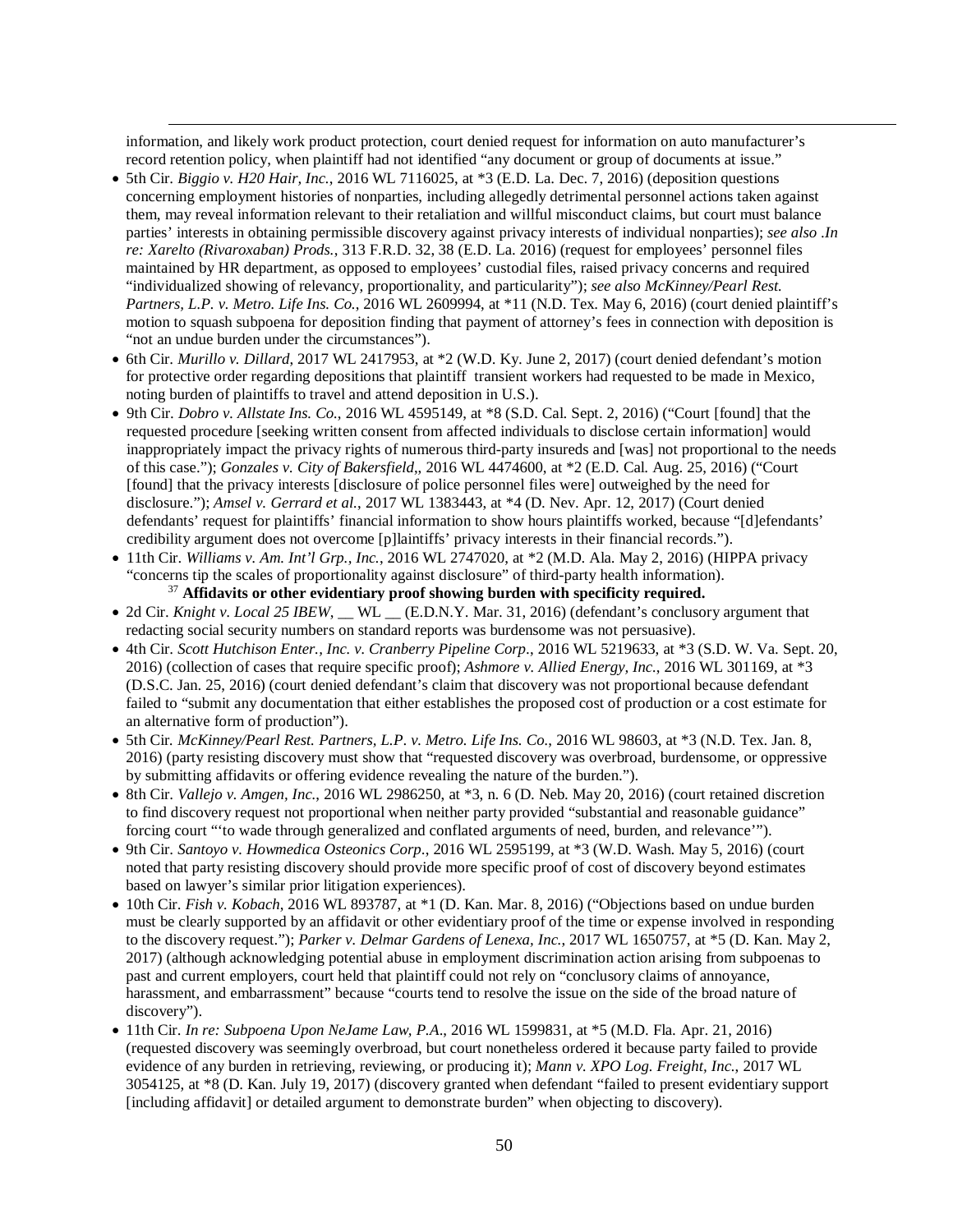# <sup>38</sup> **Party requesting discovery may need to make showing.**

 $\overline{a}$ 

- 2d Cir. *Blodgett v. Siemens Indus., Inc.*, 2016 WL 4203490, at \*3 (E.D.N.Y. Aug. 9, 2016) (court denied discovery request because requesting party failed to provide any "basis beyond speculation to believe that relevant information [was] likely to be uncovered as a result of requiring Defendant to undertake an additional search for the proposed three month period").
- 5th Cir. *Carter v. H2R Rest. Holdings, LLC*, 2017 WL 2439439, at \*4 (N.D. Tex. June 6, 2017) ("The party seeking discovery, to prevail on a motion to compel or resist a motion for a protective order, may well need to make its own showing of many or all of the proportionality factors . . ."); *McKinney/Pearl Rest. Partners, L.P*. *v. Metro. Life Ins.*, 2016 WL 98603, at \*3 (N.D. Tex. Jan. 8, 2016) (in opposition to resisting party's showing, party seeking discovery "may well need to make its own showing of many or all of the proportionality factors, including the importance of the issues at stake in the litigation, the amount in controversy, the parties' relative access to relevant information"); *see also Keycorp v. Holland*, 2016 WL 6277813, at \*5 (N.D. Tex. Oct. 26, 2016) (requesting party "may well need to make its own showing of the proportionality factors").
- 6th Cir. *Martin v. Posey*, 2017 WL 412876, at \*4 (S.D. Ohio Jan. 31, 2017) (Where plaintiff asked for additional requests for admissions due to "defendants' inconsistent answers," court denied such requests because plaintiff "has not shown why he needs more requests for admission or how any additional requests will help him obtain the information he needs to prosecute his claims."); *State Farm Mut. Auto. Ins. Co. v. Pointe Physical Therapy*, 2017 WL 2616938, at \*7 (E.D. Mich. June 12, 2017) (court granted discovery request because requesting party made sufficient proportionality showing for each of proportionality factors in contrast with responding party's inadequate showing); *Anwar v. Dow Chem. Co.*, 2017 WL 5895117, at \*8 (6th Cir. Nov. 30, 2017) (Appellate court denied discovery where "district court granted limited discovery, and [requesting party] fail[ed] to show that the information would change any result or that the depositions she sought to take were within the district court's limited discovery parameters.").
- 8th Cir. *Quinonez-Castellanos v. Performance Contractors, Inc.*, 2017 WL 3430511, at \*5–6 (N.D. Iowa Aug. 9, 2017) (court limited discovery of discrimination practices only of worksites of company where supervisor allegedly practiced discrimination against employees).
- 9th Cir. *Choquette v. Warner*, 2017 WL 2671263, at \*5 (W.D. Wash. June 21, 2017) (court denied plaintiff's discovery request for "all communications, research, reports and decisions pertaining to [the drug at issue] since January 1, 2012" because it "did not meet the requirement of being reasonably targeted and specific"); *Medicinova Inc. v. Genzyme Corp.*, 2017 WL 2829691, at \*5 (S.D. Cal. June 29, 2017) (same); *Fernandez v. Cox*, 2017 WL 4873066, at \*3 (D. Nev. Oct. 26, 2017) (plaintiff appealed order denying discovery on proportionality grounds and claimed that party seeking discovery does not bear burden of proving proportionality; decision was upheld because the Advisory Committee Notes say that restoring the proportionality calculation does not change the court's responsibility to consider proportionality).
- 10th Cir. *Equal Emp't Opportunity Comm'n v. Centura Health*, 2017 WL 3821781, at \*7 (D. Co. Sept. 1, 2017) (court rejects defendant's argument that burden of reviewing thousands of hard copies of documents is burdensome, because defendant failed to explain why converting documents to electronic data by means of OCR would not be effective and inexpensive); *Xmission, L.C. v. Adknowledge, Inc.*, 2016 WL 6108556, at \*3 (D. Utah Oct. 19, 2016) (request denied for information "that was mooted and resolved over a year ago" because plaintiff "does little to explain[] the relevance of these discovery requests to the current litigation"). *Cf.*
- 6th Cir. *In re Haynes*, 2017 WL 3559509, at \*8 (E.D. Tenn. Aug. 11, 2017) ("[T]he amended rule did not shift the burden of proving proportionality to the party seeking discovery.").

## <sup>39</sup> **Unsupported assertions insufficient.**

- 2d Cir. *Alaska Elec. Pension Fund v. Bank of Am. Corp.*, 2016 WL 6779901, at \*4 (S.D.N.Y. Nov. 16, 2016) (court denied plaintiff's requests because "plaintiffs [had] not sufficiently articulated the relevance of documents sought," but plaintiffs were allowed to renew motion if requests were more specific "detailing requested documents or topics" (quoting *Okla. v. Tyson Foods*, 2006 WL 2862216, at \*1 (N.D. Okla. Oct. 4, 2006)); *see also LightSquared, Inc. v. Deere & Co*., 2015 WL 8675377, at \*5 (S.D.N.Y. Dec. 10, 2015) (court denied plaintiff's request to search files of additional custodians based on plaintiff's unsupported assertions).
- 5th Cir. *Smith v. Shelter Mut. Ins. Co.*, 2017 WL 2990287, at \*6 (M.D. La. July 13, 2017) (court granted discovery request when requesting party "argue[d] in extensive detail that the information sought . . . [was] relevant" and the objecting party merely stated that information was "presently irrelevant").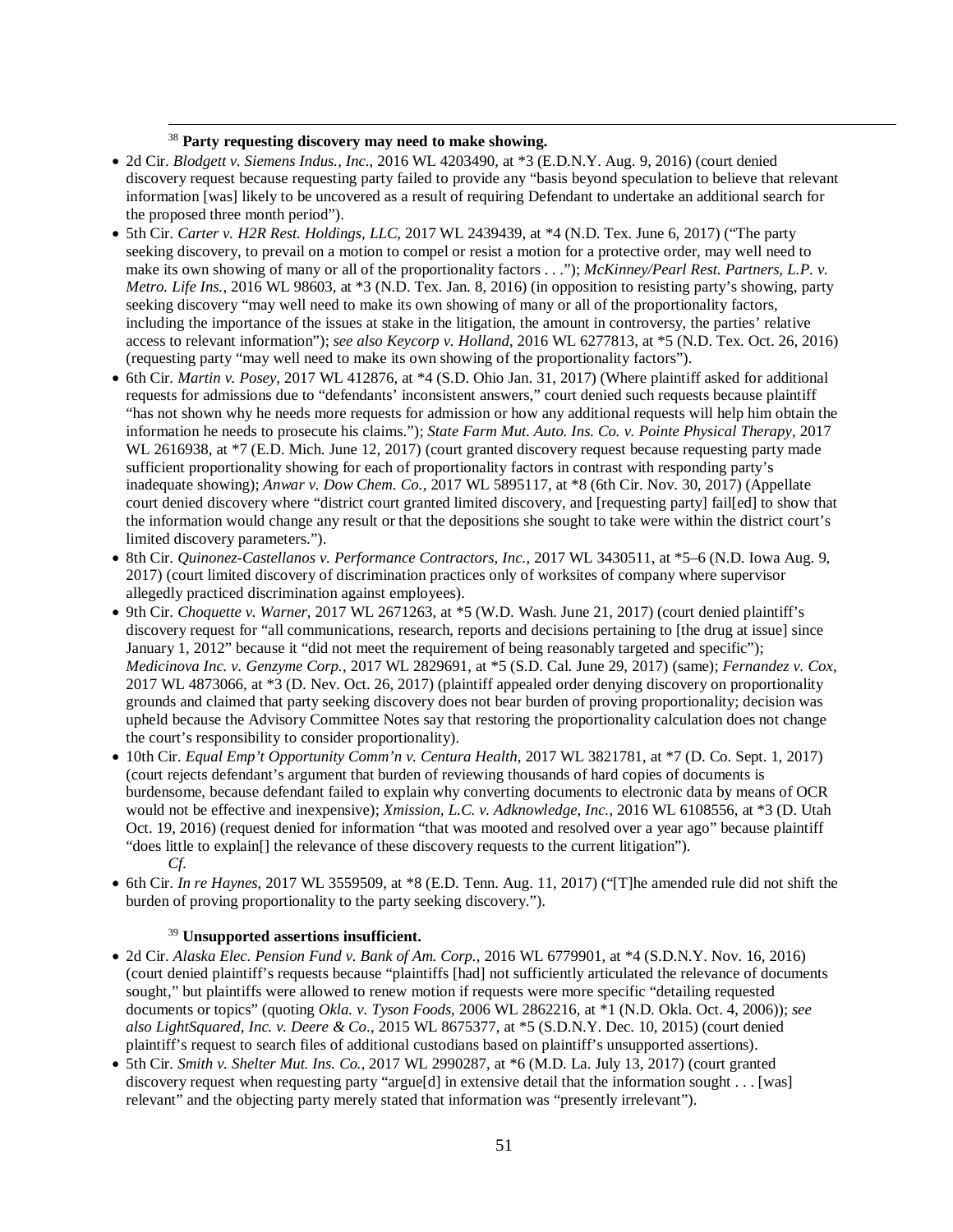• 9th Cir. *Dao v. Liberty Life Assurance Co. of Boston*, 2016 WL 796095, at \*5 (N.D. Cal. Feb. 23, 2016) (court found that plaintiff failed to show the value of her case that exceeded actual damages and therefore burden and expense of broad discovery outweighed its likely benefits); *Intellicheck Mobilisa, Inc. v. Honeywell Int'l Inc.*, 2017 WL 4221091, at \*2 (W.D. Wash. Sept. 21, 2017) (motion to compel was incomplete and therefore inadequate because party did not explain how "the information sought in each disputed RFP is relevant").

## <sup>40</sup> **Inferior access to information.**

• 5th Cir. *Duvall v. BOPCO, L.P.*, 2016 WL 1268343, at \*3 (E.D. La. April 1, 2016) (court denied plaintiff's request to inspect and test barge equipment despite inferior access to information when Rule 34 inspection had already occurred and plaintiff retained engineering expert).

# <sup>41</sup> **Party cooperation.**

 $\overline{a}$ 

- 6th Cir. *Rui He v. Rom*, 2016 WL 909405, at \*6 (N.D. Ohio Mar. 10, 2016) (court noted that "parties and their counsel ha[d] not made a sincere attempt to cooperate in pretrial discovery and thus encourage[d] all case participants to try to minimize further needless frustration, time, and expense associated with the discovery process"); *see also Siriano v. Goodman Mfg. Co., L.P*., 2015 WL 8259548, at \*7 (S.D. Ohio Dec. 9, 2015) (court urged parties to "engage in further cooperate dialogue in an effort to come to an agreement regarding proportional discovery").
- 9th Cir. *Martinelli v. Johnson & Johnson*, 2016 WL 1458109, at \*1 (E.D. Cal. Apr. 13, 2016) (parties agreed to ESI protocol, which provided that "counsel's zealous representation of them [was] not compromised by conducting discovery in a cooperative manner"); *see also Wichansky v. Zowine*, 2016 U.S. Dist. LEXIS 37065, at \*5 (D. Ariz. March 22, 2016) ("'[P]arties share the responsibility' to achieve Rule 1's goal, and emphasizes that '[e]ffective advocacy is consistent with – and indeed depends upon – cooperative and proportional use' of the rules of procedure. The parties should cooperate during trial to minimize delay and wasted time."); *Roberts v. Clark Cty. Sch. Dist*., 312 F.R.D. 594, 603 (D. Nev. Jan. 11, 2016) (Chief Justice Robert's year-end Report said that "Rule 1 was expanded . . . to emphasize 'the obligation of judges and lawyers to work cooperatively in controlling the expense and time demands of litigation'").

# <sup>42</sup> **Lawyers should work together.**

- 9th Cir. *D.F. v. Sikorsky Aircraft Corp.*, 2016 WL 3360515, at \*7 (S.D. Cal. June 13, 2016) (in light of thirdparty's cooperation and good-faith attempts to provide requested information, court declined to require submission of formal privilege log or affidavit evidence to support privilege claim); *Roberts v. Clark County Sch. Dist*., 312 F.R.D. 594, 603 (D. Nev. Jan. 11, 2016) (Chief Justice Robert's Year-End report stated that lawyers representing adverse parties "have an affirmative duty to work together, and with the court, to achieve prompt and efficient resolutions of disputes").
- 10th Cir. *Digital Ally, Inc. v. Util. Assocs. Inc.*, 2016 WL 1535979, at \*2 (D. Kan. Apr. 15, 2016) (parties "engaged in discussions to resolve the issues of whether the information sought was, in fact, responsive to the previous discovery and whether Defendant was required to produce it. Those communications between the parties led to resolution of six categories of requests").

# <sup>43</sup> **Specific evidence required to refute claim that discovery is burdensome.**

• 7th Cir. *Acheron Med. Supply, LLC v. Cook Med. Inc*., 2016 WL 5466309, at \*6 (S.D. Ind. Sept. 9, 2016) (court found general estimates of discovery burden did "not refute the specific evidence submitted by responding party").

# <sup>44</sup> **Technology can affect proportionality analysis.**

- 6th Cir. *Kitchen v. Corizon Health Inc.*, 2017 WL 5099892, at \*7 (W.D. Mich. Nov. 5, 2017) (court denied plaintiff's discovery requests because he "ignore[d] defendant's objections").
- 9th Cir. *Bank of Am., N.A. v. Auburn & Bradford at Providence Homeowners' Ass'n*, \_\_ WL \_\_ (D. Nev. Aug. 1, 2016) (motion for protective order granted, requiring Rule 30(b)(6) deposition to be video-conferenced in Dallas, location of corporate designees, to avoid unnecessary expense).

<sup>45</sup> **Limiting review when party fails to maintain automated statistical reporting system to respond to discovery request.** *Cf.*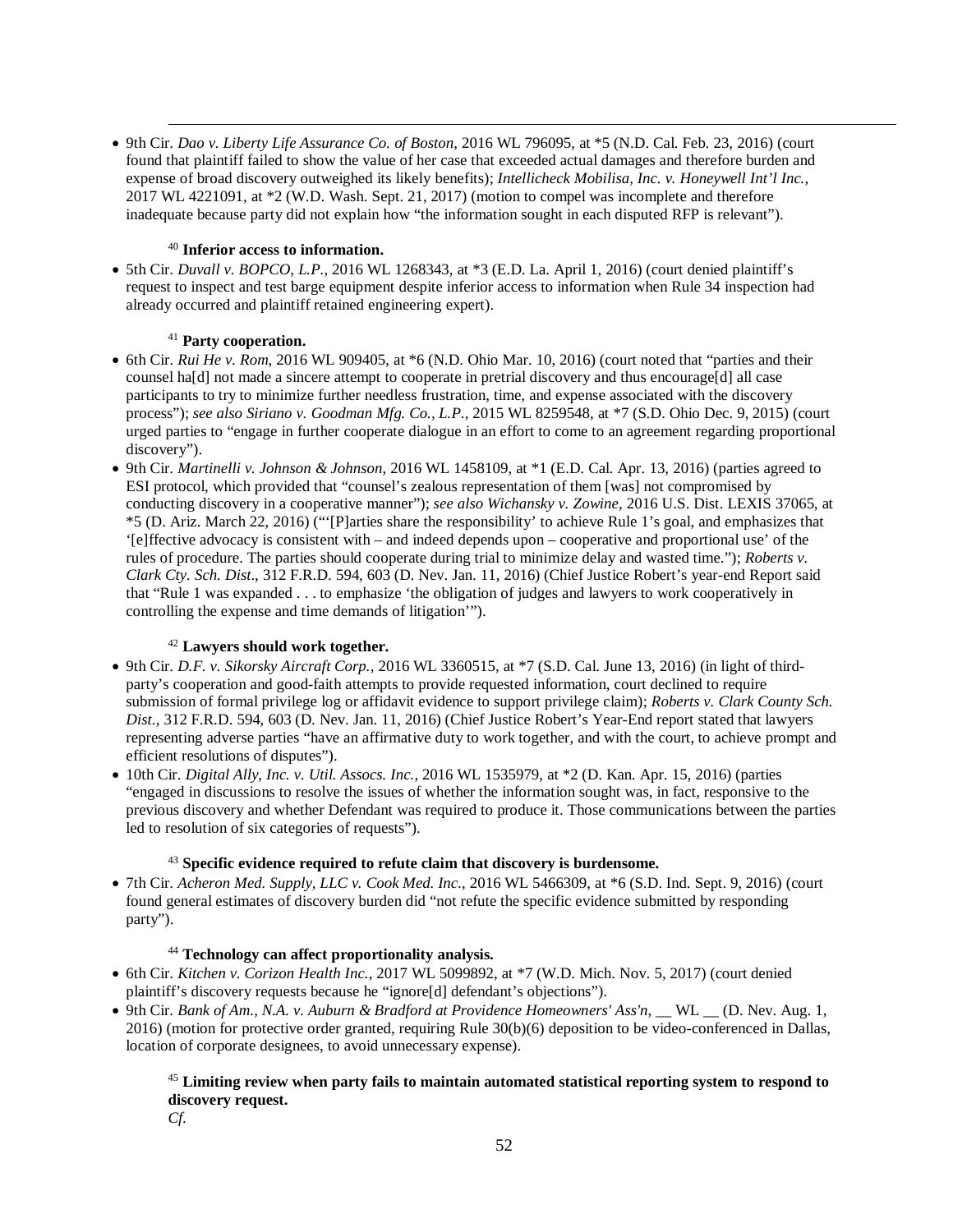- 3d Cir. *Capetillo v. Primecare Med., Inc.*, 2016 WL 3551625, at \*3, n.2 (E.D. Pa. June 28, 2016) (finding discovery request for inmate medical care complaints over 5-10 year period unduly burdensome and limiting it to 18-months and by subject matter because it triggered onerous manual review of database).
- 6th Cir. *Suzette Scott-Warren v. Liberty Life Assur. Co. of Boston,* 2016 WL 5661774, at \*5 (W.D. Ky. Sept. 29, 2016) (because defendant did not possess aggregate data on insurance claims, court limited number of claims to be reviewed manually).

## <sup>46</sup> **Prioritization of discovery.**

 $\overline{a}$ 

- 3d Cir. *U.S. ex rel. Customs Fraud Investigations, LLC. v. Victaulic Co*., 2016 WL 5799660, at \*13 (3d Cir. 2016) ("The instant matter . . . require[d] the active involvement of the District Court, in conjunction with counsel and their clients, to limit the expense and burden of discovery while still providing enough information to allow CFI to test its claims on the merits.")
- 9th Cir. *Loop AI Labs Inc v. Gatti*, 2016 WL 1273914, at \*1 (N.D. Cal. Feb. 5, 2016) (court ordered parties to "prioritize determining what can be provided without controversy first, and then produce that material expeditiously, rather than using formalistic discovery disputes and objections at the margins as an excuse to delay *any* production").

## <sup>47</sup> **Ordering parties to meet and confer.**

- 1st Cir. *Sigui v. M+M Commc'n, Inc.*, 2017 WL 1025789, at \*2 (D.R.I. Mar. 15, 2017) (court ordered parties to meet and confer to determine if limited sampling warrants further production).
- 9th Cir. *Timothy v. Oneida Cty.*, 2016 WL 2910270, at \*5 (D. Idaho May 18, 2016) (court "expect[ed] counsel to meet immediately and confer in good faith to identify a limited number of examples where the parties disagree[d] as to whether certain discovery [was or was] not relevant and proportional to the needs of the case"); *see also Bank of Am., N.A. v. SFR Invs. Pool 1 LLC*, 2016 WL 2843802, at \*1 (D. Nev. May 12, 2016) (court ordered parties to meet and confer to discuss whether defendant could seek "supplementation of . . . written responses, conduct a follow-up Rule 30(b)(6) deposition, or possibly both"); *Federal Trade Comm'n v. Directv, Inc.*, 2016 WL 1741137, at  $*2$  (N.D. Cal. May 3, 2016) (court ordered parties to meet-and-confer to determine if they could agree on narrower production).
- 10th Cir. *Infusaid LLC v. Infusystem Inc.*, 2018 WL 690996, at \*5 (D. Kan. Feb. 2, 2018) (court ordered parties to meet-and-confer to narrow scope of discovery requests and said it would "deny any future motions to compel filed before meaningfully conferring with the opposing party").

# <sup>48</sup> **Court and parties share responsibility for ensuring discovery is proportional.**

- 3d Cir. *Williams v. BASF Catalysts, LLC*, 2017 WL 3317295, at \*11 (D.N.J. Aug. 3, 2017) (court ordered parties to meet and confer; if that process fails to resolve dispute, "the Special Master assigned to the case shall address each discovery request and objection").
- 5th Cir. *First Am. Bankcard, Inc. v. Smart Bus. Tech., Inc.*, 2017 WL 2267149, at \*1 (E.D. La. May 24, 2017) (despite defendant's failure to specify proportionality objections, court limited discovery "in the exercise of the court's responsibility to consider the proportionality of all discovery"); *Tsanacas v. Amazon.com, Inc.*, 2018 WL 324447, at \*2 (E.D. Tex. Jan. 8, 2018) ("the burden falls on both parties and the court to consider the proportionality of all discovery").
- 6th Cir. *Lubahn v. Absolute Software*, 2017 WL 6461863, at \*4 (E.D. Mich. Dec. 19, 2017) (court denied depositions due to improper notice, but noted that neither party addressed proportionality and said that a "ruling on a motion to compel discovery must also address the proportionality factors").
- 7th Cir. *Noble Roman's, Inc. v. Hattenhauer Distrib. Co*., 314 F.R.D. 304, 308–09 (S.D. Ind. Mar. 24, 2016) (courts and parties share responsibility for applying proportionality requirements to discovery requests).
- 8th Cir. *Applied Underwriters, Inc. v. Top's Personnel, Inc.*, 2017 WL 1214413, at \*2 (D. Neb. Mar. 31, 2017) ("The burden of demonstrating the proportionality of the requested information is a collective responsibility between parties and the court.").
- 9th Cir. *Salazar v. McDonald's Corp*., 2016 WL 736213, at \*2 (N.D. Cal. Feb. 25, 2016) ("Under the Court's reading, the revised rule places a shared responsibility on all parties to consider the factors bearing on proportionality before propounding discovery requests, issuing responses and objections, or raising discovery disputes before the courts."); *Goes Int'l, AB v. Dodur Ltd.*, 2016 WL 427369, at \*4 (N.D. Cal. Feb. 4, 2016) ("[P]arties and the court have a collective responsibility to consider proportionality of all discovery and consider it in resolving discovery disputes.").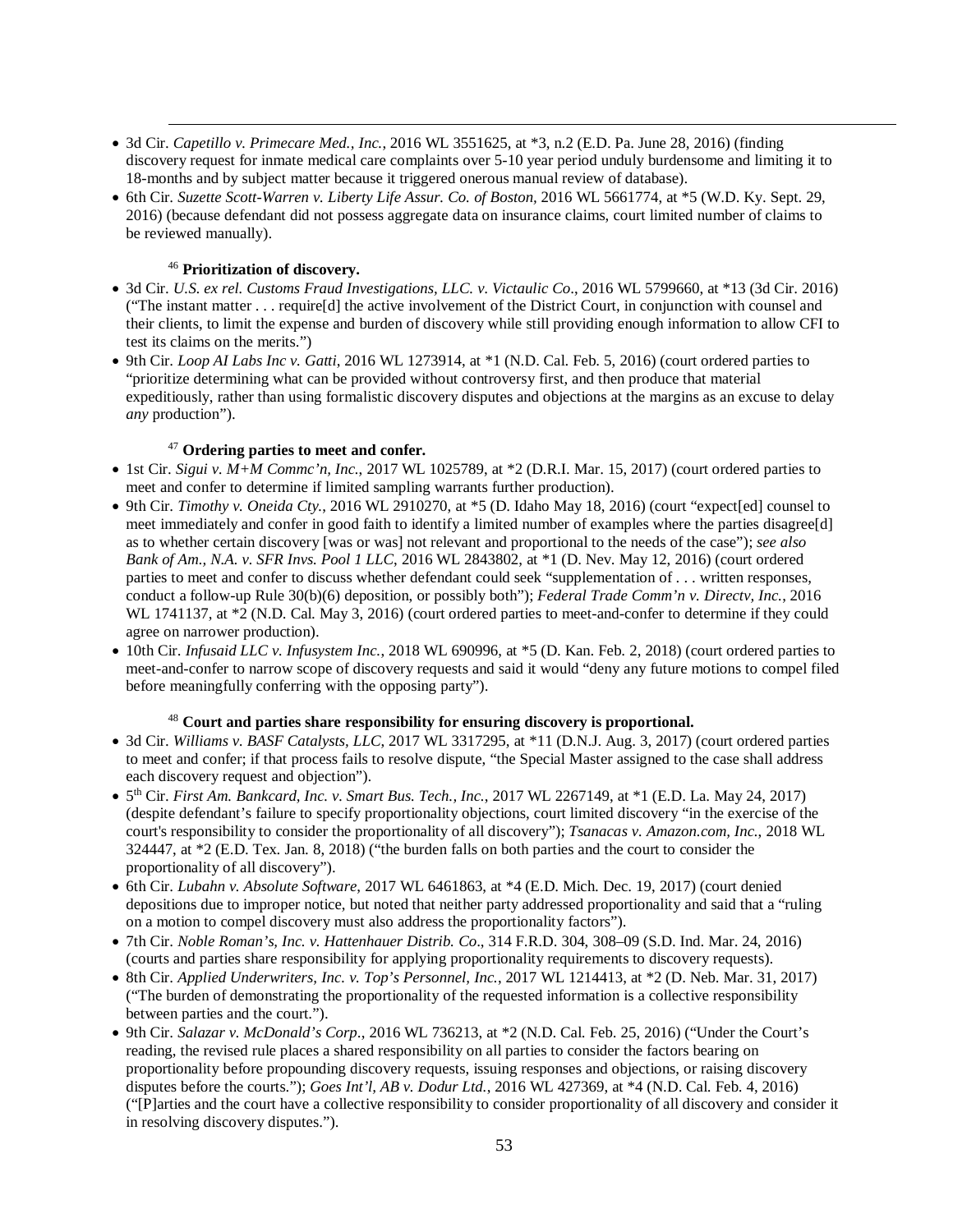• 10th Cir. *Frick v. Henry Indus., Inc.*, 2016 WL 6966971, at \*3 (D. Kan. Nov. 29, 2016) (court noted that amendments to Rule 26(b) "reinforced the need for parties, and the Court when necessary, to focus on the avoidance of undue expense to parties"). *cf. Schueneman v. Arena Pharm.*, 2017 WL 3118739, at fn.2 (S.D. Cal. July 21, 2017) (plaintiff fails to refer to amended Rule 26, omitting consideration of proportionality factors).

## <sup>49</sup> **Lawyers should rely on common-sense concept of proportionality.**

• 9th Cir. *Roberts v. Clark Cty. Sch. Dist*., 312 F.R.D. 594, 603 (D. Nev. Jan. 11, 2016) (Chief Justice Robert's year-end Report said that "fundamental principle of amended Rule 26(b)(1) is that 'lawyers must size and shape their discovery requests to the requisites of the case'"); *see also Ciuffitelli v. Deloitte & Touche LLP*, 2016 WL 6963039, at \*5 (D. Or. Nov. 28, 2016) (same).

# <sup>50</sup> **Court should consider proportionality in absence of motion.**

- 4th Cir. *Beasley v. Novant Health, Inc*., 2016 WL 4435230, at \*4 (M.D.N.C. Aug. 19, 2016) (court granted defendant's motion to compel discovery production request but limited time period because it was "disproportionate to the needs of this routine employment case").
- 5th Cir. *Orchestratehr, Inc. v. Trombetta*, 2016 WL 1555784, at \*23 (N.D. Tex. Apr. 18, 2016) (court must consider proportionality in absence of motion); *see also Harrison v. Wells Fargo Bank, N.A*., 2016 WL 1392332, at \*4 (N.D. Tex. Apr. 8, 2016) (same); *Holmes v. N. Tex. Health Care Laundry Coop. Ass'n*, 2016 WL 1366269, at \*5 (N.D. Tex. Apr. 6, 2016) (same); *Areizaga v. ADW Corp*., 314 F.R.D. 428, 365 (N.D. Tex. Apr. 4, 2016) (same); *Curtis v. Metro. Life Ins. Co.*, 2016 WL 687164, at \*3 (N.D. Tex. Feb. 19, 2016) (same); *Team Contractors, LLC v. Waypoint NOLA, LLC,* 2017 WL 3216582, at  $*2$  (E.D. La. July 28, 2017) ("neither party . . . assessed or included the proportionality component of the applicable legal standard in its motion papers," and court itself weighed proportionality factors); *Homelife in the Gardens, LLC v. Landry*, 2018 WL 733213, at \*4 (E.D. La. Feb. 6, 2018) (court evaluated a subpoena *sua sponte*).
- 7th Cir. *Arcelormittal Ind. Harbor LLC*, *v. Amex Nooter, LLC*, 2016 WL 4077154, at \*4 (N.D. Ind. July 8, 2016) ("Court's consideration of the controlling, applicable Federal Rule of Civil Procedure on the issue directly before the Court does not constitute making 'a decision outside the adversarial issues presented by the parties.'").
- 9th Cir. *Williams v. Grant Cty.*, 2017 WL 3671166, at \*2 (D. Or. Aug. 25, 2017) (plaintiff did not resist discovery or oppose motion to compel; court granted motion to compel after reviewing defendant's requests and finding them relevant and proportional).
- 10th Cir. *Rowan v. Sunflower Elec. Power Corp.*, 2016 WL 2772210, at \*3–4 (D. Kan. May 13, 2016) (even if parties did not mention proportionality, court has "obligation to limit the frequency or extent of discovery" where, e.g., it is disproportional); *see also Navajo Nation Human Rights Comm'n v. San Juan Cty.*, 2016 WL 3079740, at \*4 (D. Utah May 31, 2016) (same).
	- *Cf.*

 $\overline{a}$ 

• 11th Cir. *City of Jacksonville v. Shoppes of Lakeside, Inc.*, 2016 WL 3447383, at \*4 n.8 (M.D. Fla. June 23, 2016) (parties did not address proportionality and court found no reason to limit discovery on its own based on proportionality).

### <sup>51</sup> **Court should communicate its availability to resolve discovery disputes.**

• 9th Cir. *In re: AutoZone, Inc.*, 2016 WL 4136520 (N.D. Cal. May 16, 2016) (court stated directed parties to set status conference if parties were unable to come to a resolution); *see also Timothy v. Oneida Cty.*, 2016 WL 2910270, at \*5 (D. Idaho May 18, 2016) (court explained that it would be "available for a short conference with counsel in an effort to create more meaningful guidelines" after parties conferred on discovery disputes).

### <sup>52</sup> **Approaches to timely and efficiently resolving discovery disputes.**

- 3d Cir. *Vay v. Huston*, 2016 WL 1408116, at \*5 (W.D. Pa. Apr. 11, 2016) (court gave parties "myriad opportunities" to "meet and confer and resolve [discovery disputes] amicably").
- 6th Cir. *Waters v. Drake*, 2016 WL 4264350 (S.D. Ohio Aug. 12, 2016) (court listed tools to implement proportionality amendments, including: "case management conferences early in the litigation; requiring parties to submit joint discovery plans; the judge being available to timely resolve disputes; regular discovery conferences or hearings; stays of discovery to resolve pure legal issues; the use of affidavits to determine whether more costly avenues of discovery, such as depositions, would be justified; and the rolling submission of information produced during discovery to the court so that it can better evaluate the need for additional discovery in light of the discovered facts"); *see also Siriano v. Goodman Mfg. Co., L.P*., 2015 WL 8259548, at \*7 (S.D. Ohio Dec. 9,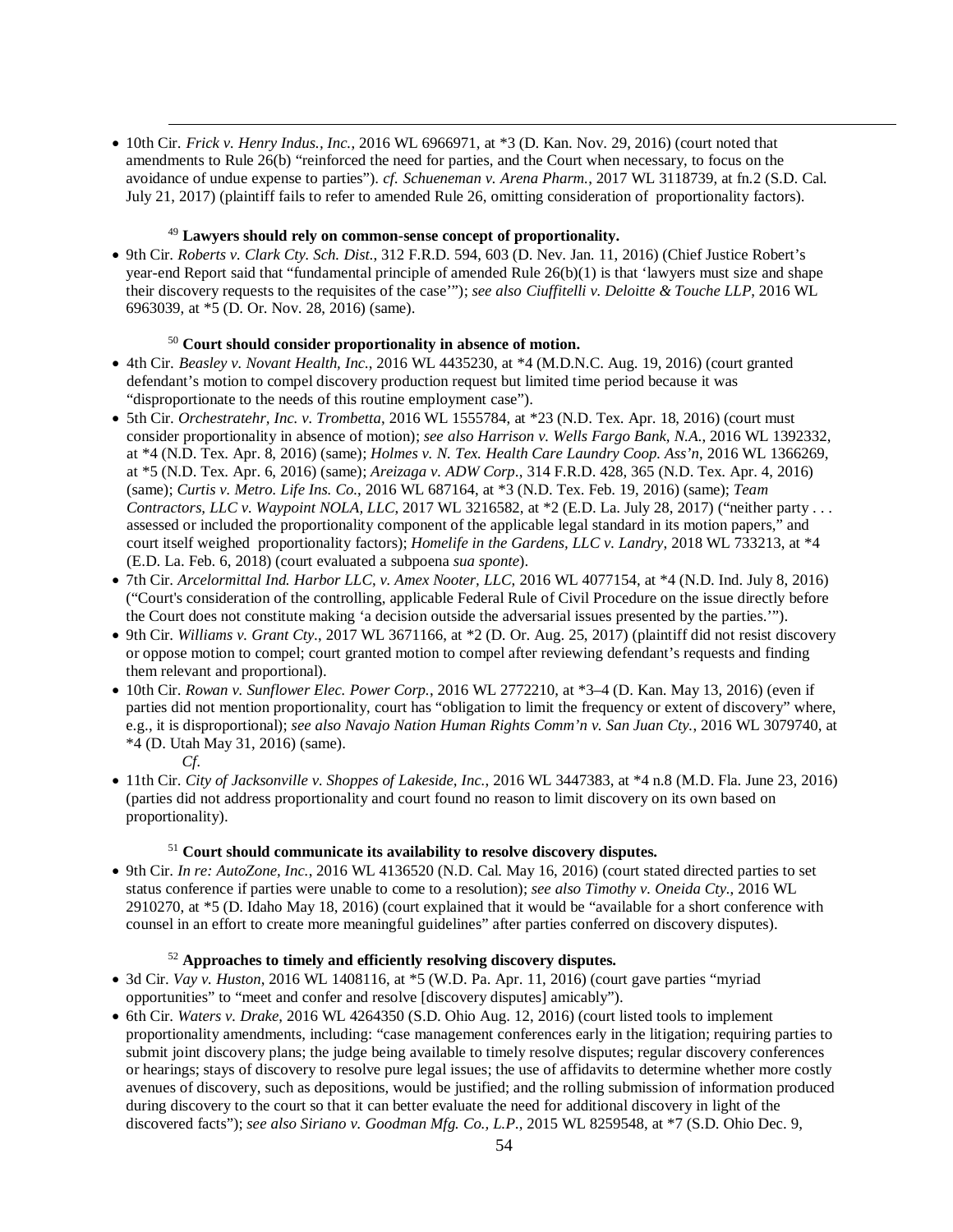2015) (court urged parties to "engage in further cooperate dialogue in an effort to come to an agreement regarding proportional discovery").

- 7th Cir. *Amarei v. City of Chi.*, 2016 WL 3693425, at \*1, n.1 (N.D. Ill. July 12, 2016) (court lamented that discovery disputes resolved by mutual party consent at court hearing could have been resolved before hearing if the parties had held proper meet-and-confer meeting).
- 9th Cir. *24/7 Customer, Inc. v. Liveperson, Inc.*, 2016 WL 4054884, at \*3 (N.D. Cal. July 29, 2016) (court denied request to compel response to interrogatory on grounds that response was premature because "benefit [was] not only minimal, but [was] surely outweighed by the burden imposed by responding to 122 claims when the claims [were] in the process of being whittled down"); *Medicinova Inc. v. Genzyme Corp.*, 2017 WL 2829691, at \*6 (S.D. Cal. June 29, 2017) (denying discovery request partly because "no effort was made by plaintiff during the parties' meet and confer sessions to narrow the scope of these requests to the types of documents most likely to elicit 'a complete picture of the facts'").

# <sup>53</sup> **Discovery requests can be made before Rule 26(f) meet and confer under Rule 26(d).**

- $6<sup>th</sup>$  Cir. *D.R. v. Mich. Dept. of Ed.*, 2017 WL 3642131, at  $*1$  (E.D. Mich. Aug. 24, 2017) (court permitted discovery before Rule 26(f) meeting based on standing order, which is seemingly inconsistent with Rule  $26(d)(1)$  that permits such exclusion but only on court order in individual case; nonetheless, amended Rule 26(d)(2) permits early submission of Rule 34 request to produce documents).
- <sup>54</sup> **Face-to-face discussions with opposing counsel better than email exchanges.**
- 7th Cir. *Infowhyse GmbH v. Fleetwood Grp*., 2016 WL 4063168, at \*1 (N.D. Ill. July 29, 2016) (local rule required parties to "make 'good faith attempts to resolve differences' over discovery issues through 'consultation in person or by telephone'" for Rule 26(f) meet-and-confer purposes).

### <sup>55</sup> **Parties encouraged to agree on facts when appropriate to eliminate discovery.**

• 5th Cir. *Rosalez Funez v. E.M.S.P., LLC*, 2016 WL 5337981, at \*2-3 (E.D. La. Sept. 23, 2016) (defendant agreed to admission that it exceeded FLSA-threshold gross-revenue requirement, eliminating need for discovery of tax returns).

# <sup>56</sup> **Party requested targeted discovery**.

• 2d Cir. *LightSquared, Inc. v. Deere & Co*., 2015 WL 8675377, at \*2 (S.D.N.Y. Dec. 10, 2015) (defendants asked court to order "initial, targeted discovery" concerning one element of cause of action).

### <sup>57</sup> **Targeted discovery.**

- 2d Cir. *Sibley v. Choice Hotels Int'l*, 2015 WL 9413101, at \*2 (E.D.N.Y. Dec. 22, 2015) (court defined disputed issues and provided for "limited targeted discovery" that was "proportional to the needs of the case").
- 3d Cir. *Fassett v. Sears Holdings Corp.*, 2017 WL 386646, at \*1 (M.D. Pa. Jan. 27, 2017) ("[I]n a products liability suit . . . faithful adherence to amended Rule 26(b)(1)'s renewed proportionality mandate is furthered considerably by implementation of a sliding scale analysis: material corresponding to alternative designs or components that exhibit significant similarities to the design or component at issue should be discoverable in the greatest quantities and for the most varied purposes; however, material corresponding to alternative designs or components that share less in common with the contested design or component should be incrementally less discoverable—and for more limited purposes—as those similarities diminish."); *U.S. ex rel. Customs Fraud Investigations, LLC v. Victaulic Co*., 2016 WL 5799660, at \*12 (3d Cir. Oct. 5, 2016) ("It will be up to the District Court and counsel to determine an appropriately limited discovery plan, perhaps reviewing the documents and duties paid on a representative sample of the shipments identified by CFI."); *In re: XPO Logistics, Inc.*, 2017 WL 2226593, at \*11 (S.D.N.Y. May 22, 2017) (court denied broad discovery of employee compensation records, instead ordering "targeted discovery" regarding assets and business plans).
- 5th Cir. *ING Bank N.V. v. M/V Portland, IMO No. 9497854*, 2016 WL 3365426, at \*10 (M.D. La. June 16, 2016) (granting motion to compel disclosures limited to determining jurisdiction where party failed to produce evidence that discovery would be unnecessarily burdensome or futile).
- 9th Cir. *Oracle Am., Inc. v. Google, Inc*., 2015 WL 7775243, at \*2 (N.D. Cal. Dec. 3, 2015) (because parties represented that they needed "limited targeted discovery" and failed to address proportionality factors, court allowed plaintiff to choose ten additional custodians from its original list of 22 custodians to search for relevant information); *see also O'Connor v. Uber Techs*., 2016 WL 107461, at \*4 (N.D. Cal. Jan. 11, 2016) (court denied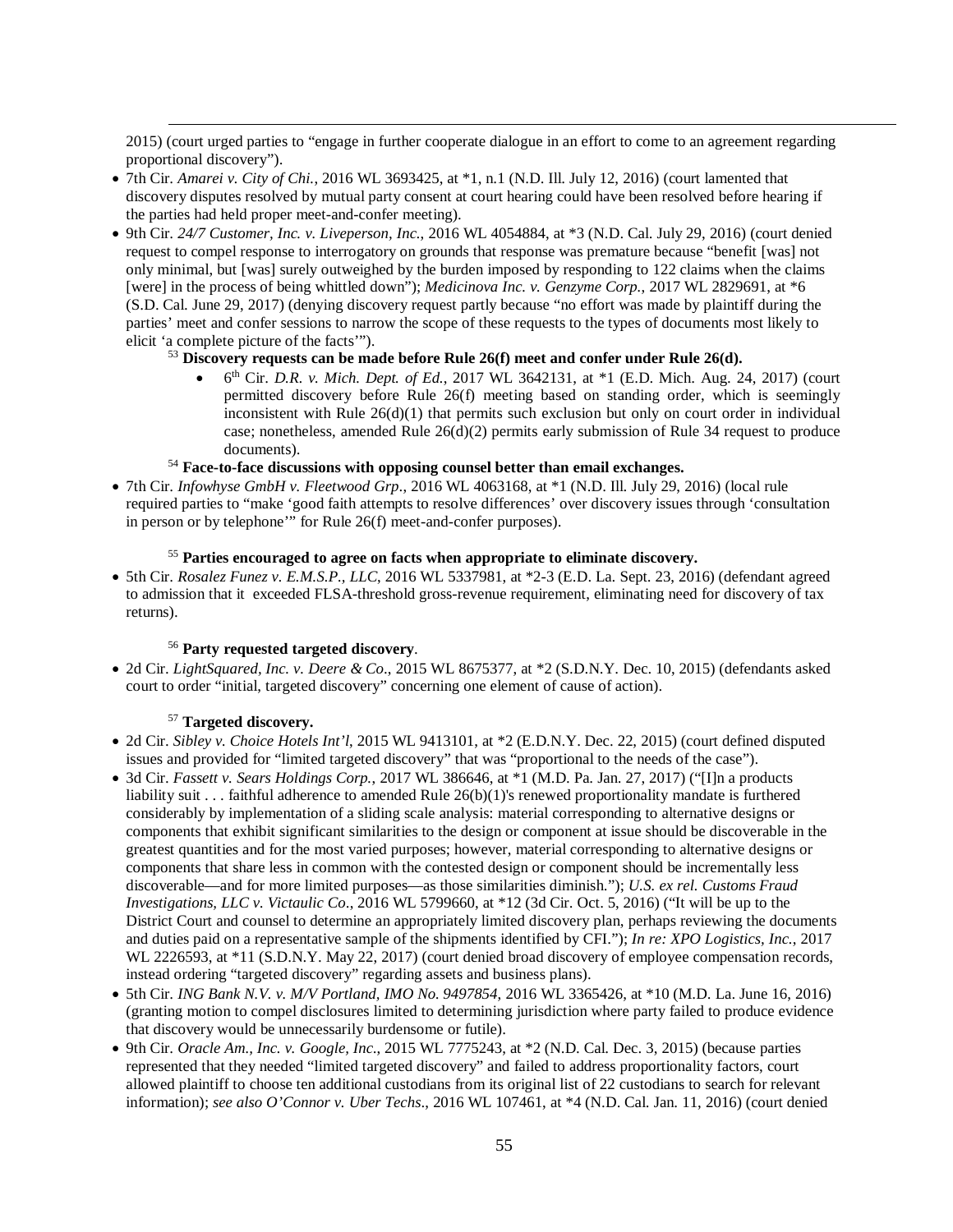defendant's overly broad discovery request, noting however, that defendant would have been entitled to targeted discovery).

### <sup>58</sup> **Identifying discoverable information available at beginning of case.**

- 6th Cir. *Waters v. Drake*, 2016 WL 4264350 (S.D. Ohio Aug. 12, 2016) ("adoption of certain protocols or measures will advance" discovery amendments, including "rolling submission of information produced during discovery to the court so that it can better evaluate the need for additional discovery in light of the discovered facts").
- 8th Cir. *Design Basics LLC v. Ahmann Design, Inc.*, 2016 WL 4251076, at \*4 (N.D. Iowa Aug. 10, 2016) (before permitting additional discovery, plaintiff limited to eight-hour inspection of defendant's paper files in banker boxes, containing 1,100 custom home-design plans over 23-year period, for evidence that defendant had engaged in copyright infringement).
- 10th Cir. *Meeker v. Life Care Ctrs. of Am., Inc.*, 2016 WL 1403335, at \*7 (D. Colo. Apr. 11, 2016) (court explained that had defendant identified information available at beginning of case, "the court could have used its judicial resources expended in the informal discovery conferences discussing and evaluating concrete facts about the burdens and benefits of the requested discovery, instead of generalities").

## <sup>59</sup> **Court may order focused discovery.**

 $\overline{a}$ 

- 2d Cir. *Sky Med.l Supply Inc. v. SCS Support Claim Servs., Inc*., 2016 WL 4703656, at \*14 (E.D.N.Y Sept. 7, 2016) ("Once the production of items (1) and (2) have been completed and have been assessed by the Plaintiff, if and only if the Plaintiff can establish 'good cause' for any further production may the Plaintiff come back to the Court with a further motion.").
- 5th Cir. *Hahn v. Hunt*, 2016 WL 1587405, at \*3 (E.D. La. Apr. 20, 2016) (court limited discoverable information from third party, including information from his deposition, to materials relevant to disputed issues)
- 6th Cir. *Arthur J. Gallagher & Co. v. Anthony*, 2016 WL 4076819 (N.D. Ohio June 22, 2016) (limiting scope of subpoena for production of documents from third party); *see also Wilmington Tr. Co. v. AEP Generating Co.*, 2016 WL 860693, at \*3 (S.D. Ohio Mar. 7, 2016) (court ordered defendants "to search the records of the four persons they believe to be the most likely to have such records"); *Smith v. Old Dominion Freight Line, Inc.*, 2017 WL 2371825, at \*7, \*8 (W.D. Ky. May 31, 2017) (court limited discovery regarding changes to defendant's policies and driving history to specific date range, January 1, 2010, to April 12, 2016).
- 7th Cir. *Robinson v. Gateway Tech. Coll.*, 2016 WL 344959, at \*4 (E.D. Wis. Jan. 26, 2016) ("To further the application of the proportionality standard in discovery, requests for production of ESI and related responses should be reasonably targeted, clear, and as specific as practicable."); *In re: Broiler Chicken Antitrust Litig.*, 2017 WL 4322823, at \*4 (N.D. Ill. Sept. 28, 2017) ("The Court will continue to apply the benefit-burden balancing approach . . . that has guided other discovery decisions in this case. . . . The Court understands that ordering full document production at this juncture would significantly ratchet up costs for all parties.").
- 8th Cir. *In re: Fluoroquinolone Prods. Liab. Litig*., 2016 WL 4045414, at \*1 (D. Minn. July 20, 2016) (court limited search in MDL action to existing databases and central repositories, but left open possibility of searching individual custodial files "if the information available in these structured databases turns out to be insufficient").
- 9th Cir. *Lauris v. Novartis*, 2016 WL 7178602, at \*5 (E.D. Cal. Dec. 8, 2016) (court denied request to expand discovery without prejudice, noting that if, after the ordered discovery, the parties still disagreed, court would revisit scope of discovery).
- 10th Cir. *Meeker v. Life Care Ctrs. Of Am., Inc.*, 2016 WL 1403335, at \*2 (D. Colo. Apr. 11, 2016) (court ordered defendants to search for emails using list of relevant search terms).

11th Cir. *Cerrato v. Nutribullet, LLC*, 2017 WL 3608266, at \*2-3 (M.D. Fla. Aug. 22, 2017) (in products liability suit, plaintiff's requested discovery of all accident reports and consumer complaints relating to product "contain no time limitation and no limitation as to the type of injury at issue, the subject matter of the complaints requested, the alleged defect at issue, or the circumstances of the incident in the materials requested" was overly broad).

### <sup>60</sup> **Early focused discovery may make full discovery request unnecessary**.

• 3d Cir. *In re: Domestic Drywall Antitrust Litig*., 2016 WL 4414640, at \*2 (E.D. Pa. Aug. 18, 2016) (court adopted "discovery fence" metaphor to "limit the appropriate scope of discovery, at least as to this initial round of document requests and interrogatories"); *Emp. Ins. Co. of Wasau v. Daybreak Express, Inc.*, 2017 WL 2443064, at \*4 (D.N.J. June 5, 2017) (court limited discovery to that which would discredit defendant's defense before seeking broader evidence to support plaintiff's claim).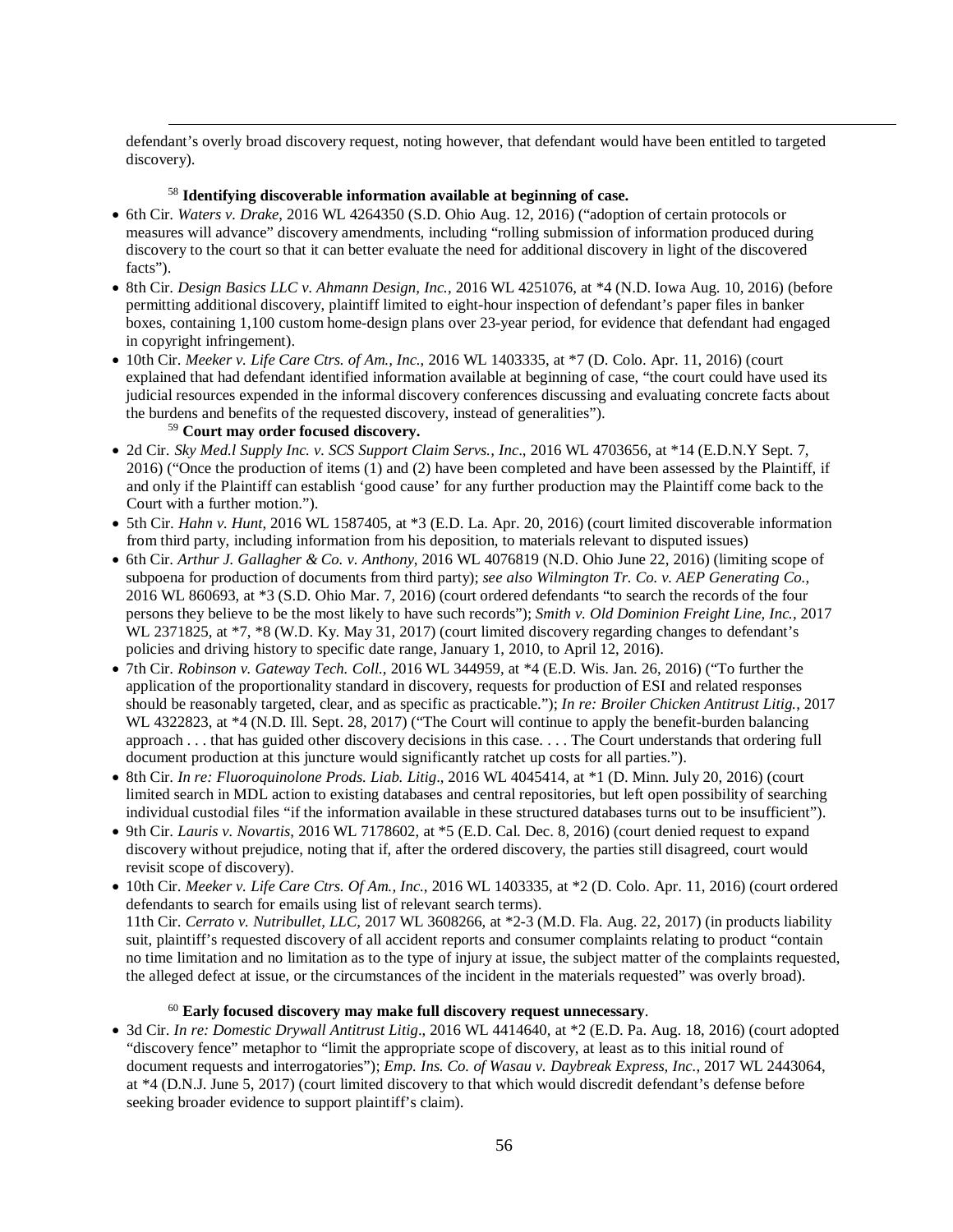•  $5<sup>th</sup>$  Cir. *Hernandez v. Baylor Univ.*, 2017 WL 1628992, at  $*$  5 (W.D. Tex. May 1, 2017) ("approach is often referred to as "focused" discovery, and it has two main benefits: (1) focusing on the most important information from the most accessible sources naturally keeps those efforts well within the proportionality requirement; and (2) the information obtained be very helpful in determining what further discovery efforts would be proportional to the needs of the case").

6th Cir. *D.R. v. Mich. Dept. of Ed.*, 2017 WL 3642131, at \*2 (E.D. Mich. Aug. 24, 2017) (court ruled that "some limited discovery is warranted, even while the jurisdictional motions [potentially vitiating complaint] are pending").

- 8th Cir. *Schultz v. Sentinel Ins. Co.*, 2016 WL 3149686, at \*12 (D.S.D. June 3, 2016) (court compelled search of insurance claim file database to retrieve claims "first made within the last ten years" in lieu of broader request).
- 9th Cir. *Wide Voice, LLC v. Sprint Commc'ns. Co. L.P*., 2016 WL 155031, at \*2 (D. Nev. Jan. 12, 2016) ("The parties and court should consider sequencing discovery to focus on those issues with the greatest likelihood to resolve the case, and the biggest bang-for the buck at the outset, with more discovery, later, as the case deserves.") (quoting Laurence Pulgram, *The Top 7 Takeaways from the 2015 Federal Rules Amendments*, A.B.A. (Dec. 2015), [http://www.americanbar.org/publications/youraba/2015/december-2015/the-top-7-takeaways-from-the-](http://www.americanbar.org/publications/youraba/2015/december-2015/the-top-7-takeaways-from-the-2015-federal-rules-amendments.html)[2015-federal-rules-amendments.html\)](http://www.americanbar.org/publications/youraba/2015/december-2015/the-top-7-takeaways-from-the-2015-federal-rules-amendments.html).

## <sup>61</sup> **Court may order sequenced discovery.**

 $\overline{a}$ 

- 1st Cir. *Primarque Prod. v. Williams West & Witt's Prod. Co.*, 2016 WL 6090715, at \*4 (D. Mass. Oct. 18, 2016) (To avoid "unnecessarily duplicative or cumulative discovery" and to minimize burden, court permitted discovery of records beyond ninety-day period only if no evidence was found in initial discovery.).
- 6th Cir. *Siriano v. Goodman Mfg. Co., L.P*., 2015 WL 8259548, at \*7 (S.D. Ohio Dec. 9, 2015) (court scheduled discovery conference to discuss whether discovery would proceed in phases).
- 9th Cir. *Wide Voice, LLC v. Sprint Commc'ns. Co. L.P*., 2016 WL 155031, at \*2 (D. Nev. Jan. 12, 2016) (court ordered sequenced discovery to focus on issues that are most likely to resolve case).

#### <sup>62</sup> **Establishing ESI-production protocols.**

- 2d Cir. *Abbott v. Wyo. Cty. Sheriff's Office*, 2017 WL 2115381, at \*3 (W.D.N.Y. May 16, 2017) (court "crafted discovery based on specific search terms" and ordered parties to comply with those terms).
- 5th Cir. *Brand Serv., LLC v. Irex Corp.*, 2017 WL 67517, at \*3 (E.D. La. Jan. 6, 2017) (court ordered parties "to develop an ESI protocol that contemplates key word searches so as to control costs and to keep discovery proportional to the needs of this case"); *Mr. Mudbug, Inc. v. Bloomin' Brands, Inc.*, 2017 WL 111268, at \*3 (E.D. La. Jan. 11, 2017) (defendant's second request for documents in PDF or Word format canceled its initial request for documents in their original format, so plaintiff properly complied with defendant's discovery request by providing PDF documents).
- 6th Cir. *Allstate Ins. Co. v. Papanek*, 2018 WL 300170, at \*5 (S.D. Ohio, Jan. 5, 2018) (court granted discovery of ESI for employees, but not contractors, and required that supplying party detail all efforts undertaken to preserve ESI).
- 9th Cir. *Martinelli v. Johnson & Johnson*, 2016 WL 1458109, at \*1 (E.D. Cal. Apr. 13, 2016) (court established protocols to "facilitate the just, speedy, and inexpensive completion of discovery of ESI and hardcopy documents and to promote, whenever possible, the early resolution of disputes, including any disputes pertaining to scope or costs regarding the discovery of ESI without Court intervention"); *see also Am. Auto. Ins. Co. v. Haw. Nut & Bolt, Inc.*, 2017 WL 80248, at \*5 (D. Haw. Jan. 9, 2017) ("The parties should put their respective IT representatives in contact to see if an understanding can be reached about the format in which ESI can be produced, as well as the related metadata."); *Kellgren v. Petco Animal Supplies, Inc.*, 2017 WL 979045, at \*5 (S. D. Cal. Mar. 13, 2017) (denying, as disproportional, plaintiff's request to expand ESI search terms because plaintiffs did not show "that a sampling of responsive information" was "insufficient for them to pursue their theory of the case").

## <sup>63</sup> **Court should be clear about initial limitations on discovery and opportunities to follow-up discovery when setting initial boundaries of scope of discovery.**

• 2d Cir. *Sky Med. Supply Inc. v. SCS Support Claim Servs., Inc*., 2016 WL 4703656, at \*8 (E.D.N.Y Sept. 7, 2016) (parties were directed to "focus on the claims that we know about right now that deal specifically with the damages that you're claiming*"* but if more discovery becomes necessary, "then we'll worry about a second wave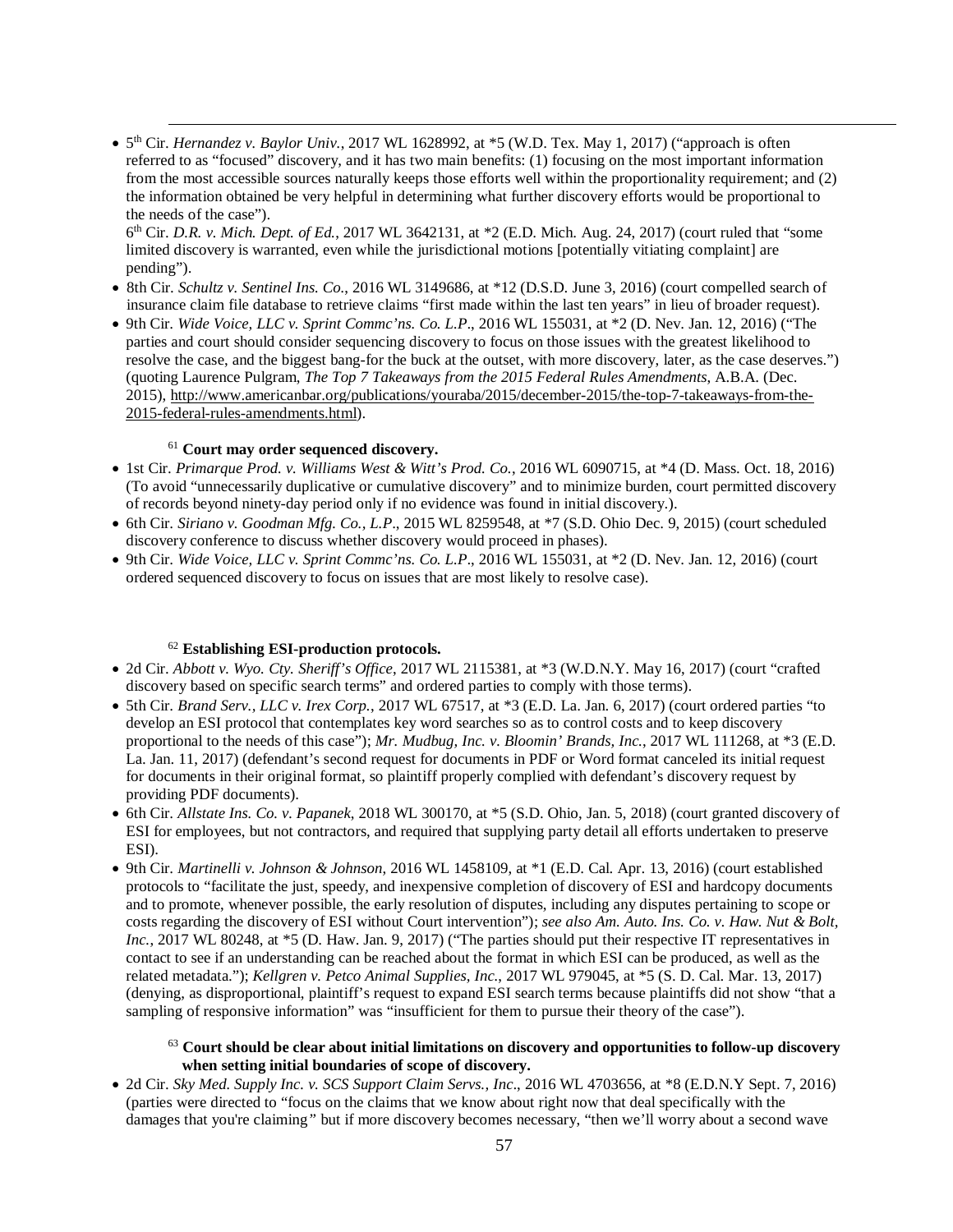of discovery"); *Black v. Buffalo Meat Serv.*, 2017 WL 2720080, at \*6 (W.D.N.Y. June 23, 2017) (court denied full discovery of documents regarding which it had previously granted limited discovery).

- 3d Cir*. In re: Domestic Drywall Antitrust Litig*., 2016 WL 4414640, at \*2 (E.D. Pa. Aug. 18, 2016) ("'[D]iscovery fence' [initial boundary set for discovery] must be flexible to account for changes in the focus by the parties brought on by additional discovery or their own investigation.").
- 5th Cir. *Hernandez v. Baylor Univ.*, 2017 WL 1628992, at \*5 (W.D. Tex. May 1, 2017) ("as Plaintiff has not yet gathered the 'low hanging fruit,' this Court finds it would be inappropriate to allow her to pursue information from less convenient, less relevant sources …. But Plaintiff has more than ten months to continue discovery. In the future, if she believes the circumstances warrant, she may request that this Court lift the protective order."); *Cain v. City of New Orleans*, 2016 WL 7156071, at \*7 (E.D. La. Dec. 8, 2016) (court expressly recognizes that plaintiffs are entitled "to file a new motion seeking particularly identified additional responsive materials," if defendant's original discovery production is insufficient).

# <sup>64</sup> **Deposing same individual twice.**

 $\overline{a}$ 

- 2d Cir. *Williams v. Fire Sprinkler Assoc. Inc.*, 2017 WL 1156012, at \*3 (E.D.N.Y. Mar. 27, 2017) ("Directing deposition to be continued, based on *de minimus* loss of time (11 minutes fewer than 7 hours) is not warranted and is not in accord Rule 26(b)(1)'s requirement that the Court balance relevance with proportionality.").
- 7th Cir. *Babjak v. Arcelormittal USA, LLC*, 2016 WL 4191050, at \*1 (N.D. Ind. Aug. 9, 2016) (proposed deposition of individual under Rule 30(b)(6) after being deposed as fact witness was not duplicative and did not violat[e Rule 26](https://1.next.westlaw.com/Link/Document/FullText?findType=L&pubNum=1000600&cite=USFRCPR26&originatingDoc=I8fc486005e9811e6a6699ce8baa114cf&refType=LQ&originationContext=document&transitionType=DocumentItem&contextData=(sc.Search)) proportionality requirements "because depositions given by individuals on their own behalf and depositions given by organizations' designees are qualitatively different").
- 9th Cir. *Salazar v. McDonald's Corp*., 2016 WL 736213, at \*4 (N.D. Cal. Feb. 25, 2016) (court denied request for second deposition because it was made too late in litigation, acknowledging that "second deposition may have made sense months ago"); *see also Cisco Sys. v. Arista Networks, Inc*., 2016 WL 632000, at \*2 (N.D. Cal. Feb. 17, 2016) (court denied request to depose witnesses exceeding ten permitted by rule because defendant failed to show particularized need); *Youngevity Int'l Corp. v. Smith*, 2017 WL 4777318, at \*6 (S.D. Cal. Oct. 23, 2017) (reopening four individuals' depositions was unduly burdensome and requesting party had not demonstrated that further questioning would lead to relevant information).
- 10th Cir. *Merlin v. Crawford*, 2016 WL 814580, at \*3 (D. Colo. Mar. 2, 2016) (court denied defendants' motion to depose non-party witnesses second time so as to videotape their testimony for use at trial because burden outweighed likely benefits).

## <sup>66</sup> **Chief Justice Roberts urges greater judicial-case management.**

- 3d Cir. *U.S. ex rel. Customs Fraud Investigations, LLC v. Victaulic Co*., 2016 WL 5799660, at \*12 (3d Cir. Oct. 5, 2016) (quotes Chief Justice's statement that: "'key here is careful and realistic assessment of actual need' that may 'require the active involvement of a neutral arbiter—the federal judge—to guide decisions respecting the scope of discovery'").
- 2d Cir. *Armstrong Pump, Inc. v. Hartman*, 2016 WL 7208753, at \*3 (W.D.N.Y. Dec. 13, 2016) (quoting Report to support importance of case management at early trial stages).
- 6th Cir. *Waters v. Drake*, 2016 WL 4264350 (S.D. Ohio Aug. 12, 2016) (agreeing with Chief Justice's report, "court believes that implementation of the new discovery rules will require improved case management by district judges, a culture of cooperation among lawyers, and active and early involvement by judges to fashion discovery that is proportional to the needs of the case"); *Babcock Power, Inc. v. Kapsalis*, 2017 WL 2837019, at \*27 (W.D. Ky. June 30, 2017) (citing Chief Justice's report, court noted that "[d]iscovery in this matter has been anything but speedy and inexpensive").
- 7th Cir. *Noble Roman's, Inc. v. Hattenhauer Distrib. Co.*, 314 F.R.D. 304, 308 (S.D. Ind. Mar. 24, 2016) (amendments designed to emphasize judicial management of discovery process, "especially for those cases in which the parties do not themselves effectively manage discovery").
- 8th Cir. *Sprint Commc'ns. Co. L.P. v. Crow Creek Sioux Tribal Court*, 316 F.R.D. 254, 263 (D.S.D. Feb. 26, 2016) (Chief Justice Robert's year-end Report on the federal judiciary addresses 2015 amendments).
- 9th Cir. *McSwain v. United States*, 2016 WL 4530461, at \*3 (D. Nev. Aug. 30, 2016) (favorable reference to Chief Justice's end-of-year report); *Roberts v. Clark Cty. Sch. Dist*., 312 F.R.D. 594, 603 (D. Nev. Jan. 11, 2016) (as explained by Chief Justice Roberts in his year-end Report, amendments "may not look like a big deal at first glance, but they are." He went on to say that accomplishing the amendments' goals will only occur "if the entire legal community, including the bench, bar, and legal academy, step up to the challenge of making real change");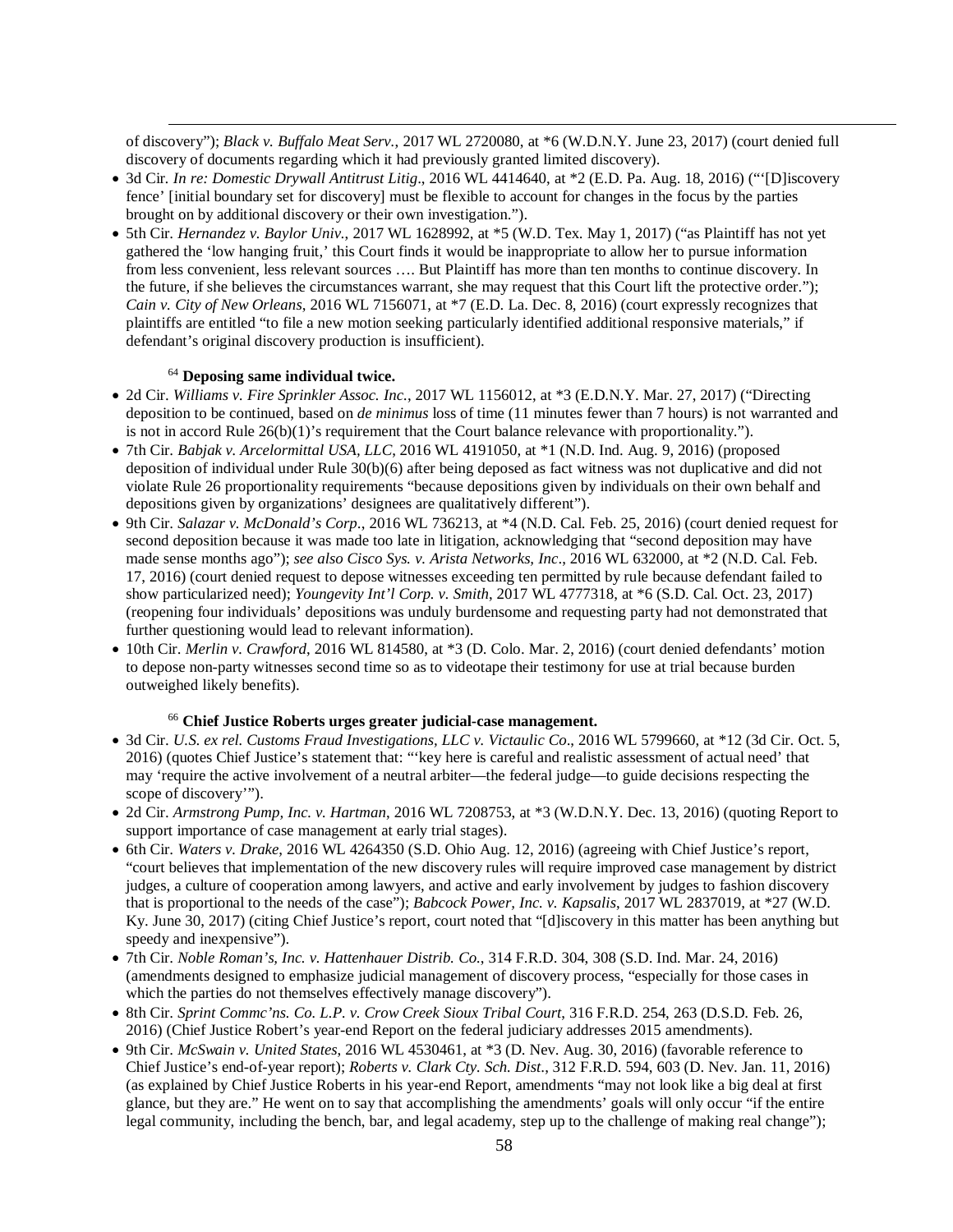*see also Gibson v. SDCC*, 2016 WL 845308, at \*4 (D. Nev. Mar. 2, 2016) ("Chief Justice Roberts asked federal judges [in his year-end Report] 'to take on a stewardship role, managing their cases from the onset rather than allowing parties alone to dictate the scope of discovery' and to actively engage in case management to 'identify the critical issues, determine the appropriate breadth of discovery, and curtail dilatory tactics, gamesmanship, and procedural posturing.'"); *McCall v. State Farm Mut. Auto. Ins. Co.*, 2017 WL 3174914, at \*5 (D. Nev. July 26, 2017) (quoting the Chief Justice's Report); *Heyman v. State of Nev.*, 2017 WL 4288699, at \*7-8 (D. Nev. Sept. 27, 2017) ("The pretrial process must provide parties with efficient access to what is needed to prove a claim or defense, but eliminate unnecessary and wasteful discovery. This requires active involvement of federal judges to make decisions regarding the scope of discovery.").

- 10th Cir. *XTO Energy, Inc. v. ATD, LLC*, 2016 WL 1730171, at \*18 (D.N.M. Apr. 1, 2016) (Chief Justice Roberts explained that proportionality "assessment may, as a practical matter, require 'judges to be more aggressive in identifying and discouraging discovery overuse by emphasizing the need to analyze proportionality before ordering production of relevant information'"); *see also United States v. Talmage*, 2017 WL 1047315, at \*2 (D. Utah Mar. 17, 2017) (same).
- D.C. Cir. *United States ex rel. Shamesh v. CA., Inc*., 314 F.R.D. 1, 8, (D.D.C. Jan. 6, 2016) (Rule 26 proportionality factors "'encourage judges to be more aggressive in identifying and discouraging discovery overuse and to make proportionality considerations unavoidable'").

## <sup>67</sup> **Preference for pre-motion conference over motion practice.**

- 2d Cir. *Vaigasi v. Solow Mgmt. Corp*., 2016 WL 616386, at \*3–7 (S.D.N.Y. Feb. 16, 2016) (court held multiple discovery conferences with parties to resolve discovery disputes).
- 3d Cir. *Fassett v. Sears Holdings Corp.*, 2017 WL 386646, at \*2 (M.D. Pa. Jan. 27, 2017) (court held two premotion status conferences in unsuccessful attempt to resolve discovery dispute without motions); *In re: Domestic Drywall Antitrust Litig*., 2016 WL 4414640, at \*2 (E.D. Pa. Aug. 18, 2016) (telephone conference with parties clarified extent of discovery request); *CDK Glob., LLC v. Tulley Auto. Grp., Inc.*, 2016 WL 1718100, at \*2 (D.N.J Apr. 29, 2016) (magistrate judge held telephone conference on quashing subpoena seeking discovery); *Vay v. Huston*, 2016 WL 1408116, at \*10 (W.D. Pa. Apr. 11, 2016) (lawyers' "reliance on email communications [was] unavailing," as substitute for conferences under local practices); *see also Bell v. Reading Hosp*., 2016 WL 162991, at \*1 (E.D. Pa. Jan. 14, 2016) (court held telephone discovery conference).
- 5th Cir. *InforMD, LLC v. DocRX, Inc.*, 2016 WL 2343854, at \*2 (M.D. La. May 3, 2016) (court held in-court status conference to consider discovery issues); *see also Krantz v. State Farm Fire & Cas. Co*., 2016 WL 320148, at \*1 (M.D. La. Jan. 25, 2016) (parties held discovery conference).
- 6th Cir. *United States v. Quicken Loans Inc.*, 2017 WL 2306444, at \*8 (E.D. Mich. May 26, 2017) (court noted that "ESI [was] a huge trove of discoverable material in th[e] case," but that the "rules encourage the [c]ourt to address discovery in the less formal setting of a conference").
- 8th Cir. *Perez v. KDP Hosp., LLC*, 2016 WL 2746926, at \*1 (W.D. Mo. May 6, 2016) (court held telephone conference to hear argument on disputed discovery issues).
- 9th Cir. *Wichansky v. Zowine*, 2016 U.S. Dist. LEXIS 37065, at 3 (D. Ariz. March 22, 2016) ("The Court, which seeks to avoid delay and expense by hearing discovery disputes in telephone conferences without the filing of motions (allowing expedited briefing where needed), has held 10 separate discovery dispute conference calls with parties."); *see also Talavera v. Sun Maid Growers of Cal.*, 2017 WL 495635, at \*1 (E.D. Cal. Feb. 6, 2017) (court held informal telephonic pre-motion conference on discovery disputes regarding class-action certification).
- 10th Cir. *Meeker v. Life Care Ctrs. of Am., Inc.*, 2016 WL 1403335, at \*7 (D. Colo. Apr. 11, 2016) (court held several informal discovery conferences).
	- *Cf.*

 $\overline{a}$ 

• 5th Cir. *La. Crawfish Producers Ass'n- W. v. Mallard Basin, Inc*., 2015 WL 8074260, at \*3 (W.D. La. Dec. 4, 2015) (court ordered that "all proposed specific discovery requests not agreed to by the Defendants shall first be presented to the Magistrate Judge with a request and justification for the allowance of the discovery." Defendants had not followed practice ordered by judge).

### <sup>68</sup> **Pre-motion conference informal letter in lieu of motion and brief.**

- 3d Cir. *Bell v. Reading Hosp*., 2016 WL 162991, at \*1 (E.D. Pa. Jan. 14, 2016) (plaintiffs submitted "informal motion to compel").
- 9th Cir. *Loop AI Labs Inc. v. Gatti*, 2016 WL 1273914, at \*1 (N.D. Cal. Feb. 5, 2016) (court ordered parties to submit briefs of "no more than 5 pages regarding the Court's authority to require the parties to bear the cost of a discovery Special Master absent the parties' agreement to do so"); *Salazar v. McDonald's Corp*., 2016 WL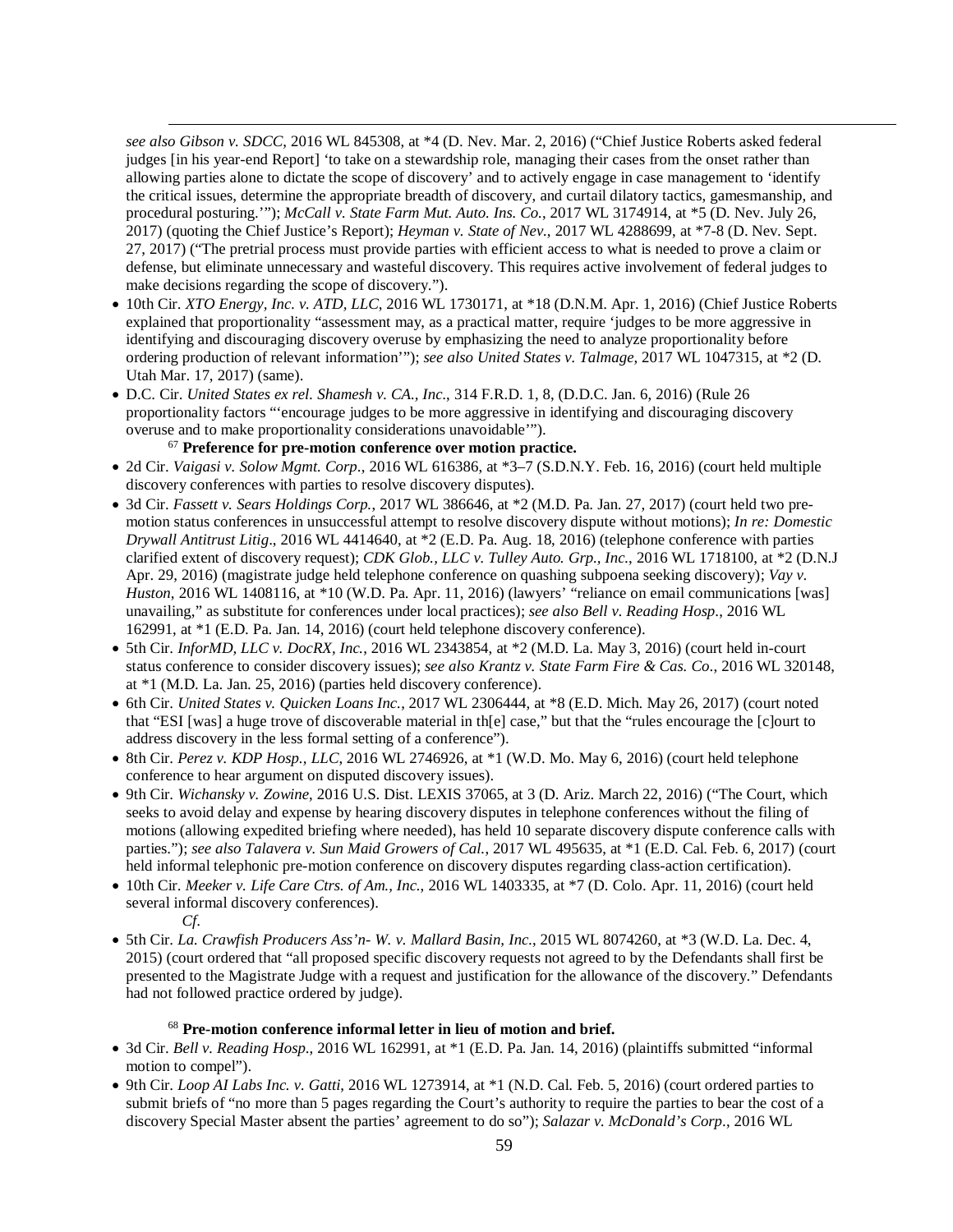736213, at \*1 (N.D. Cal. Feb. 25, 2016) (parties filed joint letter addressing failure to respond to discovery requests); but cf. *Kellgren v. Petco Animal Supplies, Inc.*, 2017 WL 979045, at \*2 (S.D. Cal. Mar. 13, 2017) (court denied plaintiff's request to hold in-person discovery conference because parties had filed 80 pages of briefing and additional information was unnecessary).

# <sup>69</sup> **Rule 16(b)(3)(v) contemplates discovery conference requested before motion filed**.

• 8th Cir. *Duhigg v. Goodwill Industries*, 2016 WL 4991480, at \*2 (D. Neb. Sept. 16, 2016) (although court was amendable to holding pre-motion discovery conference as provided under Rule 16, opportunity to hold discovery conference passed because party filed motion to compel prior to request for conference.

# <sup>70</sup> **Local rules governing pre-motion conferences.**

 $\overline{a}$ 

• 7th Cir. *Acheron Med. Supply, LLC v. Cook Med. Inc*., 2016 WL 5466309, at \*5 (S.D. Ind. Sept. 9, 2016) (court cited Local Rule 37-1(a), which states: "counsel are encouraged to contact the chambers of the assigned Magistrate Judge to determine whether the Magistrate Judge is available to resolve the discovery dispute by way of a telephone conference or other proceeding prior to counsel filing a formal discovery motion").

# <sup>71</sup> **Granting discovery request in part may satisfy proportionality requirement.**

- 2nd Cir. *Benavidez et al. v. Greenwich Hotel Ltd. P'ship*, 2017 WL 1051184, at \*4 (D. Conn. Mar. 20, 2017) (in dispute over whether hotel's service charge was tip that employees were entitled to receive, court granted plaintiff's discovery request in part to limit production to only documents that would show how hotel calculated service charge).
- 7th Cir. *The Surgery Ctr. at 900 N. Mich. Ave., LLC v. Am. Physicians Assurance Corp., Inc.*, 2016 WL 6962840, at \*7–8 (N.D. Ill. Nov. 29, 2016) (Although plaintiff requested discovery of all bad-faith suits against defendants, court granted discovery only within 4-year period. Court also found that defendant waived privilege claims because privilege log failed to establish elements of privilege, allowing discovery of withheld documents, except those pertaining to unrelated claims.).
- 8th Cir. *Orduno v. Pietrzak*, 2016 WL 5853723, at \*3 (D. Minn. Oct. 5, 2016) (court narrowed discovery search of records from 5000 to 200 individuals).

### <sup>72</sup> **Court may order random sampling.**

- 1st Cir. *Sigui v. M+M Commc'n, Inc.*, 2017 WL 1025789, at \*2 (D.R.I. Mar. 15, 2017) (court ordered limited sampling of documents to determine whether further production was warranted and required discovery teleconference with the Court before parties resorted to further discovery motion practice.)
- 2nd Cir. *Certain Underwriters at Lloyd's v. Nat'l R.R. Passenger Corp.*, 2016 WL 7017356, at \*7 (E.D.N.Y. Nov. 30, 2016) (after primary custodians produced substantial discovery, court approved parties' proposed solution to select a few additional custodians to test plaintiff's theory that they possessed relevant non-duplicative documents).
- 6th Cir. *Solo v. United Parcel Serv. Co.*, 2017 WL 85832, at \*3 (E.D. Mich. Jan. 10, 2017) (court ordered sampling but noted that if parties were unable to agree on sampling methodology, plaintiff would have the option of requesting that defendant product certain information from the relevant time period).
- 9th Cir. *Federal Trade Comm'n v. Directv, Inc.*, 2016 WL 3351945, at \*2 (N.D. Cal. June 9, 2016) (finding that random sampling of electronic documents to identify relevant materials early in discovery process "would achieve Rule 26's demand for proportionality"); *see also Talavera v. Sun Maid Growers of Cal.*, 2017 WL 495635, at \*5 (E.D. Cal. Feb. 6, 2017) (court ordered ten percent random sampling of defendant's pay, punch, and time records of all employees for relevant time period for class-action certification, in addition to discovery of records for 142 employees who opted into the case).

# <sup>73</sup> **Alternative discovery tools may be less expensive.**

• 4th Cir. *In re: American Med. Sys., Inc. Pelvic Repair Systems Prod. Liability Litig.*, 2016 WL 4411506, at \*4 (S.D. W. Va. Aug.17, 2016) (court rejected plaintiff's argument that cost and burdens incurred in orally deposing non-party witnesses, instead of deposing witnesses under Rule 31 with written questions, were significantly greater); *Brown v. Mountainview Cutters, LLC*, 2016 WL 3045349, at \*4 (W.D. Va. May 27, 2016) (court quashed defendant's subpoena duces tecum as being overly broad and instead ordered plaintiff to produce answers to interrogatories, which was "the least burdensome source" for information).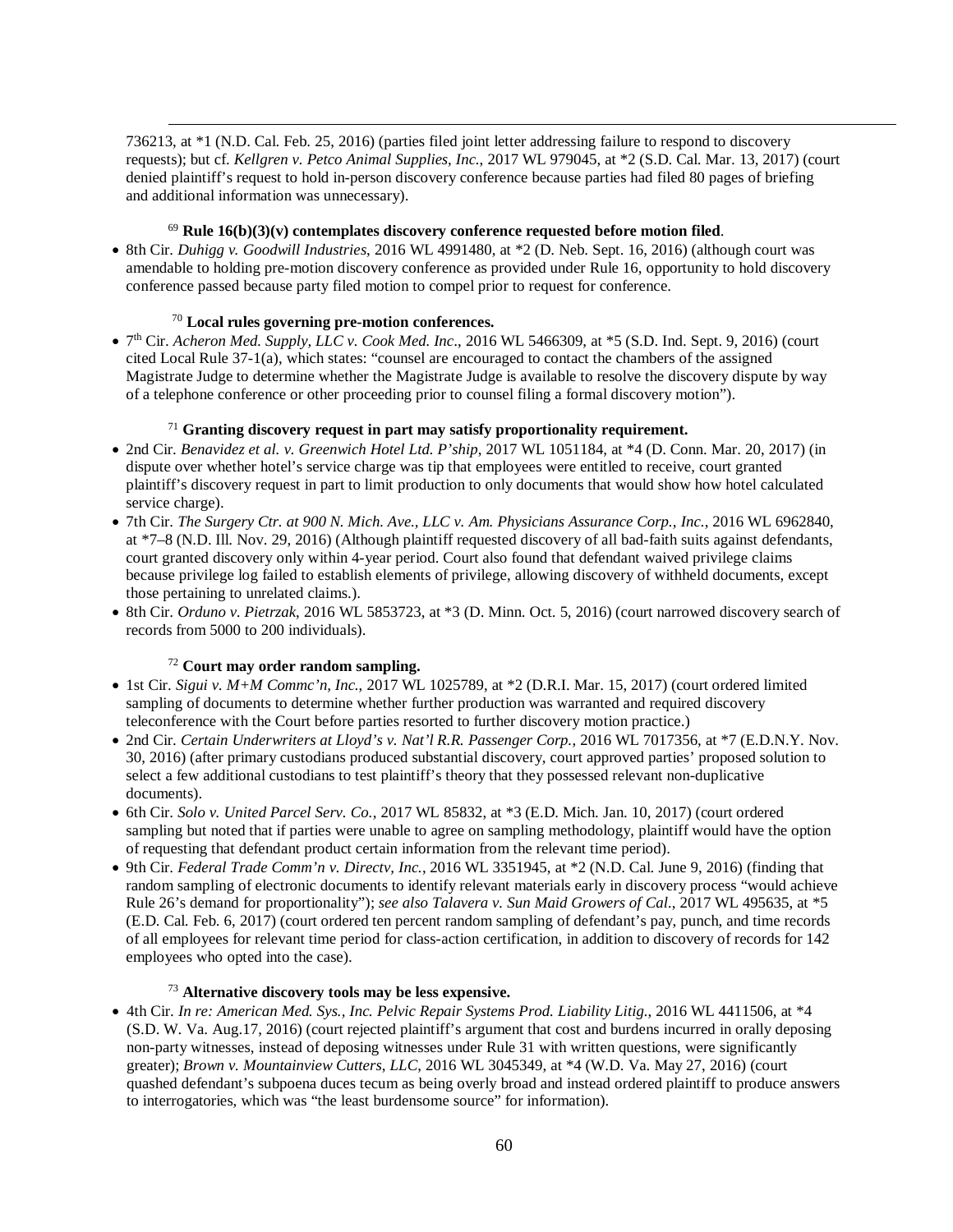- 8th Cir. *Labrier v. State Farm Fire & Cas. Co.*, 314 F.R.D. 637, 642 (W.D. Mo. 2016) (party ordered to respond to interrogatories in lieu of producing documents, which it claimed would be burdensome).
- 9th Cir. *Ballentine v. Las Vegas Metro. Police Dep't*, 2016 WL 2743504, at \*7 (D. Nev. May 9, 2016) ("Where responsive information can be provided more accurately and with less burden through one method of discovery, that method should be used."); *cf. HSBC Bank USA v. Green Valley Pecos Homeowners Ass'n, Inc.*, 2016 WL 6915301 (D. Nev. Nov. 21, 2016) ("The general statement . . . regarding a party's right to pursue less efficient or duplicative discovery avenues can no longer be justified under amended Rule 26(b) given its greater emphasis on the need for proportionality in discovery.").
- 10th Cir. *Hinzo v. N.M. Corr. Dep't*, 2016 WL 3156071, at \*4 (D.N.M. May 19, 2016) (court determined that plaintiff's request to interview prison staff and inmates was acceptable method of gathering factual information to be used in forming and offering an expert opinion" in lieu of depositions); *Cf.*
- 9th Cir. *Gilbert v. Money Mut., LLC*, 2016 WL 3196605, at \*7 (N.D. Cal. June 9, 2016) (denying motion to depose attorney only where party did not establish that discovery had not, or could not, be obtained by other means).
- 10th Cir. *Fasesin v. Henry Indus., Inc.*, 2016 WL 3654740, at \*5 (D. Kan. July 8, 2016) (ordering parties to obtain free tax-return transcripts instead of requested completed tax returns because of cost concerns)*.*

# <sup>74</sup> **Court may order cost-shifting.**

- 4th Cir. *Ashmore v. Allied Energy, Inc.*, 2016 WL 301169, at \*2 (D.S.C. Jan. 25, 2016) (court may order costshifting under Rule 26(c)).
- $\bullet$  5<sup>th</sup> Cir. *Butler v. Craft*, 2017 WL 1429896, at \*6 (W.D. La. Apr. 19, 2017) (discovery requested by plaintiffs, which would have required defendant to "analyze, redact, and produce" records "simply to explore events which occurred more than a decade ago and which have little or no probative value," would significantly burden defendant and thus would be "grossly disproportionate to the benefits of allowing discovery," even though plaintiffs offered to reimburse defendants).
- 7th Cir. *Knauf Insulation, LLC v. Johns Manville Corp.*, 2015 WL 7089725, at \*3 (S.D. Ind. Nov. 13, 2015) (court ordered plaintiff to bear costs of responding to discovery request from 38 email custodians if search did not yield at least 500 relevant documents).
- 9th Cir. *Arias v. Ruan Transp. Corp*, 2017 WL 1427018, at \*5–6 (E.D. Cal. Apr. 21, 2017) (court granted defendant's motion for second deposition and shifted cost to plaintiff, not including defendant's attorney's fees, because plaintiff had withheld relevant documents and needed to be deposed again).
- 10th Cir. *Navajo Nation Human Rights Comm'n v. San Juan Cty.*, 2016 WL 3079740, at \*4 (D. Utah May 31, 2016) (court ordered plaintiffs to bear cost of expedited document discovery because information was available from other less expensive sources, such as previously provided e-mail responses).
- D.C. Cir. *Oxbow Carbon & Minerals LLC v. Union Pacific R.R. Co.*, 2017 WL 4011136, at \*7 (D.D.C. Sept. 11, 2017) (court acknowledged amended Rule 26(c)(1)(B) permitting cost shifting but refused to order cost shifting because resisting party "failed to rebut the presumption . . . that it should bear the cost of complying with proposed discovery").
	- *Cf.*

 $\overline{a}$ 

- 2d Cir. *Woodward v. Afify*, 2017 WL 279555, at \*7–8 (W.D.N.Y. Jan. 23, 2017) (court denied discovery because burden and expense outweighed benefits when plaintiff-inmate requested discovery of publicly available information seemingly to shift cost of printing court documents to defendant and non-party lawyers).
- 6th Cir. *Brown v. Mohr*, 2017 WL 2832631, at \*4 (S.D. Ohio June 30, 2017) (court denied pro se plaintiff's request for his medical records because plaintiff previously had access to them, and the apparent purpose of plaintiff's request was to shift cost to defendant).
- 11th Cir. *Graham & Co. v. Liberty Mut. Fire Ins. Co.*, 2016 WL 1319697, at \*11 (N.D. Ala. Apr. 5, 2016) (court refused to order cost-shifting and "[deferred] to the parties to work out payment of complying with discovery costs").

### <sup>75</sup> **Presumption that responding party bears costs of complying with discovery requests.**

• 4th Cir. *Ashmore v. Allied Energy, Inc.*, 2016 WL 301169, at \*2 (D.S.C. Jan. 25, 2016) ("In determining whether to shift the costs of discovery to the requesting party, factors to consider include: (1) the specificity of the discovery requests; (2) the likelihood of discovering critical information; (3) the availability of such information from other sources; (4) the purposes for which the responding party maintains the requested data; (5) the relative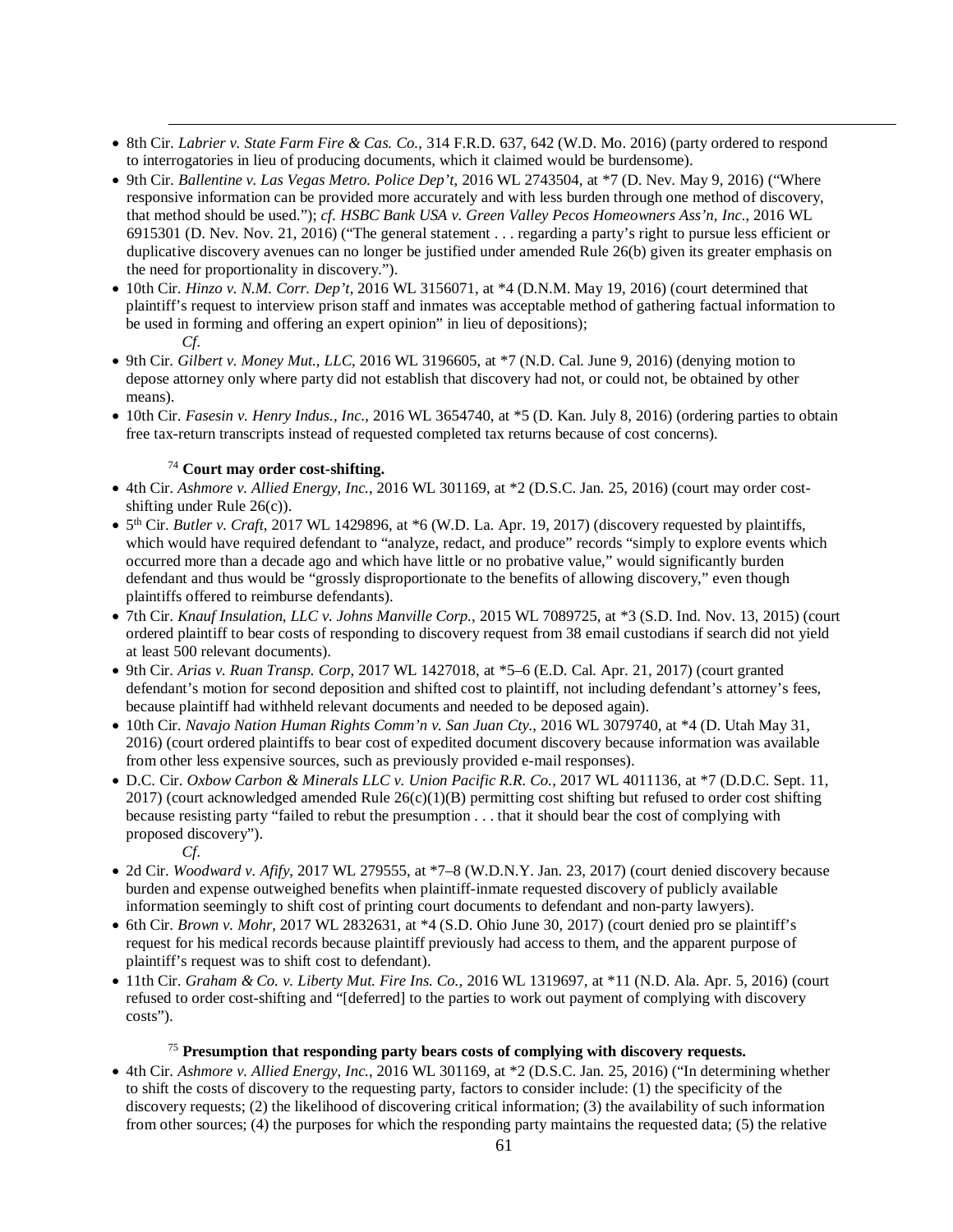benefit to the parties of obtaining the information; (6) the total cost associated with production; (7) the relative ability of each party to control costs and its incentive to do so; and (8) the resources available to each party.").

- 7th Cir. *Knauf Insulation, LLC v. Johns Manville Corp.*, 2015 WL 7089725, at \*3 (S.D. Ind. Nov. 13, 2015) ("[P]resumption is that the responding party pays for discovery requests.").
- 8th Cir. *Labrier v. State Farm Fire & Cas. Co.*, 314 F.R.D. 637, 642 (W.D. Mo. May 9, 2016) (because of its interest in keeping its computer system secret, defendant was ordered to bear "cost of doing any additional programming to pull out the information required by the [plaintiff's] interrogatories").

# <sup>76</sup> **Proportionality distinct from grounds for issuing Rule 26(c) protective order.**

- 2d Cir. *Uni-Sys., LLC v. U.S. Tennis Ass'n*, 2017 WL 4081904, at \*6 (E.D.N.Y. Sept. 13, 2017) (court granted discovery of source code, despite proportionality objection, because code was important and readily available, and objecting party failed to address why protective order would be insufficient).
- 6th Cir. *MicroTechnologies, LLC v. Autonomy, Inc*., 2016 WL 1273266, at \*2 (N.D. Cal. Mar. 14, 2016) (question of proportionality is distinct from grounds for issuing Rule 26(c) protective order, including oppression); *see also Kacmarik v. Mitchell*, 2017 WL 131582, at \*3 (N.D. Ohio Jan. 13, 2017) (discovery granted because parts of requested discovery might lead to discovery of relevant information and privacy concerns could adequately be addressed in a protective order).
	- *Cf.*

 $\overline{a}$ 

- 4th Cir. *Prusin v. Canton's Pearls, LLC*, 2016 WL 7408840, at \*2 (D. Md. Dec. 22, 2016) ("[I]f the discovery sought has no bearing on an issue of material fact—i.e., if it is not relevant—a protective order is proper.") (citation omitted) (internal quotation omitted); *Jos. A. Bank Clothiers, Inc. v. J.A.B.-Columbia, Inc.*, 2017 WL 75746, at \*1, 3 (D. Md. Jan. 6, 2017) (granting in part plaintiff's motion for a protective order because requested discovery would be unduly burdensome under Rule 26(b)).
- 5th Cir. *In re: Wright*, 2017 WL 685562, at \*9 (S.D. Tex. Feb. 21, 2017) (granting in part defendants' motion for protective order under Rule 26(c), in part "pursuant to the proportionality requirements of Fed. R. Civ. P.  $26(b)(1)$ ").
- 9th Cir. *Birch v. Lombardo*, 2017 WL 6063068, at \*6 (D. Nev. Dec. 6, 2017) ("Even if . . . discovery is relevant and proportional to the needs of the case, the court may, for 'good cause,' enter a protective order.").

# <sup>77</sup> **Party must state if documents being withheld.**

- 5th Cir. *Fidelis Grp. Holdings, LLC v. Chalmers Auto., LLC*, 2016 WL 6157601, at \*6 (E.D. La. Oct. 24, 2016) ("[M]erely responding 'Defendants will provide such documents that exist'" does not identify which documents are responsive); *Keycorp v. Holland*, 2016 WL 6277813, at \*11 (N.D. Tex. Oct. 26, 2016) ("[R]esponding to a document request or interrogatory 'subject to' and 'without waiving' objections is not consistent with the Federal Rules or warranted by existing law.").
- 7th Cir. *Crabtree v. Angie's List, Inc.*, 2017 WL 413242, at \*4 (S.D. Ind. Jan. 31, 2017) (parties "have no obligation to affirmatively state that they are not withholding documents").
- 8th Cir. *Sprint Commc'ns. Co. L.P. v. Crow Creek Sioux Tribal Court*316 F.R.D. 254, 263 (D.S.D. Feb. 26, 2016) (objecting party must "state with specificity the grounds for objecting, including the reasons" and "whether any responsive materials are being withheld").
- 9th Cir. *Brown v. Dobler*, 2015 WL 9581414, at \*4 (D. Idaho Dec. 29, 2015) (party must state if there are documents withheld because of objections to discovery requests).
- 10th Cir. *Echon v. Sackett*, 2016 WL 943485, at \*4 (D. Colo. Jan. 27, 2016) (party must state if there are documents withheld because of objections to discovery requests); *see also Hibu Inc. v. Peck*, 2016 WL 4702422, at \*4 (D. Kan. Sept. 8, 2016) (court found "conditional objections [invalid, which] occur when 'a party asserts objections, but then provides a response 'subject to' or 'without waiving' the stated objections").

### <sup>78</sup> **Technology assisted review.**

- 2d Cir. *Hyles v. N.Y.C.*, 2016 WL 4077114, at \*3 (S.D.N.Y. Aug. 1, 2016) (although court believed that TAR was "the best and most efficient search tool" and that "there may come a time when TAR is so widely used that it might be unreasonable for a party to decline to use TAR," it declined to compel defendant to use it instead of keyword searching).
- 11th Cir. *Digital Assurance Certification, LLC v. Pendolino*, 2017 WL 4342316, at \*9 (M.D. Fla. Sept. 29, 2017) ("In discussing proportionality and the discovery of ESI, the Middle District's Discovery Handbook cites" the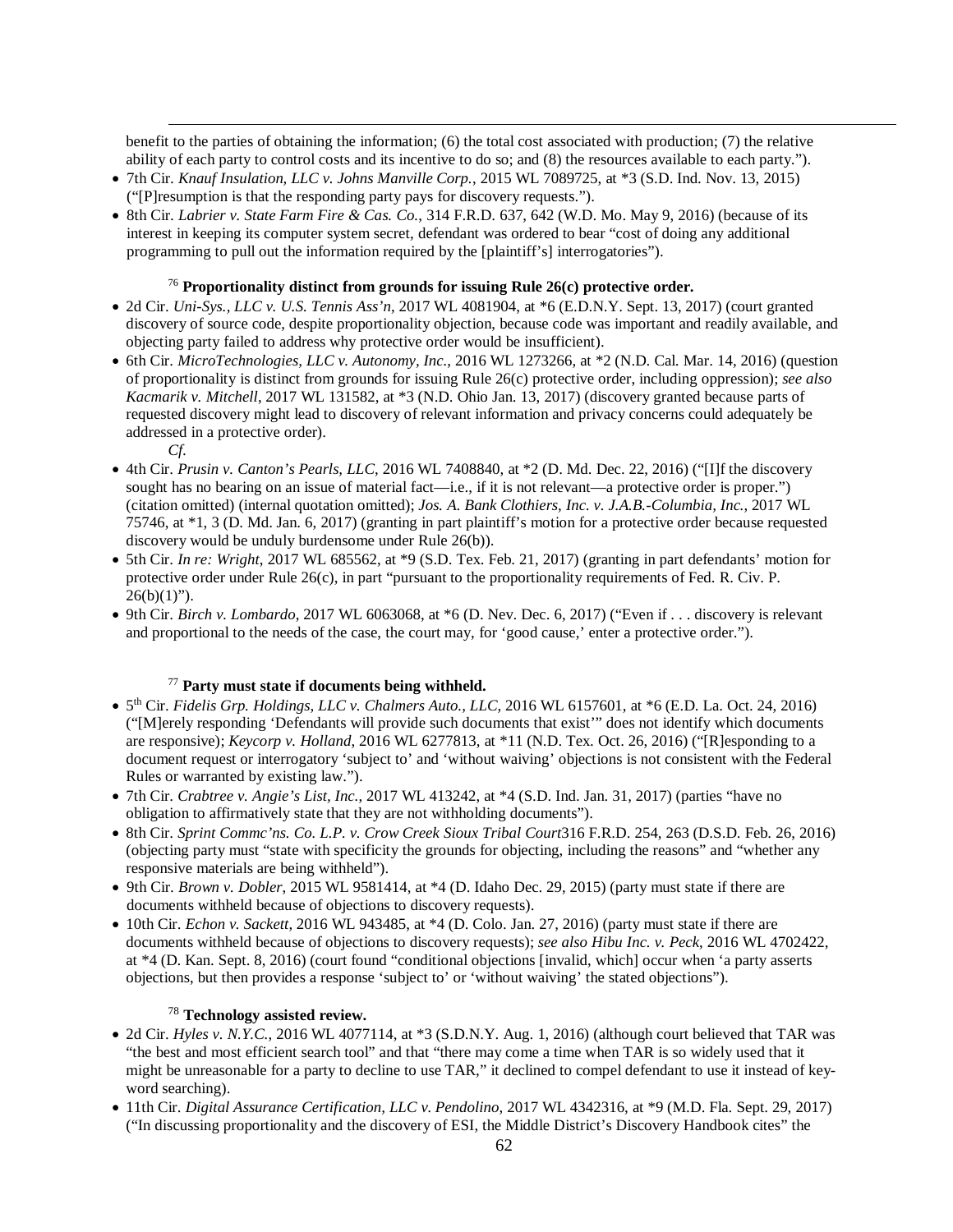Sedona Conference's proportionality principles, including that "technologies to reduce cost and burden should be considered in the proportionality analysis.").

# **TABLE OF CASES**

1st Circuit

 $\overline{a}$ 

*Cont'l W. Ins. Co. v. Opechee Constr. Corp.*, 2016 WL 865232 (D.N.H. Mar. 2, 2016) (DiClerico, Jr., D.J.)

*Doe v. Trs. of Boston Coll.*, 2015 WL 9048225 (D. Mass. Dec. 16, 2015) (Bowler, M.J.)

*Ferring Pharms. Inc. v. Braintree Labs., Inc.*, 168 F. Supp. 355 (D. Mass. 2016) (Gorton, D.J.)

*Green v. Cosby*, 2015 WL 9594287 (C.D. Mass. Dec. 31, 2015) (Hennessey, M.J.)

*Johansen v. Liberty Mut. Grp., Inc.*, 2017 WL 6045419 (D. Mass. Dec. 6, 2017) (Borroughs, M.J.)

*Primarque Prod. v. Williams West & Witt's Prod. Co.*, 2016 WL 6090715 (D. Mass. Oct. 18, 2016) (Hennessy, M.J.)

*Sigui v. M+M Commc'n, Inc.*, 2017 WL 1025789 (D.R.I. Mar. 15, 2017) (Almond, M.J.)

*U.S. ex rel. Drennen v. Fresenius Med. Care Holdings, Inc.*, 2017 WL 1217118 (D. Mass. Mar. 31, 2017) (O'Toole, Jr., D.J.)

*Wal-Mart P.R., Inc. v. Zaragoza-Gomez*, 152 F. Supp. 3d 67 (D.P.R. 2016) (Fuste, D.J.)

## 2d Circuit

*A.M. v. Am. Sch. for the Deaf*, 2016 WL 1117363 (D. Conn. Mar. 22, 2016) (Margolis, M.J.) *Abbott v. Wyo. Cty. Sheriff's Office*, 2017 WL 2115381 (W.D.N.Y. May 16, 2017) (Scott, M.J.) *Alaska Elec. Pension Fund v. Bank of Am. Corp.*, 2016 WL 6779901 (S.D.N.Y. Nov. 16, 2016) (Furman, D.J.) *Am. Fed'n of Musicians v. Sony Music Entm't, Inc.*, 2016 WL 2609307 (S.D.N.Y. Apr. 29, 2016) (Moses, M.J.) *Armstrong Pump, Inc. v. Hartman*, 2016 WL 7208753 (W.D.N.Y. Dec. 13, 2016) (Scott, M.J.) *Bagley v. Yale Univ.*, 2015 WL 8750901 (D. Conn. Dec. 14, 2015) (Haight, D.J.) *Benavidez et al. v. Greenwich Hotel Ltd. P'ship*, 2017 WL 1051184 (D. Conn. Mar. 20, 2017) (Bolden, D.J.) *Black v. Buffalo Meat Serv.*, 2016 WL 6962444 (W.D.N.Y. Nov. 29, 2016) (Scott, M.J.) *Black v. Buffalo Meat Serv., Inc.*, 2016 WL 4363506 (W.D.N.Y. Aug. 16, 2016) (Scott, M.J.)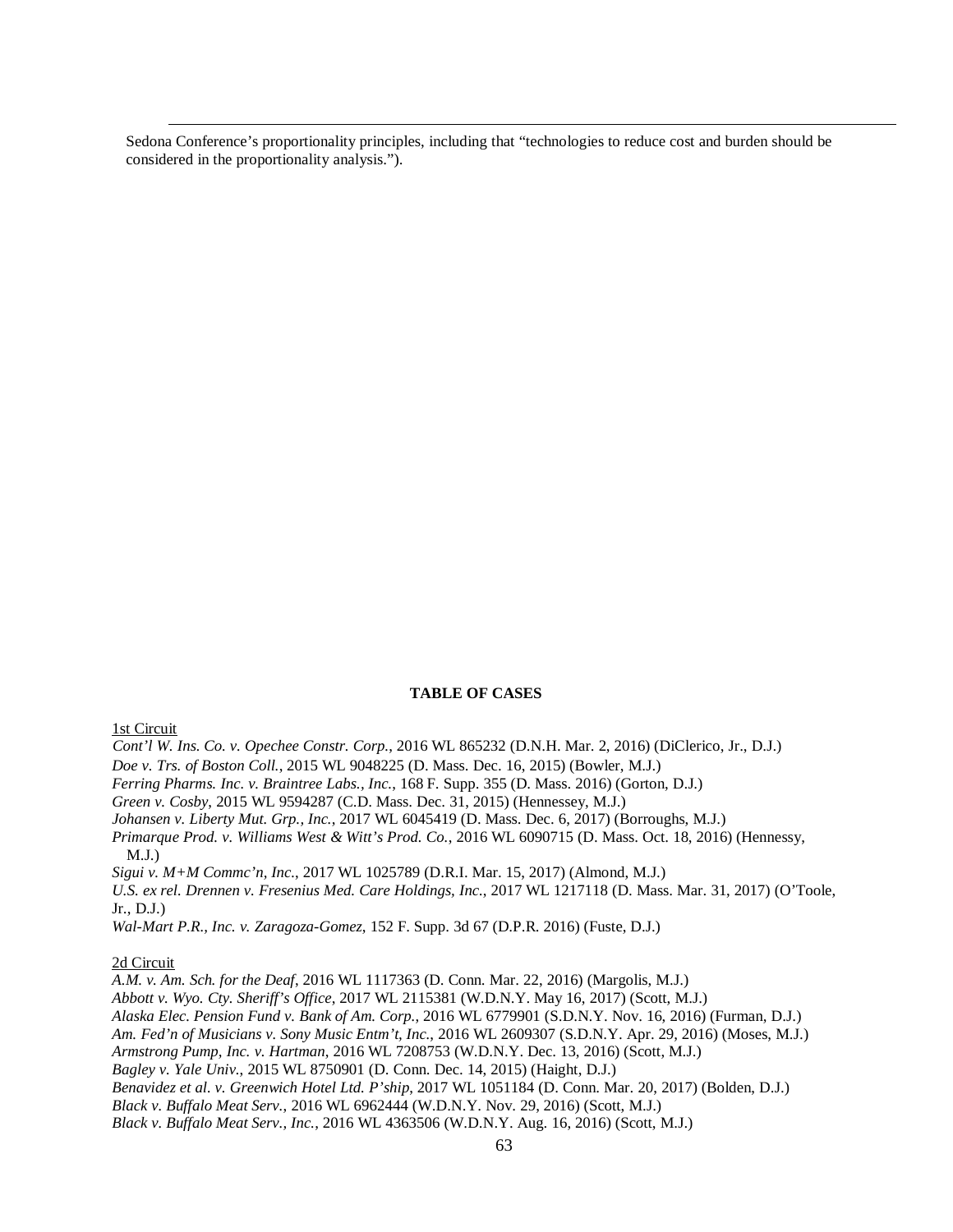$\overline{a}$ *Black v. Buffalo Meat Serv.*, 2017 WL 2720080 (W.D.N.Y. June 23, 2017) (Scott, M.J.) *Blackrock Allocation Target Shares v. Wells Fargo Bank, Nat'l Ass'n*, 2017 WL 953550 (S.D.N.Y. Mar. 10, 2017) (Netburn, M.J.) *Blackrock Allocation Target Shares v. Wells Fargo Bank, Nat'l Ass'n*, 2017 WL 3610511 (S.D.N.Y. Aug. 18, 2017) (Polk Failla, D.J.) *Blodgett v. Siemens Indus., Inc.*, 2016 WL 4203490 (E.D.N.Y. Aug. 9, 2016) (Tomlinson, M.J.) *Carl v. Edwards*, 2017 WL 4271443 (E.D.N.Y. Sept. 25, 2017) (Tomlinson, M.J.) *Certain Underwriters at Lloyd's v. Nat'l R.R. Passenger Corp.*, 2016 WL 7017356 (E.D.N.Y. Nov. 30, 2016) (Mann, M.J.) *Creighton v. City of N.Y*., 2016 WL 1178648 (S.D.N.Y. Mar. 17, 2016) (Freeman, M.J.) *Edebali v. Bankers Standard Ins. Co.*, 2016 WL 4621077 (E.D. N.Y. Sept. 6, 2016) (Tomlinson, M.J.) *Fischer v. Forrest*, 2017 WL 773694 (S.D.N.Y. Feb. 27, 2017) (Peck, M.J.) \_\_\_ F.Supp.3d \_\_\_ 2017 *Gonzalez v. Allied Concrete Indus., Inc*., 2016 WL 4444789 (E.D.N.Y. Aug. 23, 2016) (Tomlinson, M.J.) *Greater N.Y. Taxi Ass'n v. City of N.Y.*, 2017 WL 4012051 (S.D.N.Y. Sept. 11, 2017) (Francis, IV, M.J.) *Grief v. Nassau Cty*, 2017 WL 3588936 (E.D.N.Y. Aug. 18, 2017) (Shields, M.J.) *Henry v. Morgan's Hotel Grp., Inc.*, 2016 WL 303114 (S.D.N.Y. Jan. 25, 2016) (Cott, M.J.) *Homeward Residential, Inc. v. Sand Canyon Corp.*, 2017 WL 4676806 (S.D.N.Y. Oct. 17, 2017) (Cott, M.J.) *Hyatt v. Rock*, 2016 WL 6820378 (N.D.N.Y. Nov. 18, 2016) (Stewart, M.J.) *Hyles v. N.Y.C.*, 2016 WL 4077114 (S.D.N.Y. Aug. 1, 2016) (Peck, M.J.) *In re: Catalyst Managerial Serv.*, 2017 WL 716846 (2nd Cir. Feb. 23, 2017) (Parker, C.J.) *In re: Symbol Tech. Inc. Sec. Litig.*, 2017 WL 1233842 (E.D.N.Y. Mar. 31, 2017) (Tomlinson, M.J.) *In re: XPO Logistics, Inc.*, 2017 WL 2226593 (S.D.N.Y. May 22, 2017) (Netburn, M.J.) *Knight v. Local 25 IBEW*, \_\_ WL \_\_ (E.D.N.Y. Mar. 31, 2016) (Tomlinson, M.J.) *Laydon v. Mizuho Bank, Ltd*., 2016 WL 1718387 (S.D.N.Y. Apr. 29, 2016) (Pitman, M.J.) *Leibovitz v. The City of New York*, 2017 WL 462515 (S.D.N.Y. Feb. 3, 2017) (Pitman, M.J.) *Levin v. Johnson & Johnson*, 2017 WL 5592684 (E.D.N.Y. Nov. 20, 2017) (Shields, M.J.) *Lightsquared, Inc. v. Deere & Co*., 2015 WL 8675377 (S.D.N.Y. Dec. 10, 2015) (Francis, IV, M.J.) *Lozada v. Cty. of Nassau*, 2017 WL 6514675 (E.D.N.Y. Dec. 20, 2017) (Shields, M.J.) *Marom v. City of N.Y.*, 2016 WL 7048053 (S.D.N.Y. Nov. 30, 2016) (Netburn, M.J.) *Neogenix Oncology, Inc. v. Gordon*, 2017 WL 1207558 (E.D.N.Y. Mar. 31, 2017) (Tomlinson, M.J.) *Patient A v. Vt. Agency of Human Servs.*, 2016 WL 880036 (D. Vt. Mar. 1, 2016) (Crawford, D.J.) *Pothen v. Stony Brook Univ.*, 2017 WL 1025865 (E.D.N.Y. Mar. 15, 2017) (Shields, M.J.) *Ramos v. Town of E. Hartford*, 2016 WL 7340282 (D. Conn. Dec. 19, 2016) (Bryant, D.J.) *Robertson v. People Magazine*, 2015 WL 9077111 (S.D.N.Y. Dec. 16, 2015) (Crotty, D.J.) *Royal Park Inv. v. HSBC Bank USA Nat'l Ass'n*, 2017 WL 945099 (S.D.N.Y. Mar. 10, 2017) (Netburn, M.J.) *Shipstad v. One Way Or Another Prods., LLC*, 2017 WL 2462657 (S.D.N.Y. June 6, 2017) (Francis, IV, M.J.) *Sibley v. Choice Hotels Int'l*, 2015 WL 9413101 (E.D.N.Y. Dec. 22, 2015) (Shields, M.J.) *Sky Med. Supply Inc. v. SCS Support Claim Servs., Inc*., 2016 WL 4703656 (E.D.N.Y Sept. 7, 2016) (Tomlinson,  $M.J.$ ) *Sky Med. Supply Inc. v. SCS Support Claim Servs.*, 2017 WL 1133349 (E.D.N.Y. Mar. 24, 2017) (Tomlinson, M.J.) *State Farm Mut. Auto. Ins. v. Fayda*, 2015 WL 7871037 (S.D.N.Y. Dec. 3, 2015) (Francis, IV, M.J.) *Torcasio v. New Canaan Bd. of Educ*., 2016 WL 299009 (D. Conn. Jan. 25, 2016) (Merriam, M.J.) *Uni-Sys., LLC v. U.S. Tennis Ass'n*, 2017 WL 4081904 (E.D.N.Y. Sept. 13, 2017) (Pollak, M.J.) *Vaigasi v. Solow Mgmt. Corp*., 2016 WL 616386 (S.D.N.Y. Feb. 16, 2016) (Pitman, M.J.) *Williams v. Fire Sprinkler Assoc. Inc.*, 2017 WL 1156012 (E.D.N.Y. Mar. 27, 2017) (Tomlinson, M.J.) *Winfield v. City of N.Y.*, 2018 WL 840085 (S.D.N.Y. Feb. 12, 2018) (Parker, M.J.)

*Woodward v. Afify*, 2017 WL 279555 (W.D.N.Y. Jan. 23, 2017) (Roemer, M.J.)

# 3d Circuit

*Bell v. Reading Hosp*., 2016 WL 162991 (E.D. Pa. Jan. 14, 2016) (Perkin, M.J.)o *Capetillo v. Primecare Med., Inc.*, 2016 WL 3551625 (E.D. Pa. June 28, 2016) (Hey, M.J.) *CDK Glob., LLC v. Tulley Auto. Grp., Inc.*, 2016 WL 1718100 (D.N.J. Apr. 29, 2016) (McNulty, D.J.) *Cole's Wexford Hotel, Inc. v. Highmark Inc*., 2016 WL 5025751 (W.D. Pa. Sept. 20, 2016) (Conti, D.J.) *Dixon v. Williams*, 2016 WL 631356 (M.D. Pa. Feb 17, 2016) (Mehalchick, M.J.) *Edebali v. Bankers Standard Ins. Co.*, 2017 WL 3037408 (E.D.N.Y. July 17, 2017) (Tomlinson, M.J.) *Emp. Ins. Co. of Wasau v. Daybreak Express, Inc.*, 2017 WL 2443064 (D.N.J. June 5, 2017) (Mannion, D.J.)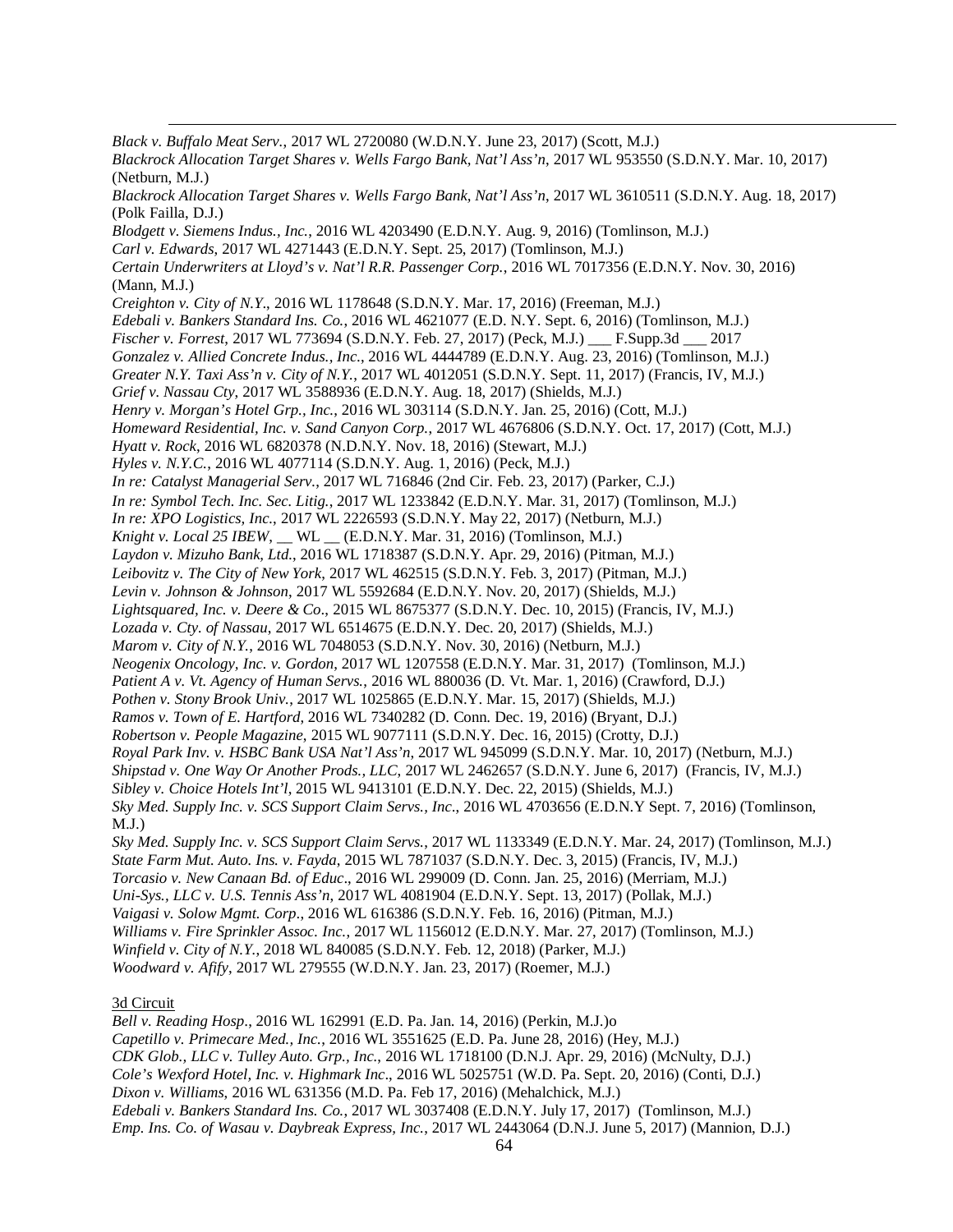$\overline{a}$ *Fassett v. Sears Holdings Corp.*, 2017 WL 386646 (M.D. Pa. Jan. 27, 2017) (Brann, D.J.)

*First Niagara Risk Mgmt. v. Folino*, 2016 WL 4247654 (E.D. Pa. Aug. 11, 2016) (Dalzell, D.J.)

*Guerrido-Lopez v. City of Allentown*, 2016 WL 1182158 (E.D. Pa. Mar. 28, 2016) (Heffley, M.J.)

*Haines v. Cherian*, 2016 WL 831946 (M.D. Pa. Feb. 29, 2016) (Saporito, Jr., M.J.)

*Harrington v. Bergen Cty.*, 2017 WL 4387373 (D.N.J. Oct. 3, 2017) (Chesler, D.J.)

*Hooper v. Safety-Kleen Sys., Inc.*, 2017 WL 2720288 (W.D. Pa. June 23, 2017) (Fischer, D.J.)

*In re: Domestic Drywall Antitrust Litig*., 2016 WL 4414640 (E.D. Pa. Aug. 18, 2016) (Baylson, D.J.)

*In re: Riddell Concussion Reduction Litig.*, 2016 WL 4119807 (D.N.J. July 7, 2016) (Schneider, M.J.)

*In re: Suboxone (Buprenorphine Hydrochloride & Naloxone) Antitrust Litig.*, 2016 WL 3519618 (E.D. Pa. June 27, 2016) (Goldberg, D.J.)

*Liberty Int'l Underwriters Can. v. Scottsdale Ins. Co.*, 2017 WL 721105 (D.N.J. Feb. 23, 2017) (Schneider, M.J.) *Nanticoke Lenni-Lenape Tribal Nation v. Porrino*, 2017 WL 4155368 (D.N.J. Sept. 19, 2017) (Schneider, M.J.) *Solid Waster Servs., Inc. v. United States*, 2016 WL 687182 (E.D. Pa. Feb. 19, 2016) (Jones, II, D.J.) *Spear v. Alliance Holdings, Inc. Emp. Stock Ownership Plan*, 2017 WL 5454459 (E.D. Pa. Nov. 14, 2017) (Lloret, M.J.)

*Trask v. Olin Corp*., 2016 WL 1255302 (W.D. Pa. Mar. 31, 2016) (Fischer, D.J.)

*U.S. ex rel. Customs Fraud Investigations, LLC. v. Victaulic Co*., 2016 WL 5799660 (3d Cir. 2016) (Fuentes, C.J.) *Vay v. Huston*, 2016 WL 1408116 (W.D. Pa. Apr. 11, 2016) (Fischer, D.J.)

*Wahab v. State of N.J. Dep't of Envtl. Prot.*, 2017 WL 4912617 (D.N.J. Oct. 30, 2017) (Bongiovanni, M.J.)

*Wertz v. GEA Heat Exchangers Inc*., 2015 WL 8959408 (M.D. Pa. Dec. 16, 2015) (Mehalchick, M.J.)

*Williams v. BASF Catalysts, LLC*, 2017 WL 3317295 (D.N.J. Aug. 3, 2017) (Linares, C.D.J.)

# 4th Circuit

*Accolla v. Speedway, LLC*, 2017 WL 5523040 (D.S.C. Nov. 17, 2017) (Childs, D.J.)

*Arrow Enter. Computing Sols., Inc. v. BlueAlly*, *LLC*, 2016 WL 4287929 (E.D.N.C. Aug. 15, 2016) (Numbers, II,  $M.J.$ )

*Ashmore v. Allied Energy, Inc.*, 2016 WL 301169 (D.S.C. Jan. 25, 2016) (Childs, D.J.)

*Ashmore v. Williams*, 2017 WL 2437082 (D.S.C. June 6, 2017) (Childs, D.J.)

*Barber v. Heslep*, 2017 WL 3097495 (S.D. W.Va. July 20, 2017) (Eifert, M.J.)

*Beasley v. Novant Health, Inc*., 2016 WL 4435230 (M.D.N.C. Aug. 19, 2016) (Auld, M.J.)

*Brown v. Mountainview Cutters, LLC*, 2016 WL 3045349 (W.D. Va. May 27, 2016) (Conrad, D.J.)

*Chen v. Md. Dept. of Health and Mental Hygeine*, 2017 WL 1533988 (D. Md. Apr. 27, 2017) (Gallagher, M.J.)

*Columbia Gas Transmission, LLC v. Balt. Cty., Md.*, 2016 WL 7167979 (D. Md. Dec. 8, 2016) (Gallagher, M.J.) *Conn. Gen. Life Ins. Co. v. Advanced Surgery Ctr. of Bethesda, LLC*, 2016 WL 7115952 (D. Md. Dec. 7, 2016)

(Chasanow, D.J.)

*Dwoskin v. Bank of Am., N.A.*, 2016 WL 3955932 (D. Md. July 22, 2016) (Blake, D.J.)

*Eramo v. Rolling Stone, LLC*, 314 F.R.D. 205 (W.D. Va. Jan. 25, 2016) (Conrad, D.J.)

*Fid. & Guar. Life Ins. Co. v. United Advisory Grp., Inc*., 2016 WL 632025 (D. Md. Feb. 17, 2016) (Gallagher, M.J.)

*Fish v. Air & Liquid Sys. Corp.*, 2017 WL 697663 (D. Md. Feb. 21, 2017) (Copperthite, M.J.)

*Holcombe v. Helena Chem. Co.*, 2016 WL 2897942 (D. S.C. May 18, 2016) (Duffy, D.J.)

*In re: American Med. Sys., Inc. Pelvic Repair Systems Prod. Liability Litig.*, 2016 WL 4411506 (S.D. W.Va. Aug.17, 2016) (Eifert M.J.)

*In re: American Med. Sys., Inc.*, 2016 WL 3077904 (S.D. W.Va. May 31, 2016) (Eifert M.J.)

*In re: NC Swine Farm Nuisance Litig.*, 2016 WL 3661266 (E.D.N.C. July 1, 2016) (Jones, Jr., M.J.)

*In re: Va. Dep't of Corrections v. Jordan*, 2017 WL 5075252 (E.D. Va. Nov. 3, 2017) (Lauck, D.J.)

*Johnson v. Ford Motor Co*., 2016 WL 4577419 (S.D. W. Va. Sept. 1, 2016) (Eifert, M.J.)

*Jos. A. Bank Clothiers, Inc. v. J.A.B.-Columbia, Inc.*, 2017 WL 75746 (D. Md. Jan. 6, 2017) (Gallagher, M.J.)

*King v. Chipotle Serv., LLC*, 2017 WL 3193655 (S.D. W.Va. July 27, 2017) (Eifert, M.J.)

*Moses H. Cone Mem'l Hosp. Operating Corp. v. Conifer Physician Servs*.*, Inc.*, 2016 WL 430494 (M.D.N.C. Feb. 3, 2016) (Webster, M.J.)

*Mt. Hawley Ins. Co. v. Adell Plastics, Inc.*, 2017 WL 3621184 (D. Md. Aug. 22, 2017) (Coulson, M.J.)

*Prusin v. Canton's Pearls, LLC*, 2016 WL 7408840 (D. Md. Dec. 22, 2016) (Gallagher, M.J.)

*Prusin v. Canton's Pearls, LLC*, 2017 WL 1166326 (D. Md. Mar. 28, 2017) (Gallagher, M.J.)

*Raab v. Smith & Nephew, Inc.*, 2016 WL 2587188 (S.D. W. Va. May 4, 2016) (Eifert, M.J.)

*Santiago v. S. Health Partners*, 2016 WL 4435229 (M.D.N.C. Aug. 19, 2016) (Auld, M.J.)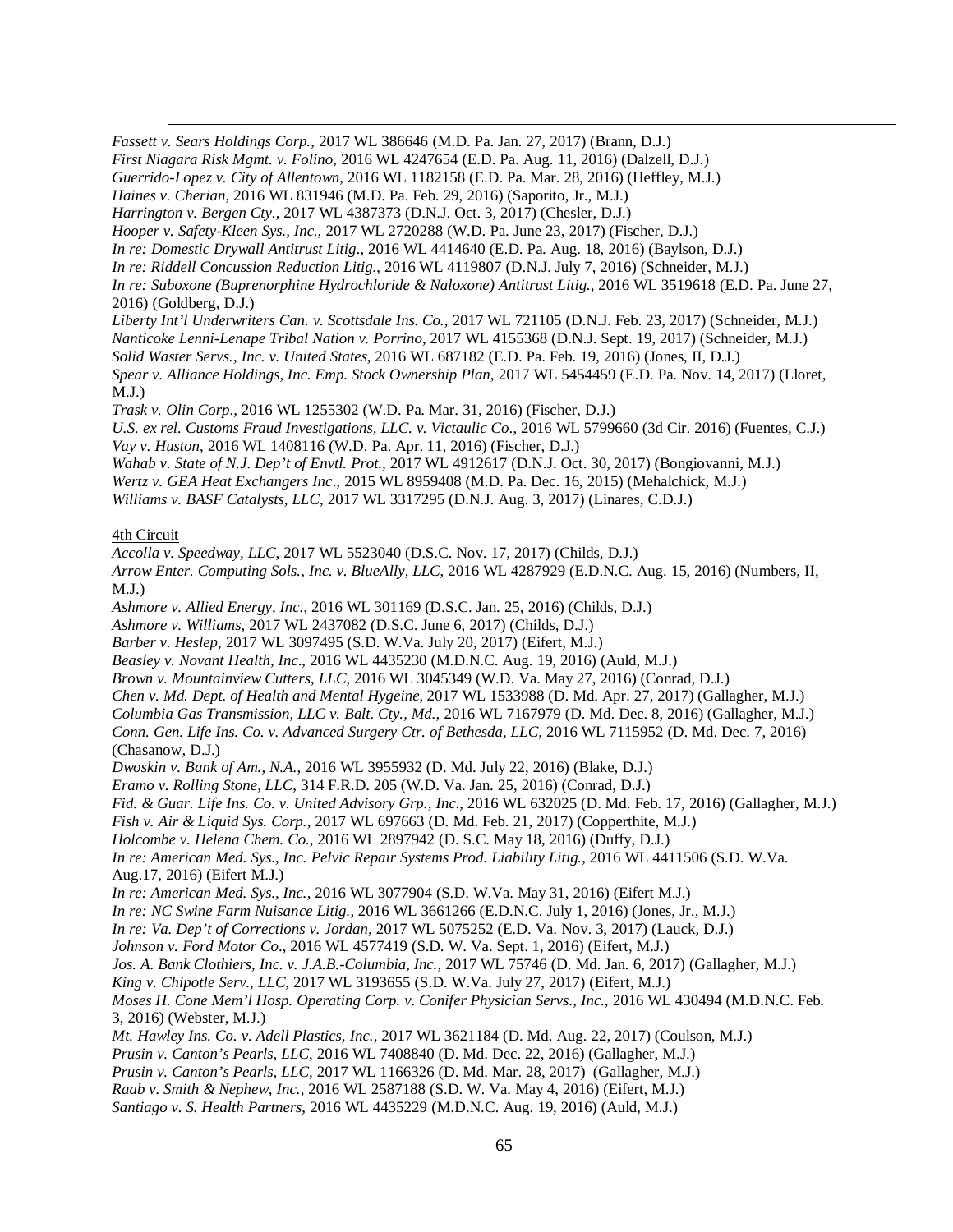*Scott Hutchison Enters., Inc. v. Cranberry Pipeline Corp*., 2016 WL 5219633 (S.D. W. Va. Sept. 20, 2016) (Eifert,  $M.L.$ 

*TBC, Inc. v. DEI Sales, Inc.*, 2017 WL 4151261 (D. Md. Sept. 19, 2017) (Blake, D.J.) *Townsend v. Nestle Healthcare Nutrition, Corp.*, 2016 WL 1629363 (S.D. W. Va. Apr. 22, 2016) (Eifert, M.J.) *White v. Sam's E., Inc*., 2016 WL 205494 (S.D. W. Va. Jan. 15, 2016) (Aboulhosn, M.J.)

#### 5th Circuit

 $\overline{a}$ 

*Allen-Pieroni v. Sw. Corr., LLC*, 2016 WL 1750325 (N.D. Tex. May 2, 2016) (Horan, M.J.) *Allen-Pieroni v. Sw. Correctional*, 2016 WL 4439997 (N.D. Tex. Aug. 23, 2016) (Horan, M.J.) *Alston v. Prarie Farms Dairy*; 2017 WL 4274858 (N.D. Miss. Sept. 26, 2017) (Virden, M.J.) *Areizaga v. ADW Corp*., 314 F.R.D. 428 (N.D. Tex. Apr. 4, 2016) (Horan, M.J.) *Biggio v. H20 Hair, Inc.*, 2016 WL 7116025 (E.D. La. Dec. 7, 2016) (Wilkinson, Jr., M.J.) *Braud v. Geo Heat Exchangers, L.L.C.*, 2016 WL 1274558 (M.D. La. Mar. 31, 2016) (Bourgeois, Jr., M.J.) *Brand Serv., LLC v. Irex Corp.*, 2017 WL 67517 (E.D. La. Jan. 6, 2017) (Roby, M.J.) *Butler v. Craft*, 2017 WL 1429896 (W.D. La. Apr. 19, 2017) (Perez-Montes, M.J.) *Cain v. City of New Orleans*, 2016 WL 7156071 (E.D. La. Dec. 8, 2016) (Wilkinson, Jr., M.J.) *Carr v. State Farm Mut. Auto. Ins*., 312 F.R.D. 459 (N.D. Tex. 2015) (Horan, M.J.) *Carter v. H2R Rest. Holdings, LLC*, 2017 WL 2439439 (N.D. Tex. June 6, 2017) (Horan, M.J.) *Celanese Corp. v. Clariant Corp.*, 2016 WL 1074573 (N.D. Tex. Mar. 18, 2016) (Horan, M.J.) *CGC Royalty Inv. I, LLC v. Bluewater Moorings, LLC*, 2017 WL 106795 (N.D. Tex. 2017) (Horan, M.J.) *Collett v. Geico Cas. Co.*, 2017 WL 3336614 (E.D. La. Aug. 3, 2017) (Meerveld, M.J.) *Cottonham v. Allen*, 2016 WL 4035331 (M.D. La. July 25, 2016) (Bourgeois, Jr., M.J.) *Curtis v. Metro. Life Ins. Co.*, 2016 WL 687164 (N.D. Tex. Feb. 19, 2016) (Horan, M.J.) *Dotson v. Edmonson*, 2017 WL 4310676 (E.D. La. Sept. 28, 2017) (Meerveld, M.J.) *Dumas v. O'Reilly Auto. Stores, Inc.*, 2017 WL 2573956 (M.D. La. June 13, 2017) (Wilder-Doomes, M.J.) *Duvall v. BOPCO, L.P.*, 2016 WL 1268343 (E.D. La. April 1, 2016) (Wilkinson, Jr., M.J.) *Fidelis Grp. Holdings, LLC v. Chalmers Auto., LLC*, 2016 WL 6157601 (E.D. La. Oct. 24, 2016) (Roby, M.J.) *First Am. Bankcard, Inc. v. Smart Bus. Tech., Inc.*, 2017 WL 2267149 (E.D. La. May 24, 2017) (Wilkinson, Jr., M.J.) *Garcia v. Prof'l Contract Serv., Inc.*, 2017 WL 187577 (W.D. Tex. Jan. 17, 2017) (Austin, M.J.) *Gondola v. USMD PPM, LLC*, 2016 WL 3031852 (N.D. Tex. May 27, 2016 (Horan, M.J.) *Hahn v. Hunt*, 2016 WL 1587405 (E.D. La. Apr. 20, 2016) (Wilkinson, Jr., M.J.) *Harper v. City of Dallas*, 2017 WL 3674830 (N.D. Tex. Aug. 25, 2017) (Horan, M.J.) *Harrison v. Wells Fargo Bank, N.A.*, 2016 WL 1392332 (N.D. Tex. Apr. 8, 2016) (Horan, M.J.) *Hernandez v. Baylor Univ.*, 2017 WL 1628992 (W.D. Tex. May 1, 2017) (Pitman, M.J.) *Hightower v. Grp. 1 Auto., Inc.*, 2016 WL 3430569 (E.D. La. June 22, 2016) (Wilkinson, Jr., M.J.) *Holmes v. N. Tex. Health Care Laundry Coop. Ass'n*, 2016 WL 1366269 (N.D. Tex. Apr. 6, 2016) (Horan, M.J.) *Homelife in the Gardens, LLC v. Landry*, 2018 WL 733213 (E.D. La. Feb. 6, 2018) (Roby, M.J.) *Howard v. Seadrill Americas, Inc.*, 2016 WL 7012275 (E.D. La. Dec. 1, 2016) (Roby, M.J.) *Hume v. Consol. Grain & Barge, Inc.*, 2016 WL 7385699 (E.D. La. Dec. 21, 2016) (Wilkinson, Jr., M.J.) *In re: Application of RSM Prod. Corp.*, 2016 WL 3477244 (S.D. Tex. June 27, 2016) (Miller, D.J.) *In re: Wright*, 2017 WL 685562 (S.D. Tex. Feb. 21, 2017) (Rodriguez, D.J.) *In re: Trevino*, 2017 WL 123756 (S.D. Tex. Jan. 12, 2017) (Rodriguez, D.J.) *In re: Xarelto (Rivaroxaban) Prods.*, 313 F.R.D. 32 (E.D. La. 2016) (Fallon, D.J.) *InforMD, LLC v. DocRX, Inc.*, 2016 WL 2343854 (M.D. La. May 3, 2016) (Wilder-Doomes, M.J.) *ING Bank N.V. v. M/V Portland, IMO No. 9497854*, 2016 WL 3365426 (M.D. La. June 16, 2016) (DeGravelles,  $D.J.$ ) *Keycorp v. Holland*, 2016 WL 6277813 (N.D. Tex. Oct. 26, 2016) (Horan, M.J.) *Kirk v. Invesco, Ltd*., 2016 WL 4394336 (S.D. Tex. Aug. 18, 2016) (Miller, D.J.) *Krantz v. State Farm Fire & Cas. Co*., 2016 WL 320148 (M.D. La. Jan. 25, 2016) (Bourgeois, Jr., M.J.) *La. Crawfish Producers Ass'n- W. v. Mallard Basin, Inc*., 2015 WL 8074260 (W.D. La. Dec. 4, 2015) (Hanna, M.J.) *Lafleur v. Leglue*, 2017 WL 2960541 (M.D. La. July 11, 2017) (Bourgeois, Jr., M.J.) *Leal v. Wal-Mart Stores*, 2017 WL 68528 (E.D. La. Jan. 6, 2017) (Roby, M.J.) *Lopez v. Warren Transp., Inc.*, 2017 WL 551680 (N.D. Tex. Feb. 10, 2017) (Horan, M.J.)

*McKinney/Pearl Rest. Partners, L.P*. *v. Metro. Life Ins. Co.*, 2016 WL 98603 (N.D. Tex. Jan. 8, 2016) (Horan, M.J.)

66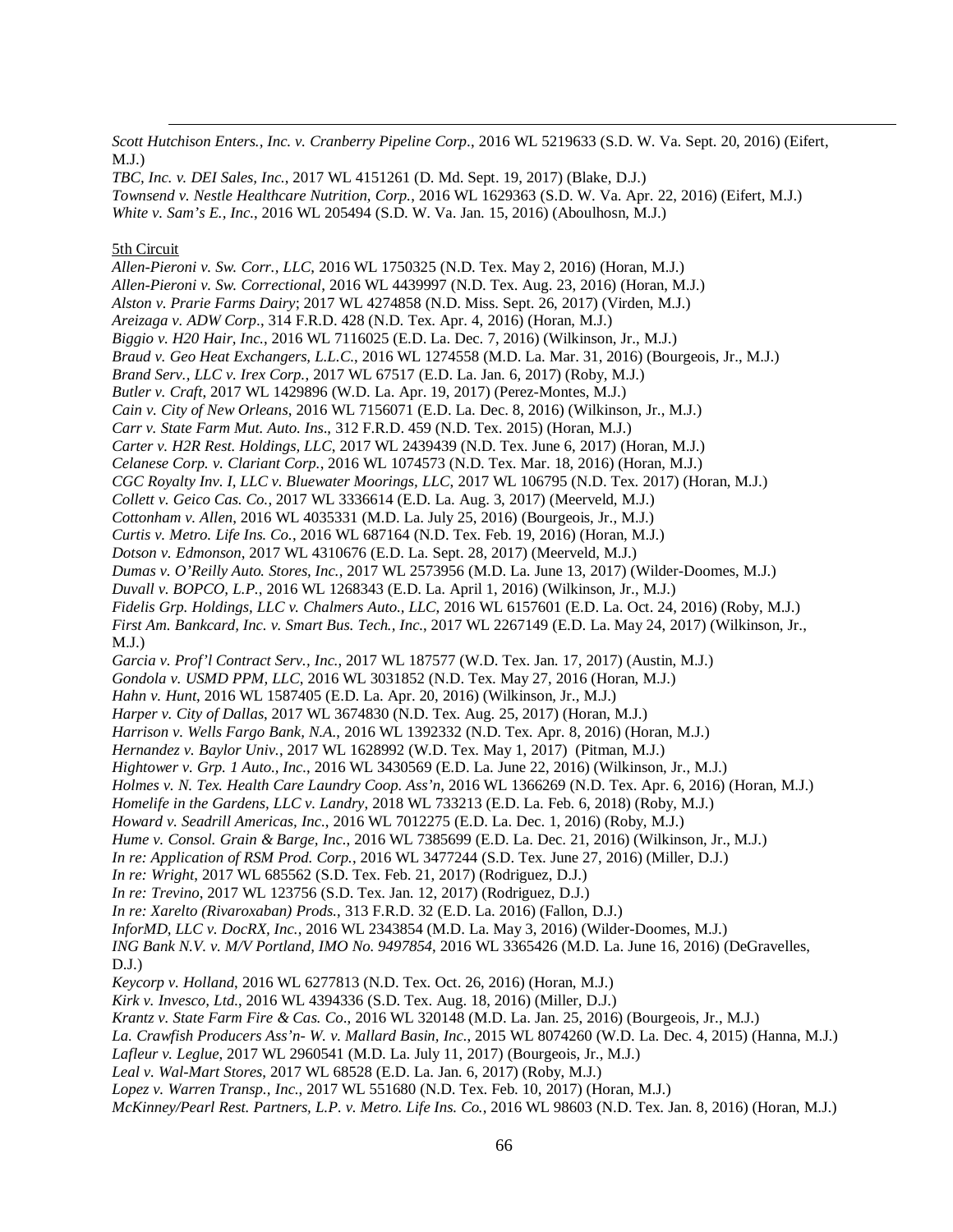*McKinney/Pearl Rest. Partners, L.P. v. Metro. Life Ins. Co.*, 2016 WL 3033544 (N.D. Tex. May 26, 2016) (Horan, M.J.)

| McKinney/Pearl Rest. Partners, L.P. v. Metro. Life Ins. Co., 2016 WL 2609994 (N.D. Tex. May 6, 2016) (Horan, |  |  |  |  |
|--------------------------------------------------------------------------------------------------------------|--|--|--|--|
| M.J.                                                                                                         |  |  |  |  |

*Mendoza v. Old Republic Ins. Co.*, 2017 WL 636069 (E.D. La. Feb. 16, 2017) (Roby, M.J.)

*Mir v. L-3 Commuc'ns Integrated Sys., L.P.*, 2016 WL 3959009 (N.D. Tex. July 22, 2016) (Horan, M.J.)

*Mr. Mudbug, Inc. v. Bloomin' Brands, Inc.*, 2017 WL 111268 (E.D. La. Jan. 11, 2017) (Roby, M.J.)

*Mr. Mudbug, Inc. v. Bloomin' Brands, Inc.*, 2017 WL 448575 (E.D. La. Feb. 1, 2017) (Roby, M.J.)

- *Murillo Modular Grp, Ltd. v. Sullivan*, 2016 WL 6139096 (N.D. Tex. Oct. 20, 2016) (Horan, M.J.)
- *Nerium Skincare, Inc. v. Olson*, 2017 WL 277634 (N.D. Tex. Jan. 20, 2017) (Horan, M.J.)

*Nguyen v. Versacom, LLC*, 2015 WL 8316436 (N.D. Tex. Dec. 9, 2015) (Horan, M.J.)

*Odeh v. City of Baton Rouge*, 314 F.R.D. 386 (M.D. La. 2016) (Bourgeois, Jr., M.J.)

*OJ's Janitorial and Sweeping Serv., LLC v. Syncom Space Serv., LLC*, 2017 WL 3087905 (E.D. La. July 20, 2017) (Roby, C.M.J.)

*Orchestratehr, Inc. v. Trombetta*, 2016 WL 1555784 (N.D. Tex. Apr. 18, 2016) (Horan, M.J.)

*Richmond v. SW Closeouts, Inc.*, 2016 WL 3090672 (N.D. Tex. June 2, 2016) (Horan, M.J.)

*Robinson v. Dallas Cty. Cmty. Coll. Dist.*, 2016 WL 1273900 (N.D. Tex. Feb.18, 2016) (Horan, M.J.)

*Rosalez Funez v. E.M.S.P., LLC*, 2016 WL 5337981 (E.D. La. Sept. 23, 2016) (Roby, M.J.)

*Samsung Elec. Am. Inc. v. Chung*, 2017 WL 896897 (N.D. Tex. Mar. 7, 2017) (Horan, M.J.)

*Smith v. Shelter Mut. Ins. Co.*, 2017 WL 2990287 (M.D. La. July 13, 2017) (Bourgeois, Jr., M.J.)

*Stancu v. Hyatt Corp.*, 2018 WL 888909 (N.D. Tex. Feb. 14, 2018) (Horan, M.J.)

*Team Contractors, LLC v. Waypoint NOLA, LLC*, 2017 WL 3216582 (E.D. La. July 28, 2017) (Wilkinson, Jr., M.J.)

*Trident Mgmt. Grp., LLC v. GLF Constr. Corp.*, 2017 WL 3011144 (E.D. La. July 14, 2017) (Roby, M.J.)

*Tsanacas v. Amazon.com, Inc.*, 2018 WL 324447 (E.D. Tex. Jan. 8, 2018) (Mazzant, D.J.)

*United States v. Wyeth*, 2017 WL 191258 (E.D. La. Jan. 13, 2017) (Roby, M.J.)

*Wal-Mart Stores, Inc. v. Tex. Alcoholic Beverage Comm'n,* 2016 WL 5922315 (W.D. Tex. Oct. 11, 2016) (Austin, M.J.)

*Waste Mgmt. of La., LLC v. River Birch, Inc.*, 2017 WL 1429108 (E.D. La. Apr. 21, 2017) (Roby, M.J.) *Waste Mgmt. of La., LLC v. River Birch, Inc.*, 2017 WL 2271982 (E.D. La. May 24, 2017) (Roby, M.J.) *Williams v. U.S. Envtl. Servs., LLC*, 2016 WL 617447 (M.D. La. Feb. 16, 2016) (Bourgeois, Jr., M.J.)

### 6th Circuit

 $\overline{a}$ 

*Albritton v. CVS Caremark Corp.*, 2016 WL 3580790 (W.D. Ky. June 28, 2016) (Stivers, D.J.) *Allstate Ins. Co. v. Papanek*, 2018 WL 300170 (S.D. Ohio, Jan. 5, 2018) (Newman, M.J.) *Annabel v. Frost*, 2017 WL 4349282 (E.D. Mich. Sept. 30, 2017) (Whalen, M.J.) *Anwar v. Dow Chem. Co.*, 2017 WL 5895117 (6th Cir. Nov. 30, 2017) (Donald, C.J.) *Arthur J. Gallagher & Co. v. Anthony*, 2016 WL 4076819 (N.D. Ohio June 22, 2016) (Gwin, D.J.) *Arthur J. Gallagher & Co. v. Anthony*, 2016 WL 2997599 (N.D. Ohio May 24, 2016) (Gwin, D.J.) *Babcock Power, Inc. v. Kapsalis*, 2017 WL 2837019 (W.D. Ky. June 30, 2017) (Lindsay, M.J.) *Bentley v. Highlands Hosp. Corp.*, 2016 WL 762686 (E.D. Ky. Feb. 23, 2016) (Atkins, M.J.) *Brown v. Mohr*, 2017 WL 2832631 (S.D. Ohio June 30, 2017) (Kemp, M.J.) *Burfitt v. Bear*, 2016 WL 5848844 (S.D. Ohio Oct. 10, 2016) (Bowman, M.J.) *Certain Underwriters at Lloyd's v. Morrow*, 2017 WL 4532240 (W.D. Ky. Oct. 10, 2017) (Brennenstuhl, M.J.) *Commerce and Indus. Ins. Co. v. Century Surety Co.*, 2017 WL 946984 (S.D. Ohio Mar. 10, 2017) (Jolson, M.J.) *Cratty v. City of Wyandotte*, 2017 WL 5589583 (E.D. Mich. Nov. 8, 2017) (Stafford, M.J.) *D.R. v. Mich. Dept. of Ed.*, 2017 WL 3642131 (E.D. Mich. Aug. 24, 2017) (Patti, M.J.) *Escalera v. Bard Med.*, 2017 WL 4012966 (W.D. Ky. Sept. 12, 2017) (Brennenstuhl, M.J.) *Greif Int'l Holding BV v. Mauser USA, LLC*, 2017 WL 2177638 (S.D. Ohio May 18, 2017) (Graham, D.J.) *Hadfield v. Newpage Corp*., 2016 WL 427924 (W.D. Ky. Feb. 3, 2016) (Russell, D.J.) *He v. Rom*, 2016 WL 5682012 (N.D. Ohio Oct. 3, 2016) (Gwin, D.J.) *In re: ClassicStar Mare Lease Litig.*, 2017 WL 27455 (E.D. Ky. Jan. 3, 2017) (Wier, M.J.) *In re: E/I. Du Pont de Nemours and Co. C-8 Pers. Inj. Litig*., 2016 WL 5884964 (S.D. Ohio Oct. 7, 2016) (Sargus, Jr., C.D.J.) *In re Haynes*, 2017 WL 3559509 (E.D. Tenn. Aug. 11, 2017) (Bauknight, B.J.) *Kacmarik v. Mitchell*, 2017 WL 131582 (N.D. Ohio Jan. 13, 2017) (Greenberg, M.J.)

*Kelley v. Apria Healthcare, Inc.*, 2016 WL 737919 (E.D. Tenn. Feb. 2, 2016) (Guyton, M.J.)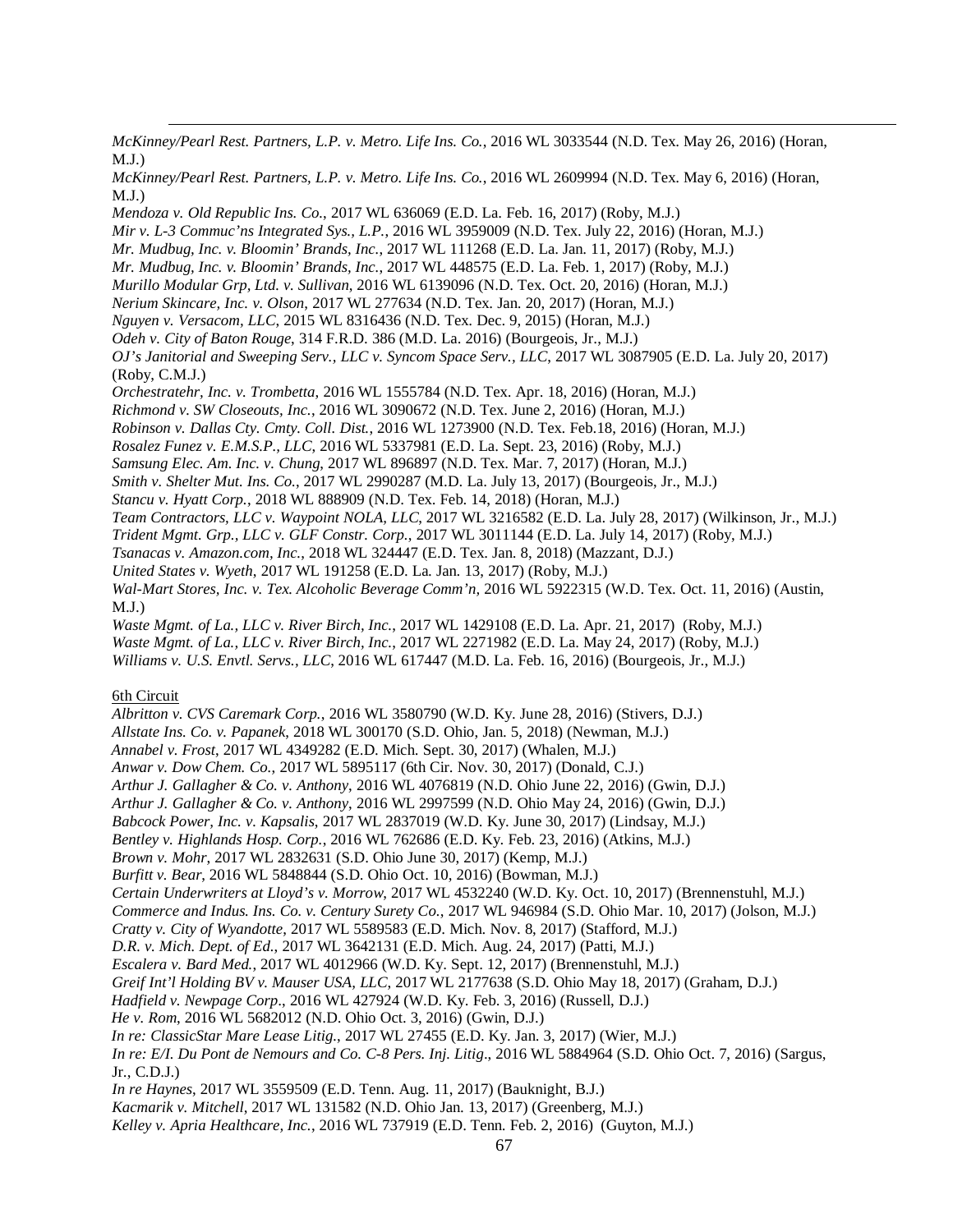$\overline{a}$ *Kitchen v. Corizon Health Inc.*, 2017 WL 5099892 (W.D. Mich. Nov. 5, 2017) (Green, M.J.)

*Kitchen v. Corizon Health, Inc.*, 2018 WL 286425 (W.D. Mich. Jan. 4, 2018) (Maloney, D.J.)

*Kitchen v. Heyns*, 2017 WL 4349283 (E.D. Mich. Oct. 2, 2017) (Roberts, D.J.)

*Lubahn v. Absolute Software*, 2017 WL 6461863 (E.D. Mich. Dec. 19, 2017) (Stafford, M.J.)

*Marsden v. Nationwide Biweekly Admin., Inc*., 2016 WL 471364 (S.D. Ohio Feb. 8, 2016) (Ovington, C.M.J.)

*Martin v. Posey*, 2017 WL 412876 (S.D. Ohio Jan. 31, 2017) (Kemp, M.J.)

*Maui Jim, Inc. v. Smartbuy Guru Enter.*, 2018 WL 894619 (N.D. Ill. Feb. 14, 2018) (Gilbert, M.J.)

*Murillo v. Dillard*, 2017 WL 471570 (W.D. Ken. Feb. 3, 2017) (Brennenstuhl, M.J.)

*Murillo v. Dillard*, 2017 WL 2417953 (W.D. Ky. June 2, 2017) (Stivers, D.J.)

*NetJets Aviation, Inc. v. NetJets Ass'n of Shared Aircraft Pilots*, 2017 WL 3484101 (S.D. Ohio Aug. 15, 2017) (Jolson, M.J.)

*Owens v. Liberty Life Assurance Co. of Boston*, 2016 WL 6156182 (W.D. Ky. Oct. 21, 2016) (McKinley, C.D.J.)

*Queen v. City of Bowling Green*, 2017 WL 4355689 (W.D. Ky. Sept. 29, 2017) (Brennenstuhl, M.J.)

*Quality Mfg. Sys., Inc. v. R/X Automation Sol., Inc.*, 2016 WL 1244697 (M.D. Tenn. Mar. 30, 2016) (Bryant, M.J.)

*Raub v. Moon Lake Prop. Owners Ass'n*, 2016 WL 6275392 (E.D. Mich. Oct. 27, 2016) (Ludington, D.J.)

*Rockwell Med., Inc. v. Richmond Bros., Inc.*, 2017 WL 1361129 (E.D. Mich. Apr. 14, 2017) (Cleland, D.J.)

*Rui He v. Rom*, 2016 WL 909405N.D. Ohio Mar. 10, 2016) (Gwin, D.J.)

*Schall v. Suzuki Motor of Am., Inc.*, 2017 WL 4050319 (W.D. Ky. Sept. 13, 2017) (Brennenstuhl, M.J.)

*Siriano v. Goodman Mfg. Co., L.P*., 2015 WL 8259548 (S.D. Ohio Dec. 9, 2015) (Deavers, M.J.)

*Smith v. Old Dominion Freight Line, Inc.*, 2017 WL 2371825 (W.D. Ky. May 31, 2017) (Lindsay, M.J.)

*Sobol v. Imprimis Pharm.*, 2017 WL 5035837 (E.D. Mich. Oct. 26, 2017) (Stafford, M.J.)

*Solo v. United Parcel Serv. Co.*, 2017 WL 85832 (E.D. Mich. Jan. 10, 2017) (Whalen, M.J.)

*South Pointe Wholesale, Inc. v. Vilardi*, 2017 WL 3877860 (W.D. Ky. Sept. 5, 2017) (Brennenstuhl, M.J.)

*State Farm Mut. Auto. Ins. Co. v. Pointe Physical Therapy*, 2017 WL 2616938 (E.D. Mich. June 12, 2017) (Davis,  $M.J.$ )

*State Farm Mut. Auto. Ins. Co. v. Pointe Physical Therapy, LLC*, 2017 WL 5176403 (E.D. Mich. Nov. 3, 2017) (Davis, M.J.)

*State Farm Mut. Auto. Ins. Co. v. Universal Health Grp., Inc.*, 2016 WL 6822014 (E.D. Mich. Nov. 18, 2016) (Levy, D.J.)

*State Farm Mut. Auto. Ins. Co. v. Warren Chiropractic & Rehab Clinic, P.C*., 2016 WL 3450834 (E.D. Mich. May 11, 2016) (Goldsmith, D.J.)

*Suzette Scott-Warren v. Liberty Life Assur. Co. of Boston,* 2016 WL 5661774 (W.D. Ky. Sept. 29, 2016) (Simpson, III, S.J.)

*United States v. Quicken Loans Inc.*, 2017 WL 2306444 (E.D. Mich. May 26, 2017) (Goldsmith, D.J.)

*Waters v. Drake*, 2016 WL 4264350 (S.D. Ohio Aug. 12, 2016) (Graham, D.J.)

*William Powell Co. v. Nat. Indemnity Co.*, 2017 WL 1326504 (S.D. Ohio Apr. 11, 2017) (Litkovitz, M.J.)

*Wilmington Tr. Co. v. AEP Generating Co.*, 2016 WL 860693 (S.D. Ohio Mar. 7, 2016) (Kemp, M.J.)

# 7th Circuit

*Acheron Med. Supply, LLC v. Cook Med. Inc*., 2016 WL 5466309 (S.D. Ind. Sept. 9, 2016) (LaRue, M.J.) *Amarei v. City of Chi.*, 2016 WL 3693425 (N.D. Ill. July 12, 2016) (Weisman, M.J.)

*Arcelormittal Ind. Harbor LLC v. Amex Nooter, LLC*, 2016 WL 4077154 (N.D. Ind. July 8, 2016) (Cherry, M.J.) *Arcelormittal Ind. Harbor LLC v. Amex Nooter, LLC*, 2016 WL 614144 (ND. Ind. Feb. 16, 2016) (Cherry, M.J.)

*AVNET, Inc. v. MOTIO, Inc.*, 2016 WL 3365430 (N.D. Ill. June 15, 2016) (Schenkier, M.J.)

*Babjak v. Arcelormittal USA, LLC*, 2016 WL 4191050 (N.D. Ind. Aug. 9, 2016) (Cherry, M.J.)

*Baires Blue Cross Blue Shield of Minn*. *v. State Farm Mut. Auto. Ins. Co.*, 2016 WL 4591905 (E.D. Wis. Sept. 2, 2016) (Stadtmueller, D.J.)

*Buchanan v. Chi. Transit Auth.*, 2016 WL 7116591 (N.D. Ill. Dec. 7, 2016) (Blakey, D.J.)

*Crabtree v. Angie's List, Inc.*, 2017 WL 413242 (S.D. Ind. Jan. 31, 2017) (Dinsmore, M.J.)

*Design Basics LLC v. Best Built Inc.*, 2016 WL 1060253 (E.D. Wis. Mar. 15, 2016) (Griesbach, D.J.)

*Elliott v. Superior Pool Prods*., LLC, 2016 WL 29243 (C.D. Ill. Jan. 4, 2016) (Schanzle-Haskins, M.J.)

*Garner v. St. Clair Cty*., 2016 WL 146691 (S.D. Ill. Jan. 13, 2016) (Wilkerson, M.J.)

*Hespe v. City of Chi.*, 2016 WL 7240754 (N.D. Ill. Dec. 15, 2016) (Alonso, D.J.)

*In re: Broiler Chicken Antitrust Litig.*, 2017 WL 4322823 (N.D. Ill. Sept. 28, 2017) (Gilbert, M.J.)

*In re: Cook Med., Inc.*, 2016 WL 2854169 (S.D. Ind. May 12, 2016) (Baker, M.J.)

*Infowhyse GmbH v. Fleetwood Grp*., 2016 WL 4063168 (N.D. Ill. July 29, 2016) (Cole, M.J.)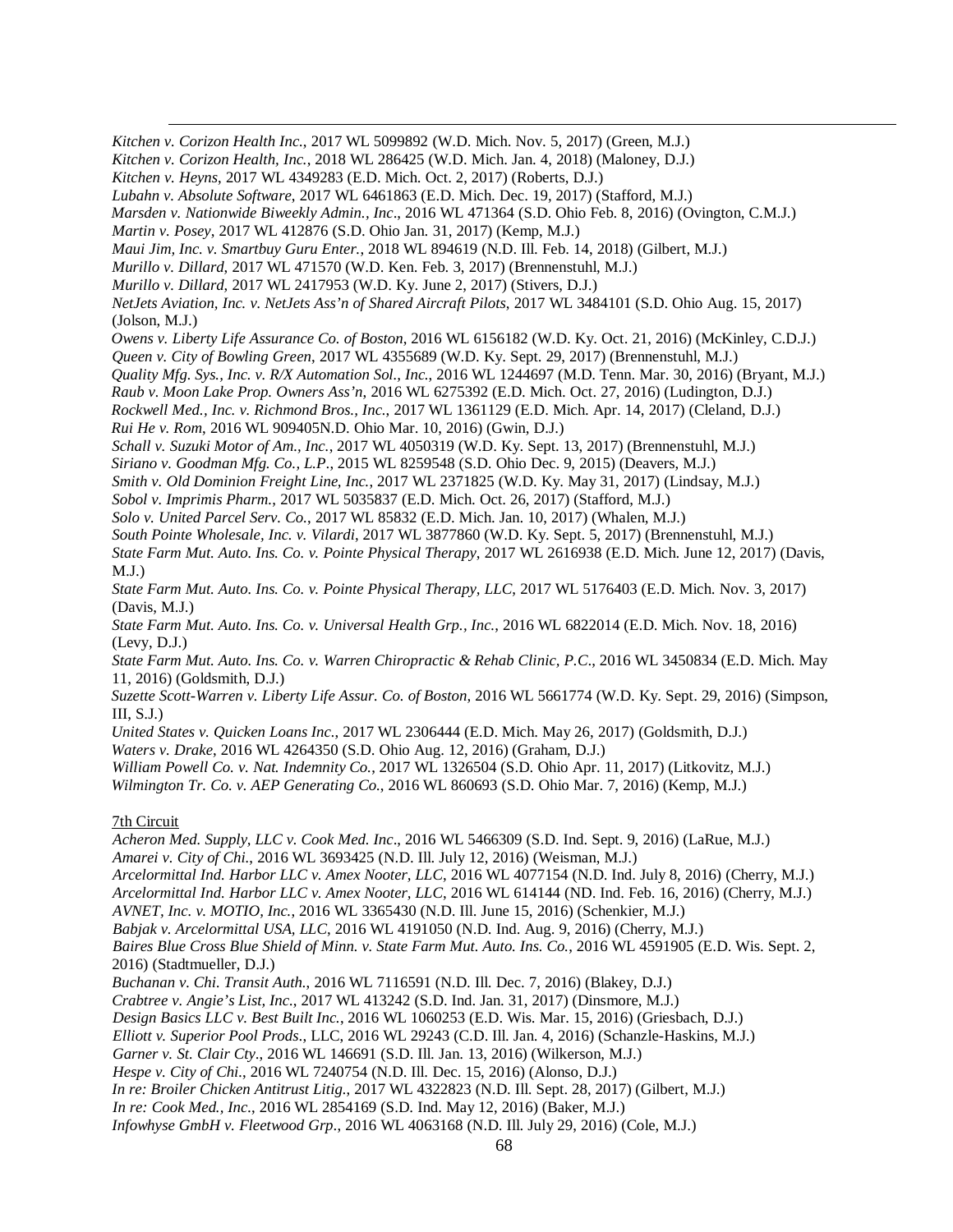*Knauf Insulation, LLC v. Johns Manville Corp.*, 2015 WL 7089725 (S.D. Ind. Nov. 13, 2015) (Dinsmore, M.J.) *Miner v. Gov't Payment Serv., Inc.*, 2017 WL 3909508 (N.D. Ill. Sept. 5, 2017) (Dow, Jr., D.J.) *Murillo v. Kohl's Corp*., 2016 WL 4705550 (E.D. Wisc. Sept. 8, 2016) (Stadtmueller, D.J.) *Noble Roman's, Inc. v. Hattenhauer Distrib. Co*., 314 F.R.D. 304 (S.D. Ind., 2016) (Lynch, M.J.) *Perez v. Mueller*, 2016 WL 3360422 (E.D. Wis. May 27, 2016) (Randa, D.J.) *Robinson v. Gateway Tech. Coll.*, 2016 WL 344959 (E.D. Wis. Jan. 26, 2016) (Randa, D.J.) *Simon v. Northwestern Univ.*, 2017 WL 467677 (N.D. Ill. Feb. 3, 2017) (Weisman, M.J.) *Southport Bank v. Miles*, 2016 WL 7366885 (N.D. Ill., Dec. 19, 2016) (Gilbert, M.J.) *The Surgery Ctr. at 900 N. Mich. Ave., LLC v. Am. Physicians Assurance Corp., Inc.*, 2016 WL 6962840 (N.D. Ill. Nov. 29, 2016) (Cole, M.J.) *U.S. ex rel. Schutte v. Supervalu, Inc.*, 2017 WL 1381651 (C.D. Ill. Apr. 17, 2017) (Schanzle-Haskins, M.J.)

# 8th Circuit

 $\overline{a}$ 

*Applied Underwriters, Inc. v. Top's Personnel, Inc.*, 2017 WL 1214413 (D. Neb. Mar. 31, 2017) (Zwart, M.J.) *Cor Clearing, LLC v. Calissio Res. Grp., Inc.*, 2016 WL 2997463 (D. Neb. May 23, 2016) (Strom, D.J.) *Design Basics LLC v. Ahmann Design, Inc.*, 2016 WL 4251076 (N.D. Iowa Aug. 10, 2016) (Scoles, M.J.) *Duhigg v. Goodwill Industries*, 2016 WL 4991480 (D. Neb. Sept. 16, 2016) (Gossett, M.J.) *Gowan v. Mid -Century Insur. Co.*, 2016 WL 126746 (D.S.D. Jan. 11, 2016) (Duffy, M.J.) *Harper v. Unum Grp.*, 2016 WL 4508238 (W.D. Ark. Aug. 29, 2016) (Holmes, D.J.) *Hodges v. Pfizer, Inc*., 2016 WL 1222229 (D. Minn. Mar. 28, 2016) (Montgomery, D.J.) *Hurd v. City of Lincoln*, 2017 WL 6542123 (D. Neb. Dec. 21, 2017) (Zwart, M.J.) *In re: Fluoroquinolone Prods. Liab. Litig*., 2016 WL 4045414 (D. Minn. July 20, 2016) (Tunheim, D.J.) *Klein v. TD Ameritrade Holding Corp.*, 2016 WL 7156476 (D. Neb. Dec. 7, 2016) (Thalken, M.J.) *Labrier v. State Farm Fire & Cas. Co.*, 314 F.R.D. 637 (W.D. Mo. May 9, 2016) (Nelson, D.J.) *Leseman, LLC v. Stratasys, Inc*., 2016 WL 1117411 (D. Minn. Mar. 22, 2016) (Laughrey, D.J.) *Lureen v. Holl*, 2017 WL 3834739 (D.S.D. Aug. 31, 2017) (Duffy, M.J.) *Murphy v. Piper*, 2017 WL 5633096 (D. Minn. Nov. 22, 2017) (Frank, D.J.) *Orduno v. Pietrzak*, 2016 WL 5853723 (D. Minn. Oct. 5, 2016) (Montgomery, D.J.) *Perez v. KDP Hosp., LLC*, 2016 WL 2746926 (W.D. Mo. May 6, 2016) (Harpool, D.J.) *Prime Aid Pharm. Corp. v. Express Scripts, Inc.*, 2017 WL 67526 (E.D. Mo. Jan. 6, 2017) (Jackson, D.J.) *Quinonez-Castellanos v. Performance Contractors, Inc.*, 2017 WL 3430511 (N.D. Iowa Aug. 9, 2017) (Williams,  $M.J.$ ) *Schultz v. Sentinel Ins. Co.*, 2016 WL 3149686 (D.S.D. June 3, 2016) (Duffy, M.J.) *Smith v. Toyota Motor Corp.*, 2017 WL 1425993 (E.D. Mo. Apr. 21, 2017) (Webber, S.D.J.) *Sprint Commc'ns. Co. L.P. v. Crow Creek Sioux Tribal Court*, 316 F.R.D. 254 (D.S.D. Feb. 26, 2016) (Schreier,  $D.J.$ ) *Vallejo v. Amgen, Inc.*, 2016 WL 2986250 (D. Neb. May 20, 2016) (Camp, D.J.) *Wollesen v. W. Cent. Cooperative*, 2018 WL 785863 (D. Iowa Feb. 8, 2018) (Mahoney, M.J.) *Zurich Am. Ins. Co. v. Andrew*, 2016 WL 2350115 (D. Neb. May 4, 2016) (Gossett, M.J.)

# 9th Circuit

*24/7 Customer, Inc. v. Liveperson, Inc.*, 2016 WL 4054884 (N.D. Cal. July 29, 2016) (Westmore, M.J.) *Acosta v. Wellfleet Comm'ns, LLC*, 2017 WL 5180425 (D. Nev. Nov. 8, 2017) (Foley, Jr., M.J.) *Adamov v. Pricewaterhouse Coopers*, LLP, 2017 WL 6558133 (E.D. Cal. Dec. 22, 2017) (Claire, M.J.) *Am. Auto. Ins. Co. v. Haw. Nut & Bolt, Inc.*, 2017 WL 80248 (D. Haw. Jan. 9, 2017) (Chang, M.J.) *Amsel v. Gerrard et al.*, 2017 WL 1383443 (D. Nev. Apr. 12, 2017) (Foley, Jr., M.J.) *Anderson v. Pacific Crane Maint. Co.*, 2017 WL 3534576 (W.D. Wash. Aug. 17, 2017) (Bryan, D.J.) *Arias v. Ruan Transp. Corp*, 2017 WL 1427018 (E.D. Cal. Apr. 21, 2017) (Boone, M.J.) *Ayala v. Cty. Of Riverside*, 2017 WL 1734021 (C.D. Cal. Apr. 28, 2017) (Kato, M.J.) *Ballentine v. Las Vegas Metro. Police Dep't*, 2016 WL 2743504 (D. Nev. May 9, 2016) (Foley, Jr., M.J.) *Bank of Am., N.A. v. Auburn & Bradford at Providence Homeowners' Ass'n*, \_\_ WL \_\_ (D. Nev. Aug. 1, 2016) (Koppe, M.J.) *Bank of Am., N.A. v. SFR Invs. Pool 1 LLC*, 2016 WL 2843802 (D. Nev. May 12, 2016) (Foley, Jr., M.J.) *Birch v. Lombardo*, 2017 WL 6063068 (D. Nev. Dec. 6, 2017) (Hoffman, Jr., M.J.) *Blanton v. Torrey Pines Prop. Mgmt., Inc.*, 2017 WL 2291752 (S.D. Cal. May 24, 2017) (Stormens, M.J.) *Brewer v. BNSF Ry. Co.*, 2018 WL 882812 (D. Mont. Feb. 14, 2018) (Morris, D.J.)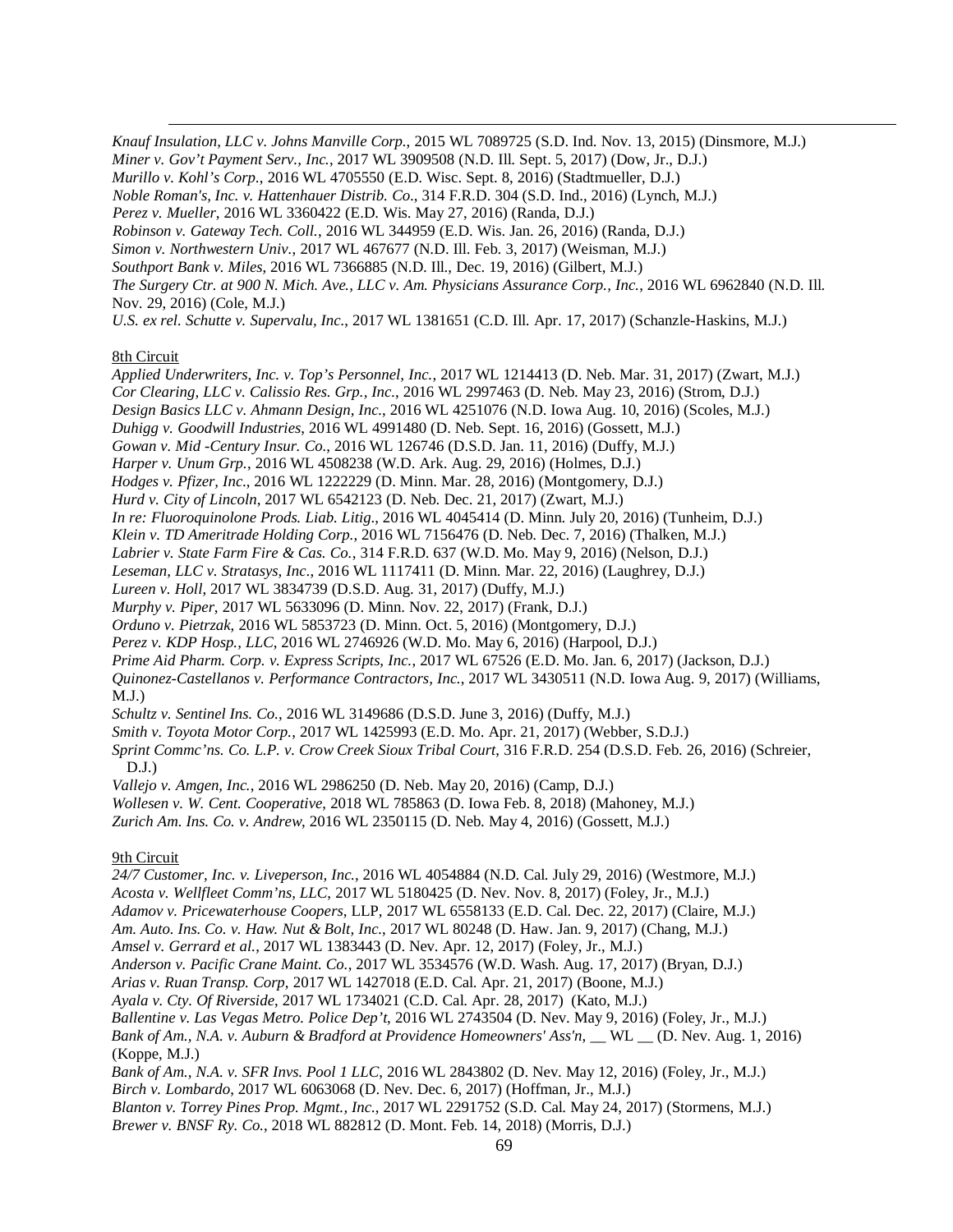$\overline{a}$ *Brightedge Tech., Inc. v. Searchmetrics GMBH.*, 2017 WL 5171227 (N.D. Cal. Nov. 8, 2017) (James, M.J.) *Brown v. Dobler*, 2015 WL 9581414 (D. Idaho Dec. 29, 2015) (Dale, M.J.) *Caballero v. Bodega Latina Corp.*, 2017 WL 3174931 (D. Nev. July 25, 2017) (Ferenbach, M.J.) *Calleros v. Rural Metro of San Diego, Inc*., 2017 WL 4391708 (S.D. Cal. Oct. 3, 2017) *Carroll v. Wells Fargo & Co.*, 2016 WL 4696852 (N.D. Cal. Sept. 8, 2016) (Westmore, M.J.) *Centeno v. City of Fresno*, 2016 WL 749634 (E.D. Cal. Dec. 29, 2016) (Boone, M.J.) *Choquette v. Warner*, 2017 WL 2671263 (W.D. Wash. June 21, 2017) (Creatura, M.J.) *ChriMar Systems v. Cisco Systems, Inc.*, 312 F.R.D. 560 (N.D. Cal. Jan. 12, 2016) (James, M.J.) *Cisco Sys. v. Arista Networks, Inc*., 2016 WL 632000 (N.D. Cal. Feb. 17, 2016) (Freeman, D.J.) *Ciuffitelli v. Deloitte & Touche LLP*, 2016 WL 6963039 (D. Or. Nov. 28, 2016) (Acosta, M.J.) *Clymore v. Fed. R.R. Admin.*, 2015 WL 7760086 (E.D. Cal. Dec. 2, 2015) (Synder, M.J.) *D.F. v. Sikorsky Aircraft Corp.*, 2016 WL 3360515 (S.D. Cal. June 13, 2016) (Crawford, M.J.) *Dao v. Liberty Life Assur. Co.*, 2016 WL 796095 (N.D. Cal. Feb. 23, 2016) (Laporte, M.J.) *Deutsche Bank Nat'l Tr. Co. v. SFR Invs. Pool 1, LLC*, 2016 WL 3200104 (D. Nev. June 6, 2016) (Ferenbach, M.J.) *Dobro v. Allstate Ins. Co.*, 2016 WL 4595149 (S.D. Cal. Sept. 2, 2016) (Major, M.J.) *Does I-XIX v. Boy Scouts of Am.*, 2017 WL 3841902 (D. Idaho Sept. 1, 2017) (Winmill, C.J.) *Estate of Sandra Vela v. Cty. Of Monterey*, 2017 WL 6316737 (N.D. Cal. Dec. 11, 2017) (Freeman, D.J.) *Federal Trade Comm'n v. Directv, Inc.*, 2016 WL 1741137 (N.D. Cal. May 3, 2016) (James, M.J.) *Federal Trade Comm'n v. Directv, Inc.*, 2016 WL 3351945 (N.D. Cal. June 9, 2016) (James, M.J.) *Fernandez v. Cox*, 2017 WL 4873066 (D. Nev. Oct. 26, 2017) (Du, D.J.) *Gibson v. SDCC*, 2016 WL 845308 (D. Nev. Mar. 2, 2016) (Leen, M.J.) *Gilbert v. Money Mut., LLC*, 2016 WL 3196605 (N.D. Cal. June 9, 2016) (Beeler, M.J.) *Gilead Scis., Inc. v. Merck & Co*., 2016 WL 146574 (N.D. Cal. Jan. 13, 2016) (Grewal, M.J.) *Goes Int'l, AB v. Dodur Ltd.*, 2016 WL 427369 (N.D. Cal. Feb. 4, 2016) (Beeler, M.J.) *Gonzales v. City of Bakersfield*,, 2016 WL 4474600 (E.D. Cal. Aug. 25, 2016) (Thurston, M.J.) *Gottesman v. Santana*, 2017 WL 5889765 (S.D. Cal. Nov. 29, 2017) (Burkhardt, M.J.) *Gramercy Grp. V. D.A. Builders, LLC*, 2017 WL 5230925 (D. Haw. Nov. 9, 2017) (Chang, M.J.)*Hancock v. Aetna Life Ins. Co.*, 2017 WL 3085744 (W.D. Wash. July 20, 2017) (Robart, D.J.) *Harris v. Best Buy Stores*, 2017 WL 3948397 (N.D. Cal. Sept. 8, 2017) (Westmore, M.J.) *Heyman v. State of Nev.*, 2017 WL 4288699 (D. Nev. Sept. 27, 2017) (Foley, Jr., M.J.) *Heyman v. State of Nev.*, 2017 WL 5559912 (D. Nev. Nov. 17, 2017) (Foley, Jr., M.J.) *HSBC Bank USA v. Green Valley Pecos Homeowners Ass'n, Inc.*, 2016 WL 6915301 (D. Nev. Nov. 21, 2016) (Foley, Jr., M.J.) *IDS Prop. & Cas. Ins. Co. v. Fellows*, 2017 WL 202128 (W.D. Wash. Jan. 18, 2017) (Donohue, M.J.) *In re: AutoZone, Inc.*, 2016 WL 4136520 (N.D. Cal. May 16, 2016) (Corley, M.J.) *In re: Bard IVC Filters Prods. Liability Litig*., 2016 WL 4943393 (D. Ariz. Sept. 16, 2016) (Campbell, D.J.) *Intellicheck Mobilisa, Inc. v. Honeywell Int'l Inc.*, 2017 WL 4221091 (W.D. Wash. Sept. 21, 2017) (Robart, D.J.) *Kellgren v. Petco Animal Supplies, Inc.*, 2017 WL 979045 (S.D. Cal. Mar. 13, 2017) (Crawford, M.J.) *Lauris v. Novartis*, 2016 WL 7178602 (E.D. Cal. Dec. 8, 2016) (M.J.) *Leadership Studies, Inc. v. Blanchard Training and Dev., Inc.*, 2017 WL 2819847 (S.D. Cal. June 28, 2017) (Crawford, M.J.) *Loop AI Labs Inc v. Gatti*, 2016 WL 1273914 (N.D. Cal. Feb. 5, 2016) (Gilliam, Jr., D.J.) *Malibu Media, LLC v. Doe*, 2016 WL 7425923 (N.D. Cal. Dec. 23, 2016) (Alsup, D.J.) *Martin v. Sysco Corp.*, 2017 WL 4517819 (E.D. Cal. Oct. 10, 2017) (Boone, M.J.) *Martinelli v. Johnson & Johnson*, 2016 WL 1458109 (E.D. Cal. Apr. 13, 2016) (England, Jr., D.J.) *McCall v. State Farm Mut. Auto. Ins. Co.*, 2017 WL 3174914 (D. Nev. July 26, 2017) (Foley, Jr., M.J.) *McSwain v. United States*, 2016 WL 4530461 (D. Nev. Aug. 30, 2016) (Foley, M.J.) *Medicinova Inc. v. Genzyme Corp.*, 2017 WL 2829691 (S.D. Cal. June 29, 2017) (Crawford, M.J.) *MicroTechnologies, LLC v. Autonomy, Inc*., 2016 WL 1273266 (N.D. Cal. Mar. 14, 2016) (Lloyd, M.J.) *Morrison v. Quest Diagnostics Inc*., 2016 WL 355120 (D. Nev. Jan. 27, 2016) (Leen, M.J.) *O'Connor v. Uber Techs*., *Inc.*, 2016 WL 107461 (N.D. Cal. Jan. 11, 2016) (Ryu, M.J.) *Oracle Am., Inc. v. Google, Inc*., 2015 WL 7775243 (N.D. Cal. Dec. 3, 2015) (Ryu, M.J.) *Perez v. Kazu Const., LLC*, 2017 WL 628455 (D. Haw. Feb. 15, 2017) (Chang, M.J.) *RKF Retail Holdings, LLC v. Tropicana Las Vegas, Inc.*, 2017 WL 2908869 (D. Nev. July 6, 2017) (Foley, Jr., M.J.) *Roberts v. Clark Cty. Sch. Dist*., 312 F.R.D. 594 (D. Nev. Jan. 11, 2016) (Leen, M.J.) *Roberts v. C.R. Eng., Inc.*, 2017 WL 5312116 (D. Utah Nov. 13, 2017) (Wells, M.J.)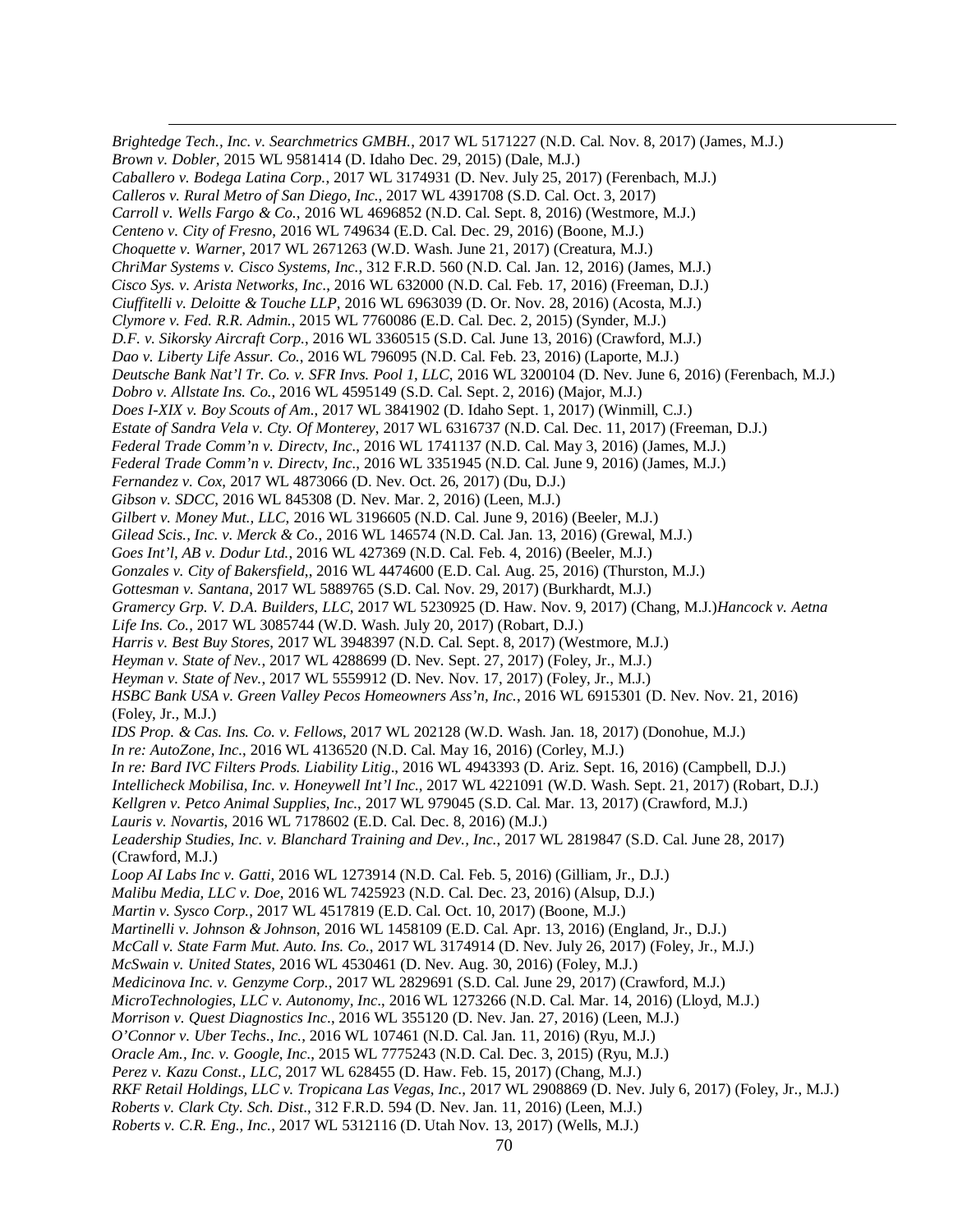$\overline{a}$ *Salazar v. McDonald Corp*., 2016 WL 736213 (N.D. Cal. Feb. 25, 2016) (James, M.J.)

*San Diego Unified Port Dist. v. Nat'l Union Fire Ins. Co. of Pittsburg, Pa.*, 2017 WL 3877732 (S.D. Cal. Sept. 5, 2017) (Dembin, M.J.)

*Santoyo v. Howmedica Osteonics Corp*., 2016 WL 2595199 (W.D. Wash. May 5, 2016) (Settle, D.J.)

- *Sci. Games Corp. v. AGS LLC*, 2017 WL 3013251 (D. Nev. July 13, 2017) (Koppe, M.J.)
- *Schueneman v. Arena Pharm.*, 2017 WL 3118739 (S.D. Cal. July 21, 2017) (Major, M.J.)

*Silva v. Allpak Container, LLC*, 2017 WL 1179437 (W.D. Wash. Mar. 30, 2017) (Martinez, C.D.J.)

*Stewart v. Jovanovich*, 2017 WL 4269780 (D. Mont. Sept. 25, 2017) (Johnston, M.J.)

*Stoba v. Saveology.com, LLC*, 2016 WL 3356796 (S.D. Cal. June 3, 2016) (Stormens, M.J.)

*Strickland Real Estate Holdings, LLC v. Texaco, Inc.*, 2016 WL 7243711 (W.D. Wash. Dec. 15, 2016) (Coughenour,  $D.J.$ )

*Talavera v. Sun Maid Growers of Cal.*, 2017 WL 495635 (E.D. Cal. Feb. 6, 2017) (Boone, M.J.)

*Thakkar v. Honeywell Int'l Inc. Short-Term Disability Plan*, 2016 WL 6832708 (D. Ariz. Nov. 21, 2016) (Tuchi,  $D.J.$ )

*Timothy v. Oneida Cty.*, 2016 WL 2910270 (D. Idaho May 18, 2016) (Winmill, D.J.)

*Van v. Language Line Servs.*, \_\_\_WL\_\_\_ (N.D. Cal. Mar. 2, 2016) (Lloyd, M.J.)

*Wichansky v. Zowine*, 2016 U.S. Dist. LEXIS 37065 (D. Ariz. March 22, 2016) (Campbell, D.J.)

*Wide Voice, LLC v. Sprint Commc'ns. Co. L.P*., 2016 WL 155031 (D. Nev. Jan. 12, 2016) (Ferenbach, M.J.)

*Williams v. Grant Cty.*, 2017 WL 3671166 (D. Or. Aug. 25, 2017) (Sullivan, M.J.)

*Wilson v. Wal-Mart Stores, Inc*., 2016 WL 526225 (D. Nev. Feb. 9, 2016) (Ferenbch, M.J.)

*Wit v. United Behavioral Health*, 2016 WL 258604 (N.D. Cal. Jan. 21, 2016) (Spero, M.J.)

*Youngevity Int'l Corp. v. Smith*, 2017 WL 4777318 (S.D. Cal. Oct. 23, 2017) (Burkhardt, M.J.)

# 10th Circuit

*Arenas v. Unified Sch. Dist. No. 223*, 2016 WL 5122872 (D. Kan. Sept. 21, 2016) (James, M.J.) *Arenas v. Unified Sch. Dist. No. 223*, 2016 WL 6071802 (D. Kan. Oct. 17, 2016) (James, M.J.) *Ark. River Power Auth. v. The Babcock & Wilson Co*., 2016 WL 192269 (D. Colo. Jan. 15, 2016) (Wang, M.J.) *Bd. of Comm'rs of Shawnee Cty. v. Daimler Trucks N. Am., LLC*, 2015 WL 8664202 (D. Kan. Dec. 11, 2016) (Sebelius, M.J.) *Boone v. Tfi Family Servs., Inc.*, 2016 WL 3124850 (D. Kan. June 3, 2016) (Gale, M.J.) *Charles Schwab & Co. v. Highwater Wealth Mgmt., LLC*, 2017 WL 4278494 (D. Colo. Sept. 27, 2017) (Wang,  $M.J.$ ) *City of Orem v. Evanston Ins. Co.*, 2017 WL 2841219 (D. Utah July 3, 2017) (Warner, C.M.J.) *Coleman v. Reed*, 2016 WL 4523915 (W.D. Okla. Aug. 22, 2016) (Miles-LaGrange, D.J.) *Davis v. U.S. Dept. of Veterans Affairs*, 2017 WL 3608192 (D. Colo. Aug. 22, 2017) (Shaffer, M.J.) *Diesel Power Source v. Crazy Carl's Turbos*, 2017 WL 57791 (D. Utah, Jan. 5, 2017) (Wells, M.J.) *Digital Ally, Inc. v. Util. Assocs.*, 2016 WL 1535979 (D. Kan. Apr. 15, 2016) (Birzer, M.J.) *Duffy v. Lawrence Memorial Hosp.*, 2016 WL 7386413 (D. Kan. Dec. 21, 2016) (James, M.J.) *Echon v. Sackett*, 2016 WL 943485 (D. Colo. Jan. 27, 2016) (Wang, M.J.) *Equal Emp't Opportunity Comm'n v. Centura Health*, 2017 WL 3821781 (D. Colo. Sept. 1, 2017) (Shaffer, M.J.) *Fasesin v. Henry Indus., Inc.*, 2016 WL 3654740 (D. Kan. July 8, 2016) (Birzer, M.J.) *Fish v. Kobach*, 2016 WL 893787 (D. Kan. Mar. 8, 2016) (O'Hara, M.J.) *Frick v. Henry Indus., Inc.*, 2016 WL 6966971 (D. Kan. Nov. 29, 2016) (Birzer, M.J.) *Gilmore v. L.D. Drilling, Inc.*, 2017 WL 2439552 (D. Kan. June 6, 2017) (James, M.J.) *Gilmore v. L.D. Drilling, Inc.*, 2017 WL 3116576 (D. Kan. July 21, 2017) (James, M.J.) *Gordon v. T.G.R. Logistics, Inc.*, 2017 WL 1947537 (D. Wyo. May 10, 2017) (Carman, M.J.) *Hibu Inc. v. Peck*, 2016 WL 4702422 (D. Kan. Sept. 8, 2016) (James, M.J.) *Hibu Inc. v. Peck*, 2017 WL 2472548 (D. Kan. June 8, 2017) (James, M.J.) *Hinzo v. N.M. Corr. Dep't*, 2016 WL 3156071 (D.N.M. May 19, 2016) (Molzen, M.J.) *Infusaid LLC v. Infusystem Inc.*, 2018 WL 690996 (D. Kan. Feb. 2, 2018) (Sebelius, M.J.) *In re: Vicki Milholland*, 2017 WL 895752 (10th Cir. Bankruptcy Appellate Panel, Mar. 7, 2017) (Karlin, C.J.) *Landry v. Swire Oilfield Serv., LLC*, 2018 WL 279749 (D.N.M. Jan. 3, 2018) (Browning, D.J.) *Mann v. XPO Log. Freight, Inc.*, 2017 WL 3054125 (D. Kan. July 19, 2017) (O'Hara, M.J.) *Med Flight Air Ambulance v. MGM Resorts Int'l*, 2017 WL 4142573 (D.N.M. Sept. 18, 2017) (Sweazea, M.J.) *Meeker v. Life Care Ctrs. of Am., Inc.*, 2016 WL 1403335 (D. Colo. Apr. 11, 2016) (Wang, M.J.) *Merlin v. Crawford*, 2016 WL 814580 (D. Colo. Mar. 2, 2016) (Wang, M.J.)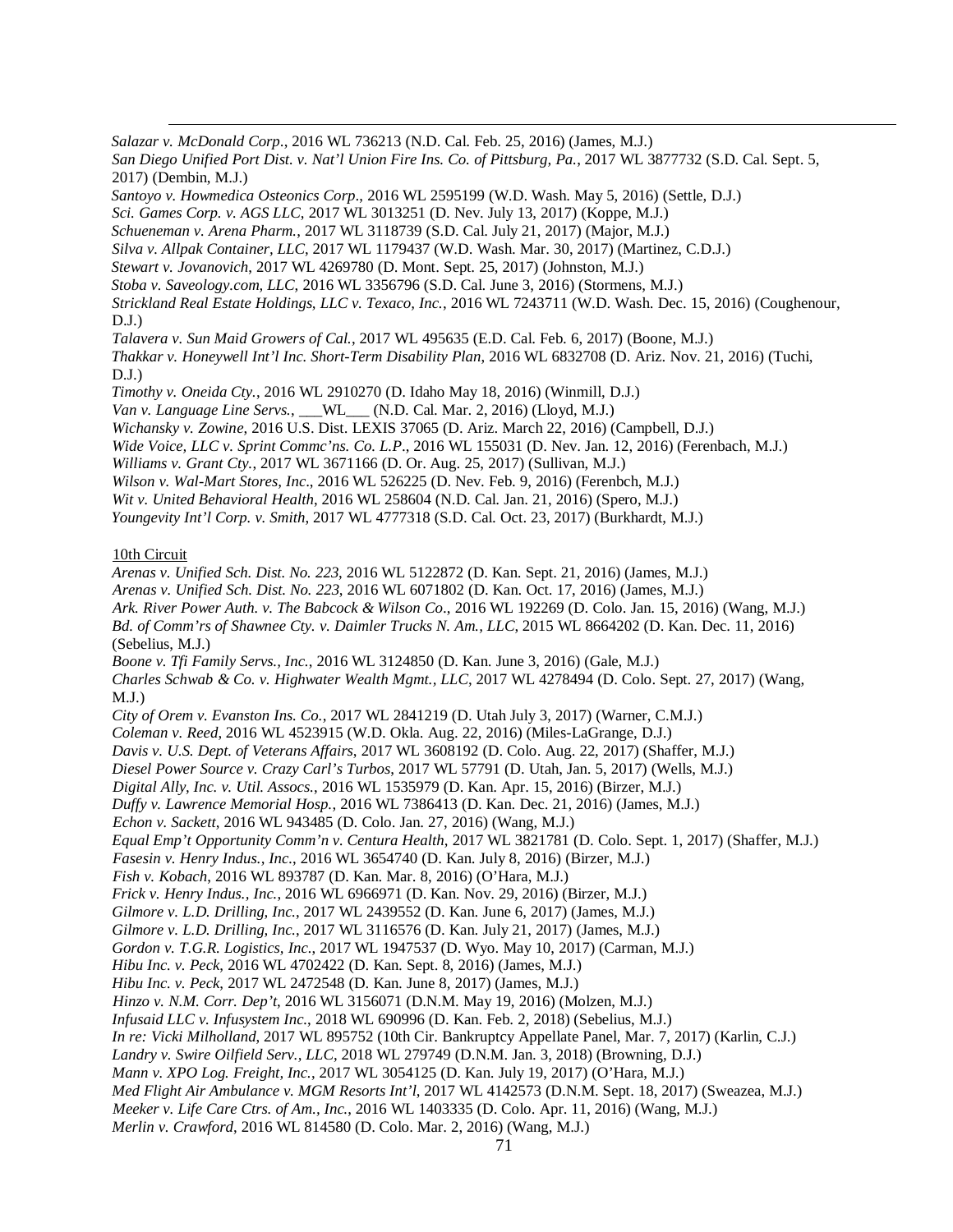*Nat'l R.R. Passenger Corp. v. Cimarron Crossing Feeders, LLC*, 2017 WL 4770702 (D. Kan. Oct. 19, 2017) (James, M.J.)

*N.U. v. Wal-Mart Stores*, *Inc.*, 2016 WL 3654759 (D. Kan. July 8, 2016) (Sebelius, M.J.)

*Navajo Nation Human Rights Comm'n v. San Juan Cty.,* 2016 WL 3079740 (D. Utah May 31, 2016) (Wells, M.J.) *Ortiviz v. Follin*, 2017 WL 3085515 (D. Colo. July 20, 2017) (Hegarty, M.J.)

*Panel Specialists, Inc. v. Tenawa Haven Processing, LLC*, 2017 WL 3503354 (D. Kan. Aug. 16, 2017) (Sebelius, M.J.)

*Parker v. Delmar Gardens of Lenexa, Inc.*, 2017 WL 1650757 (D. Kan. May 2, 2017) (Birzer, M.J.)

*Pertile v. Gen. Motors, LLC*, 2016 WL 1059450 (D. Colo. Mar. 17, 2016) (Wang, M.J.)

*Rickaby v. Hartford Life & Accident Ins. Co*., 2016 WL 1597589 (D. Colo. Apr. 21, 2016) (Wang, M.J.)

*Rowan v. Sunflower Elec. Power Corp.*, 2016 WL 2772210 (D. Kan. May 13, 2016) (James, M.J.)

*Singh v. Shonrock*, 2017 WL 698472 (D. Kan. Feb. 22, 2017) (Birzer, M.J.)

*United States v. Talmage*, 2017 WL 1047315, (D. Utah Mar. 17, 2017) (Warner, C.M.J.)

*Xmission, L.C. v. Adknowledge, Inc.*, 2016 WL 6108556 (D. Utah Oct. 19, 2016) (Pead, M.J.)

*XTO Energy, Inc. v. ATD, LLC*, 2016 WL 1730171 (D.N.M. Apr. 1, 2016) (Browning, D.J.)

*Yater v. Powderhorn Ski Co., LLC*, 2018 WL 776361 (D. Colo. Feb. 8, 2018) (Wang, M.J.)

*Zoobuh, Inc. v. Better Broadcasting, LLC*, 2017 WL 1476135 (D. Utah Apr. 24, 2017) (Wells, M.J)

## 11th Circuit

 $\overline{a}$ 

*Bingham v. Baycare Health Sys.*, 2016 WL 4467213 (M.D. Fla. Aug. 24, 2016) (Sneed, M.J.) *Bright v. Frix*, 2016 WL 1011441 (M.D. Fla. Jan. 22, 2016) (Pizzo, M.J.) *Cerrato v. Nutribullet, LLC*, 2017 WL 3608266 (M.D. Fla. Aug. 22, 2017) (Sneed, M.J.) *City of Jacksonville v. Shoppes of Lakeside, Inc.*, 2016 WL 3447383 (M.D. Fla. June 23, 2016) (Richardson, M.J.) *Clark v. Hercules, Inc.*, 2017 WL 3316311 (M.D. Fla. Aug. 3, 2017) (McCoy, M.J.) *Digital Assurance Certification, LLC v. Pendolino*, 2017 WL 4342316 (M.D. Fla. Sept. 29, 2017) (Smith, M.J.) *Edmonson v. Velvet Lifestyles, LLC*, 2016 WL 7048363 (S.D. Fla. Dec. 5, 2016) (Goodman, M.J.) *Emery v. Allied Pilots Ass'n*, 2017 WL 3412234 (S.D. Fla. Aug. 8, 2017) (Matthewman, M.J.) *Flynn v. Square One Distrib., Inc.*, 2016 WL 2997673 (M.D. Fla. May 25, 2016) (Smith, M.J.) *Graham & Co. v. Liberty Mut. Fire Ins. Co.*, 2016 WL 1319697 (N.D. Ala. Apr. 5, 2016) (Hancock, J.) *Hankinson v. R.T.G. Furniture Corp*., 2016 WL 1182768 (S.D. Fla. Mar. 28, 2016) (Seltzer, M.J.) *Herman v. Seaworld Parks & Entm't, Inc.*, 2016 WL 3746421 (M.D. Fla. July 13, 2016) (Sneed, M.J.) *Herrera-Velasquez v. Plantation Sweets, Inc.*, 2016 WL 183058 (S.D. Ga. Jan. 14, 2016) (Smith, M.J.) *Hunter v. Corr. Corp. of Am*., 2016 WL 943752 (S.D. Ga. Feb. 5, 2016) (Epps, M.J.) *In re: Blue Cross Blue Shield Antitrust Litig.*, 2017 WL 2889679 (N.D. Ala. July 6, 2017) (Putnam, M.J.) *In re: Subpoena Upon NeJames Law, P.A.*, 2016 WL 1599831 (M.D. Fla. Apr. 21, 2016) (Smith, M.J.) *Llanten v. Am. Sec. Ins. Co.*, 2017 WL 951629 (M.D. Fla. Mar. 10, 2017) (Sneed, M.J.) *Miller v. Garibaldi's, Inc.*, 2016 WL 7257035 (S.D. Ga. Dec. 15, 2016) (Smith, M.J.) *Nielsen Audio, Inc. v. Clem*, 2017 WL 4402518 (M.D. Fla. Oct. 3, 2017) (Whittemore, D.J.) *Noveshen v. Bridgewater Assocs. LP*, 2016 WL 3902542 (S.D. Fla. Feb. 22, 2016) (Matthewman, M.J.) *O'Boyle v. Sweetapple*, 2016 WL 492655 (S.D. Fl. Feb. 8, 2016) (Matthewman, M.J.) *Pilver v. Hillsborough Cty.*, 2016 WL 4129282 (M.D. Fla. Aug. 3, 2016) (Sneed, M.J.) *Polycarpe v. Seterus, Inc.*, 2017 WL 2257571 (M.D. Fla. May 23, 2017) (Smith, M.J.) *Steel Erectors, Inc. v. AIM Steel Int'l, Inc*., 312 F.R.D. 673 (S.D. Ga. Jan. 4, 2016) (Smith, M.J.) *Strickland v. Tristar Prods., Inc.*, 2017 WL 2874621 (S.D. Ga. July 5, 2017) (Smith, M.J.) *Williams v. Am. Int'l Grp., Inc.*, 2016 WL 2747020 (M.D. Ala. May 2, 2016) (Borden, M.J.) *Williams v. Am. Int'l Grp., Inc.*, 2016 WL 3456927 (M.D. Ala. June 21, 2016) (Borden, M.J.)

## D.C. Circuit

*Dell Inc. v. DeCosta*, 2017 WL 177618 (D.D.C. Jan. 17, 2017) (Collyer, J.) *Oxbow Carbon & Minerals LLC v. Union Pacific R.R. Co.*, 2017 WL 4011136 (D.D.C. Sept. 11, 2017) (Harvey, M.J.)

*United States ex rel. Shamesh v. CA, Inc*., 314 F.R.D. 1 (D.D.C. 2016) (Kay, M.J.)

#### Fed. Claims

*Cellcast Tech., LLC v. United States*, 2016 WL 5335798 (Fed. Cl. Sept. 23, 2016) (Wolski, J.)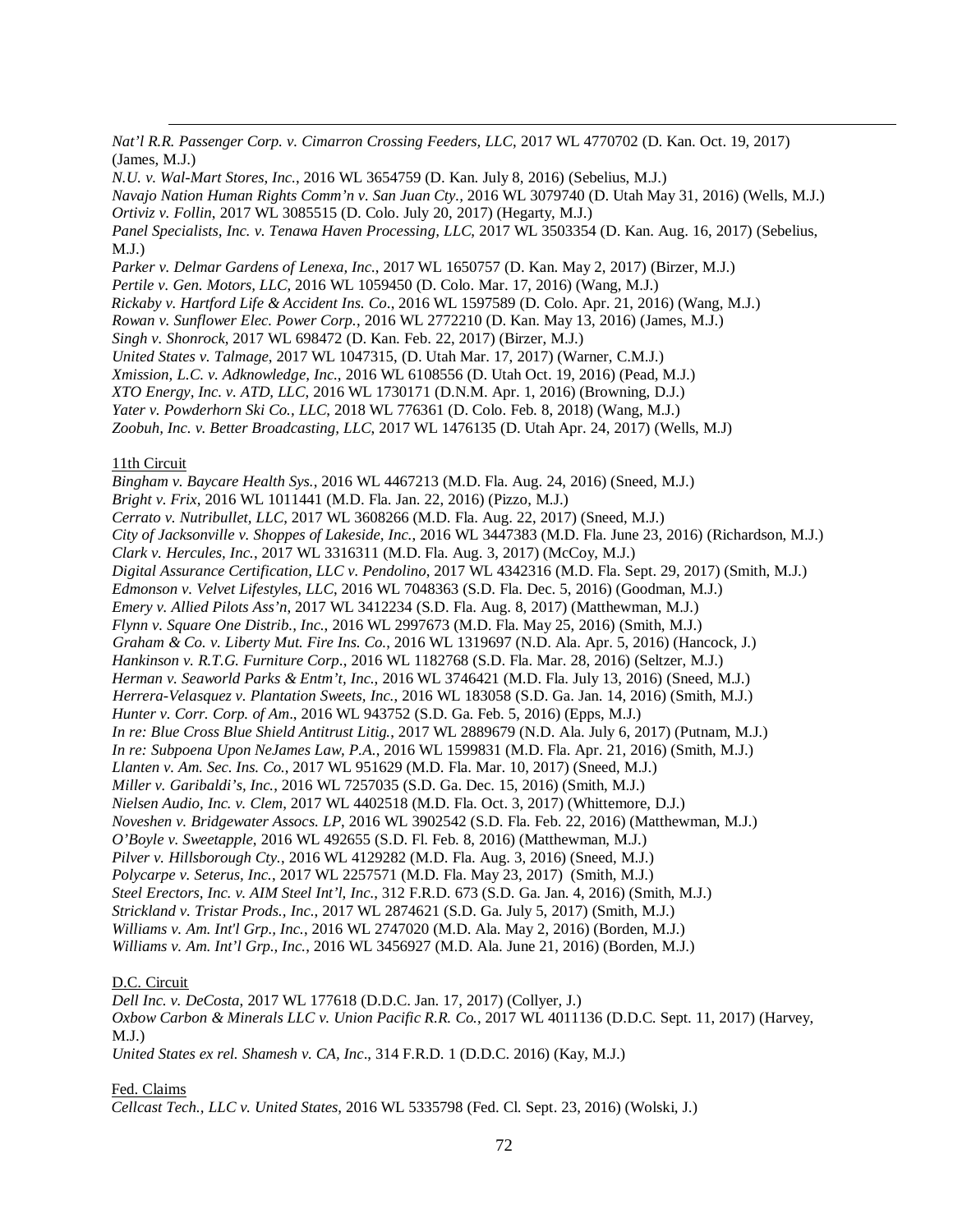# **TABLE OF JUDGES**

## 1st Circuit

 $\overline{a}$ 

Almond, M.J.; Bowler, M.J.; Burroughs, M.J.; DiClerico, Jr., D.J.; Fuste, D.J.; Gorton, D.J.; Hennessey, M.J.; O'Toole, Jr., D.J.

## 2d Circuit

Bolden, D.J.; Bryant, D.J.; Cott, M.J.; Crawford; D.J.; Crotty, D.J.; Francis, IV, M.J.; Freeman, M.J.; Furman, D.J.; Haight, S.D.J.; Mann, M.J.; Margolis, M.J.; Merriam, M.J.; Moses, M.J.; Netburn, M.J.; Parker, M.J.; Peck, M.J.; Pitman, M.J.; Polk Failla, D.J.; Pollak, M.J.; Roemer, M.J.; Scott, M.J.; Shields, M.J.; Stewart; M.J.; Tomlinson, M.J.

#### 3d Circuit

Baylson, D.J.; Bongiovanni, M.J.; Brann, D.J.; Chesler, D.J.; Conti, D.J.; Dalzell, D.J.; Fischer, D.J.; Goldberg, D.J.; Heffley, M.J.; Hey, M.J.; Jones, II, D.J.; Linares, C.D.J.; Lloret, M.J.; Mannion, D.J.; McNulty, D.J.; Mehalchick, M.J.; Perkin, M.J.; Saporito, Jr., M.J.; Schneider, M.J.

# 4th Circuit

Aboulhosn, M.J.; Auld, M.J.; Blake, D.J.; Chasanow, D.J.; Childs, D.J., Conrad, D.J.; Copperthite, M.J.; Coulson, M.J.; Duffy, D.J.; Eifert, M.J.; Gallagher, M.J.; Jones, Jr., M.J.; Lauck, D.J.; Numbers, II, M.J.; Webster, M.J.

# 5th Circuit

Austin, M.J.; Bourgeois, Jr., M.J.; DeGravelles, D.J.; Fallon, D.J.; Hanna, M.J.; Horan, M.J.; Mazzant, D.J.; Meervald, M.J.; Miller, D.J.; Perez-Montes, M.J.; Roby, M.J.; Rodriguez, D.J.; Virden, M.J.; Wilder-Doomes, M.J.; Wilkinson, Jr., M.J.

#### 6th Circuit

Atkins, M.J.; Bauknight, B.J.: Bowman, M.J.; Brennenstuhl, M.J.; Bryant, M.J.; Cleland, D.J.; Davis, M.J.; Deavers, M.J.; Donald, C.J.; Gilbert, M.J.; Goldsmith, D.J.; Graham, D.J.; Green, M.J.; Greenberg, M.J.; Guyton, M.J ; Gwin, D.J.; Jolson, M.J.; Kemp, M.J.; Levy, D.J.; Lindsay, M.J.; Litkovitz, M.J.; Ludington, D.J.; Maloney, D.J.; McKinley, C.D.J.; Newman, M.J.; Ovington, C.M.J.; Patti, M.J.; Roberts, D.J.; Russell, D.J.; Sargus, Jr., C.D.J.; Simpson, III, S.J.; Stafford, M.J.; Stivers, D.J.; Whalen, M.J.; Wier, M.J.

## 7th Circuit

Alonso, D.J.; Baker, M.J.; Blakey, D.J.; Cherry, M.J.; Cole, M.J.; Dinsmore, M.J.; Dow, Jr., D.J.; Frank, D.J.; Gilbert, M.J.; Griesbach, D.J.; LaRue, M.J.; Lynch, M.J.; Randa, J.; Schanzle-Haskins, M.J.; Schenkier, M.J.; Stadtmueller, D.J; Weisman, M.J.; Wilkerson, M.J.

#### 8th Circuit

Camp, D.J.; Duffy, M.J.; Gossett, M.J.; Harpool, D.J.; Holmes, D.J.; Laughrey, D.J.; Mahoney, M.J.; Montgomery, D.J.; Nelson, D.J.; Schreier, D.J.; Scoles, M.J.; Strom, D.J.; Thalken, M.J.; Tunheim, D.J.; Webber, S.D.J.; Williams, M.J.; Zwart, M.J.

#### 9th Circuit

Alsup, D.J.; Ascota, M.J.; Beeler, M.J.; Boone, M.J.; Bryan, D.J.; Burkhardt, M.J.; Campbell, D.J.; Chang, M.J.; Claire, M.J.; Corley, M.J.; Coughenour, D.J.; Crawford, M.J.; Creatura, M.J.; Dale, M.J.; Dembin, M.J.; Donohue, M.J.; Du, D.J.; England, Jr., D.J.; Ferenbach, M.J.; Foley, Jr., M.J.; Freeman, D.J.; Gilliam, Jr., D.J.; Grewal, M.J.; Hoffman, Jr., M.J.; James, M.J.; Johnston, M.J.; Kato, M.J.; Koppe, M.J.; Laporte, M.J.; Leen, M.J.; Lloyd, M.J.; Major, M.J.; Martinez, C.D.J.; Morris, D.J.; Robart, D.J.; Ryu, M.J.; Settle, D.J.; Spero, M.J.; Stormens, M.J.; Sullivan, M.J.; Synder, M.J.; Thurston, M.J.; Tuchi, D.J.; Wells, M.J.; Westmore, M.J.; Winmill, C.J.

### 10th Circuit

Birzer, M.J.; Browning, D.J.; Carman, M.J.; Gale, M.J.; Hegarty, M.J.; James, M.J.; Karlin, C.J; Miles-LaGrange, D.J.; Molzen, M.J.; O'Hara, M.J.; Pead, M.J.; Sebelius, M.J.; Shaffer, M.J.; Sweazea, M.J.; Wang, M.J.; Warner, C.M.J.; Wells, M.J.

#### 11th Circuit